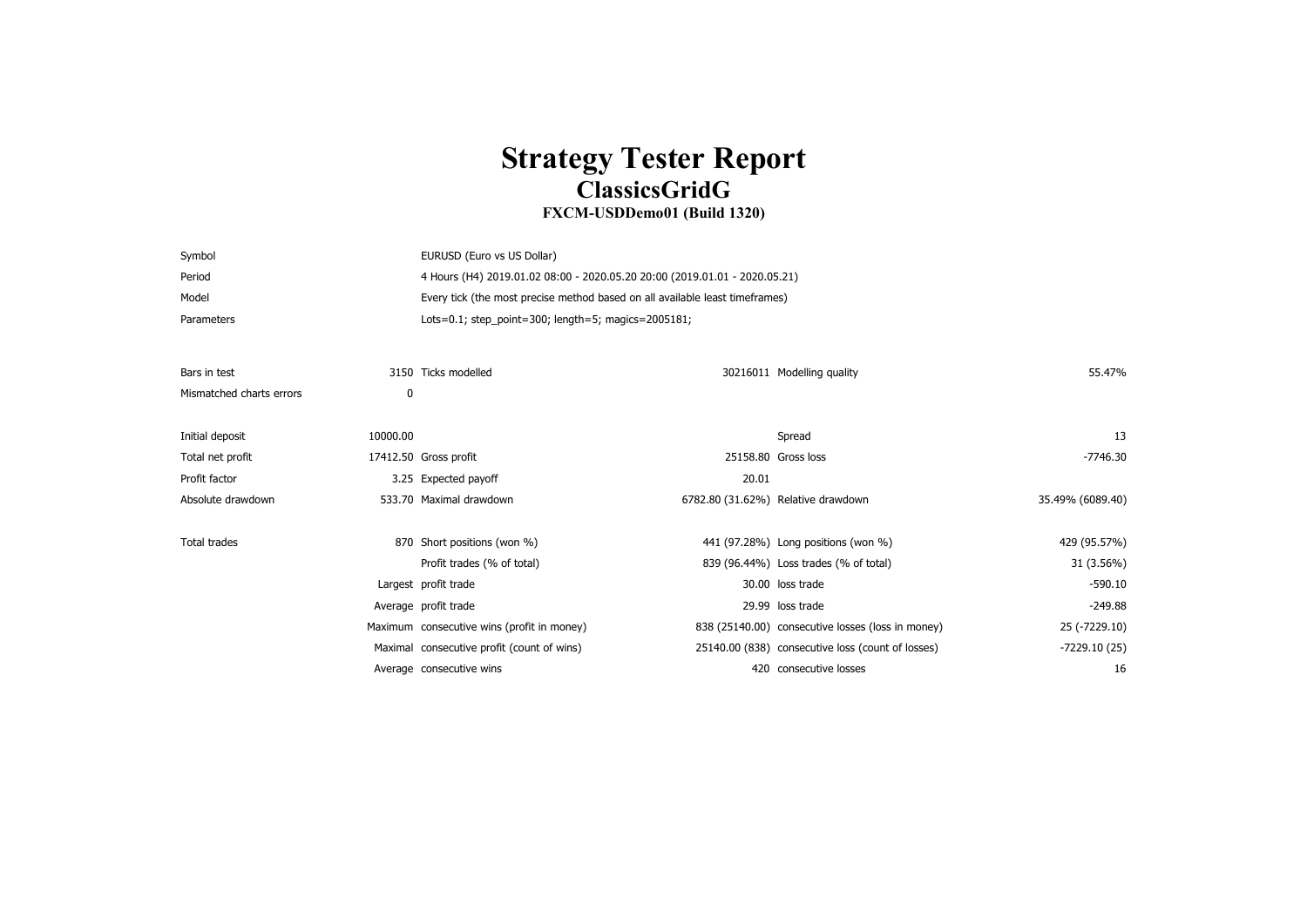|                | Balance / Equity / Every tick (the most precise method based on all available least timeframes to generate each tick) / 55.47% |                   |                |      |            |     |            |            |     |        |     | 34872       |
|----------------|--------------------------------------------------------------------------------------------------------------------------------|-------------------|----------------|------|------------|-----|------------|------------|-----|--------|-----|-------------|
|                |                                                                                                                                |                   |                |      |            |     |            |            |     |        |     | 29537       |
|                |                                                                                                                                |                   |                |      |            |     |            |            |     |        |     | 24202       |
|                |                                                                                                                                |                   |                |      |            |     |            |            |     |        |     | 18868       |
|                |                                                                                                                                |                   |                |      |            |     |            |            |     |        |     | 13533       |
| 41<br>77<br>0  | 185<br>221<br>257<br>113<br>149                                                                                                | 293<br>366<br>329 | 402<br>438     | 474  | 510<br>546 | 582 | 618<br>654 | 691<br>727 | 763 | 799    | 835 | 8198<br>871 |
| $\#$           | Time                                                                                                                           | Type              | Order          | Size | Price      |     | S/L        | T/P        |     | Profit |     | Balance     |
| $1\,$          | 2019.01.02 08:00                                                                                                               | buy stop          | $\mathbf{1}$   | 0.10 | 1.15072    |     | 0.00000    | 1.15372    |     |        |     |             |
| $\overline{2}$ | 2019.01.02 08:00                                                                                                               | buy limit         | $\overline{2}$ | 0.10 | 1.14472    |     | 0.00000    | 1.14772    |     |        |     |             |
| 3              | 2019.01.02 08:00                                                                                                               | buy stop          | 3              | 0.10 | 1.15372    |     | 0.00000    | 1.15672    |     |        |     |             |
| $\overline{4}$ | 2019.01.02 08:00                                                                                                               | buy limit         | $\overline{4}$ | 0.10 | 1.14172    |     | 0.00000    | 1.14472    |     |        |     |             |
| 5              | 2019.01.02 08:00                                                                                                               | buy stop          | 5              | 0.10 | 1.15672    |     | 0.00000    | 1.15972    |     |        |     |             |
| 6              | 2019.01.02 08:00                                                                                                               | buy limit         | 6              | 0.10 | 1.13872    |     | 0.00000    | 1.14172    |     |        |     |             |
| $\overline{7}$ | 2019.01.02 08:00                                                                                                               | buy stop          | $\overline{7}$ | 0.10 | 1.15972    |     | 0.00000    | 1.16272    |     |        |     |             |
| 8              | 2019.01.02 08:00                                                                                                               | buy limit         | $\bf 8$        | 0.10 | 1.13572    |     | 0.00000    | 1.13872    |     |        |     |             |
| 9              | 2019.01.02 08:00                                                                                                               | buy               | 9              | 0.10 | 1.14785    |     | 0.00000    | 0.00000    |     |        |     |             |
| 10             | 2019.01.02 08:00                                                                                                               | modify            | 9              | 0.10 | 1.14785    |     | 0.00000    | 1.15085    |     |        |     |             |
| 11             | 2019.01.02 08:00                                                                                                               | sell limit        | 10             | 0.10 | 1.15072    |     | 0.00000    | 1.14772    |     |        |     |             |
| 12             | 2019.01.02 08:00                                                                                                               | sell stop         | 11             | 0.10 | 1.14472    |     | 0.00000    | 1.14172    |     |        |     |             |
| 13             | 2019.01.02 08:00                                                                                                               | sell limit        | 12             | 0.10 | 1.15372    |     | 0.00000    | 1.15072    |     |        |     |             |
| 14             | 2019.01.02 08:00                                                                                                               | sell stop         | 13             | 0.10 | 1.14172    |     | 0.00000    | 1.13872    |     |        |     |             |
| 15             | 2019.01.02 08:00                                                                                                               | sell limit        | 14             | 0.10 | 1.15672    |     | 0.00000    | 1.15372    |     |        |     |             |
| 16             | 2019.01.02 08:00                                                                                                               | sell stop         | 15             | 0.10 | 1.13872    |     | 0.00000    | 1.13572    |     |        |     |             |
| $17\,$         | 2019.01.02 08:00                                                                                                               | sell limit        | 16             | 0.10 | 1.15972    |     | 0.00000    | 1.15672    |     |        |     |             |
| 18             | 2019.01.02 08:00                                                                                                               | sell stop         | 17             | 0.10 | 1.13572    |     | 0.00000    | 1.13272    |     |        |     |             |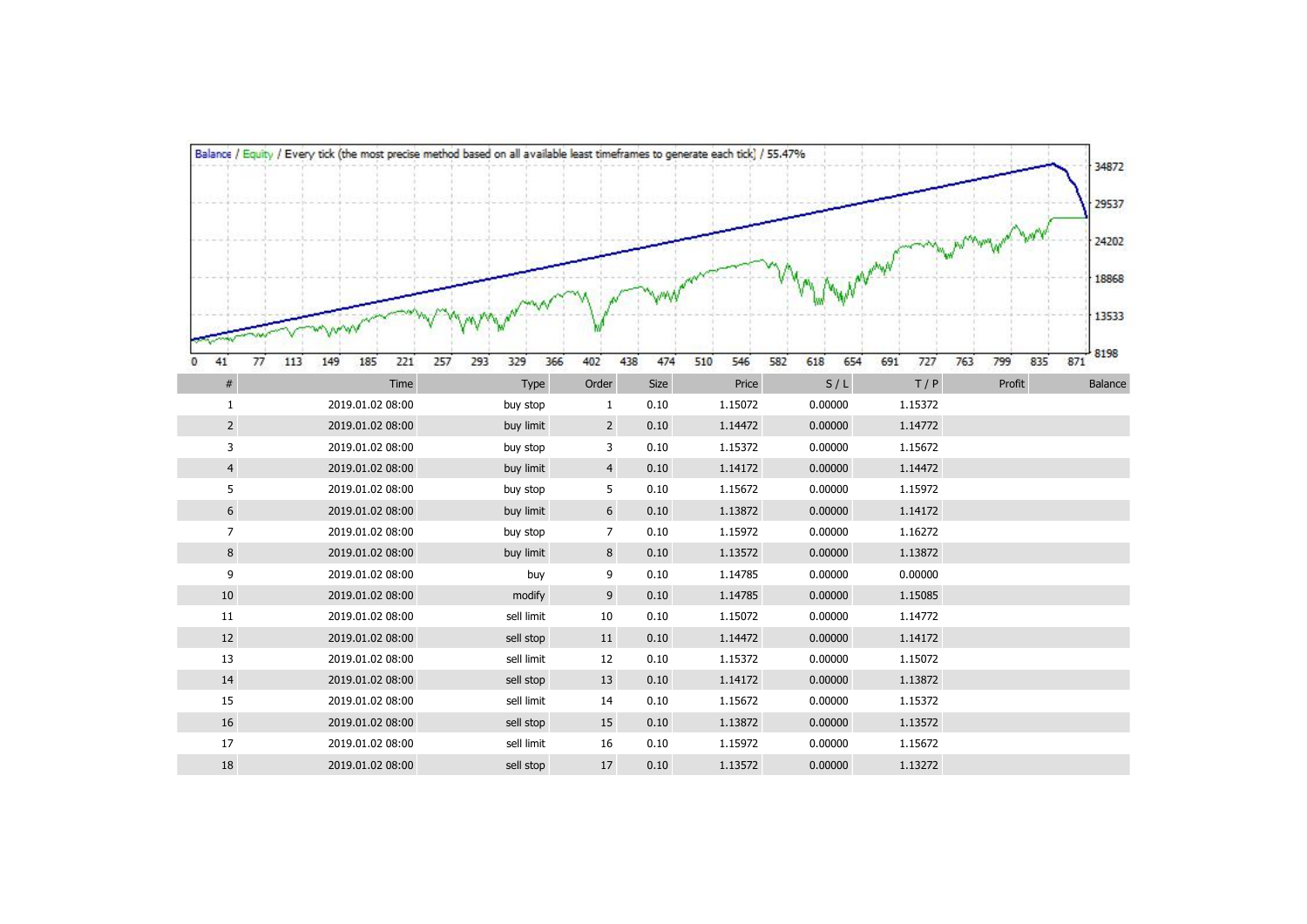| 19 | 2019.01.02 08:00 | sell       | 18             | 0.10 | 1.14772 | 0.00000 | 0.00000 |       |          |
|----|------------------|------------|----------------|------|---------|---------|---------|-------|----------|
| 20 | 2019.01.02 08:00 | modify     | 18             | 0.10 | 1.14772 | 0.00000 | 1.14472 |       |          |
| 21 | 2019.01.02 10:29 | sell       | 11             | 0.10 | 1.14472 | 0.00000 | 1.14172 |       |          |
| 22 | 2019.01.02 10:29 | t/p        | 18             | 0.10 | 1.14472 | 0.00000 | 1.14472 | 30.00 | 10030.00 |
| 23 | 2019.01.02 10:29 | buy        | $\overline{2}$ | 0.10 | 1.14472 | 0.00000 | 1.14772 |       |          |
| 24 | 2019.01.02 10:29 | sell limit | 19             | 0.10 | 1.14772 | 0.00000 | 1.14472 |       |          |
| 25 | 2019.01.02 14:27 | sell       | 13             | 0.10 | 1.14172 | 0.00000 | 1.13872 |       |          |
| 26 | 2019.01.02 14:27 | t/p        | 11             | 0.10 | 1.14172 | 0.00000 | 1.14172 | 30.00 | 10060.00 |
| 27 | 2019.01.02 14:27 | buy        | 4              | 0.10 | 1.14172 | 0.00000 | 1.14472 |       |          |
| 28 | 2019.01.02 14:27 | sell limit | 20             | 0.10 | 1.14472 | 0.00000 | 1.14172 |       |          |
| 29 | 2019.01.02 15:27 | sell       | 15             | 0.10 | 1.13872 | 0.00000 | 1.13572 |       |          |
| 30 | 2019.01.02 15:27 | t/p        | 13             | 0.10 | 1.13872 | 0.00000 | 1.13872 | 30.00 | 10090.00 |
| 31 | 2019.01.02 15:27 | buy        | 6              | 0.10 | 1.13872 | 0.00000 | 1.14172 |       |          |
| 32 | 2019.01.02 15:27 | buy limit  | 21             | 0.10 | 1.13272 | 0.00000 | 1.13572 |       |          |
| 33 | 2019.01.02 15:27 | sell stop  | 22             | 0.10 | 1.13272 | 0.00000 | 1.12972 |       |          |
| 34 | 2019.01.02 15:27 | sell limit | 23             | 0.10 | 1.14172 | 0.00000 | 1.13872 |       |          |
| 35 | 2019.01.02 16:39 | sell       | 17             | 0.10 | 1.13572 | 0.00000 | 1.13272 |       |          |
| 36 | 2019.01.02 17:27 | t/p        | 15             | 0.10 | 1.13572 | 0.00000 | 1.13572 | 30.00 | 10120.00 |
| 37 | 2019.01.02 17:27 | buy        | 8              | 0.10 | 1.13572 | 0.00000 | 1.13872 |       |          |
| 38 | 2019.01.02 17:27 | buy limit  | 24             | 0.10 | 1.12972 | 0.00000 | 1.13272 |       |          |
| 39 | 2019.01.02 17:27 | sell stop  | 25             | 0.10 | 1.12972 | 0.00000 | 1.12672 |       |          |
| 40 | 2019.01.02 17:27 | sell limit | 26             | 0.10 | 1.13872 | 0.00000 | 1.13572 |       |          |
| 41 | 2019.01.02 20:37 | sell       | 22             | 0.10 | 1.13272 | 0.00000 | 1.12972 |       |          |
| 42 | 2019.01.02 20:38 | t/p        | 17             | 0.10 | 1.13272 | 0.00000 | 1.13272 | 30.00 | 10150.00 |
| 43 | 2019.01.02 20:38 | buy        | 21             | 0.10 | 1.13272 | 0.00000 | 1.13572 |       |          |
| 44 | 2019.01.02 20:38 | buy limit  | 27             | 0.10 | 1.12672 | 0.00000 | 1.12972 |       |          |
| 45 | 2019.01.02 20:38 | sell stop  | 28             | 0.10 | 1.12672 | 0.00000 | 1.12372 |       |          |
| 46 | 2019.01.02 20:38 | sell limit | 29             | 0.10 | 1.13572 | 0.00000 | 1.13272 |       |          |
| 47 | 2019.01.03 04:37 | t/p        | 21             | 0.10 | 1.13572 | 0.00000 | 1.13572 | 30.00 | 10180.00 |
| 48 | 2019.01.03 04:37 | sell       | 29             | 0.10 | 1.13572 | 0.00000 | 1.13272 |       |          |
|    |                  |            |                |      |         |         |         |       |          |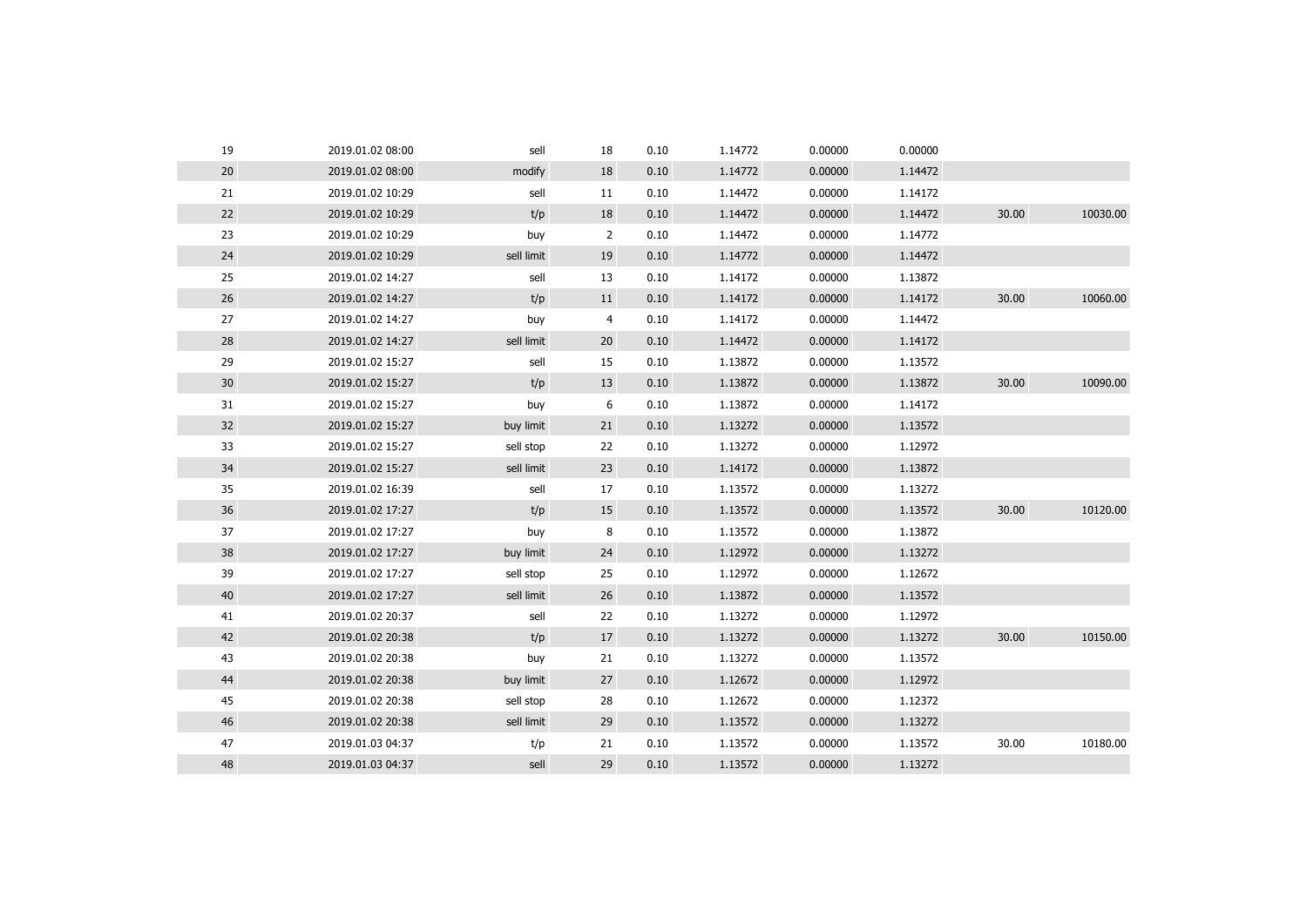| 49     | 2019.01.03 04:37 | buy limit  | 30             | 0.10 | 1.13272 | 0.00000 | 1.13572 |       |          |
|--------|------------------|------------|----------------|------|---------|---------|---------|-------|----------|
| $50\,$ | 2019.01.03 17:16 | t/p        | 8              | 0.10 | 1.13872 | 0.00000 | 1.13872 | 30.00 | 10210.00 |
| 51     | 2019.01.03 17:16 | sell       | 26             | 0.10 | 1.13872 | 0.00000 | 1.13572 |       |          |
| 52     | 2019.01.03 17:16 | buy limit  | 31             | 0.10 | 1.13572 | 0.00000 | 1.13872 |       |          |
| 53     | 2019.01.04 11:13 | t/p        | 6              | 0.10 | 1.14172 | 0.00000 | 1.14172 | 30.00 | 10240.00 |
| 54     | 2019.01.04 11:13 | sell       | 23             | 0.10 | 1.14172 | 0.00000 | 1.13872 |       |          |
| 55     | 2019.01.04 11:13 | buy limit  | 32             | 0.10 | 1.13872 | 0.00000 | 1.14172 |       |          |
| 56     | 2019.01.04 15:27 | t/p        | 23             | 0.10 | 1.13872 | 0.00000 | 1.13872 | 30.00 | 10270.00 |
| 57     | 2019.01.04 15:27 | buy        | 32             | 0.10 | 1.13872 | 0.00000 | 1.14172 |       |          |
| 58     | 2019.01.04 15:27 | sell limit | 33             | 0.10 | 1.14172 | 0.00000 | 1.13872 |       |          |
| 59     | 2019.01.04 16:29 | t/p        | 26             | 0.10 | 1.13572 | 0.00000 | 1.13572 | 30.00 | 10300.00 |
| 60     | 2019.01.04 16:29 | buy        | 31             | 0.10 | 1.13572 | 0.00000 | 1.13872 |       |          |
| 61     | 2019.01.04 16:29 | sell limit | 34             | 0.10 | 1.13872 | 0.00000 | 1.13572 |       |          |
| 62     | 2019.01.04 17:28 | t/p        | 31             | 0.10 | 1.13872 | 0.00000 | 1.13872 | 30.00 | 10330.00 |
| 63     | 2019.01.04 17:28 | sell       | 34             | 0.10 | 1.13872 | 0.00000 | 1.13572 |       |          |
| 64     | 2019.01.04 17:28 | buy limit  | 35             | 0.10 | 1.13572 | 0.00000 | 1.13872 |       |          |
| 65     | 2019.01.07 03:29 | t/p        | 32             | 0.10 | 1.14172 | 0.00000 | 1.14172 | 30.00 | 10360.00 |
| 66     | 2019.01.07 03:29 | sell       | 33             | 0.10 | 1.14172 | 0.00000 | 1.13872 |       |          |
| 67     | 2019.01.07 03:29 | buy limit  | 36             | 0.10 | 1.13872 | 0.00000 | 1.14172 |       |          |
| 68     | 2019.01.07 15:15 | t/p        | $\overline{4}$ | 0.10 | 1.14472 | 0.00000 | 1.14472 | 30.00 | 10390.00 |
| 69     | 2019.01.07 15:15 | sell       | 20             | 0.10 | 1.14472 | 0.00000 | 1.14172 |       |          |
| 70     | 2019.01.07 15:15 | buy limit  | 37             | 0.10 | 1.14172 | 0.00000 | 1.14472 |       |          |
| 71     | 2019.01.07 20:29 | t/p        | $\overline{2}$ | 0.10 | 1.14772 | 0.00000 | 1.14772 | 30.00 | 10420.00 |
| 72     | 2019.01.07 20:29 | sell       | 19             | 0.10 | 1.14772 | 0.00000 | 1.14472 |       |          |
| 73     | 2019.01.08 04:01 | t/p        | 19             | 0.10 | 1.14472 | 0.00000 | 1.14472 | 30.00 | 10450.00 |
| 74     | 2019.01.08 04:01 | sell limit | 38             | 0.10 | 1.14772 | 0.00000 | 1.14472 |       |          |
| 75     | 2019.01.09 09:39 | sell       | 38             | 0.10 | 1.14772 | 0.00000 | 1.14472 |       |          |
| 76     | 2019.01.09 12:38 | t/p        | 38             | 0.10 | 1.14472 | 0.00000 | 1.14472 | 30.00 | 10480.00 |
| 77     | 2019.01.09 12:38 | sell limit | 39             | 0.10 | 1.14772 | 0.00000 | 1.14472 |       |          |
| 78     | 2019.01.09 16:17 | sell       | 39             | 0.10 | 1.14772 | 0.00000 | 1.14472 |       |          |
|        |                  |            |                |      |         |         |         |       |          |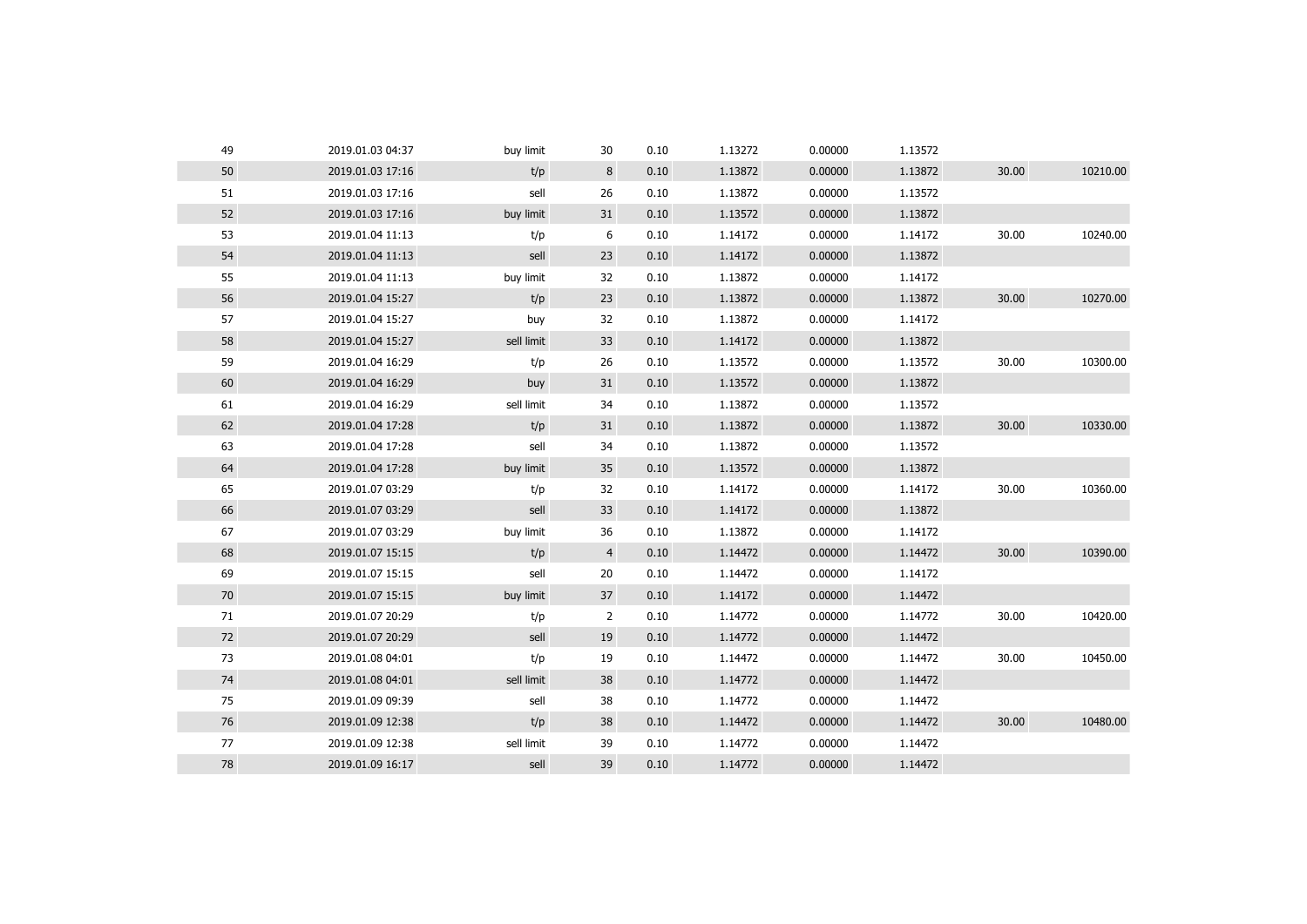| 79  | 2019.01.09 16:29 | buy        | $\mathbf{1}$ | 0.10 | 1.15072 | 0.00000 | 1.15372 |       |          |
|-----|------------------|------------|--------------|------|---------|---------|---------|-------|----------|
| 80  | 2019.01.09 16:36 | sell       | 10           | 0.10 | 1.15072 | 0.00000 | 1.14772 |       |          |
| 81  | 2019.01.09 16:36 | t/p        | 9            | 0.10 | 1.15085 | 0.00000 | 1.15085 | 30.00 | 10510.00 |
| 82  | 2019.01.09 16:36 | buy limit  | 40           | 0.10 | 1.14472 | 0.00000 | 1.14772 |       |          |
| 83  | 2019.01.09 16:36 | buy limit  | 41           | 0.10 | 1.14772 | 0.00000 | 1.15072 |       |          |
| 84  | 2019.01.09 17:04 | buy        | 3            | 0.10 | 1.15372 | 0.00000 | 1.15672 |       |          |
| 85  | 2019.01.09 17:13 | t/p        | $\mathbf{1}$ | 0.10 | 1.15372 | 0.00000 | 1.15372 | 30.00 | 10540.00 |
| 86  | 2019.01.09 17:13 | sell       | 12           | 0.10 | 1.15372 | 0.00000 | 1.15072 |       |          |
| 87  | 2019.01.09 17:13 | buy limit  | 42           | 0.10 | 1.15072 | 0.00000 | 1.15372 |       |          |
| 88  | 2019.01.10 05:37 | buy        | 5            | 0.10 | 1.15672 | 0.00000 | 1.15972 |       |          |
| 89  | 2019.01.10 05:38 | t/p        | 3            | 0.10 | 1.15672 | 0.00000 | 1.15672 | 30.00 | 10570.00 |
| 90  | 2019.01.10 05:38 | sell       | 14           | 0.10 | 1.15672 | 0.00000 | 1.15372 |       |          |
| 91  | 2019.01.10 09:38 | t/p        | 14           | 0.10 | 1.15372 | 0.00000 | 1.15372 | 30.00 | 10600.00 |
| 92  | 2019.01.10 09:38 | buy stop   | 43           | 0.10 | 1.15372 | 0.00000 | 1.15672 |       |          |
| 93  | 2019.01.10 09:38 | sell limit | 44           | 0.10 | 1.15672 | 0.00000 | 1.15372 |       |          |
| 94  | 2019.01.10 09:38 | buy        | 43           | 0.10 | 1.15372 | 0.00000 | 1.15672 |       |          |
| 95  | 2019.01.10 19:28 | t/p        | 12           | 0.10 | 1.15072 | 0.00000 | 1.15072 | 30.00 | 10630.00 |
| 96  | 2019.01.10 19:28 | buy        | 42           | 0.10 | 1.15072 | 0.00000 | 1.15372 |       |          |
| 97  | 2019.01.10 19:28 | sell limit | 45           | 0.10 | 1.15372 | 0.00000 | 1.15072 |       |          |
| 98  | 2019.01.11 12:38 | t/p        | 42           | 0.10 | 1.15372 | 0.00000 | 1.15372 | 30.00 | 10660.00 |
| 99  | 2019.01.11 12:38 | sell       | 45           | 0.10 | 1.15372 | 0.00000 | 1.15072 |       |          |
| 100 | 2019.01.11 12:38 | buy limit  | 46           | 0.10 | 1.15072 | 0.00000 | 1.15372 |       |          |
| 101 | 2019.01.11 16:18 | t/p        | 45           | 0.10 | 1.15072 | 0.00000 | 1.15072 | 30.00 | 10690.00 |
| 102 | 2019.01.11 16:18 | buy        | 46           | 0.10 | 1.15072 | 0.00000 | 1.15372 |       |          |
| 103 | 2019.01.11 16:18 | sell limit | 47           | 0.10 | 1.15372 | 0.00000 | 1.15072 |       |          |
| 104 | 2019.01.11 16:36 | t/p        | 10           | 0.10 | 1.14772 | 0.00000 | 1.14772 | 30.00 | 10720.00 |
| 105 | 2019.01.11 16:36 | buy        | 41           | 0.10 | 1.14772 | 0.00000 | 1.15072 |       |          |
| 106 | 2019.01.11 16:36 | sell limit | 48           | 0.10 | 1.15072 | 0.00000 | 1.14772 |       |          |
| 107 | 2019.01.15 11:26 | t/p        | 39           | 0.10 | 1.14472 | 0.00000 | 1.14472 | 30.00 | 10750.00 |
| 108 | 2019.01.15 11:26 | buy        | 40           | 0.10 | 1.14472 | 0.00000 | 1.14772 |       |          |
|     |                  |            |              |      |         |         |         |       |          |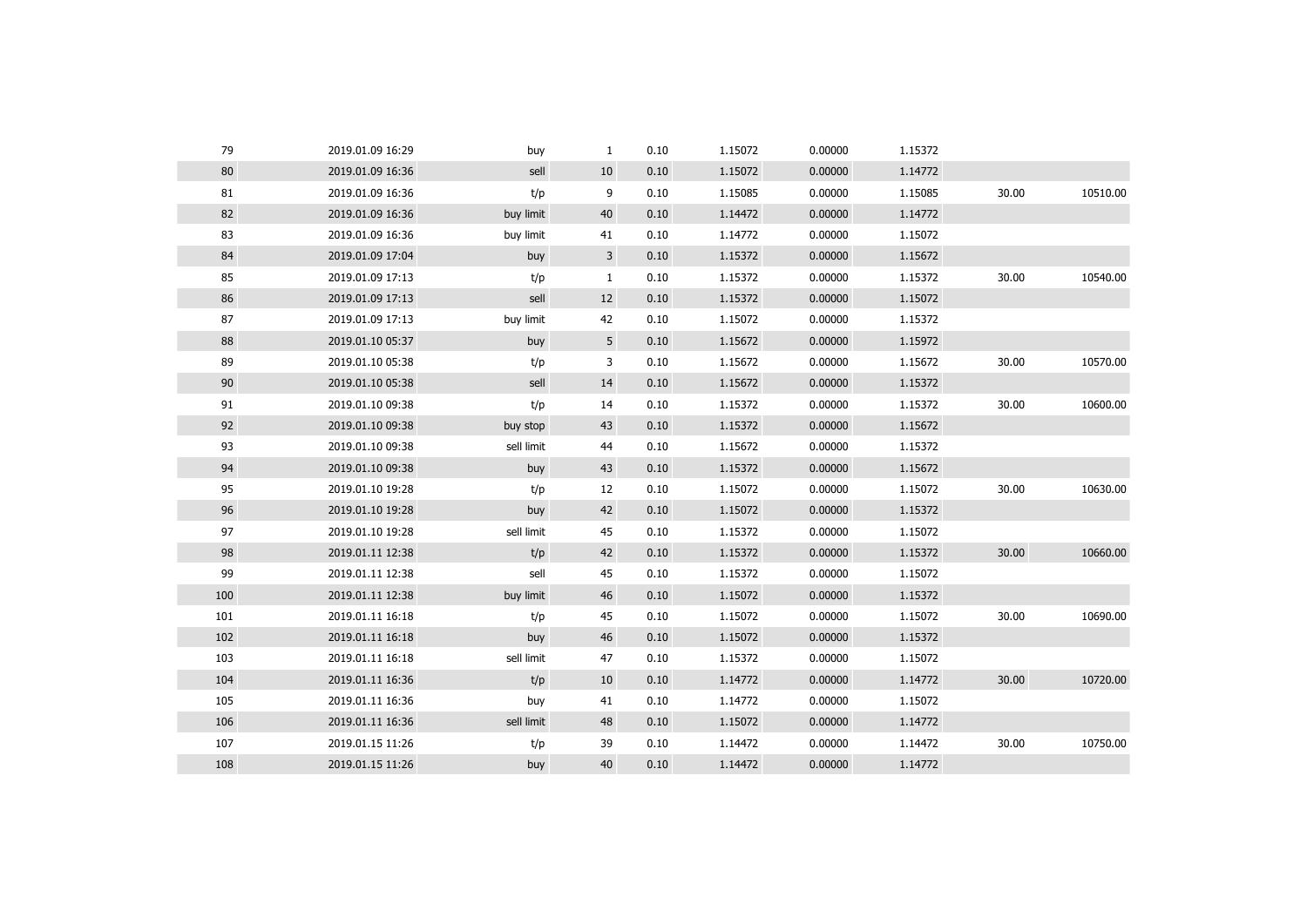| 109 | 2019.01.15 11:26 | sell limit | 49 | 0.10 | 1.14772 | 0.00000 | 1.14472 |       |          |
|-----|------------------|------------|----|------|---------|---------|---------|-------|----------|
| 110 | 2019.01.15 14:37 | t/p        | 20 | 0.10 | 1.14172 | 0.00000 | 1.14172 | 30.00 | 10780.00 |
| 111 | 2019.01.15 14:37 | buy        | 37 | 0.10 | 1.14172 | 0.00000 | 1.14472 |       |          |
| 112 | 2019.01.15 14:37 | sell limit | 50 | 0.10 | 1.14472 | 0.00000 | 1.14172 |       |          |
| 113 | 2019.01.15 16:29 | t/p        | 37 | 0.10 | 1.14472 | 0.00000 | 1.14472 | 30.00 | 10810.00 |
| 114 | 2019.01.15 16:29 | sell       | 50 | 0.10 | 1.14472 | 0.00000 | 1.14172 |       |          |
| 115 | 2019.01.15 16:29 | buy limit  | 51 | 0.10 | 1.14172 | 0.00000 | 1.14472 |       |          |
| 116 | 2019.01.15 18:26 | t/p        | 50 | 0.10 | 1.14172 | 0.00000 | 1.14172 | 30.00 | 10840.00 |
| 117 | 2019.01.15 18:26 | buy        | 51 | 0.10 | 1.14172 | 0.00000 | 1.14472 |       |          |
| 118 | 2019.01.15 18:26 | sell limit | 52 | 0.10 | 1.14472 | 0.00000 | 1.14172 |       |          |
| 119 | 2019.01.15 18:39 | t/p        | 33 | 0.10 | 1.13872 | 0.00000 | 1.13872 | 30.00 | 10870.00 |
| 120 | 2019.01.15 18:39 | buy        | 36 | 0.10 | 1.13872 | 0.00000 | 1.14172 |       |          |
| 121 | 2019.01.15 18:39 | sell limit | 53 | 0.10 | 1.14172 | 0.00000 | 1.13872 |       |          |
| 122 | 2019.01.16 10:38 | t/p        | 36 | 0.10 | 1.14172 | 0.00000 | 1.14172 | 30.00 | 10900.00 |
| 123 | 2019.01.16 10:38 | sell       | 53 | 0.10 | 1.14172 | 0.00000 | 1.13872 |       |          |
| 124 | 2019.01.16 10:38 | buy limit  | 54 | 0.10 | 1.13872 | 0.00000 | 1.14172 |       |          |
| 125 | 2019.01.16 13:29 | t/p        | 53 | 0.10 | 1.13872 | 0.00000 | 1.13872 | 30.00 | 10930.00 |
| 126 | 2019.01.16 13:29 | buy        | 54 | 0.10 | 1.13872 | 0.00000 | 1.14172 |       |          |
| 127 | 2019.01.16 13:29 | sell limit | 55 | 0.10 | 1.14172 | 0.00000 | 1.13872 |       |          |
| 128 | 2019.01.18 18:37 | t/p        | 34 | 0.10 | 1.13572 | 0.00000 | 1.13572 | 30.00 | 10960.00 |
| 129 | 2019.01.18 18:37 | buy        | 35 | 0.10 | 1.13572 | 0.00000 | 1.13872 |       |          |
| 130 | 2019.01.18 18:37 | sell limit | 56 | 0.10 | 1.13872 | 0.00000 | 1.13572 |       |          |
| 131 | 2019.01.21 09:37 | t/p        | 35 | 0.10 | 1.13872 | 0.00000 | 1.13872 | 30.00 | 10990.00 |
| 132 | 2019.01.21 09:37 | sell       | 56 | 0.10 | 1.13872 | 0.00000 | 1.13572 |       |          |
| 133 | 2019.01.21 09:37 | buy limit  | 57 | 0.10 | 1.13572 | 0.00000 | 1.13872 |       |          |
| 134 | 2019.01.21 15:39 | t/p        | 56 | 0.10 | 1.13572 | 0.00000 | 1.13572 | 30.00 | 11020.00 |
| 135 | 2019.01.21 15:39 | buy        | 57 | 0.10 | 1.13572 | 0.00000 | 1.13872 |       |          |
| 136 | 2019.01.21 15:39 | sell limit | 58 | 0.10 | 1.13872 | 0.00000 | 1.13572 |       |          |
| 137 | 2019.01.23 17:32 | t/p        | 57 | 0.10 | 1.13872 | 0.00000 | 1.13872 | 30.00 | 11050.00 |
| 138 | 2019.01.23 17:32 | sell       | 58 | 0.10 | 1.13872 | 0.00000 | 1.13572 |       |          |
|     |                  |            |    |      |         |         |         |       |          |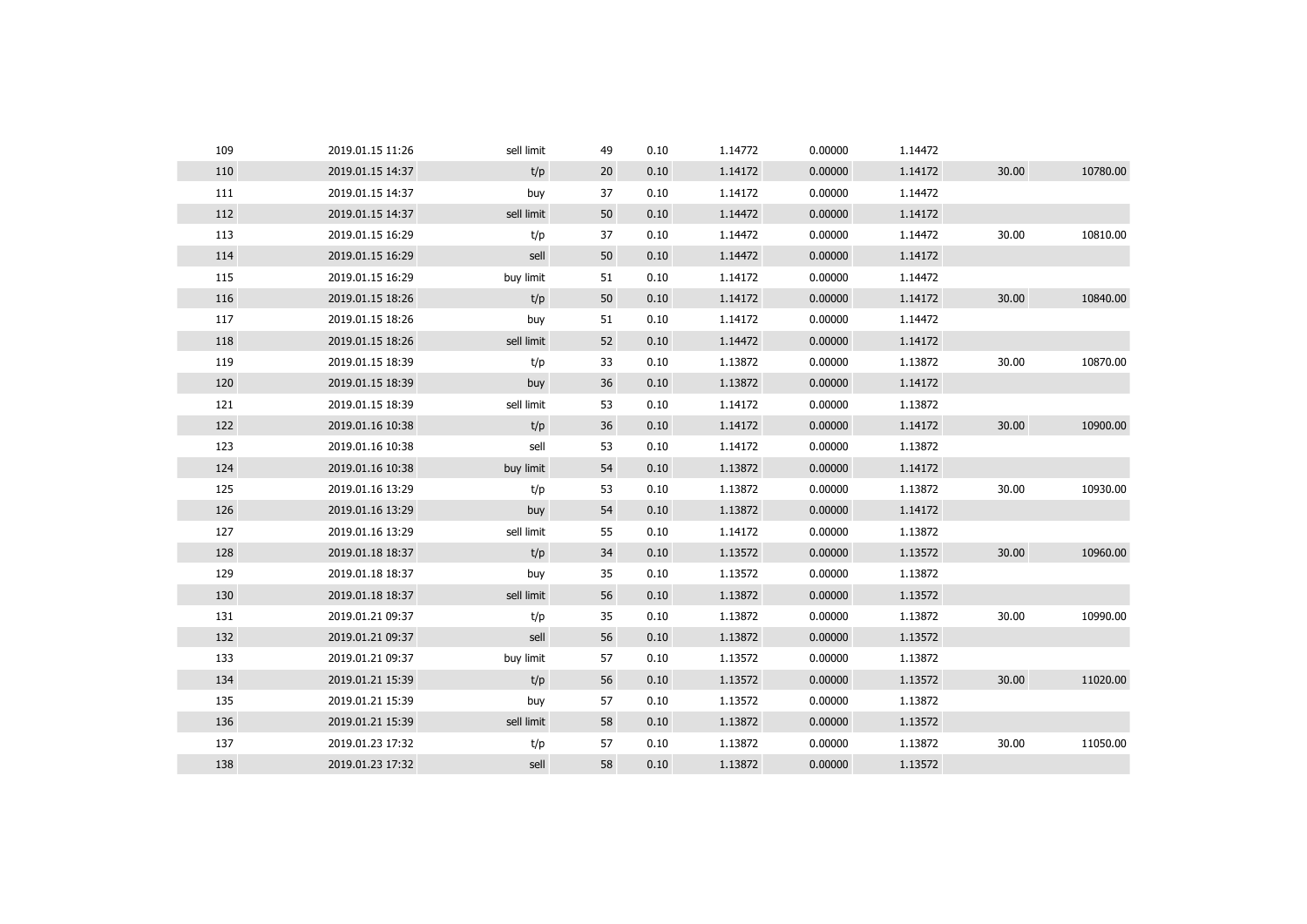| 139 | 2019.01.23 17:32 | buy limit  | 59 | 0.10 | 1.13572 | 0.00000 | 1.13872 |       |          |
|-----|------------------|------------|----|------|---------|---------|---------|-------|----------|
| 140 | 2019.01.24 10:28 | t/p        | 58 | 0.10 | 1.13572 | 0.00000 | 1.13572 | 30.00 | 11080.00 |
| 141 | 2019.01.24 10:28 | buy        | 59 | 0.10 | 1.13572 | 0.00000 | 1.13872 |       |          |
| 142 | 2019.01.24 10:28 | sell limit | 60 | 0.10 | 1.13872 | 0.00000 | 1.13572 |       |          |
| 143 | 2019.01.24 15:28 | t/p        | 29 | 0.10 | 1.13272 | 0.00000 | 1.13272 | 30.00 | 11110.00 |
| 144 | 2019.01.24 15:28 | buy        | 30 | 0.10 | 1.13272 | 0.00000 | 1.13572 |       |          |
| 145 | 2019.01.24 15:28 | sell limit | 61 | 0.10 | 1.13572 | 0.00000 | 1.13272 |       |          |
| 146 | 2019.01.24 16:15 | t/p        | 30 | 0.10 | 1.13572 | 0.00000 | 1.13572 | 30.00 | 11140.00 |
| 147 | 2019.01.24 16:15 | sell       | 61 | 0.10 | 1.13572 | 0.00000 | 1.13272 |       |          |
| 148 | 2019.01.24 16:15 | buy limit  | 62 | 0.10 | 1.13272 | 0.00000 | 1.13572 |       |          |
| 149 | 2019.01.24 18:37 | t/p        | 61 | 0.10 | 1.13272 | 0.00000 | 1.13272 | 30.00 | 11170.00 |
| 150 | 2019.01.24 18:37 | buy        | 62 | 0.10 | 1.13272 | 0.00000 | 1.13572 |       |          |
| 151 | 2019.01.24 18:37 | sell limit | 63 | 0.10 | 1.13572 | 0.00000 | 1.13272 |       |          |
| 152 | 2019.01.24 19:38 | sell       | 25 | 0.10 | 1.12972 | 0.00000 | 1.12672 |       |          |
| 153 | 2019.01.24 19:39 | t/p        | 22 | 0.10 | 1.12972 | 0.00000 | 1.12972 | 30.00 | 11200.00 |
| 154 | 2019.01.24 19:39 | buy        | 24 | 0.10 | 1.12972 | 0.00000 | 1.13272 |       |          |
| 155 | 2019.01.24 19:39 | buy limit  | 64 | 0.10 | 1.12372 | 0.00000 | 1.12672 |       |          |
| 156 | 2019.01.24 19:39 | sell stop  | 65 | 0.10 | 1.12372 | 0.00000 | 1.12072 |       |          |
| 157 | 2019.01.24 19:39 | sell limit | 66 | 0.10 | 1.13272 | 0.00000 | 1.12972 |       |          |
| 158 | 2019.01.25 10:39 | t/p        | 24 | 0.10 | 1.13272 | 0.00000 | 1.13272 | 30.00 | 11230.00 |
| 159 | 2019.01.25 10:39 | sell       | 66 | 0.10 | 1.13272 | 0.00000 | 1.12972 |       |          |
| 160 | 2019.01.25 10:39 | buy limit  | 67 | 0.10 | 1.12972 | 0.00000 | 1.13272 |       |          |
| 161 | 2019.01.25 16:02 | t/p        | 62 | 0.10 | 1.13572 | 0.00000 | 1.13572 | 30.00 | 11260.00 |
| 162 | 2019.01.25 16:02 | sell       | 63 | 0.10 | 1.13572 | 0.00000 | 1.13272 |       |          |
| 163 | 2019.01.25 16:02 | buy limit  | 68 | 0.10 | 1.13272 | 0.00000 | 1.13572 |       |          |
| 164 | 2019.01.25 16:39 | t/p        | 59 | 0.10 | 1.13872 | 0.00000 | 1.13872 | 30.00 | 11290.00 |
| 165 | 2019.01.25 16:39 | sell       | 60 | 0.10 | 1.13872 | 0.00000 | 1.13572 |       |          |
| 166 | 2019.01.25 16:39 | buy limit  | 69 | 0.10 | 1.13572 | 0.00000 | 1.13872 |       |          |
| 167 | 2019.01.28 02:12 | t/p        | 54 | 0.10 | 1.14172 | 0.00000 | 1.14172 | 30.00 | 11320.00 |
| 168 | 2019.01.28 02:12 | sell       | 55 | 0.10 | 1.14172 | 0.00000 | 1.13872 |       |          |
|     |                  |            |    |      |         |         |         |       |          |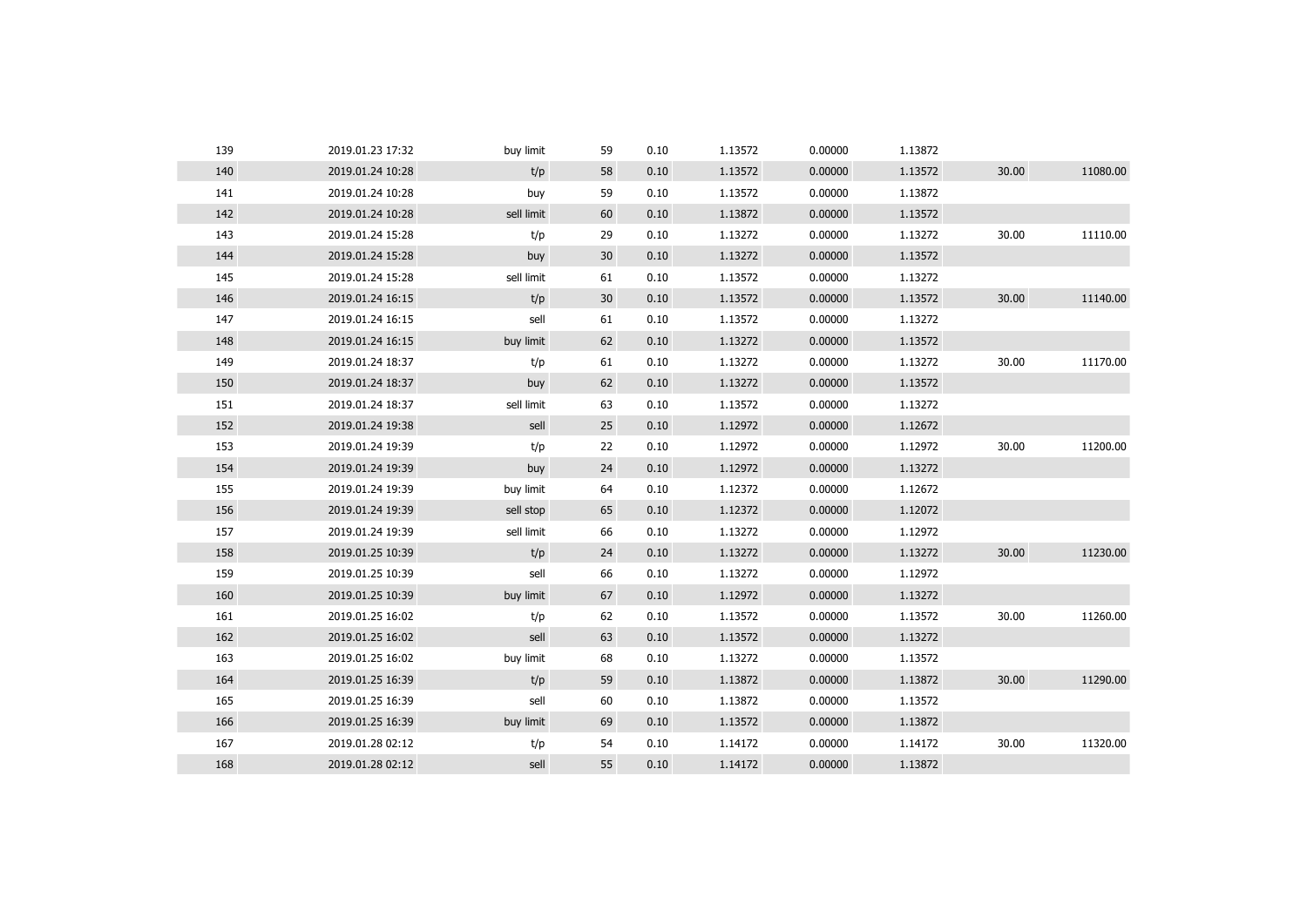| 169 | 2019.01.28 02:12 | buy limit  | 70 | 0.10 | 1.13872 | 0.00000 | 1.14172 |       |          |
|-----|------------------|------------|----|------|---------|---------|---------|-------|----------|
| 170 | 2019.01.29 10:38 | t/p        | 51 | 0.10 | 1.14472 | 0.00000 | 1.14472 | 30.00 | 11350.00 |
| 171 | 2019.01.29 10:38 | sell       | 52 | 0.10 | 1.14472 | 0.00000 | 1.14172 |       |          |
| 172 | 2019.01.29 10:38 | buy limit  | 71 | 0.10 | 1.14172 | 0.00000 | 1.14472 |       |          |
| 173 | 2019.01.29 16:38 | t/p        | 52 | 0.10 | 1.14172 | 0.00000 | 1.14172 | 30.00 | 11380.00 |
| 174 | 2019.01.29 16:38 | buy        | 71 | 0.10 | 1.14172 | 0.00000 | 1.14472 |       |          |
| 175 | 2019.01.29 16:38 | sell limit | 72 | 0.10 | 1.14472 | 0.00000 | 1.14172 |       |          |
| 176 | 2019.01.30 08:04 | t/p        | 71 | 0.10 | 1.14472 | 0.00000 | 1.14472 | 30.00 | 11410.00 |
| 177 | 2019.01.30 08:04 | sell       | 72 | 0.10 | 1.14472 | 0.00000 | 1.14172 |       |          |
| 178 | 2019.01.30 08:04 | buy limit  | 73 | 0.10 | 1.14172 | 0.00000 | 1.14472 |       |          |
| 179 | 2019.01.30 16:27 | t/p        | 72 | 0.10 | 1.14172 | 0.00000 | 1.14172 | 30.00 | 11440.00 |
| 180 | 2019.01.30 16:27 | buy        | 73 | 0.10 | 1.14172 | 0.00000 | 1.14472 |       |          |
| 181 | 2019.01.30 16:27 | sell limit | 74 | 0.10 | 1.14472 | 0.00000 | 1.14172 |       |          |
| 182 | 2019.01.30 21:05 | t/p        | 73 | 0.10 | 1.14472 | 0.00000 | 1.14472 | 30.00 | 11470.00 |
| 183 | 2019.01.30 21:05 | sell       | 74 | 0.10 | 1.14472 | 0.00000 | 1.14172 |       |          |
| 184 | 2019.01.30 21:05 | buy limit  | 75 | 0.10 | 1.14172 | 0.00000 | 1.14472 |       |          |
| 185 | 2019.01.30 21:19 | t/p        | 40 | 0.10 | 1.14772 | 0.00000 | 1.14772 | 30.00 | 11500.00 |
| 186 | 2019.01.30 21:19 | sell       | 49 | 0.10 | 1.14772 | 0.00000 | 1.14472 |       |          |
| 187 | 2019.01.31 07:38 | t/p        | 41 | 0.10 | 1.15072 | 0.00000 | 1.15072 | 30.00 | 11530.00 |
| 188 | 2019.01.31 07:38 | sell       | 48 | 0.10 | 1.15072 | 0.00000 | 1.14772 |       |          |
| 189 | 2019.01.31 07:38 | buy limit  | 76 | 0.10 | 1.14472 | 0.00000 | 1.14772 |       |          |
| 190 | 2019.01.31 12:36 | t/p        | 48 | 0.10 | 1.14772 | 0.00000 | 1.14772 | 30.00 | 11560.00 |
| 191 | 2019.01.31 12:36 | sell limit | 77 | 0.10 | 1.15072 | 0.00000 | 1.14772 |       |          |
| 192 | 2019.01.31 18:39 | t/p        | 49 | 0.10 | 1.14472 | 0.00000 | 1.14472 | 30.00 | 11590.00 |
| 193 | 2019.01.31 18:39 | buy        | 76 | 0.10 | 1.14472 | 0.00000 | 1.14772 |       |          |
| 194 | 2019.01.31 18:39 | buy stop   | 78 | 0.10 | 1.14772 | 0.00000 | 1.15072 |       |          |
| 195 | 2019.01.31 18:39 | sell limit | 79 | 0.10 | 1.14772 | 0.00000 | 1.14472 |       |          |
| 196 | 2019.02.01 15:29 | buy        | 78 | 0.10 | 1.14772 | 0.00000 | 1.15072 |       |          |
| 197 | 2019.02.01 15:36 | t/p        | 76 | 0.10 | 1.14772 | 0.00000 | 1.14772 | 30.00 | 11620.00 |
| 198 | 2019.02.01 15:36 | sell       | 79 | 0.10 | 1.14772 | 0.00000 | 1.14472 |       |          |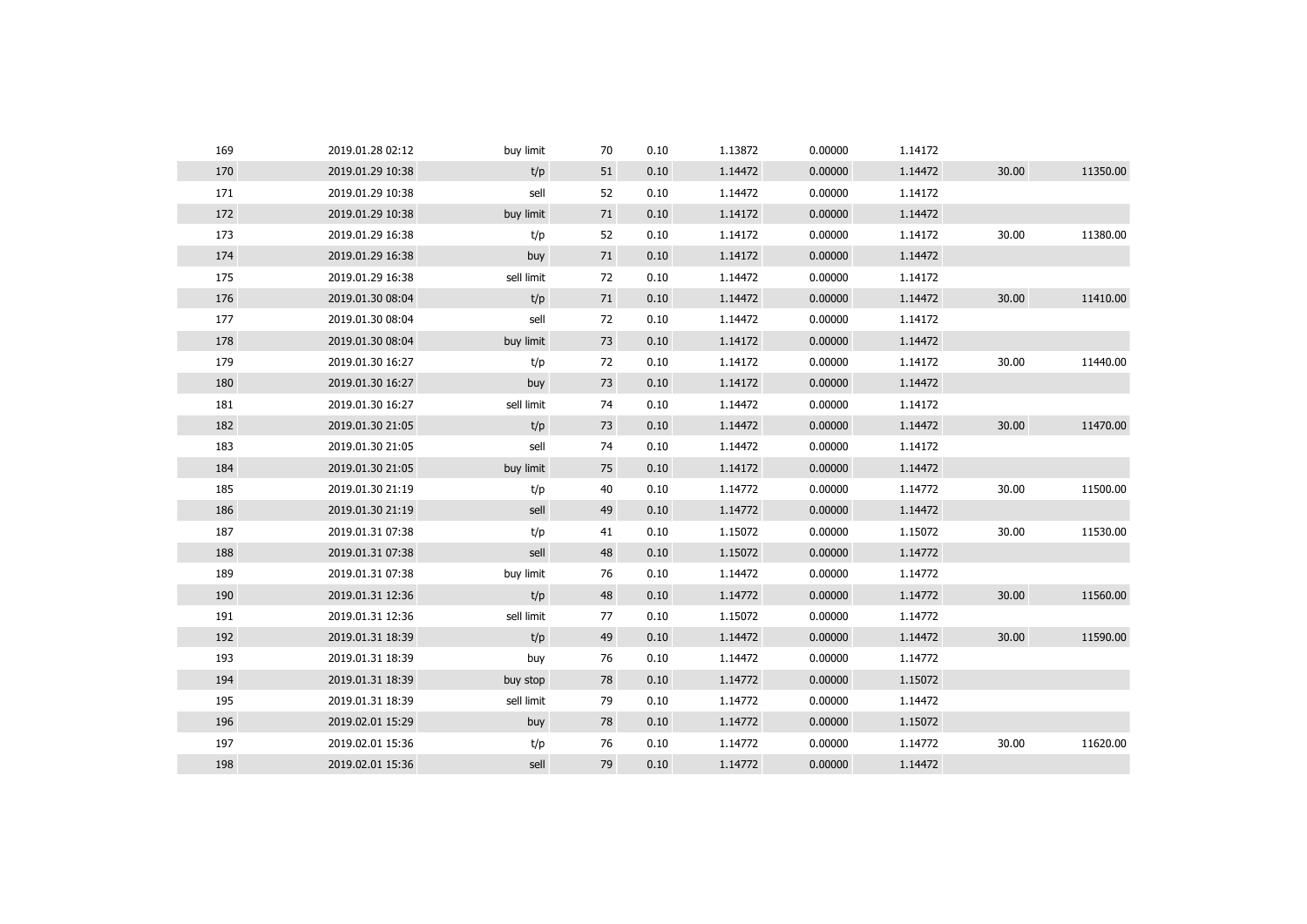| 199 | 2019.02.04 05:38 | t/p        | 79 | 0.10 | 1.14472 | 0.00000 | 1.14472 | 30.00 | 11650.00 |
|-----|------------------|------------|----|------|---------|---------|---------|-------|----------|
| 200 | 2019.02.04 05:38 | sell limit | 80 | 0.10 | 1.14772 | 0.00000 | 1.14472 |       |          |
| 201 | 2019.02.05 10:29 | t/p        | 74 | 0.10 | 1.14172 | 0.00000 | 1.14172 | 30.00 | 11680.00 |
| 202 | 2019.02.05 10:29 | buy        | 75 | 0.10 | 1.14172 | 0.00000 | 1.14472 |       |          |
| 203 | 2019.02.05 10:29 | buy stop   | 81 | 0.10 | 1.14472 | 0.00000 | 1.14772 |       |          |
| 204 | 2019.02.05 10:29 | sell limit | 82 | 0.10 | 1.14472 | 0.00000 | 1.14172 |       |          |
| 205 | 2019.02.06 09:19 | t/p        | 55 | 0.10 | 1.13872 | 0.00000 | 1.13872 | 30.00 | 11710.00 |
| 206 | 2019.02.06 09:19 | buy        | 70 | 0.10 | 1.13872 | 0.00000 | 1.14172 |       |          |
| 207 | 2019.02.06 09:19 | sell limit | 83 | 0.10 | 1.14172 | 0.00000 | 1.13872 |       |          |
| 208 | 2019.02.07 06:13 | t/p        | 60 | 0.10 | 1.13572 | 0.00000 | 1.13572 | 30.00 | 11740.00 |
| 209 | 2019.02.07 06:13 | buy        | 69 | 0.10 | 1.13572 | 0.00000 | 1.13872 |       |          |
| 210 | 2019.02.07 06:13 | sell limit | 84 | 0.10 | 1.13872 | 0.00000 | 1.13572 |       |          |
| 211 | 2019.02.07 13:37 | t/p        | 63 | 0.10 | 1.13272 | 0.00000 | 1.13272 | 30.00 | 11770.00 |
| 212 | 2019.02.07 13:37 | buy        | 68 | 0.10 | 1.13272 | 0.00000 | 1.13572 |       |          |
| 213 | 2019.02.07 13:37 | sell limit | 85 | 0.10 | 1.13572 | 0.00000 | 1.13272 |       |          |
| 214 | 2019.02.07 17:39 | t/p        | 68 | 0.10 | 1.13572 | 0.00000 | 1.13572 | 30.00 | 11800.00 |
| 215 | 2019.02.07 17:39 | sell       | 85 | 0.10 | 1.13572 | 0.00000 | 1.13272 |       |          |
| 216 | 2019.02.07 17:39 | buy limit  | 86 | 0.10 | 1.13272 | 0.00000 | 1.13572 |       |          |
| 217 | 2019.02.08 10:29 | t/p        | 85 | 0.10 | 1.13272 | 0.00000 | 1.13272 | 30.00 | 11830.00 |
| 218 | 2019.02.08 10:29 | buy        | 86 | 0.10 | 1.13272 | 0.00000 | 1.13572 |       |          |
| 219 | 2019.02.08 10:29 | sell limit | 87 | 0.10 | 1.13572 | 0.00000 | 1.13272 |       |          |
| 220 | 2019.02.11 12:14 | t/p        | 66 | 0.10 | 1.12972 | 0.00000 | 1.12972 | 30.00 | 11860.00 |
| 221 | 2019.02.11 12:14 | buy        | 67 | 0.10 | 1.12972 | 0.00000 | 1.13272 |       |          |
| 222 | 2019.02.11 12:14 | sell limit | 88 | 0.10 | 1.13272 | 0.00000 | 1.12972 |       |          |
| 223 | 2019.02.11 20:04 | sell       | 28 | 0.10 | 1.12672 | 0.00000 | 1.12372 |       |          |
| 224 | 2019.02.12 10:36 | t/p        | 25 | 0.10 | 1.12672 | 0.00000 | 1.12672 | 30.00 | 11890.00 |
| 225 | 2019.02.12 10:36 | buy        | 27 | 0.10 | 1.12672 | 0.00000 | 1.12972 |       |          |
| 226 | 2019.02.12 10:36 | buy limit  | 89 | 0.10 | 1.12072 | 0.00000 | 1.12372 |       |          |
| 227 | 2019.02.12 10:36 | sell stop  | 90 | 0.10 | 1.12072 | 0.00000 | 1.11772 |       |          |
|     |                  |            |    |      |         |         |         |       |          |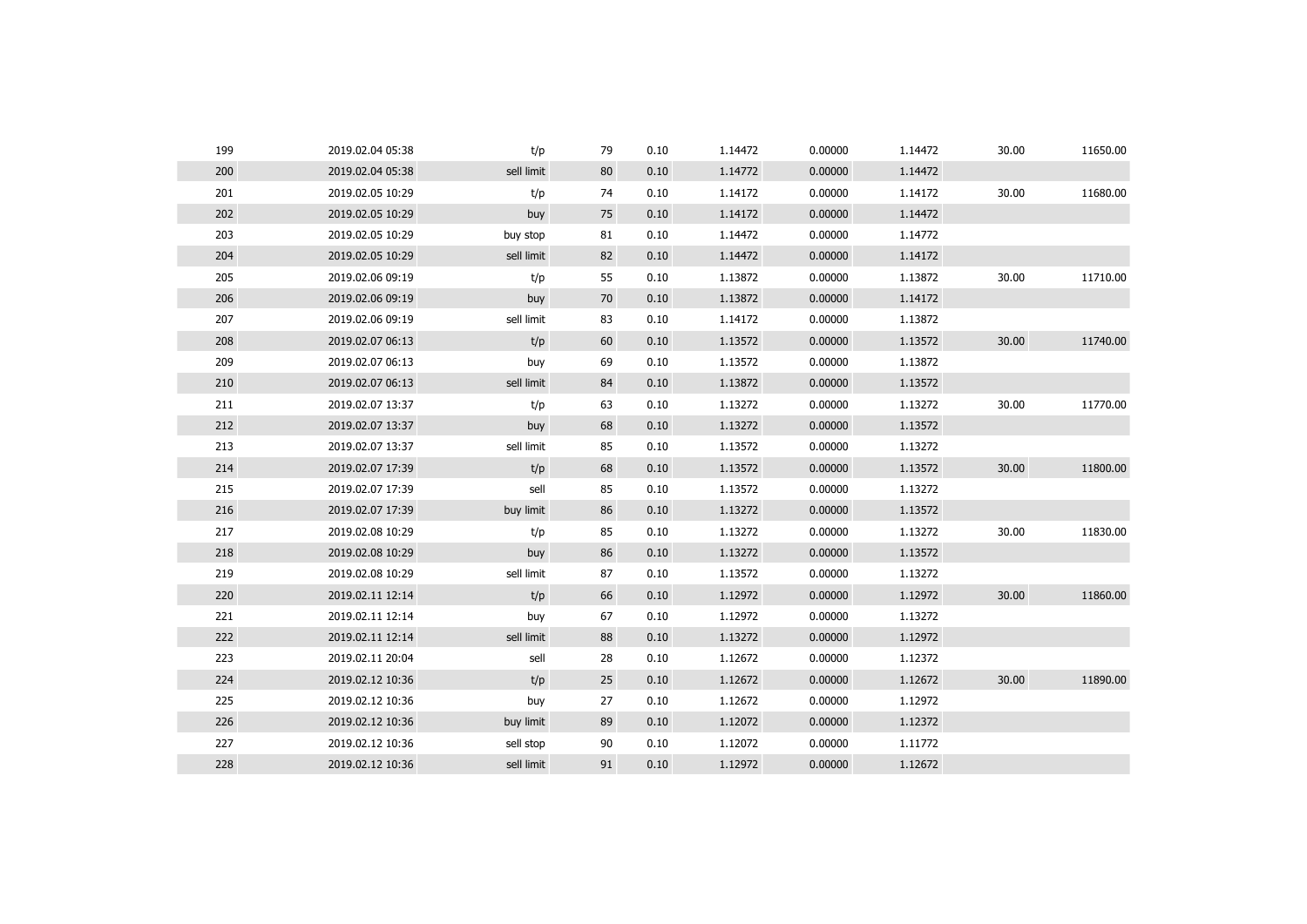| 229 | 2019.02.12 16:28 | t/p        | 27  | 0.10 | 1.12972 | 0.00000 | 1.12972 | 30.00 | 11920.00 |
|-----|------------------|------------|-----|------|---------|---------|---------|-------|----------|
| 230 | 2019.02.12 16:28 | sell       | 91  | 0.10 | 1.12972 | 0.00000 | 1.12672 |       |          |
| 231 | 2019.02.12 16:28 | buy limit  | 92  | 0.10 | 1.12672 | 0.00000 | 1.12972 |       |          |
| 232 | 2019.02.12 20:19 | t/p        | 67  | 0.10 | 1.13272 | 0.00000 | 1.13272 | 30.00 | 11950.00 |
| 233 | 2019.02.12 20:19 | sell       | 88  | 0.10 | 1.13272 | 0.00000 | 1.12972 |       |          |
| 234 | 2019.02.12 20:19 | buy limit  | 93  | 0.10 | 1.12972 | 0.00000 | 1.13272 |       |          |
| 235 | 2019.02.13 15:29 | t/p        | 88  | 0.10 | 1.12972 | 0.00000 | 1.12972 | 30.00 | 11980.00 |
| 236 | 2019.02.13 15:29 | buy        | 93  | 0.10 | 1.12972 | 0.00000 | 1.13272 |       |          |
| 237 | 2019.02.13 15:29 | sell limit | 94  | 0.10 | 1.13272 | 0.00000 | 1.12972 |       |          |
| 238 | 2019.02.13 21:39 | t/p        | 91  | 0.10 | 1.12672 | 0.00000 | 1.12672 | 30.00 | 12010.00 |
| 239 | 2019.02.13 21:39 | buy        | 92  | 0.10 | 1.12672 | 0.00000 | 1.12972 |       |          |
| 240 | 2019.02.13 21:39 | sell limit | 95  | 0.10 | 1.12972 | 0.00000 | 1.12672 |       |          |
| 241 | 2019.02.14 15:36 | t/p        | 92  | 0.10 | 1.12972 | 0.00000 | 1.12972 | 30.00 | 12040.00 |
| 242 | 2019.02.14 15:36 | sell       | 95  | 0.10 | 1.12972 | 0.00000 | 1.12672 |       |          |
| 243 | 2019.02.14 15:36 | buy limit  | 96  | 0.10 | 1.12672 | 0.00000 | 1.12972 |       |          |
| 244 | 2019.02.14 17:39 | t/p        | 95  | 0.10 | 1.12672 | 0.00000 | 1.12672 | 30.00 | 12070.00 |
| 245 | 2019.02.14 17:39 | buy        | 96  | 0.10 | 1.12672 | 0.00000 | 1.12972 |       |          |
| 246 | 2019.02.14 17:39 | sell limit | 97  | 0.10 | 1.12972 | 0.00000 | 1.12672 |       |          |
| 247 | 2019.02.14 19:39 | t/p        | 96  | 0.10 | 1.12972 | 0.00000 | 1.12972 | 30.00 | 12100.00 |
| 248 | 2019.02.14 19:39 | sell       | 97  | 0.10 | 1.12972 | 0.00000 | 1.12672 |       |          |
| 249 | 2019.02.14 19:39 | buy limit  | 98  | 0.10 | 1.12672 | 0.00000 | 1.12972 |       |          |
| 250 | 2019.02.15 14:29 | t/p        | 97  | 0.10 | 1.12672 | 0.00000 | 1.12672 | 30.00 | 12130.00 |
| 251 | 2019.02.15 14:29 | buy        | 98  | 0.10 | 1.12672 | 0.00000 | 1.12972 |       |          |
| 252 | 2019.02.15 14:29 | sell limit | 99  | 0.10 | 1.12972 | 0.00000 | 1.12672 |       |          |
| 253 | 2019.02.15 15:38 | sell       | 65  | 0.10 | 1.12372 | 0.00000 | 1.12072 |       |          |
| 254 | 2019.02.15 15:38 | t/p        | 28  | 0.10 | 1.12372 | 0.00000 | 1.12372 | 30.00 | 12160.00 |
| 255 | 2019.02.15 15:38 | buy        | 64  | 0.10 | 1.12372 | 0.00000 | 1.12672 |       |          |
| 256 | 2019.02.15 15:38 | buy limit  | 100 | 0.10 | 1.11772 | 0.00000 | 1.12072 |       |          |
| 257 | 2019.02.15 15:38 | sell stop  | 101 | 0.10 | 1.11772 | 0.00000 | 1.11472 |       |          |
| 258 | 2019.02.15 15:38 | sell limit | 102 | 0.10 | 1.12672 | 0.00000 | 1.12372 |       |          |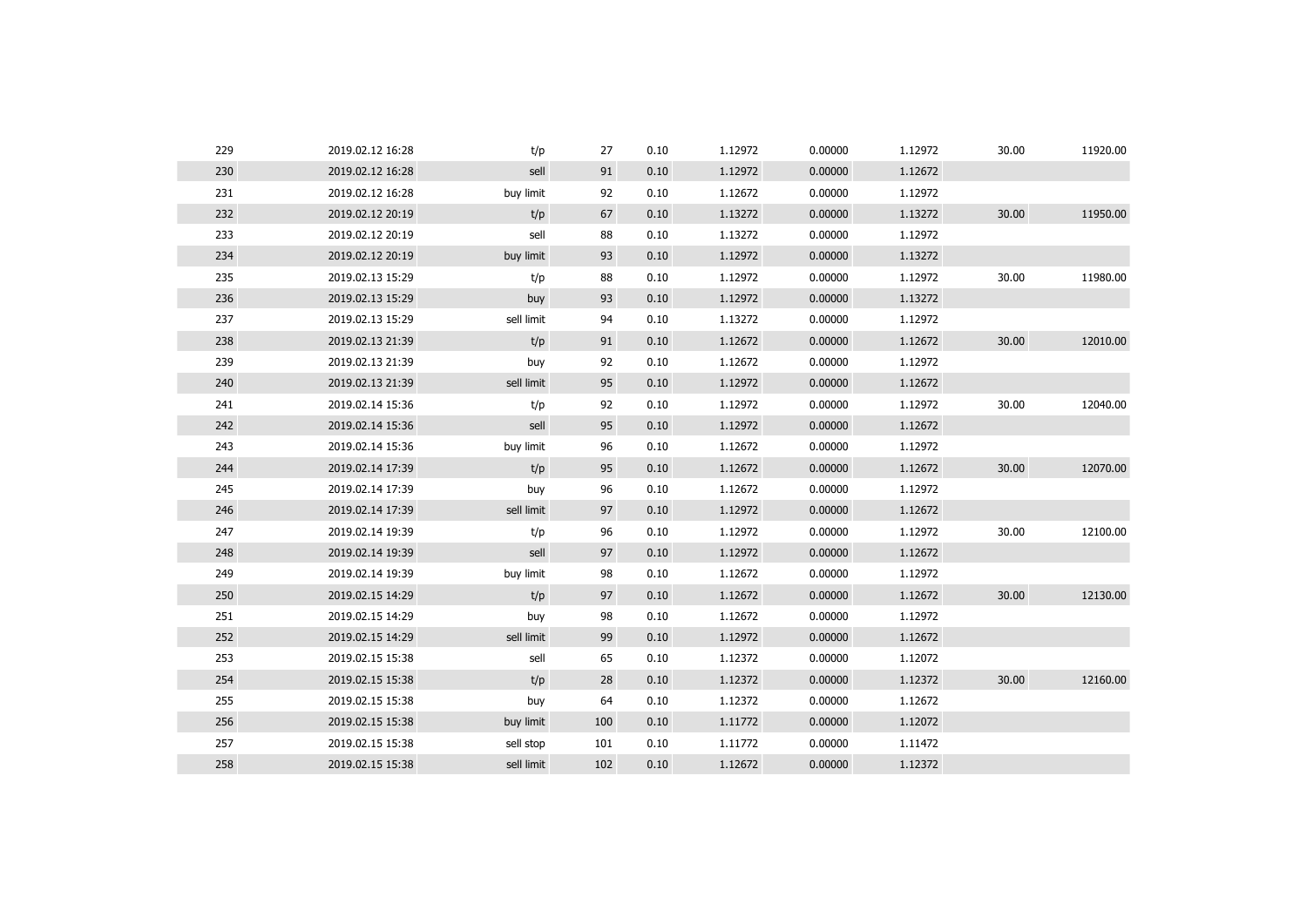| 259 | 2019.02.15 16:26 | t/p        | 64  | 0.10 | 1.12672 | 0.00000 | 1.12672 | 30.00 | 12190.00 |
|-----|------------------|------------|-----|------|---------|---------|---------|-------|----------|
| 260 | 2019.02.15 16:26 | sell       | 102 | 0.10 | 1.12672 | 0.00000 | 1.12372 |       |          |
| 261 | 2019.02.15 16:26 | buy limit  | 103 | 0.10 | 1.12372 | 0.00000 | 1.12672 |       |          |
| 262 | 2019.02.15 20:36 | t/p        | 98  | 0.10 | 1.12972 | 0.00000 | 1.12972 | 30.00 | 12220.00 |
| 263 | 2019.02.15 20:36 | sell       | 99  | 0.10 | 1.12972 | 0.00000 | 1.12672 |       |          |
| 264 | 2019.02.15 20:36 | buy limit  | 104 | 0.10 | 1.12672 | 0.00000 | 1.12972 |       |          |
| 265 | 2019.02.18 12:38 | t/p        | 93  | 0.10 | 1.13272 | 0.00000 | 1.13272 | 30.00 | 12250.00 |
| 266 | 2019.02.18 12:38 | sell       | 94  | 0.10 | 1.13272 | 0.00000 | 1.12972 |       |          |
| 267 | 2019.02.18 12:38 | buy limit  | 105 | 0.10 | 1.12972 | 0.00000 | 1.13272 |       |          |
| 268 | 2019.02.19 05:36 | t/p        | 94  | 0.10 | 1.12972 | 0.00000 | 1.12972 | 30.00 | 12280.00 |
| 269 | 2019.02.19 05:36 | buy        | 105 | 0.10 | 1.12972 | 0.00000 | 1.13272 |       |          |
| 270 | 2019.02.19 05:36 | sell limit | 106 | 0.10 | 1.13272 | 0.00000 | 1.12972 |       |          |
| 271 | 2019.02.19 17:26 | t/p        | 105 | 0.10 | 1.13272 | 0.00000 | 1.13272 | 30.00 | 12310.00 |
| 272 | 2019.02.19 17:26 | sell       | 106 | 0.10 | 1.13272 | 0.00000 | 1.12972 |       |          |
| 273 | 2019.02.19 17:26 | buy limit  | 107 | 0.10 | 1.12972 | 0.00000 | 1.13272 |       |          |
| 274 | 2019.02.20 11:39 | t/p        | 86  | 0.10 | 1.13572 | 0.00000 | 1.13572 | 30.00 | 12340.00 |
| 275 | 2019.02.20 11:39 | sell       | 87  | 0.10 | 1.13572 | 0.00000 | 1.13272 |       |          |
| 276 | 2019.02.20 11:39 | buy limit  | 108 | 0.10 | 1.13272 | 0.00000 | 1.13572 |       |          |
| 277 | 2019.02.20 14:04 | t/p        | 87  | 0.10 | 1.13272 | 0.00000 | 1.13272 | 30.00 | 12370.00 |
| 278 | 2019.02.20 14:04 | buy        | 108 | 0.10 | 1.13272 | 0.00000 | 1.13572 |       |          |
| 279 | 2019.02.20 14:04 | sell limit | 109 | 0.10 | 1.13572 | 0.00000 | 1.13272 |       |          |
| 280 | 2019.02.20 18:26 | t/p        | 108 | 0.10 | 1.13572 | 0.00000 | 1.13572 | 30.00 | 12400.00 |
| 281 | 2019.02.20 18:26 | sell       | 109 | 0.10 | 1.13572 | 0.00000 | 1.13272 |       |          |
| 282 | 2019.02.20 18:26 | buy limit  | 110 | 0.10 | 1.13272 | 0.00000 | 1.13572 |       |          |
| 283 | 2019.02.21 08:30 | t/p        | 109 | 0.10 | 1.13272 | 0.00000 | 1.13272 | 30.00 | 12430.00 |
| 284 | 2019.02.21 08:30 | buy        | 110 | 0.10 | 1.13272 | 0.00000 | 1.13572 |       |          |
| 285 | 2019.02.21 08:30 | sell limit | 111 | 0.10 | 1.13572 | 0.00000 | 1.13272 |       |          |
| 286 | 2019.02.21 10:30 | t/p        | 110 | 0.10 | 1.13572 | 0.00000 | 1.13572 | 30.00 | 12460.00 |
| 287 | 2019.02.21 10:30 | sell       | 111 | 0.10 | 1.13572 | 0.00000 | 1.13272 |       |          |
| 288 | 2019.02.21 10:30 | buy limit  | 112 | 0.10 | 1.13272 | 0.00000 | 1.13572 |       |          |
|     |                  |            |     |      |         |         |         |       |          |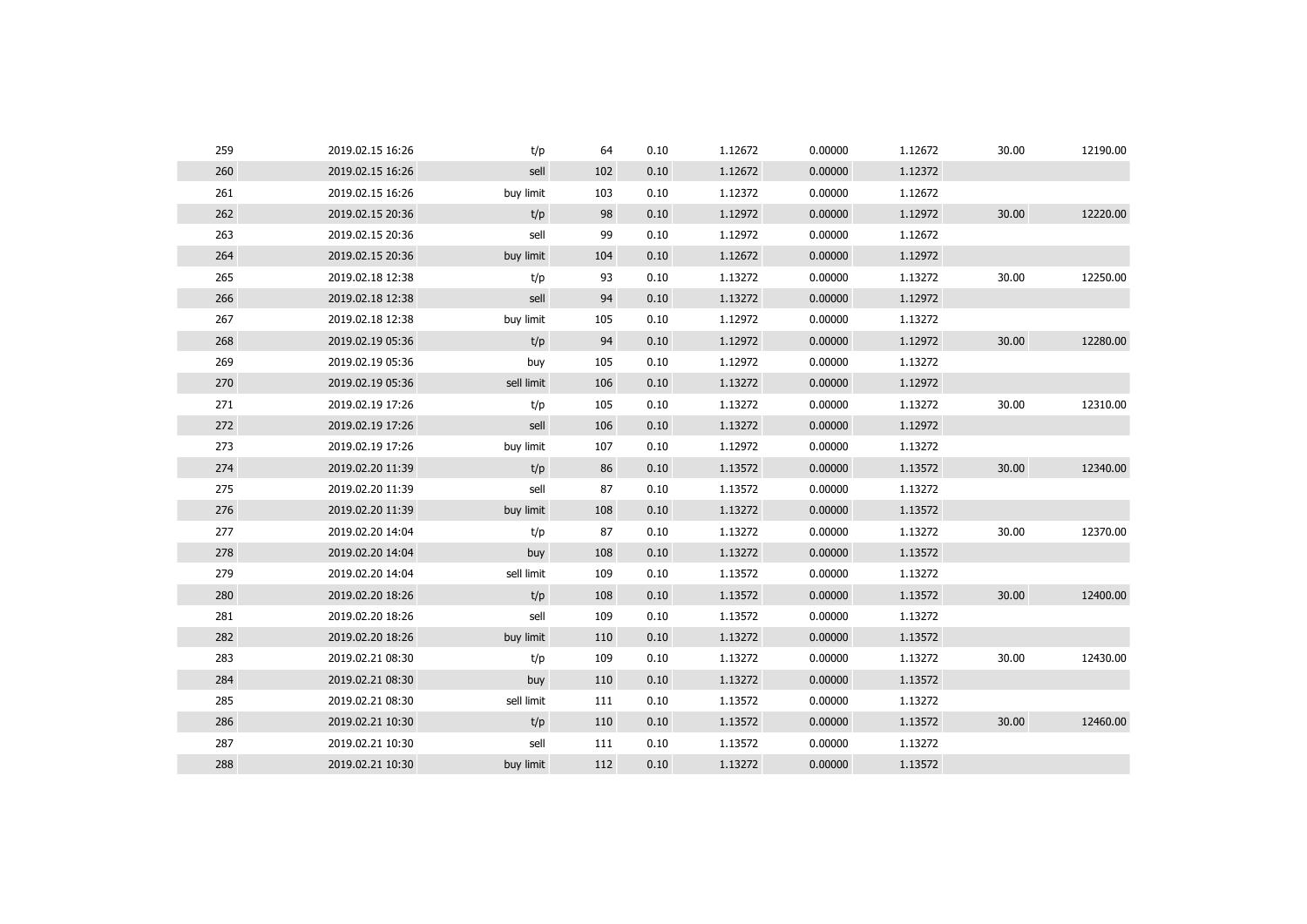| 289 | 2019.02.21 11:31 | t/p        | 111 | 0.10 | 1.13272 | 0.00000 | 1.13272 | 30.00 | 12490.00 |
|-----|------------------|------------|-----|------|---------|---------|---------|-------|----------|
| 290 | 2019.02.21 11:31 | buy        | 112 | 0.10 | 1.13272 | 0.00000 | 1.13572 |       |          |
| 291 | 2019.02.21 11:31 | sell limit | 113 | 0.10 | 1.13572 | 0.00000 | 1.13272 |       |          |
| 292 | 2019.02.21 15:27 | t/p        | 112 | 0.10 | 1.13572 | 0.00000 | 1.13572 | 30.00 | 12520.00 |
| 293 | 2019.02.21 15:27 | sell       | 113 | 0.10 | 1.13572 | 0.00000 | 1.13272 |       |          |
| 294 | 2019.02.21 15:27 | buy limit  | 114 | 0.10 | 1.13272 | 0.00000 | 1.13572 |       |          |
| 295 | 2019.02.21 19:37 | t/p        | 113 | 0.10 | 1.13272 | 0.00000 | 1.13272 | 30.00 | 12550.00 |
| 296 | 2019.02.21 19:37 | buy        | 114 | 0.10 | 1.13272 | 0.00000 | 1.13572 |       |          |
| 297 | 2019.02.21 19:37 | sell limit | 115 | 0.10 | 1.13572 | 0.00000 | 1.13272 |       |          |
| 298 | 2019.02.25 09:39 | t/p        | 114 | 0.10 | 1.13572 | 0.00000 | 1.13572 | 30.00 | 12580.00 |
| 299 | 2019.02.25 09:39 | sell       | 115 | 0.10 | 1.13572 | 0.00000 | 1.13272 |       |          |
| 300 | 2019.02.25 09:39 | buy limit  | 116 | 0.10 | 1.13272 | 0.00000 | 1.13572 |       |          |
| 301 | 2019.02.26 21:19 | t/p        | 69  | 0.10 | 1.13872 | 0.00000 | 1.13872 | 30.00 | 12610.00 |
| 302 | 2019.02.26 21:19 | sell       | 84  | 0.10 | 1.13872 | 0.00000 | 1.13572 |       |          |
| 303 | 2019.02.26 21:19 | buy limit  | 117 | 0.10 | 1.13572 | 0.00000 | 1.13872 |       |          |
| 304 | 2019.02.28 13:38 | t/p        | 70  | 0.10 | 1.14172 | 0.00000 | 1.14172 | 30.00 | 12640.00 |
| 305 | 2019.02.28 13:38 | sell       | 83  | 0.10 | 1.14172 | 0.00000 | 1.13872 |       |          |
| 306 | 2019.02.28 13:38 | buy limit  | 118 | 0.10 | 1.13872 | 0.00000 | 1.14172 |       |          |
| 307 | 2019.02.28 15:38 | t/p        | 83  | 0.10 | 1.13872 | 0.00000 | 1.13872 | 30.00 | 12670.00 |
| 308 | 2019.02.28 15:38 | buy        | 118 | 0.10 | 1.13872 | 0.00000 | 1.14172 |       |          |
| 309 | 2019.02.28 15:38 | sell limit | 119 | 0.10 | 1.14172 | 0.00000 | 1.13872 |       |          |
| 310 | 2019.03.01 10:37 | t/p        | 84  | 0.10 | 1.13572 | 0.00000 | 1.13572 | 30.00 | 12700.00 |
| 311 | 2019.03.01 10:37 | buy        | 117 | 0.10 | 1.13572 | 0.00000 | 1.13872 |       |          |
| 312 | 2019.03.01 10:37 | sell limit | 120 | 0.10 | 1.13872 | 0.00000 | 1.13572 |       |          |
| 313 | 2019.03.01 16:26 | t/p        | 117 | 0.10 | 1.13872 | 0.00000 | 1.13872 | 30.00 | 12730.00 |
| 314 | 2019.03.01 16:26 | sell       | 120 | 0.10 | 1.13872 | 0.00000 | 1.13572 |       |          |
| 315 | 2019.03.01 16:26 | buy limit  | 121 | 0.10 | 1.13572 | 0.00000 | 1.13872 |       |          |
| 316 | 2019.03.01 21:37 | t/p        | 120 | 0.10 | 1.13572 | 0.00000 | 1.13572 | 30.00 | 12760.00 |
| 317 | 2019.03.01 21:37 | buy        | 121 | 0.10 | 1.13572 | 0.00000 | 1.13872 |       |          |
| 318 | 2019.03.01 21:37 | sell limit | 122 | 0.10 | 1.13872 | 0.00000 | 1.13572 |       |          |
|     |                  |            |     |      |         |         |         |       |          |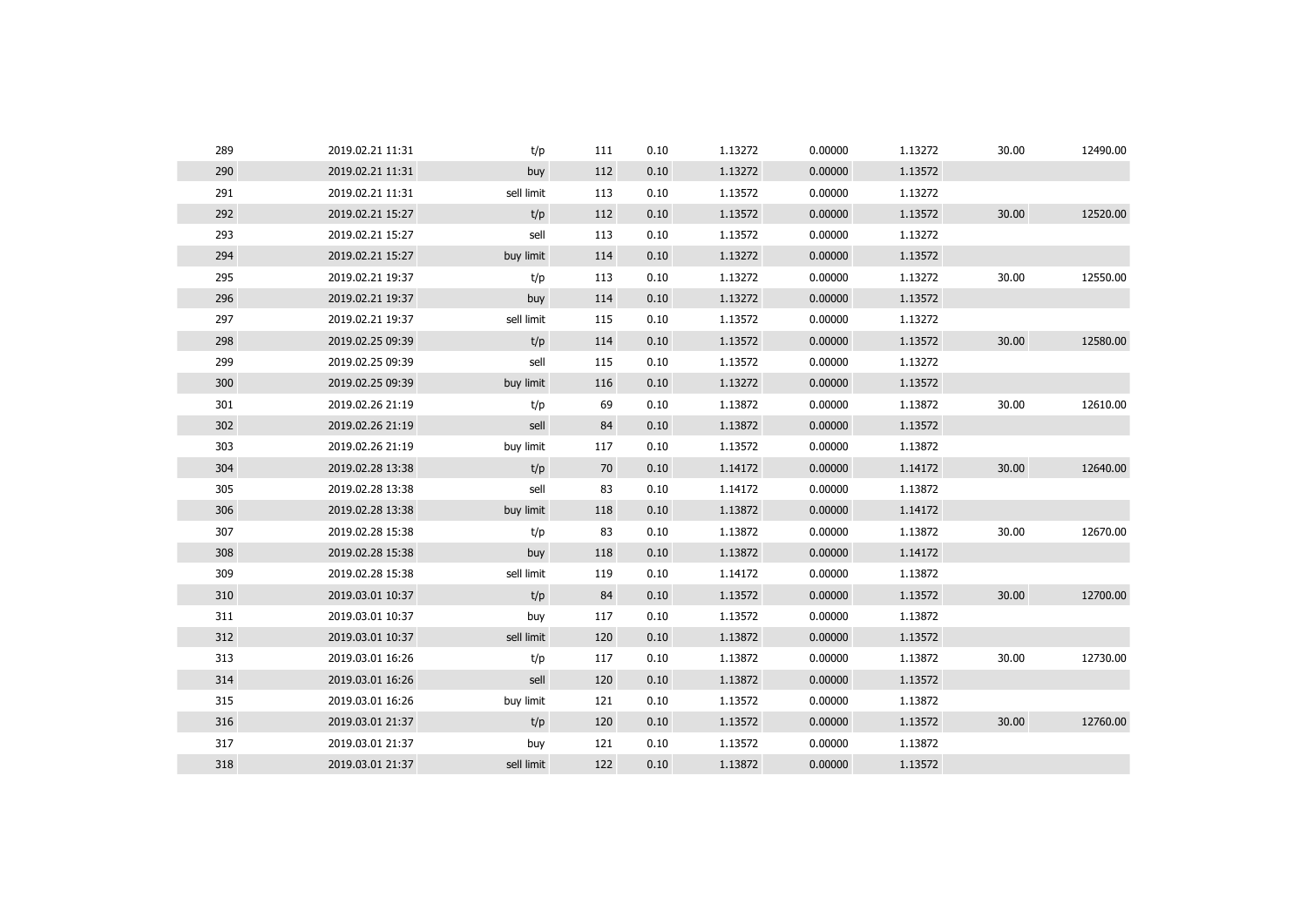| 319 | 2019.03.04 16:37 | t/p        | 115 | 0.10 | 1.13272 | 0.00000 | 1.13272 | 30.00 | 12790.00 |
|-----|------------------|------------|-----|------|---------|---------|---------|-------|----------|
| 320 | 2019.03.04 16:37 | buy        | 116 | 0.10 | 1.13272 | 0.00000 | 1.13572 |       |          |
| 321 | 2019.03.04 16:37 | sell limit | 123 | 0.10 | 1.13572 | 0.00000 | 1.13272 |       |          |
| 322 | 2019.03.05 17:31 | t/p        | 106 | 0.10 | 1.12972 | 0.00000 | 1.12972 | 30.00 | 12820.00 |
| 323 | 2019.03.05 17:31 | buy        | 107 | 0.10 | 1.12972 | 0.00000 | 1.13272 |       |          |
| 324 | 2019.03.05 17:31 | sell limit | 124 | 0.10 | 1.13272 | 0.00000 | 1.12972 |       |          |
| 325 | 2019.03.07 15:19 | t/p        | 99  | 0.10 | 1.12672 | 0.00000 | 1.12672 | 30.00 | 12850.00 |
| 326 | 2019.03.07 15:19 | buy        | 104 | 0.10 | 1.12672 | 0.00000 | 1.12972 |       |          |
| 327 | 2019.03.07 15:19 | sell limit | 125 | 0.10 | 1.12972 | 0.00000 | 1.12672 |       |          |
| 328 | 2019.03.07 16:37 | t/p        | 102 | 0.10 | 1.12372 | 0.00000 | 1.12372 | 30.00 | 12880.00 |
| 329 | 2019.03.07 16:37 | buy        | 103 | 0.10 | 1.12372 | 0.00000 | 1.12672 |       |          |
| 330 | 2019.03.07 16:37 | sell limit | 126 | 0.10 | 1.12672 | 0.00000 | 1.12372 |       |          |
| 331 | 2019.03.07 18:39 | sell       | 90  | 0.10 | 1.12072 | 0.00000 | 1.11772 |       |          |
| 332 | 2019.03.07 18:39 | t/p        | 65  | 0.10 | 1.12072 | 0.00000 | 1.12072 | 30.00 | 12910.00 |
| 333 | 2019.03.07 18:39 | buy        | 89  | 0.10 | 1.12072 | 0.00000 | 1.12372 |       |          |
| 334 | 2019.03.07 18:39 | buy limit  | 127 | 0.10 | 1.11472 | 0.00000 | 1.11772 |       |          |
| 335 | 2019.03.07 18:39 | sell stop  | 128 | 0.10 | 1.11472 | 0.00000 | 1.11172 |       |          |
| 336 | 2019.03.07 18:39 | sell limit | 129 | 0.10 | 1.12372 | 0.00000 | 1.12072 |       |          |
| 337 | 2019.03.07 21:39 | sell       | 101 | 0.10 | 1.11772 | 0.00000 | 1.11472 |       |          |
| 338 | 2019.03.07 21:39 | t/p        | 90  | 0.10 | 1.11772 | 0.00000 | 1.11772 | 30.00 | 12940.00 |
| 339 | 2019.03.07 21:39 | buy        | 100 | 0.10 | 1.11772 | 0.00000 | 1.12072 |       |          |
| 340 | 2019.03.07 21:39 | buy limit  | 130 | 0.10 | 1.11172 | 0.00000 | 1.11472 |       |          |
| 341 | 2019.03.07 21:39 | sell stop  | 131 | 0.10 | 1.11172 | 0.00000 | 1.10872 |       |          |
| 342 | 2019.03.07 21:39 | sell limit | 132 | 0.10 | 1.12072 | 0.00000 | 1.11772 |       |          |
| 343 | 2019.03.08 08:38 | t/p        | 100 | 0.10 | 1.12072 | 0.00000 | 1.12072 | 30.00 | 12970.00 |
| 344 | 2019.03.08 08:38 | sell       | 132 | 0.10 | 1.12072 | 0.00000 | 1.11772 |       |          |
| 345 | 2019.03.08 08:38 | buy limit  | 133 | 0.10 | 1.11772 | 0.00000 | 1.12072 |       |          |
| 346 | 2019.03.08 15:38 | t/p        | 89  | 0.10 | 1.12372 | 0.00000 | 1.12372 | 30.00 | 13000.00 |
| 347 | 2019.03.08 15:38 | sell       | 129 | 0.10 | 1.12372 | 0.00000 | 1.12072 |       |          |
| 348 | 2019.03.08 15:38 | buy limit  | 134 | 0.10 | 1.12072 | 0.00000 | 1.12372 |       |          |
|     |                  |            |     |      |         |         |         |       |          |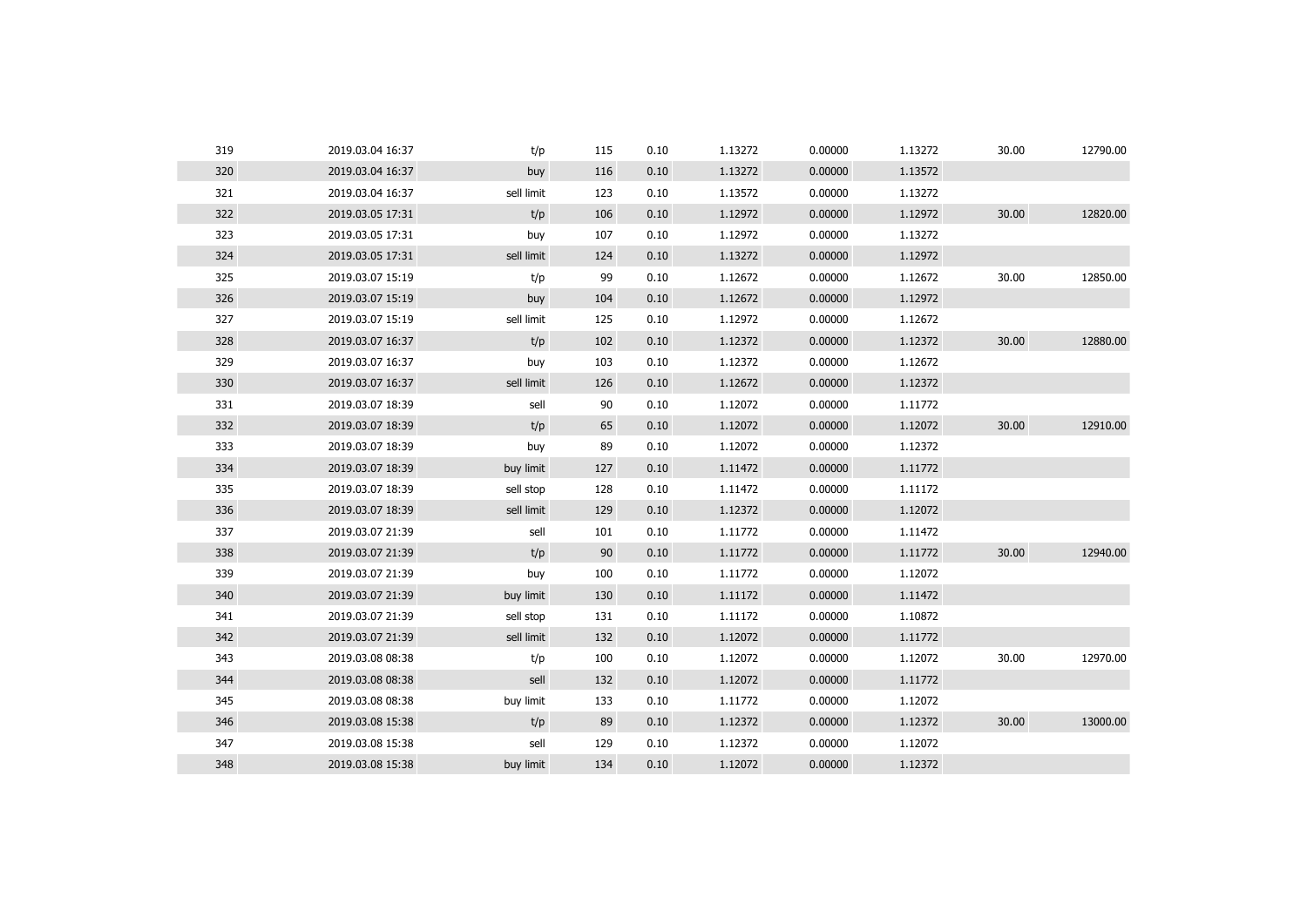| 349 | 2019.03.12 01:37 | t/p        | 103 | 0.10 | 1.12672 | 0.00000 | 1.12672 | 30.00 | 13030.00 |
|-----|------------------|------------|-----|------|---------|---------|---------|-------|----------|
| 350 | 2019.03.12 01:37 | sell       | 126 | 0.10 | 1.12672 | 0.00000 | 1.12372 |       |          |
| 351 | 2019.03.12 01:37 | buy limit  | 135 | 0.10 | 1.12372 | 0.00000 | 1.12672 |       |          |
| 352 | 2019.03.12 21:37 | t/p        | 104 | 0.10 | 1.12972 | 0.00000 | 1.12972 | 30.00 | 13060.00 |
| 353 | 2019.03.12 21:37 | sell       | 125 | 0.10 | 1.12972 | 0.00000 | 1.12672 |       |          |
| 354 | 2019.03.12 21:37 | buy limit  | 136 | 0.10 | 1.12672 | 0.00000 | 1.12972 |       |          |
| 355 | 2019.03.13 21:37 | t/p        | 107 | 0.10 | 1.13272 | 0.00000 | 1.13272 | 30.00 | 13090.00 |
| 356 | 2019.03.13 21:37 | sell       | 124 | 0.10 | 1.13272 | 0.00000 | 1.12972 |       |          |
| 357 | 2019.03.13 21:37 | buy limit  | 137 | 0.10 | 1.12972 | 0.00000 | 1.13272 |       |          |
| 358 | 2019.03.14 14:39 | t/p        | 124 | 0.10 | 1.12972 | 0.00000 | 1.12972 | 30.00 | 13120.00 |
| 359 | 2019.03.14 14:39 | buy        | 137 | 0.10 | 1.12972 | 0.00000 | 1.13272 |       |          |
| 360 | 2019.03.14 14:39 | sell limit | 138 | 0.10 | 1.13272 | 0.00000 | 1.12972 |       |          |
| 361 | 2019.03.15 11:04 | t/p        | 137 | 0.10 | 1.13272 | 0.00000 | 1.13272 | 30.00 | 13150.00 |
| 362 | 2019.03.15 11:04 | sell       | 138 | 0.10 | 1.13272 | 0.00000 | 1.12972 |       |          |
| 363 | 2019.03.15 11:04 | buy limit  | 139 | 0.10 | 1.12972 | 0.00000 | 1.13272 |       |          |
| 364 | 2019.03.18 14:39 | t/p        | 116 | 0.10 | 1.13572 | 0.00000 | 1.13572 | 30.00 | 13180.00 |
| 365 | 2019.03.18 14:39 | sell       | 123 | 0.10 | 1.13572 | 0.00000 | 1.13272 |       |          |
| 366 | 2019.03.18 14:39 | buy limit  | 140 | 0.10 | 1.13272 | 0.00000 | 1.13572 |       |          |
| 367 | 2019.03.18 19:49 | t/p        | 123 | 0.10 | 1.13272 | 0.00000 | 1.13272 | 30.00 | 13210.00 |
| 368 | 2019.03.18 19:49 | buy        | 140 | 0.10 | 1.13272 | 0.00000 | 1.13572 |       |          |
| 369 | 2019.03.18 19:49 | sell limit | 141 | 0.10 | 1.13572 | 0.00000 | 1.13272 |       |          |
| 370 | 2019.03.19 14:13 | t/p        | 140 | 0.10 | 1.13572 | 0.00000 | 1.13572 | 30.00 | 13240.00 |
| 371 | 2019.03.19 14:13 | sell       | 141 | 0.10 | 1.13572 | 0.00000 | 1.13272 |       |          |
| 372 | 2019.03.19 14:13 | buy limit  | 142 | 0.10 | 1.13272 | 0.00000 | 1.13572 |       |          |
| 373 | 2019.03.20 21:03 | t/p        | 121 | 0.10 | 1.13872 | 0.00000 | 1.13872 | 30.00 | 13270.00 |
| 374 | 2019.03.20 21:03 | sell       | 122 | 0.10 | 1.13872 | 0.00000 | 1.13572 |       |          |
| 375 | 2019.03.20 21:03 | buy limit  | 143 | 0.10 | 1.13572 | 0.00000 | 1.13872 |       |          |
| 376 | 2019.03.20 21:15 | t/p        | 118 | 0.10 | 1.14172 | 0.00000 | 1.14172 | 30.00 | 13300.00 |
| 377 | 2019.03.20 21:15 | sell       | 119 | 0.10 | 1.14172 | 0.00000 | 1.13872 |       |          |
| 378 | 2019.03.20 21:15 | buy limit  | 144 | 0.10 | 1.13872 | 0.00000 | 1.14172 |       |          |
|     |                  |            |     |      |         |         |         |       |          |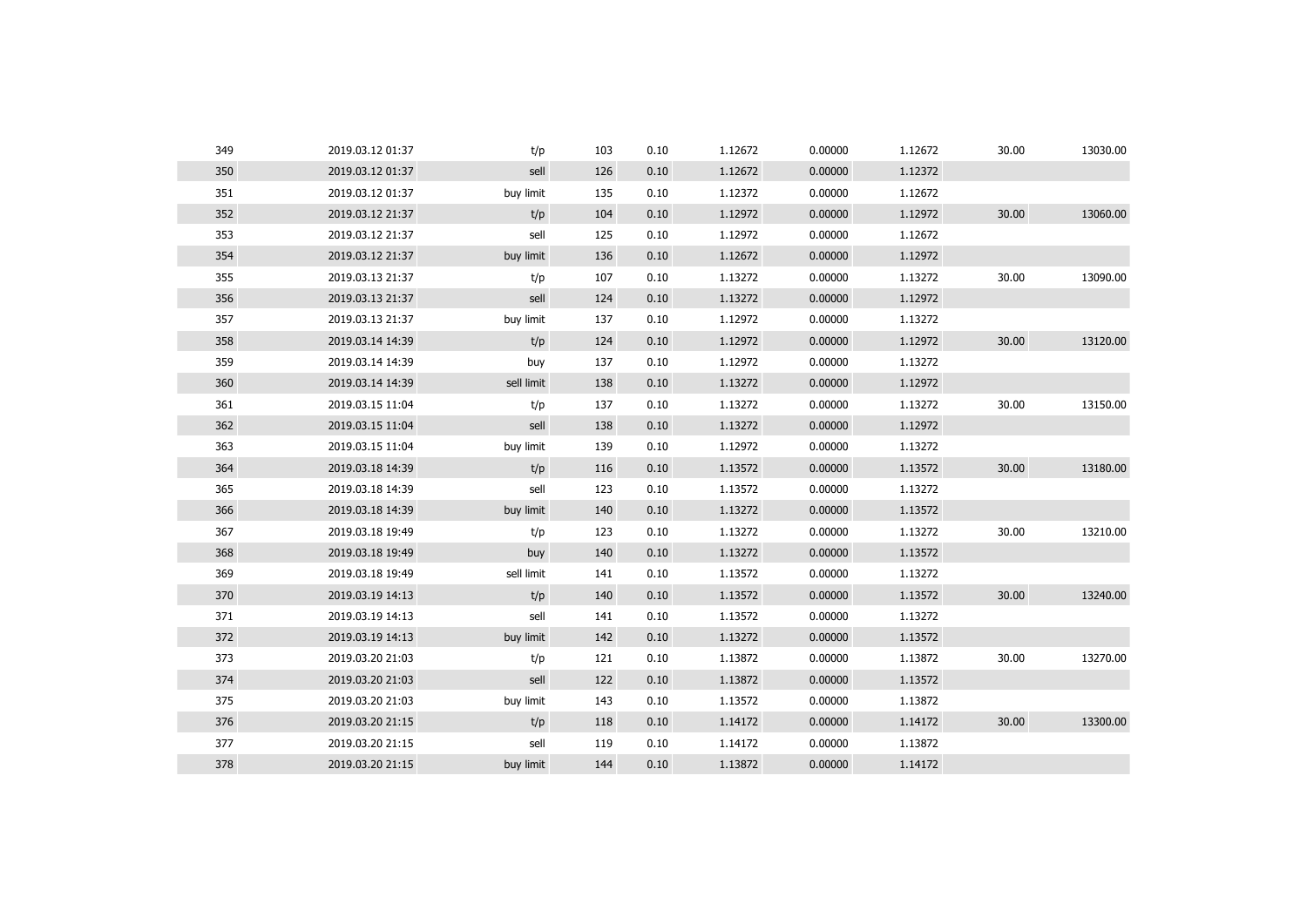| 379 | 2019.03.20 21:49 | buy        | 81  | 0.10 | 1.14472 | 0.00000 | 1.14772 |       |          |
|-----|------------------|------------|-----|------|---------|---------|---------|-------|----------|
| 380 | 2019.03.21 13:48 | t/p        | 119 | 0.10 | 1.13872 | 0.00000 | 1.13872 | 30.00 | 13330.00 |
| 381 | 2019.03.21 13:48 | buy        | 144 | 0.10 | 1.13872 | 0.00000 | 1.14172 |       |          |
| 382 | 2019.03.21 13:48 | sell limit | 145 | 0.10 | 1.14172 | 0.00000 | 1.13872 |       |          |
| 383 | 2019.03.21 18:48 | t/p        | 122 | 0.10 | 1.13572 | 0.00000 | 1.13572 | 30.00 | 13360.00 |
| 384 | 2019.03.21 18:48 | buy        | 143 | 0.10 | 1.13572 | 0.00000 | 1.13872 |       |          |
| 385 | 2019.03.21 18:48 | sell limit | 146 | 0.10 | 1.13872 | 0.00000 | 1.13572 |       |          |
| 386 | 2019.03.22 10:44 | t/p        | 143 | 0.10 | 1.13872 | 0.00000 | 1.13872 | 30.00 | 13390.00 |
| 387 | 2019.03.22 10:44 | sell       | 146 | 0.10 | 1.13872 | 0.00000 | 1.13572 |       |          |
| 388 | 2019.03.22 10:44 | buy limit  | 147 | 0.10 | 1.13572 | 0.00000 | 1.13872 |       |          |
| 389 | 2019.03.22 11:31 | t/p        | 146 | 0.10 | 1.13572 | 0.00000 | 1.13572 | 30.00 | 13420.00 |
| 390 | 2019.03.22 11:31 | buy        | 147 | 0.10 | 1.13572 | 0.00000 | 1.13872 |       |          |
| 391 | 2019.03.22 11:31 | sell limit | 148 | 0.10 | 1.13872 | 0.00000 | 1.13572 |       |          |
| 392 | 2019.03.22 11:39 | t/p        | 141 | 0.10 | 1.13272 | 0.00000 | 1.13272 | 30.00 | 13450.00 |
| 393 | 2019.03.22 11:39 | buy        | 142 | 0.10 | 1.13272 | 0.00000 | 1.13572 |       |          |
| 394 | 2019.03.22 11:39 | sell limit | 149 | 0.10 | 1.13572 | 0.00000 | 1.13272 |       |          |
| 395 | 2019.03.22 11:45 | t/p        | 138 | 0.10 | 1.12972 | 0.00000 | 1.12972 | 30.00 | 13480.00 |
| 396 | 2019.03.22 11:45 | buy        | 139 | 0.10 | 1.12972 | 0.00000 | 1.13272 |       |          |
| 397 | 2019.03.22 11:45 | sell limit | 150 | 0.10 | 1.13272 | 0.00000 | 1.12972 |       |          |
| 398 | 2019.03.25 18:18 | t/p        | 139 | 0.10 | 1.13272 | 0.00000 | 1.13272 | 30.00 | 13510.00 |
| 399 | 2019.03.25 18:18 | sell       | 150 | 0.10 | 1.13272 | 0.00000 | 1.12972 |       |          |
| 400 | 2019.03.25 18:18 | buy limit  | 151 | 0.10 | 1.12972 | 0.00000 | 1.13272 |       |          |
| 401 | 2019.03.26 15:39 | t/p        | 150 | 0.10 | 1.12972 | 0.00000 | 1.12972 | 30.00 | 13540.00 |
| 402 | 2019.03.26 15:39 | buy        | 151 | 0.10 | 1.12972 | 0.00000 | 1.13272 |       |          |
| 403 | 2019.03.26 15:39 | sell limit | 152 | 0.10 | 1.13272 | 0.00000 | 1.12972 |       |          |
| 404 | 2019.03.26 22:49 | t/p        | 125 | 0.10 | 1.12672 | 0.00000 | 1.12672 | 30.00 | 13570.00 |
| 405 | 2019.03.26 22:49 | buy        | 136 | 0.10 | 1.12672 | 0.00000 | 1.12972 |       |          |
| 406 | 2019.03.26 22:49 | sell limit | 153 | 0.10 | 1.12972 | 0.00000 | 1.12672 |       |          |
| 407 | 2019.03.28 11:00 | t/p        | 126 | 0.10 | 1.12372 | 0.00000 | 1.12372 | 30.00 | 13600.00 |
| 408 | 2019.03.28 11:00 | buy        | 135 | 0.10 | 1.12372 | 0.00000 | 1.12672 |       |          |
|     |                  |            |     |      |         |         |         |       |          |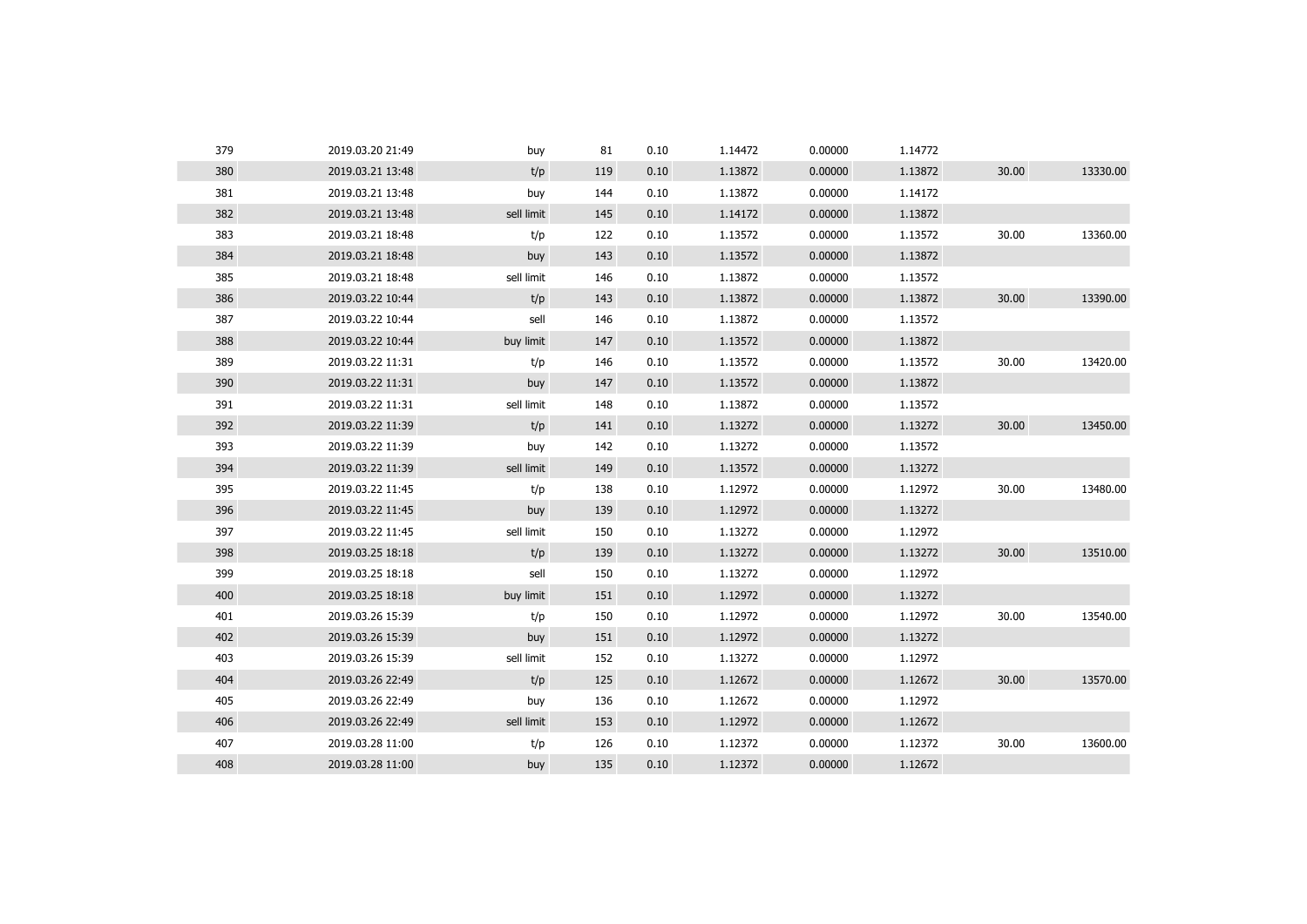| 409 | 2019.03.28 11:00 | sell limit | 154 | 0.10 | 1.12672 | 0.00000 | 1.12372 |       |          |
|-----|------------------|------------|-----|------|---------|---------|---------|-------|----------|
| 410 | 2019.04.01 19:18 | t/p        | 129 | 0.10 | 1.12072 | 0.00000 | 1.12072 | 30.00 | 13630.00 |
| 411 | 2019.04.01 19:18 | buy        | 134 | 0.10 | 1.12072 | 0.00000 | 1.12372 |       |          |
| 412 | 2019.04.01 19:18 | sell limit | 155 | 0.10 | 1.12372 | 0.00000 | 1.12072 |       |          |
| 413 | 2019.04.03 10:48 | t/p        | 134 | 0.10 | 1.12372 | 0.00000 | 1.12372 | 30.00 | 13660.00 |
| 414 | 2019.04.03 10:48 | sell       | 155 | 0.10 | 1.12372 | 0.00000 | 1.12072 |       |          |
| 415 | 2019.04.03 10:48 | buy limit  | 156 | 0.10 | 1.12072 | 0.00000 | 1.12372 |       |          |
| 416 | 2019.04.04 16:19 | t/p        | 155 | 0.10 | 1.12072 | 0.00000 | 1.12072 | 30.00 | 13690.00 |
| 417 | 2019.04.04 16:19 | buy        | 156 | 0.10 | 1.12072 | 0.00000 | 1.12372 |       |          |
| 418 | 2019.04.04 16:19 | sell limit | 157 | 0.10 | 1.12372 | 0.00000 | 1.12072 |       |          |
| 419 | 2019.04.05 15:44 | t/p        | 156 | 0.10 | 1.12372 | 0.00000 | 1.12372 | 30.00 | 13720.00 |
| 420 | 2019.04.05 15:44 | sell       | 157 | 0.10 | 1.12372 | 0.00000 | 1.12072 |       |          |
| 421 | 2019.04.05 15:44 | buy limit  | 158 | 0.10 | 1.12072 | 0.00000 | 1.12372 |       |          |
| 422 | 2019.04.08 16:18 | t/p        | 135 | 0.10 | 1.12672 | 0.00000 | 1.12672 | 30.00 | 13750.00 |
| 423 | 2019.04.08 16:18 | sell       | 154 | 0.10 | 1.12672 | 0.00000 | 1.12372 |       |          |
| 424 | 2019.04.08 16:18 | buy limit  | 159 | 0.10 | 1.12372 | 0.00000 | 1.12672 |       |          |
| 425 | 2019.04.10 16:18 | t/p        | 154 | 0.10 | 1.12372 | 0.00000 | 1.12372 | 30.00 | 13780.00 |
| 426 | 2019.04.10 16:18 | buy        | 159 | 0.10 | 1.12372 | 0.00000 | 1.12672 |       |          |
| 427 | 2019.04.10 16:18 | sell limit | 160 | 0.10 | 1.12672 | 0.00000 | 1.12372 |       |          |
| 428 | 2019.04.10 18:49 | t/p        | 159 | 0.10 | 1.12672 | 0.00000 | 1.12672 | 30.00 | 13810.00 |
| 429 | 2019.04.10 18:49 | sell       | 160 | 0.10 | 1.12672 | 0.00000 | 1.12372 |       |          |
| 430 | 2019.04.10 18:49 | buy limit  | 161 | 0.10 | 1.12372 | 0.00000 | 1.12672 |       |          |
| 431 | 2019.04.12 11:19 | t/p        | 136 | 0.10 | 1.12972 | 0.00000 | 1.12972 | 30.00 | 13840.00 |
| 432 | 2019.04.12 11:19 | sell       | 153 | 0.10 | 1.12972 | 0.00000 | 1.12672 |       |          |
| 433 | 2019.04.12 11:19 | buy limit  | 162 | 0.10 | 1.12672 | 0.00000 | 1.12972 |       |          |
| 434 | 2019.04.18 10:46 | t/p        | 153 | 0.10 | 1.12672 | 0.00000 | 1.12672 | 30.00 | 13870.00 |
| 435 | 2019.04.18 10:46 | buy        | 162 | 0.10 | 1.12672 | 0.00000 | 1.12972 |       |          |
| 436 | 2019.04.18 10:46 | sell limit | 163 | 0.10 | 1.12972 | 0.00000 | 1.12672 |       |          |
| 437 | 2019.04.18 16:06 | t/p        | 160 | 0.10 | 1.12372 | 0.00000 | 1.12372 | 30.00 | 13900.00 |
| 438 | 2019.04.18 16:06 | buy        | 161 | 0.10 | 1.12372 | 0.00000 | 1.12672 |       |          |
|     |                  |            |     |      |         |         |         |       |          |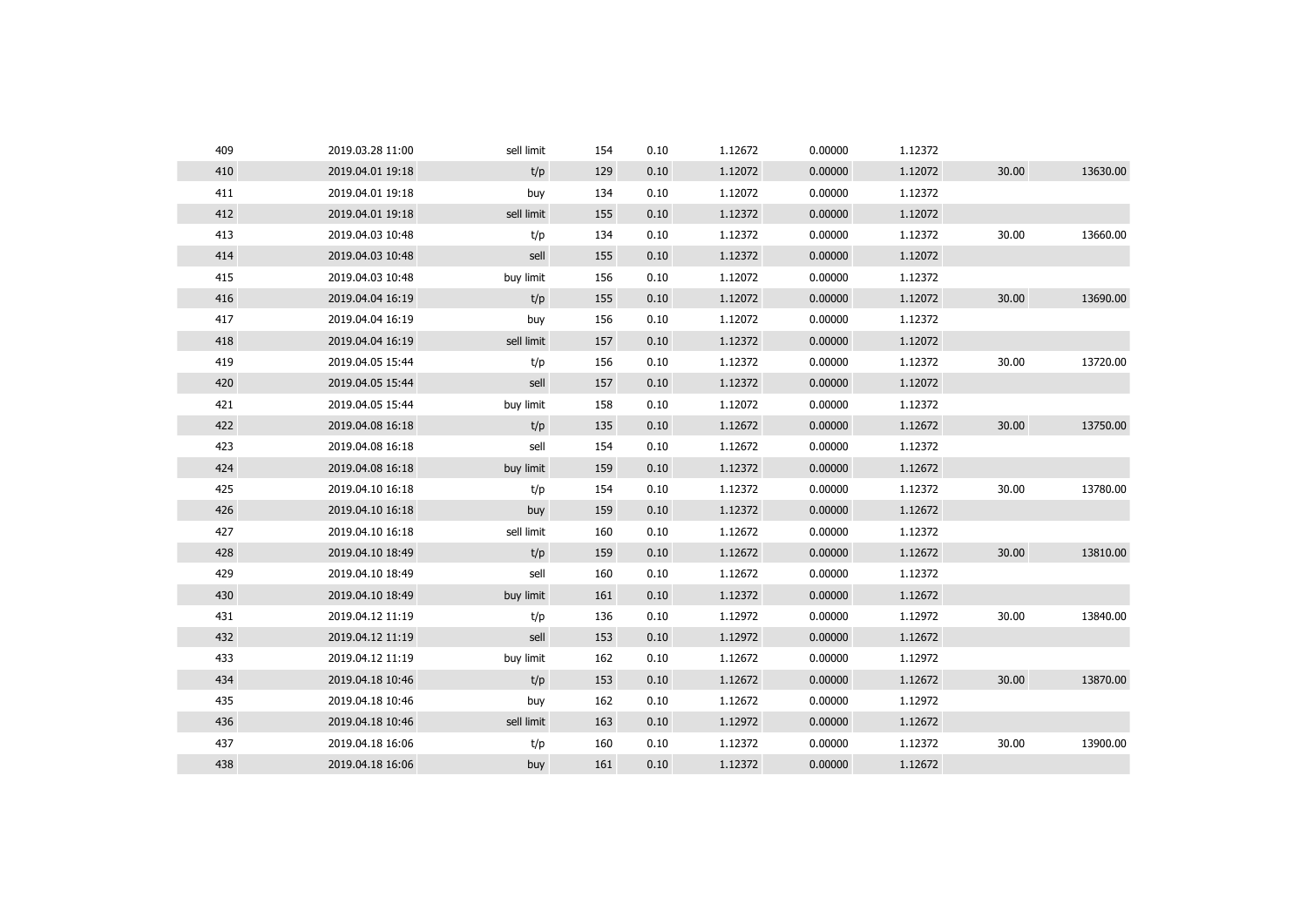| 439 | 2019.04.18 16:06 | sell limit | 164 | 0.10 | 1.12672 | 0.00000 | 1.12372 |       |          |
|-----|------------------|------------|-----|------|---------|---------|---------|-------|----------|
| 440 | 2019.04.23 16:18 | t/p        | 157 | 0.10 | 1.12072 | 0.00000 | 1.12072 | 30.00 | 13930.00 |
| 441 | 2019.04.23 16:18 | buy        | 158 | 0.10 | 1.12072 | 0.00000 | 1.12372 |       |          |
| 442 | 2019.04.23 16:18 | sell limit | 165 | 0.10 | 1.12372 | 0.00000 | 1.12072 |       |          |
| 443 | 2019.04.24 19:18 | t/p        | 132 | 0.10 | 1.11772 | 0.00000 | 1.11772 | 30.00 | 13960.00 |
| 444 | 2019.04.24 19:18 | buy        | 133 | 0.10 | 1.11772 | 0.00000 | 1.12072 |       |          |
| 445 | 2019.04.24 19:18 | sell limit | 166 | 0.10 | 1.12072 | 0.00000 | 1.11772 |       |          |
| 446 | 2019.04.24 21:44 | sell       | 128 | 0.10 | 1.11472 | 0.00000 | 1.11172 |       |          |
| 447 | 2019.04.24 21:44 | t/p        | 101 | 0.10 | 1.11472 | 0.00000 | 1.11472 | 30.00 | 13990.00 |
| 448 | 2019.04.24 21:44 | buy        | 127 | 0.10 | 1.11472 | 0.00000 | 1.11772 |       |          |
| 449 | 2019.04.24 21:44 | buy limit  | 167 | 0.10 | 1.10872 | 0.00000 | 1.11172 |       |          |
| 450 | 2019.04.24 21:44 | sell stop  | 168 | 0.10 | 1.10872 | 0.00000 | 1.10572 |       |          |
| 451 | 2019.04.24 21:44 | sell limit | 169 | 0.10 | 1.11772 | 0.00000 | 1.11472 |       |          |
| 452 | 2019.04.25 15:37 | sell       | 131 | 0.10 | 1.11172 | 0.00000 | 1.10872 |       |          |
| 453 | 2019.04.26 15:32 | t/p        | 128 | 0.10 | 1.11172 | 0.00000 | 1.11172 | 30.00 | 14020.00 |
| 454 | 2019.04.26 15:32 | buy        | 130 | 0.10 | 1.11172 | 0.00000 | 1.11472 |       |          |
| 455 | 2019.04.26 15:32 | buy limit  | 170 | 0.10 | 1.10572 | 0.00000 | 1.10872 |       |          |
| 456 | 2019.04.26 15:32 | sell stop  | 171 | 0.10 | 1.10572 | 0.00000 | 1.10272 |       |          |
| 457 | 2019.04.26 15:32 | sell limit | 172 | 0.10 | 1.11472 | 0.00000 | 1.11172 |       |          |
| 458 | 2019.04.26 15:48 | t/p        | 130 | 0.10 | 1.11472 | 0.00000 | 1.11472 | 30.00 | 14050.00 |
| 459 | 2019.04.26 15:48 | sell       | 172 | 0.10 | 1.11472 | 0.00000 | 1.11172 |       |          |
| 460 | 2019.04.26 15:48 | buy limit  | 173 | 0.10 | 1.11172 | 0.00000 | 1.11472 |       |          |
| 461 | 2019.04.29 19:43 | t/p        | 127 | 0.10 | 1.11772 | 0.00000 | 1.11772 | 30.00 | 14080.00 |
| 462 | 2019.04.29 19:43 | sell       | 169 | 0.10 | 1.11772 | 0.00000 | 1.11472 |       |          |
| 463 | 2019.04.29 19:43 | buy limit  | 174 | 0.10 | 1.11472 | 0.00000 | 1.11772 |       |          |
| 464 | 2019.04.30 12:09 | t/p        | 133 | 0.10 | 1.12072 | 0.00000 | 1.12072 | 30.00 | 14110.00 |
| 465 | 2019.04.30 12:09 | sell       | 166 | 0.10 | 1.12072 | 0.00000 | 1.11772 |       |          |
| 466 | 2019.04.30 12:09 | buy limit  | 175 | 0.10 | 1.11772 | 0.00000 | 1.12072 |       |          |
| 467 | 2019.05.01 12:31 | t/p        | 158 | 0.10 | 1.12372 | 0.00000 | 1.12372 | 30.00 | 14140.00 |
| 468 | 2019.05.01 12:31 | sell       | 165 | 0.10 | 1.12372 | 0.00000 | 1.12072 |       |          |
|     |                  |            |     |      |         |         |         |       |          |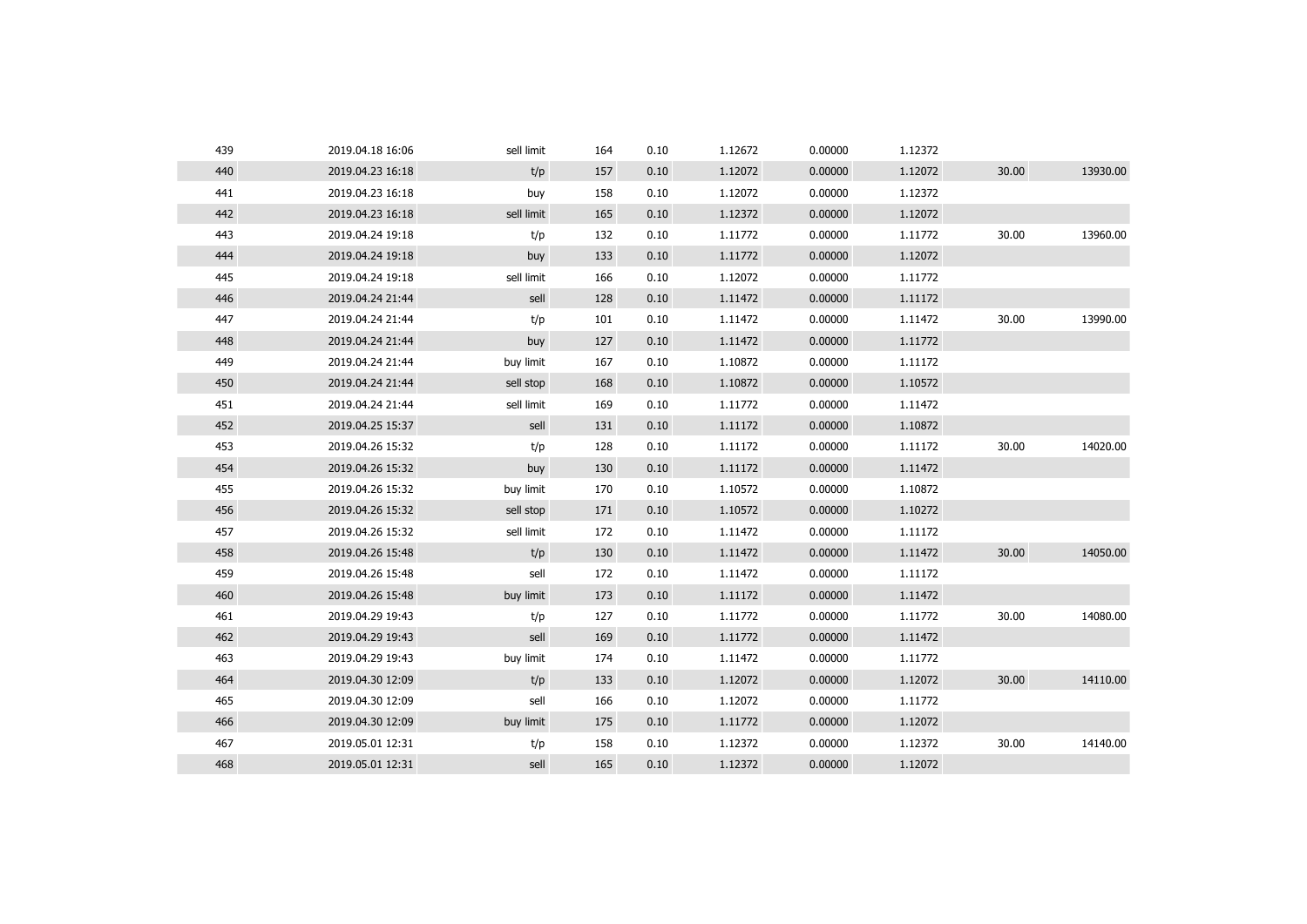| 469 | 2019.05.01 12:31 | buy limit  | 176 | 0.10 | 1.12072 | 0.00000 | 1.12372 |       |          |
|-----|------------------|------------|-----|------|---------|---------|---------|-------|----------|
| 470 | 2019.05.01 21:45 | t/p        | 165 | 0.10 | 1.12072 | 0.00000 | 1.12072 | 30.00 | 14170.00 |
| 471 | 2019.05.01 21:45 | buy        | 176 | 0.10 | 1.12072 | 0.00000 | 1.12372 |       |          |
| 472 | 2019.05.01 21:45 | sell limit | 177 | 0.10 | 1.12372 | 0.00000 | 1.12072 |       |          |
| 473 | 2019.05.02 16:49 | t/p        | 166 | 0.10 | 1.11772 | 0.00000 | 1.11772 | 30.00 | 14200.00 |
| 474 | 2019.05.02 16:49 | buy        | 175 | 0.10 | 1.11772 | 0.00000 | 1.12072 |       |          |
| 475 | 2019.05.02 16:49 | sell limit | 178 | 0.10 | 1.12072 | 0.00000 | 1.11772 |       |          |
| 476 | 2019.05.03 14:18 | t/p        | 169 | 0.10 | 1.11472 | 0.00000 | 1.11472 | 30.00 | 14230.00 |
| 477 | 2019.05.03 14:18 | buy        | 174 | 0.10 | 1.11472 | 0.00000 | 1.11772 |       |          |
| 478 | 2019.05.03 14:18 | sell limit | 179 | 0.10 | 1.11772 | 0.00000 | 1.11472 |       |          |
| 479 | 2019.05.03 17:03 | t/p        | 174 | 0.10 | 1.11772 | 0.00000 | 1.11772 | 30.00 | 14260.00 |
| 480 | 2019.05.03 17:03 | sell       | 179 | 0.10 | 1.11772 | 0.00000 | 1.11472 |       |          |
| 481 | 2019.05.03 17:03 | buy limit  | 180 | 0.10 | 1.11472 | 0.00000 | 1.11772 |       |          |
| 482 | 2019.05.06 20:18 | t/p        | 175 | 0.10 | 1.12072 | 0.00000 | 1.12072 | 30.00 | 14290.00 |
| 483 | 2019.05.06 20:18 | sell       | 178 | 0.10 | 1.12072 | 0.00000 | 1.11772 |       |          |
| 484 | 2019.05.06 20:18 | buy limit  | 181 | 0.10 | 1.11772 | 0.00000 | 1.12072 |       |          |
| 485 | 2019.05.07 16:18 | t/p        | 178 | 0.10 | 1.11772 | 0.00000 | 1.11772 | 30.00 | 14320.00 |
| 486 | 2019.05.07 16:18 | buy        | 181 | 0.10 | 1.11772 | 0.00000 | 1.12072 |       |          |
| 487 | 2019.05.07 16:18 | sell limit | 182 | 0.10 | 1.12072 | 0.00000 | 1.11772 |       |          |
| 488 | 2019.05.08 09:07 | t/p        | 181 | 0.10 | 1.12072 | 0.00000 | 1.12072 | 30.00 | 14350.00 |
| 489 | 2019.05.08 09:07 | sell       | 182 | 0.10 | 1.12072 | 0.00000 | 1.11772 |       |          |
| 490 | 2019.05.08 09:07 | buy limit  | 183 | 0.10 | 1.11772 | 0.00000 | 1.12072 |       |          |
| 491 | 2019.05.09 11:18 | t/p        | 182 | 0.10 | 1.11772 | 0.00000 | 1.11772 | 30.00 | 14380.00 |
| 492 | 2019.05.09 11:18 | buy        | 183 | 0.10 | 1.11772 | 0.00000 | 1.12072 |       |          |
| 493 | 2019.05.09 11:18 | sell limit | 184 | 0.10 | 1.12072 | 0.00000 | 1.11772 |       |          |
| 494 | 2019.05.09 16:39 | t/p        | 183 | 0.10 | 1.12072 | 0.00000 | 1.12072 | 30.00 | 14410.00 |
| 495 | 2019.05.09 16:39 | sell       | 184 | 0.10 | 1.12072 | 0.00000 | 1.11772 |       |          |
| 496 | 2019.05.09 16:39 | buy limit  | 185 | 0.10 | 1.11772 | 0.00000 | 1.12072 |       |          |
| 497 | 2019.05.09 16:49 | t/p        | 176 | 0.10 | 1.12372 | 0.00000 | 1.12372 | 30.00 | 14440.00 |
| 498 | 2019.05.09 16:49 | sell       | 177 | 0.10 | 1.12372 | 0.00000 | 1.12072 |       |          |
|     |                  |            |     |      |         |         |         |       |          |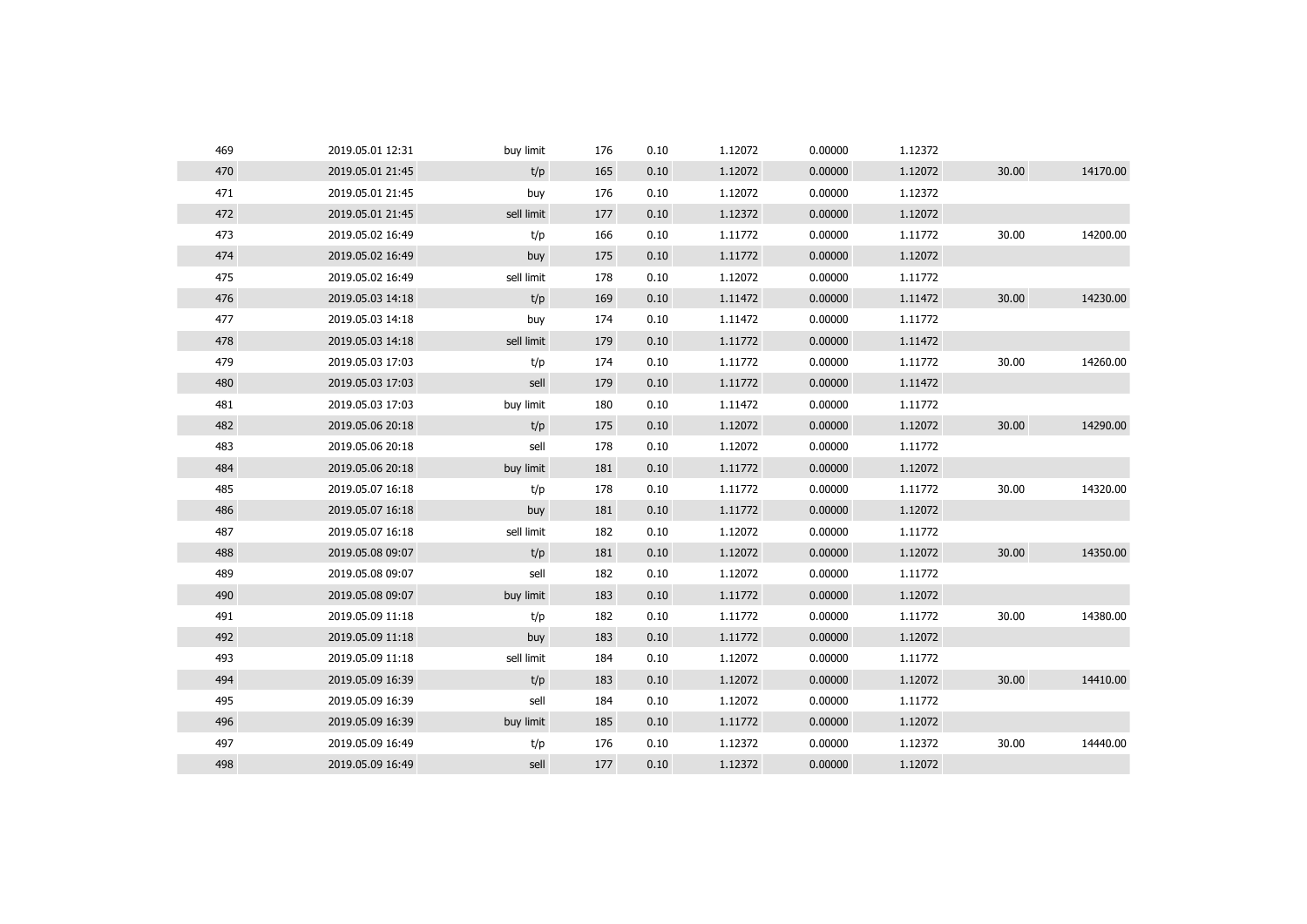| 499 | 2019.05.09 16:49 | buy limit  | 186 | 0.10 | 1.12072 | 0.00000 | 1.12372 |       |          |
|-----|------------------|------------|-----|------|---------|---------|---------|-------|----------|
| 500 | 2019.05.14 15:44 | t/p        | 177 | 0.10 | 1.12072 | 0.00000 | 1.12072 | 30.00 | 14470.00 |
| 501 | 2019.05.14 15:44 | buy        | 186 | 0.10 | 1.12072 | 0.00000 | 1.12372 |       |          |
| 502 | 2019.05.14 15:44 | sell limit | 187 | 0.10 | 1.12372 | 0.00000 | 1.12072 |       |          |
| 503 | 2019.05.16 17:18 | t/p        | 184 | 0.10 | 1.11772 | 0.00000 | 1.11772 | 30.00 | 14500.00 |
| 504 | 2019.05.16 17:18 | buy        | 185 | 0.10 | 1.11772 | 0.00000 | 1.12072 |       |          |
| 505 | 2019.05.16 17:18 | sell limit | 188 | 0.10 | 1.12072 | 0.00000 | 1.11772 |       |          |
| 506 | 2019.05.21 09:30 | t/p        | 179 | 0.10 | 1.11472 | 0.00000 | 1.11472 | 30.00 | 14530.00 |
| 507 | 2019.05.21 09:30 | buy        | 180 | 0.10 | 1.11472 | 0.00000 | 1.11772 |       |          |
| 508 | 2019.05.21 09:30 | sell limit | 189 | 0.10 | 1.11772 | 0.00000 | 1.11472 |       |          |
| 509 | 2019.05.21 17:44 | t/p        | 180 | 0.10 | 1.11772 | 0.00000 | 1.11772 | 30.00 | 14560.00 |
| 510 | 2019.05.21 17:44 | sell       | 189 | 0.10 | 1.11772 | 0.00000 | 1.11472 |       |          |
| 511 | 2019.05.21 17:44 | buy limit  | 190 | 0.10 | 1.11472 | 0.00000 | 1.11772 |       |          |
| 512 | 2019.05.23 08:15 | t/p        | 189 | 0.10 | 1.11472 | 0.00000 | 1.11472 | 30.00 | 14590.00 |
| 513 | 2019.05.23 08:15 | buy        | 190 | 0.10 | 1.11472 | 0.00000 | 1.11772 |       |          |
| 514 | 2019.05.23 08:15 | sell limit | 191 | 0.10 | 1.11772 | 0.00000 | 1.11472 |       |          |
| 515 | 2019.05.23 16:18 | t/p        | 172 | 0.10 | 1.11172 | 0.00000 | 1.11172 | 30.00 | 14620.00 |
| 516 | 2019.05.23 16:18 | buy        | 173 | 0.10 | 1.11172 | 0.00000 | 1.11472 |       |          |
| 517 | 2019.05.23 16:18 | sell limit | 192 | 0.10 | 1.11472 | 0.00000 | 1.11172 |       |          |
| 518 | 2019.05.23 17:15 | t/p        | 173 | 0.10 | 1.11472 | 0.00000 | 1.11472 | 30.00 | 14650.00 |
| 519 | 2019.05.23 17:15 | sell       | 192 | 0.10 | 1.11472 | 0.00000 | 1.11172 |       |          |
| 520 | 2019.05.23 17:15 | buy limit  | 193 | 0.10 | 1.11172 | 0.00000 | 1.11472 |       |          |
| 521 | 2019.05.23 19:19 | t/p        | 190 | 0.10 | 1.11772 | 0.00000 | 1.11772 | 30.00 | 14680.00 |
| 522 | 2019.05.23 19:19 | sell       | 191 | 0.10 | 1.11772 | 0.00000 | 1.11472 |       |          |
| 523 | 2019.05.23 19:19 | buy limit  | 194 | 0.10 | 1.11472 | 0.00000 | 1.11772 |       |          |
| 524 | 2019.05.24 17:44 | t/p        | 185 | 0.10 | 1.12072 | 0.00000 | 1.12072 | 30.00 | 14710.00 |
| 525 | 2019.05.24 17:44 | sell       | 188 | 0.10 | 1.12072 | 0.00000 | 1.11772 |       |          |
| 526 | 2019.05.24 17:44 | buy limit  | 195 | 0.10 | 1.11772 | 0.00000 | 1.12072 |       |          |
| 527 | 2019.05.28 09:49 | t/p        | 188 | 0.10 | 1.11772 | 0.00000 | 1.11772 | 30.00 | 14740.00 |
| 528 | 2019.05.28 09:49 | buy        | 195 | 0.10 | 1.11772 | 0.00000 | 1.12072 |       |          |
|     |                  |            |     |      |         |         |         |       |          |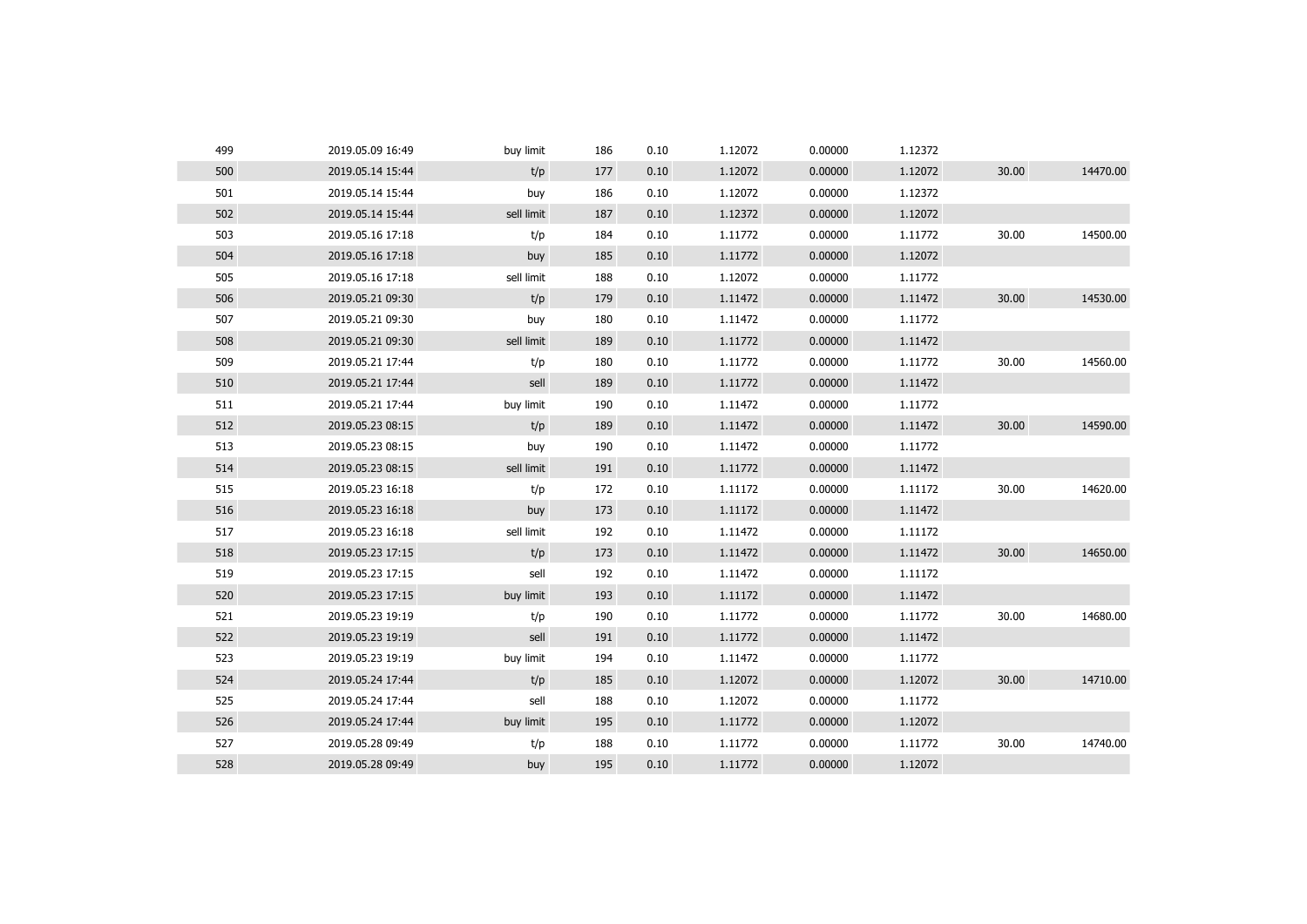| 529 | 2019.05.28 09:49 | sell limit | 196 | 0.10 | 1.12072 | 0.00000 | 1.11772 |       |          |
|-----|------------------|------------|-----|------|---------|---------|---------|-------|----------|
| 530 | 2019.05.29 16:14 | t/p        | 191 | 0.10 | 1.11472 | 0.00000 | 1.11472 | 30.00 | 14770.00 |
| 531 | 2019.05.29 16:14 | buy        | 194 | 0.10 | 1.11472 | 0.00000 | 1.11772 |       |          |
| 532 | 2019.05.29 16:14 | sell limit | 197 | 0.10 | 1.11772 | 0.00000 | 1.11472 |       |          |
| 533 | 2019.05.30 16:49 | t/p        | 192 | 0.10 | 1.11172 | 0.00000 | 1.11172 | 30.00 | 14800.00 |
| 534 | 2019.05.30 16:49 | buy        | 193 | 0.10 | 1.11172 | 0.00000 | 1.11472 |       |          |
| 535 | 2019.05.30 16:49 | sell limit | 198 | 0.10 | 1.11472 | 0.00000 | 1.11172 |       |          |
| 536 | 2019.05.31 10:49 | t/p        | 193 | 0.10 | 1.11472 | 0.00000 | 1.11472 | 30.00 | 14830.00 |
| 537 | 2019.05.31 10:49 | sell       | 198 | 0.10 | 1.11472 | 0.00000 | 1.11172 |       |          |
| 538 | 2019.05.31 10:49 | buy limit  | 199 | 0.10 | 1.11172 | 0.00000 | 1.11472 |       |          |
| 539 | 2019.05.31 17:36 | t/p        | 194 | 0.10 | 1.11772 | 0.00000 | 1.11772 | 30.00 | 14860.00 |
| 540 | 2019.05.31 17:36 | sell       | 197 | 0.10 | 1.11772 | 0.00000 | 1.11472 |       |          |
| 541 | 2019.05.31 17:36 | buy limit  | 200 | 0.10 | 1.11472 | 0.00000 | 1.11772 |       |          |
| 542 | 2019.05.31 17:49 | t/p        | 197 | 0.10 | 1.11472 | 0.00000 | 1.11472 | 30.00 | 14890.00 |
| 543 | 2019.05.31 17:49 | buy        | 200 | 0.10 | 1.11472 | 0.00000 | 1.11772 |       |          |
| 544 | 2019.05.31 17:49 | sell limit | 201 | 0.10 | 1.11772 | 0.00000 | 1.11472 |       |          |
| 545 | 2019.06.03 03:18 | t/p        | 200 | 0.10 | 1.11772 | 0.00000 | 1.11772 | 30.00 | 14920.00 |
| 546 | 2019.06.03 03:18 | sell       | 201 | 0.10 | 1.11772 | 0.00000 | 1.11472 |       |          |
| 547 | 2019.06.03 03:18 | buy limit  | 202 | 0.10 | 1.11472 | 0.00000 | 1.11772 |       |          |
| 548 | 2019.06.03 17:19 | t/p        | 195 | 0.10 | 1.12072 | 0.00000 | 1.12072 | 30.00 | 14950.00 |
| 549 | 2019.06.03 17:19 | sell       | 196 | 0.10 | 1.12072 | 0.00000 | 1.11772 |       |          |
| 550 | 2019.06.03 17:19 | buy limit  | 203 | 0.10 | 1.11772 | 0.00000 | 1.12072 |       |          |
| 551 | 2019.06.03 20:43 | t/p        | 186 | 0.10 | 1.12372 | 0.00000 | 1.12372 | 30.00 | 14980.00 |
| 552 | 2019.06.03 20:43 | sell       | 187 | 0.10 | 1.12372 | 0.00000 | 1.12072 |       |          |
| 553 | 2019.06.03 20:43 | buy limit  | 204 | 0.10 | 1.12072 | 0.00000 | 1.12372 |       |          |
| 554 | 2019.06.04 09:49 | t/p        | 161 | 0.10 | 1.12672 | 0.00000 | 1.12672 | 30.00 | 15010.00 |
| 555 | 2019.06.04 09:49 | sell       | 164 | 0.10 | 1.12672 | 0.00000 | 1.12372 |       |          |
| 556 | 2019.06.04 09:49 | buy limit  | 205 | 0.10 | 1.12372 | 0.00000 | 1.12672 |       |          |
| 557 | 2019.06.04 15:18 | t/p        | 164 | 0.10 | 1.12372 | 0.00000 | 1.12372 | 30.00 | 15040.00 |
| 558 | 2019.06.04 15:18 | buy        | 205 | 0.10 | 1.12372 | 0.00000 | 1.12672 |       |          |
|     |                  |            |     |      |         |         |         |       |          |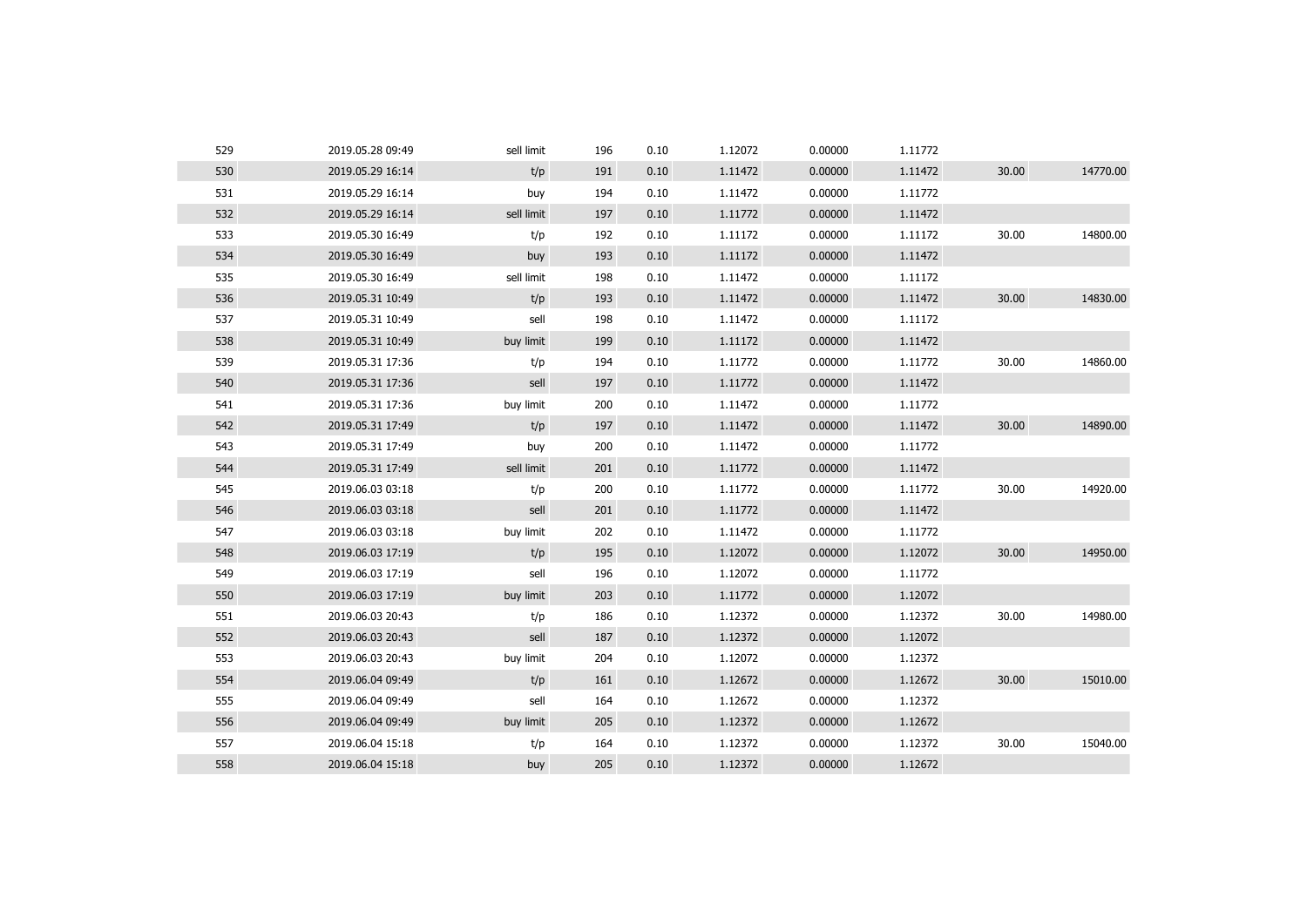| 560<br>t/p<br>30.00<br>2019.06.05 09:07<br>205<br>0.10<br>1.12672<br>0.00000<br>1.12672<br>561<br>2019.06.05 09:07<br>sell<br>206<br>0.10<br>1.12672<br>0.00000<br>1.12372<br>562<br>buy limit<br>0.10<br>1.12372<br>0.00000<br>1.12672<br>2019.06.05 09:07<br>207<br>563<br>30.00<br>2019.06.05 15:18<br>t/p<br>162<br>0.10<br>1.12972<br>0.00000<br>1.12972<br>564<br>sell<br>1.12972<br>0.00000<br>1.12672<br>2019.06.05 15:18<br>163<br>0.10<br>565<br>buy limit<br>2019.06.05 15:18<br>208<br>0.10<br>1.12672<br>0.00000<br>1.12972<br>566<br>t/p<br>0.00000<br>30.00<br>2019.06.05 17:07<br>0.10<br>1.12672<br>1.12672<br>163<br>567<br>208<br>0.10<br>1.12672<br>0.00000<br>1.12972<br>2019.06.05 17:07<br>buy<br>568<br>sell limit<br>2019.06.05 17:07<br>209<br>0.10<br>1.12972<br>0.00000<br>1.12672<br>569<br>t/p<br>0.10<br>1.12372<br>0.00000<br>1.12372<br>30.00<br>2019.06.05 19:08<br>206<br>570<br>0.00000<br>2019.06.05 19:08<br>207<br>0.10<br>1.12372<br>1.12672<br>buy<br>571<br>sell limit<br>0.10<br>1.12672<br>0.00000<br>1.12372<br>2019.06.05 19:08<br>210<br>572<br>t/p<br>30.00<br>2019.06.06 14:32<br>0.10<br>1.12072<br>0.00000<br>1.12072<br>187<br>573<br>2019.06.06 14:32<br>buy<br>204<br>0.10<br>1.12072<br>0.00000<br>1.12372<br>574<br>2019.06.06 14:32<br>sell limit<br>0.10<br>1.12372<br>0.00000<br>1.12072<br>211<br>575<br>30.00<br>2019.06.06 14:43<br>t/p<br>204<br>0.10<br>1.12372<br>0.00000<br>1.12372<br>576<br>2019.06.06 14:43<br>sell<br>211<br>0.10<br>1.12372<br>0.00000<br>1.12072<br>577<br>buy limit<br>2019.06.06 14:43<br>212<br>0.10<br>1.12072<br>0.00000<br>1.12372<br>30.00<br>578<br>t/p<br>0.10<br>1.12672<br>0.00000<br>1.12672<br>2019.06.06 14:49<br>207<br>579<br>2019.06.06 14:49<br>sell<br>210<br>0.10<br>1.12672<br>0.00000<br>1.12372<br>580<br>buy limit<br>0.10<br>1.12372<br>0.00000<br>1.12672<br>2019.06.06 14:49<br>213<br>581<br>2019.06.06 15:44<br>t/p<br>208<br>0.10<br>1.12972<br>0.00000<br>1.12972<br>30.00<br>582<br>sell<br>0.10<br>0.00000<br>2019.06.06 15:44<br>209<br>1.12972<br>1.12672<br>583<br>buy limit<br>0.10<br>1.12672<br>0.00000<br>1.12972<br>2019.06.06 15:44<br>214<br>584<br>t/p<br>0.00000<br>30.00<br>2019.06.06 16:19<br>209<br>0.10<br>1.12672<br>1.12672<br>585<br>0.10<br>1.12672<br>0.00000<br>1.12972<br>2019.06.06 16:19<br>buy<br>214<br>586<br>2019.06.06 16:19<br>sell limit<br>215<br>0.10<br>1.12972<br>0.00000<br>1.12672<br>587<br>1.12972<br>1.12972<br>30.00<br>2019.06.06 18:48<br>t/p<br>214<br>0.10<br>0.00000<br>588<br>2019.06.06 18:48<br>sell<br>215<br>0.10<br>1.12972<br>0.00000<br>1.12672 | 559 | 2019.06.04 15:18 | sell limit | 206 | 0.10 | 1.12672 | 0.00000 | 1.12372 |          |
|----------------------------------------------------------------------------------------------------------------------------------------------------------------------------------------------------------------------------------------------------------------------------------------------------------------------------------------------------------------------------------------------------------------------------------------------------------------------------------------------------------------------------------------------------------------------------------------------------------------------------------------------------------------------------------------------------------------------------------------------------------------------------------------------------------------------------------------------------------------------------------------------------------------------------------------------------------------------------------------------------------------------------------------------------------------------------------------------------------------------------------------------------------------------------------------------------------------------------------------------------------------------------------------------------------------------------------------------------------------------------------------------------------------------------------------------------------------------------------------------------------------------------------------------------------------------------------------------------------------------------------------------------------------------------------------------------------------------------------------------------------------------------------------------------------------------------------------------------------------------------------------------------------------------------------------------------------------------------------------------------------------------------------------------------------------------------------------------------------------------------------------------------------------------------------------------------------------------------------------------------------------------------------------------------------------------------------------------------------------------------------------------------------------------------------------------------------------------------------------------------------------------------------------------------------------------------------------------------------------------------------|-----|------------------|------------|-----|------|---------|---------|---------|----------|
|                                                                                                                                                                                                                                                                                                                                                                                                                                                                                                                                                                                                                                                                                                                                                                                                                                                                                                                                                                                                                                                                                                                                                                                                                                                                                                                                                                                                                                                                                                                                                                                                                                                                                                                                                                                                                                                                                                                                                                                                                                                                                                                                                                                                                                                                                                                                                                                                                                                                                                                                                                                                                                  |     |                  |            |     |      |         |         |         | 15070.00 |
|                                                                                                                                                                                                                                                                                                                                                                                                                                                                                                                                                                                                                                                                                                                                                                                                                                                                                                                                                                                                                                                                                                                                                                                                                                                                                                                                                                                                                                                                                                                                                                                                                                                                                                                                                                                                                                                                                                                                                                                                                                                                                                                                                                                                                                                                                                                                                                                                                                                                                                                                                                                                                                  |     |                  |            |     |      |         |         |         |          |
|                                                                                                                                                                                                                                                                                                                                                                                                                                                                                                                                                                                                                                                                                                                                                                                                                                                                                                                                                                                                                                                                                                                                                                                                                                                                                                                                                                                                                                                                                                                                                                                                                                                                                                                                                                                                                                                                                                                                                                                                                                                                                                                                                                                                                                                                                                                                                                                                                                                                                                                                                                                                                                  |     |                  |            |     |      |         |         |         |          |
|                                                                                                                                                                                                                                                                                                                                                                                                                                                                                                                                                                                                                                                                                                                                                                                                                                                                                                                                                                                                                                                                                                                                                                                                                                                                                                                                                                                                                                                                                                                                                                                                                                                                                                                                                                                                                                                                                                                                                                                                                                                                                                                                                                                                                                                                                                                                                                                                                                                                                                                                                                                                                                  |     |                  |            |     |      |         |         |         | 15100.00 |
|                                                                                                                                                                                                                                                                                                                                                                                                                                                                                                                                                                                                                                                                                                                                                                                                                                                                                                                                                                                                                                                                                                                                                                                                                                                                                                                                                                                                                                                                                                                                                                                                                                                                                                                                                                                                                                                                                                                                                                                                                                                                                                                                                                                                                                                                                                                                                                                                                                                                                                                                                                                                                                  |     |                  |            |     |      |         |         |         |          |
|                                                                                                                                                                                                                                                                                                                                                                                                                                                                                                                                                                                                                                                                                                                                                                                                                                                                                                                                                                                                                                                                                                                                                                                                                                                                                                                                                                                                                                                                                                                                                                                                                                                                                                                                                                                                                                                                                                                                                                                                                                                                                                                                                                                                                                                                                                                                                                                                                                                                                                                                                                                                                                  |     |                  |            |     |      |         |         |         |          |
|                                                                                                                                                                                                                                                                                                                                                                                                                                                                                                                                                                                                                                                                                                                                                                                                                                                                                                                                                                                                                                                                                                                                                                                                                                                                                                                                                                                                                                                                                                                                                                                                                                                                                                                                                                                                                                                                                                                                                                                                                                                                                                                                                                                                                                                                                                                                                                                                                                                                                                                                                                                                                                  |     |                  |            |     |      |         |         |         | 15130.00 |
|                                                                                                                                                                                                                                                                                                                                                                                                                                                                                                                                                                                                                                                                                                                                                                                                                                                                                                                                                                                                                                                                                                                                                                                                                                                                                                                                                                                                                                                                                                                                                                                                                                                                                                                                                                                                                                                                                                                                                                                                                                                                                                                                                                                                                                                                                                                                                                                                                                                                                                                                                                                                                                  |     |                  |            |     |      |         |         |         |          |
|                                                                                                                                                                                                                                                                                                                                                                                                                                                                                                                                                                                                                                                                                                                                                                                                                                                                                                                                                                                                                                                                                                                                                                                                                                                                                                                                                                                                                                                                                                                                                                                                                                                                                                                                                                                                                                                                                                                                                                                                                                                                                                                                                                                                                                                                                                                                                                                                                                                                                                                                                                                                                                  |     |                  |            |     |      |         |         |         |          |
|                                                                                                                                                                                                                                                                                                                                                                                                                                                                                                                                                                                                                                                                                                                                                                                                                                                                                                                                                                                                                                                                                                                                                                                                                                                                                                                                                                                                                                                                                                                                                                                                                                                                                                                                                                                                                                                                                                                                                                                                                                                                                                                                                                                                                                                                                                                                                                                                                                                                                                                                                                                                                                  |     |                  |            |     |      |         |         |         | 15160.00 |
|                                                                                                                                                                                                                                                                                                                                                                                                                                                                                                                                                                                                                                                                                                                                                                                                                                                                                                                                                                                                                                                                                                                                                                                                                                                                                                                                                                                                                                                                                                                                                                                                                                                                                                                                                                                                                                                                                                                                                                                                                                                                                                                                                                                                                                                                                                                                                                                                                                                                                                                                                                                                                                  |     |                  |            |     |      |         |         |         |          |
|                                                                                                                                                                                                                                                                                                                                                                                                                                                                                                                                                                                                                                                                                                                                                                                                                                                                                                                                                                                                                                                                                                                                                                                                                                                                                                                                                                                                                                                                                                                                                                                                                                                                                                                                                                                                                                                                                                                                                                                                                                                                                                                                                                                                                                                                                                                                                                                                                                                                                                                                                                                                                                  |     |                  |            |     |      |         |         |         |          |
|                                                                                                                                                                                                                                                                                                                                                                                                                                                                                                                                                                                                                                                                                                                                                                                                                                                                                                                                                                                                                                                                                                                                                                                                                                                                                                                                                                                                                                                                                                                                                                                                                                                                                                                                                                                                                                                                                                                                                                                                                                                                                                                                                                                                                                                                                                                                                                                                                                                                                                                                                                                                                                  |     |                  |            |     |      |         |         |         | 15190.00 |
|                                                                                                                                                                                                                                                                                                                                                                                                                                                                                                                                                                                                                                                                                                                                                                                                                                                                                                                                                                                                                                                                                                                                                                                                                                                                                                                                                                                                                                                                                                                                                                                                                                                                                                                                                                                                                                                                                                                                                                                                                                                                                                                                                                                                                                                                                                                                                                                                                                                                                                                                                                                                                                  |     |                  |            |     |      |         |         |         |          |
|                                                                                                                                                                                                                                                                                                                                                                                                                                                                                                                                                                                                                                                                                                                                                                                                                                                                                                                                                                                                                                                                                                                                                                                                                                                                                                                                                                                                                                                                                                                                                                                                                                                                                                                                                                                                                                                                                                                                                                                                                                                                                                                                                                                                                                                                                                                                                                                                                                                                                                                                                                                                                                  |     |                  |            |     |      |         |         |         |          |
|                                                                                                                                                                                                                                                                                                                                                                                                                                                                                                                                                                                                                                                                                                                                                                                                                                                                                                                                                                                                                                                                                                                                                                                                                                                                                                                                                                                                                                                                                                                                                                                                                                                                                                                                                                                                                                                                                                                                                                                                                                                                                                                                                                                                                                                                                                                                                                                                                                                                                                                                                                                                                                  |     |                  |            |     |      |         |         |         | 15220.00 |
|                                                                                                                                                                                                                                                                                                                                                                                                                                                                                                                                                                                                                                                                                                                                                                                                                                                                                                                                                                                                                                                                                                                                                                                                                                                                                                                                                                                                                                                                                                                                                                                                                                                                                                                                                                                                                                                                                                                                                                                                                                                                                                                                                                                                                                                                                                                                                                                                                                                                                                                                                                                                                                  |     |                  |            |     |      |         |         |         |          |
|                                                                                                                                                                                                                                                                                                                                                                                                                                                                                                                                                                                                                                                                                                                                                                                                                                                                                                                                                                                                                                                                                                                                                                                                                                                                                                                                                                                                                                                                                                                                                                                                                                                                                                                                                                                                                                                                                                                                                                                                                                                                                                                                                                                                                                                                                                                                                                                                                                                                                                                                                                                                                                  |     |                  |            |     |      |         |         |         |          |
|                                                                                                                                                                                                                                                                                                                                                                                                                                                                                                                                                                                                                                                                                                                                                                                                                                                                                                                                                                                                                                                                                                                                                                                                                                                                                                                                                                                                                                                                                                                                                                                                                                                                                                                                                                                                                                                                                                                                                                                                                                                                                                                                                                                                                                                                                                                                                                                                                                                                                                                                                                                                                                  |     |                  |            |     |      |         |         |         | 15250.00 |
|                                                                                                                                                                                                                                                                                                                                                                                                                                                                                                                                                                                                                                                                                                                                                                                                                                                                                                                                                                                                                                                                                                                                                                                                                                                                                                                                                                                                                                                                                                                                                                                                                                                                                                                                                                                                                                                                                                                                                                                                                                                                                                                                                                                                                                                                                                                                                                                                                                                                                                                                                                                                                                  |     |                  |            |     |      |         |         |         |          |
|                                                                                                                                                                                                                                                                                                                                                                                                                                                                                                                                                                                                                                                                                                                                                                                                                                                                                                                                                                                                                                                                                                                                                                                                                                                                                                                                                                                                                                                                                                                                                                                                                                                                                                                                                                                                                                                                                                                                                                                                                                                                                                                                                                                                                                                                                                                                                                                                                                                                                                                                                                                                                                  |     |                  |            |     |      |         |         |         |          |
|                                                                                                                                                                                                                                                                                                                                                                                                                                                                                                                                                                                                                                                                                                                                                                                                                                                                                                                                                                                                                                                                                                                                                                                                                                                                                                                                                                                                                                                                                                                                                                                                                                                                                                                                                                                                                                                                                                                                                                                                                                                                                                                                                                                                                                                                                                                                                                                                                                                                                                                                                                                                                                  |     |                  |            |     |      |         |         |         | 15280.00 |
|                                                                                                                                                                                                                                                                                                                                                                                                                                                                                                                                                                                                                                                                                                                                                                                                                                                                                                                                                                                                                                                                                                                                                                                                                                                                                                                                                                                                                                                                                                                                                                                                                                                                                                                                                                                                                                                                                                                                                                                                                                                                                                                                                                                                                                                                                                                                                                                                                                                                                                                                                                                                                                  |     |                  |            |     |      |         |         |         |          |
|                                                                                                                                                                                                                                                                                                                                                                                                                                                                                                                                                                                                                                                                                                                                                                                                                                                                                                                                                                                                                                                                                                                                                                                                                                                                                                                                                                                                                                                                                                                                                                                                                                                                                                                                                                                                                                                                                                                                                                                                                                                                                                                                                                                                                                                                                                                                                                                                                                                                                                                                                                                                                                  |     |                  |            |     |      |         |         |         |          |
|                                                                                                                                                                                                                                                                                                                                                                                                                                                                                                                                                                                                                                                                                                                                                                                                                                                                                                                                                                                                                                                                                                                                                                                                                                                                                                                                                                                                                                                                                                                                                                                                                                                                                                                                                                                                                                                                                                                                                                                                                                                                                                                                                                                                                                                                                                                                                                                                                                                                                                                                                                                                                                  |     |                  |            |     |      |         |         |         | 15310.00 |
|                                                                                                                                                                                                                                                                                                                                                                                                                                                                                                                                                                                                                                                                                                                                                                                                                                                                                                                                                                                                                                                                                                                                                                                                                                                                                                                                                                                                                                                                                                                                                                                                                                                                                                                                                                                                                                                                                                                                                                                                                                                                                                                                                                                                                                                                                                                                                                                                                                                                                                                                                                                                                                  |     |                  |            |     |      |         |         |         |          |
|                                                                                                                                                                                                                                                                                                                                                                                                                                                                                                                                                                                                                                                                                                                                                                                                                                                                                                                                                                                                                                                                                                                                                                                                                                                                                                                                                                                                                                                                                                                                                                                                                                                                                                                                                                                                                                                                                                                                                                                                                                                                                                                                                                                                                                                                                                                                                                                                                                                                                                                                                                                                                                  |     |                  |            |     |      |         |         |         |          |
|                                                                                                                                                                                                                                                                                                                                                                                                                                                                                                                                                                                                                                                                                                                                                                                                                                                                                                                                                                                                                                                                                                                                                                                                                                                                                                                                                                                                                                                                                                                                                                                                                                                                                                                                                                                                                                                                                                                                                                                                                                                                                                                                                                                                                                                                                                                                                                                                                                                                                                                                                                                                                                  |     |                  |            |     |      |         |         |         | 15340.00 |
|                                                                                                                                                                                                                                                                                                                                                                                                                                                                                                                                                                                                                                                                                                                                                                                                                                                                                                                                                                                                                                                                                                                                                                                                                                                                                                                                                                                                                                                                                                                                                                                                                                                                                                                                                                                                                                                                                                                                                                                                                                                                                                                                                                                                                                                                                                                                                                                                                                                                                                                                                                                                                                  |     |                  |            |     |      |         |         |         |          |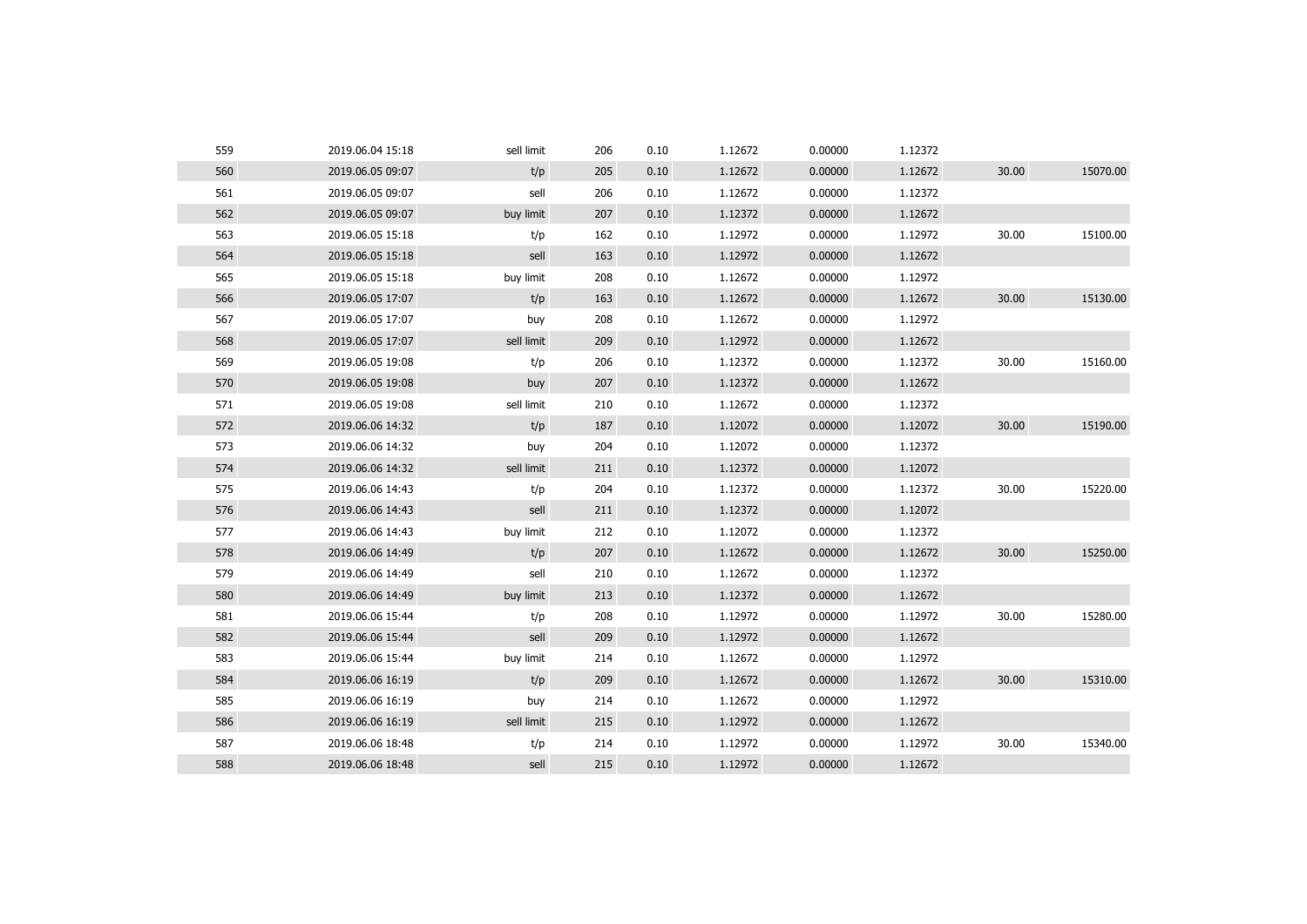| 589 | 2019.06.06 18:48 | buy limit  | 216 | 0.10 | 1.12672 | 0.00000 | 1.12972 |       |          |
|-----|------------------|------------|-----|------|---------|---------|---------|-------|----------|
| 590 | 2019.06.07 06:48 | t/p        | 215 | 0.10 | 1.12672 | 0.00000 | 1.12672 | 30.00 | 15370.00 |
| 591 | 2019.06.07 06:48 | buy        | 216 | 0.10 | 1.12672 | 0.00000 | 1.12972 |       |          |
| 592 | 2019.06.07 06:48 | sell limit | 217 | 0.10 | 1.12972 | 0.00000 | 1.12672 |       |          |
| 593 | 2019.06.07 15:43 | t/p        | 216 | 0.10 | 1.12972 | 0.00000 | 1.12972 | 30.00 | 15400.00 |
| 594 | 2019.06.07 15:43 | sell       | 217 | 0.10 | 1.12972 | 0.00000 | 1.12672 |       |          |
| 595 | 2019.06.07 15:43 | buy limit  | 218 | 0.10 | 1.12672 | 0.00000 | 1.12972 |       |          |
| 596 | 2019.06.07 17:13 | t/p        | 151 | 0.10 | 1.13272 | 0.00000 | 1.13272 | 30.00 | 15430.00 |
| 597 | 2019.06.07 17:13 | sell       | 152 | 0.10 | 1.13272 | 0.00000 | 1.12972 |       |          |
| 598 | 2019.06.07 17:13 | buy limit  | 219 | 0.10 | 1.12972 | 0.00000 | 1.13272 |       |          |
| 599 | 2019.06.10 10:39 | t/p        | 152 | 0.10 | 1.12972 | 0.00000 | 1.12972 | 30.00 | 15460.00 |
| 600 | 2019.06.10 10:39 | buy        | 219 | 0.10 | 1.12972 | 0.00000 | 1.13272 |       |          |
| 601 | 2019.06.10 10:39 | sell limit | 220 | 0.10 | 1.13272 | 0.00000 | 1.12972 |       |          |
| 602 | 2019.06.11 10:18 | t/p        | 219 | 0.10 | 1.13272 | 0.00000 | 1.13272 | 30.00 | 15490.00 |
| 603 | 2019.06.11 10:18 | sell       | 220 | 0.10 | 1.13272 | 0.00000 | 1.12972 |       |          |
| 604 | 2019.06.11 10:18 | buy limit  | 221 | 0.10 | 1.12972 | 0.00000 | 1.13272 |       |          |
| 605 | 2019.06.12 19:48 | t/p        | 220 | 0.10 | 1.12972 | 0.00000 | 1.12972 | 30.00 | 15520.00 |
| 606 | 2019.06.12 19:48 | buy        | 221 | 0.10 | 1.12972 | 0.00000 | 1.13272 |       |          |
| 607 | 2019.06.12 19:48 | sell limit | 222 | 0.10 | 1.13272 | 0.00000 | 1.12972 |       |          |
| 608 | 2019.06.14 12:14 | t/p        | 217 | 0.10 | 1.12672 | 0.00000 | 1.12672 | 30.00 | 15550.00 |
| 609 | 2019.06.14 12:14 | buy        | 218 | 0.10 | 1.12672 | 0.00000 | 1.12972 |       |          |
| 610 | 2019.06.14 12:14 | sell limit | 223 | 0.10 | 1.12972 | 0.00000 | 1.12672 |       |          |
| 611 | 2019.06.14 15:45 | t/p        | 210 | 0.10 | 1.12372 | 0.00000 | 1.12372 | 30.00 | 15580.00 |
| 612 | 2019.06.14 15:45 | buy        | 213 | 0.10 | 1.12372 | 0.00000 | 1.12672 |       |          |
| 613 | 2019.06.14 15:45 | sell limit | 224 | 0.10 | 1.12672 | 0.00000 | 1.12372 |       |          |
| 614 | 2019.06.14 19:19 | t/p        | 211 | 0.10 | 1.12072 | 0.00000 | 1.12072 | 30.00 | 15610.00 |
| 615 | 2019.06.14 19:19 | buy        | 212 | 0.10 | 1.12072 | 0.00000 | 1.12372 |       |          |
| 616 | 2019.06.14 19:19 | sell limit | 225 | 0.10 | 1.12372 | 0.00000 | 1.12072 |       |          |
| 617 | 2019.06.17 15:16 | t/p        | 212 | 0.10 | 1.12372 | 0.00000 | 1.12372 | 30.00 | 15640.00 |
| 618 | 2019.06.17 15:16 | sell       | 225 | 0.10 | 1.12372 | 0.00000 | 1.12072 |       |          |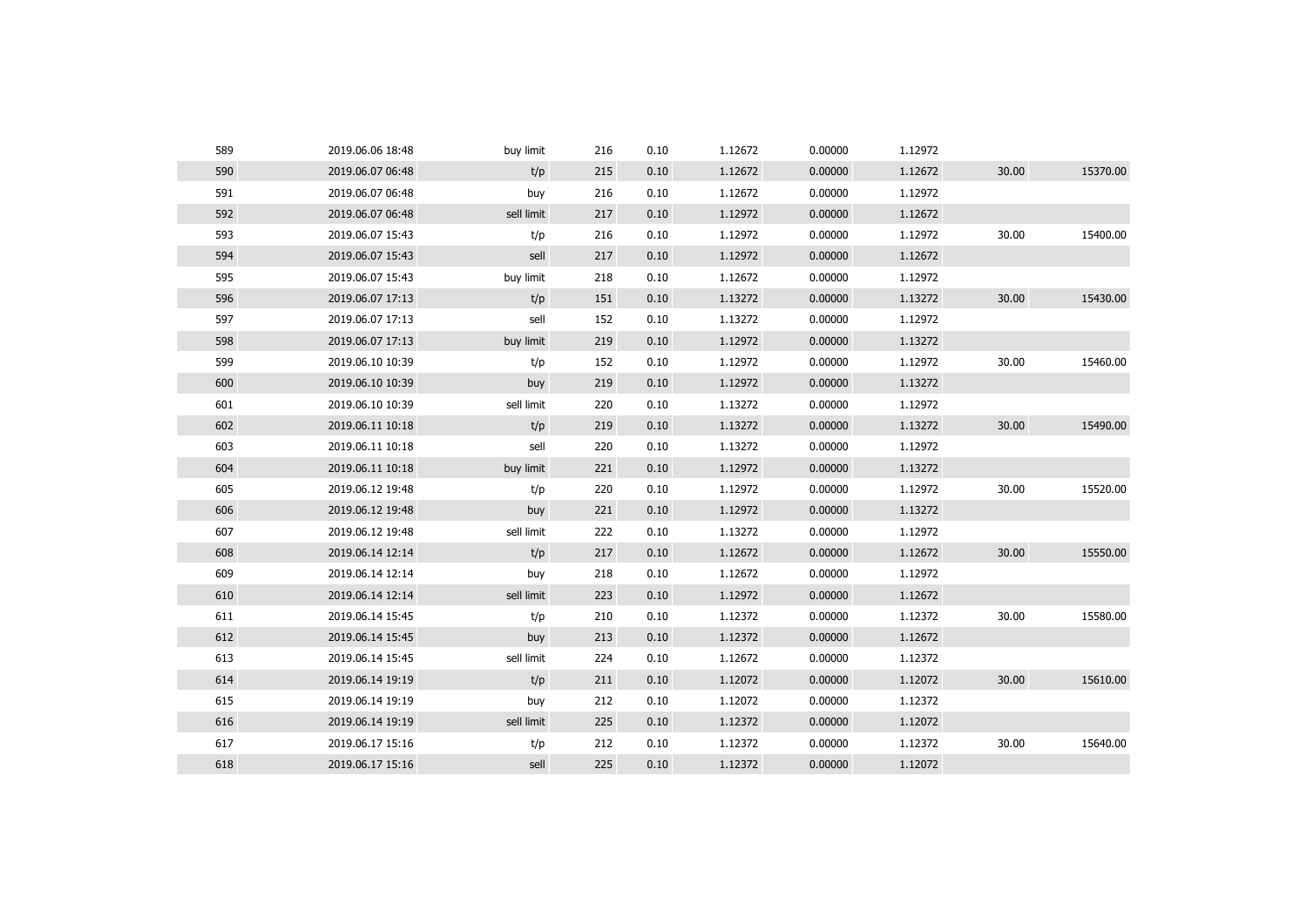| 619 | 2019.06.17 15:16 | buy limit  | 226 | 0.10 | 1.12072 | 0.00000 | 1.12372 |       |          |
|-----|------------------|------------|-----|------|---------|---------|---------|-------|----------|
| 620 | 2019.06.18 11:14 | t/p        | 225 | 0.10 | 1.12072 | 0.00000 | 1.12072 | 30.00 | 15670.00 |
| 621 | 2019.06.18 11:14 | buy        | 226 | 0.10 | 1.12072 | 0.00000 | 1.12372 |       |          |
| 622 | 2019.06.18 11:14 | sell limit | 227 | 0.10 | 1.12372 | 0.00000 | 1.12072 |       |          |
| 623 | 2019.06.19 21:13 | t/p        | 226 | 0.10 | 1.12372 | 0.00000 | 1.12372 | 30.00 | 15700.00 |
| 624 | 2019.06.19 21:13 | sell       | 227 | 0.10 | 1.12372 | 0.00000 | 1.12072 |       |          |
| 625 | 2019.06.19 21:13 | buy limit  | 228 | 0.10 | 1.12072 | 0.00000 | 1.12372 |       |          |
| 626 | 2019.06.20 05:49 | t/p        | 213 | 0.10 | 1.12672 | 0.00000 | 1.12672 | 30.00 | 15730.00 |
| 627 | 2019.06.20 05:49 | sell       | 224 | 0.10 | 1.12672 | 0.00000 | 1.12372 |       |          |
| 628 | 2019.06.20 05:49 | buy limit  | 229 | 0.10 | 1.12372 | 0.00000 | 1.12672 |       |          |
| 629 | 2019.06.20 10:49 | t/p        | 218 | 0.10 | 1.12972 | 0.00000 | 1.12972 | 30.00 | 15760.00 |
| 630 | 2019.06.20 10:49 | sell       | 223 | 0.10 | 1.12972 | 0.00000 | 1.12672 |       |          |
| 631 | 2019.06.20 10:49 | buy limit  | 230 | 0.10 | 1.12672 | 0.00000 | 1.12972 |       |          |
| 632 | 2019.06.21 16:43 | t/p        | 221 | 0.10 | 1.13272 | 0.00000 | 1.13272 | 30.00 | 15790.00 |
| 633 | 2019.06.21 16:43 | sell       | 222 | 0.10 | 1.13272 | 0.00000 | 1.12972 |       |          |
| 634 | 2019.06.21 16:43 | buy limit  | 231 | 0.10 | 1.12972 | 0.00000 | 1.13272 |       |          |
| 635 | 2019.06.21 20:14 | t/p        | 142 | 0.10 | 1.13572 | 0.00000 | 1.13572 | 30.00 | 15820.00 |
| 636 | 2019.06.21 20:14 | sell       | 149 | 0.10 | 1.13572 | 0.00000 | 1.13272 |       |          |
| 637 | 2019.06.21 20:14 | buy limit  | 232 | 0.10 | 1.13272 | 0.00000 | 1.13572 |       |          |
| 638 | 2019.06.24 09:19 | t/p        | 147 | 0.10 | 1.13872 | 0.00000 | 1.13872 | 30.00 | 15850.00 |
| 639 | 2019.06.24 09:19 | sell       | 148 | 0.10 | 1.13872 | 0.00000 | 1.13572 |       |          |
| 640 | 2019.06.24 09:19 | buy limit  | 233 | 0.10 | 1.13572 | 0.00000 | 1.13872 |       |          |
| 641 | 2019.06.25 20:13 | t/p        | 148 | 0.10 | 1.13572 | 0.00000 | 1.13572 | 30.00 | 15880.00 |
| 642 | 2019.06.25 20:13 | buy        | 233 | 0.10 | 1.13572 | 0.00000 | 1.13872 |       |          |
| 643 | 2019.06.25 20:13 | sell limit | 234 | 0.10 | 1.13872 | 0.00000 | 1.13572 |       |          |
| 644 | 2019.06.25 20:49 | t/p        | 233 | 0.10 | 1.13872 | 0.00000 | 1.13872 | 30.00 | 15910.00 |
| 645 | 2019.06.25 20:49 | sell       | 234 | 0.10 | 1.13872 | 0.00000 | 1.13572 |       |          |
| 646 | 2019.06.25 20:49 | buy limit  | 235 | 0.10 | 1.13572 | 0.00000 | 1.13872 |       |          |
| 647 | 2019.06.26 04:18 | t/p        | 234 | 0.10 | 1.13572 | 0.00000 | 1.13572 | 30.00 | 15940.00 |
| 648 | 2019.06.26 04:18 | buy        | 235 | 0.10 | 1.13572 | 0.00000 | 1.13872 |       |          |
|     |                  |            |     |      |         |         |         |       |          |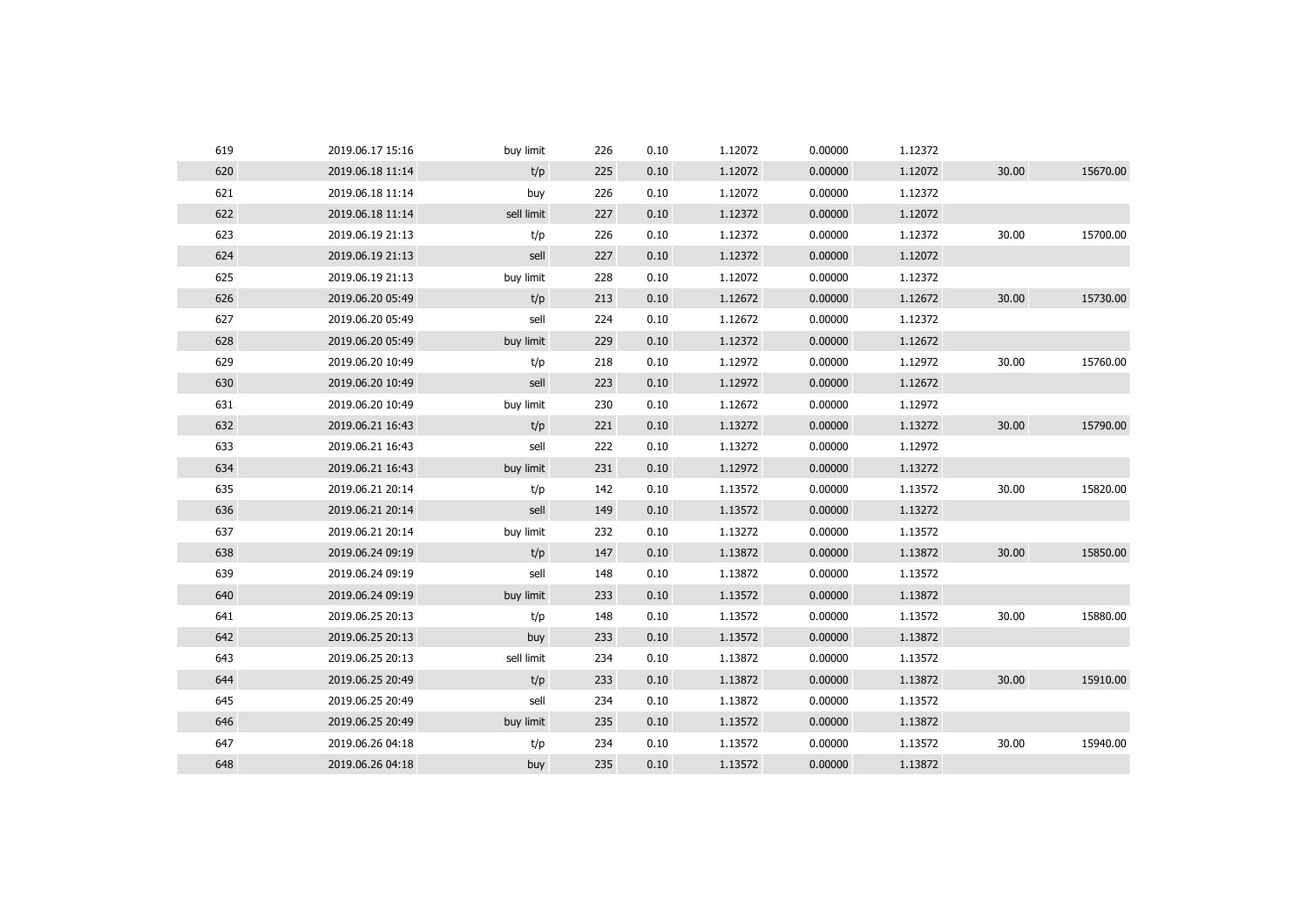| t/p<br>650<br>2019.06.26 18:54<br>1.13872<br>0.00000<br>1.13872<br>30.00<br>235<br>0.10<br>651<br>sell<br>236<br>0.10<br>1.13872<br>1.13572<br>2019.06.26 18:54<br>0.00000<br>652<br>2019.06.26 18:54<br>buy limit<br>0.10<br>1.13572<br>0.00000<br>1.13872<br>237<br>653<br>1.13572<br>30.00<br>2019.06.27 07:02<br>236<br>0.10<br>0.00000<br>1.13572<br>t/p<br>654<br>1.13572<br>0.00000<br>1.13872<br>2019.06.27 07:02<br>buy<br>237<br>0.10<br>655<br>sell limit<br>1.13872<br>238<br>0.10<br>0.00000<br>1.13572<br>2019.06.27 07:02<br>656<br>t/p<br>1.13872<br>0.00000<br>1.13872<br>30.00<br>2019.06.28 10:18<br>237<br>0.10<br>657<br>sell<br>238<br>1.13872<br>0.00000<br>1.13572<br>2019.06.28 10:18<br>0.10<br>658<br>1.13572<br>2019.06.28 10:18<br>buy limit<br>239<br>0.10<br>0.00000<br>1.13872<br>659<br>1.13572<br>30.00<br>2019.06.28 19:48<br>t/p<br>238<br>0.10<br>0.00000<br>1.13572<br>660<br>2019.06.28 19:48<br>239<br>0.10<br>1.13572<br>0.00000<br>1.13872<br>buy<br>661<br>sell limit<br>1.13872<br>1.13572<br>2019.06.28 19:48<br>240<br>0.10<br>0.00000<br>662<br>t/p<br>1.13272<br>0.00000<br>1.13272<br>30.00<br>2019.07.01 08:09<br>149<br>0.10<br>663<br>232<br>0.10<br>1.13272<br>0.00000<br>1.13572<br>2019.07.01 08:09<br>buy<br>664<br>sell limit<br>0.00000<br>2019.07.01 08:09<br>241<br>0.10<br>1.13572<br>1.13272<br>665<br>232<br>1.13572<br>1.13572<br>30.00<br>2019.07.01 14:16<br>t/p<br>0.10<br>0.00000<br>666<br>2019.07.01 14:16<br>sell<br>241<br>0.10<br>1.13572<br>0.00000<br>1.13272<br>667<br>2019.07.01 14:16<br>buy limit<br>242<br>0.10<br>1.13272<br>0.00000<br>1.13572<br>30.00<br>668<br>2019.07.01 17:04<br>t/p<br>1.13272<br>0.00000<br>1.13272<br>241<br>0.10<br>669<br>242<br>0.10<br>1.13272<br>0.00000<br>1.13572<br>2019.07.01 17:04<br>buy<br>670<br>sell limit<br>1.13572<br>0.00000<br>1.13272<br>2019.07.01 17:04<br>243<br>0.10<br>671<br>1.12972<br>1.12972<br>30.00<br>2019.07.01 19:37<br>t/p<br>222<br>0.10<br>0.00000<br>672<br>2019.07.01 19:37<br>231<br>0.10<br>1.12972<br>0.00000<br>1.13272<br>buy<br>673<br>sell limit<br>1.13272<br>1.12972<br>2019.07.01 19:37<br>244<br>0.10<br>0.00000<br>t/p<br>30.00<br>674<br>2019.07.05 10:39<br>0.10<br>1.12672<br>0.00000<br>1.12672<br>223<br>675<br>230<br>0.10<br>1.12672<br>0.00000<br>1.12972<br>2019.07.05 10:39<br>buy<br>676<br>sell limit<br>0.10<br>1.12972<br>0.00000<br>2019.07.05 10:39<br>245<br>1.12672<br>677<br>1.12372<br>1.12372<br>30.00<br>2019.07.05 15:39<br>t/p<br>224<br>0.10<br>0.00000<br>678<br>2019.07.05 15:39<br>buy<br>229<br>0.10<br>1.12372<br>0.00000<br>1.12672 | 649 | 2019.06.26 04:18 | sell limit | 236 | 0.10 | 1.13872 | 0.00000 | 1.13572 |          |
|---------------------------------------------------------------------------------------------------------------------------------------------------------------------------------------------------------------------------------------------------------------------------------------------------------------------------------------------------------------------------------------------------------------------------------------------------------------------------------------------------------------------------------------------------------------------------------------------------------------------------------------------------------------------------------------------------------------------------------------------------------------------------------------------------------------------------------------------------------------------------------------------------------------------------------------------------------------------------------------------------------------------------------------------------------------------------------------------------------------------------------------------------------------------------------------------------------------------------------------------------------------------------------------------------------------------------------------------------------------------------------------------------------------------------------------------------------------------------------------------------------------------------------------------------------------------------------------------------------------------------------------------------------------------------------------------------------------------------------------------------------------------------------------------------------------------------------------------------------------------------------------------------------------------------------------------------------------------------------------------------------------------------------------------------------------------------------------------------------------------------------------------------------------------------------------------------------------------------------------------------------------------------------------------------------------------------------------------------------------------------------------------------------------------------------------------------------------------------------------------------------------------------------------------------------------------------------------------------------------------------------|-----|------------------|------------|-----|------|---------|---------|---------|----------|
|                                                                                                                                                                                                                                                                                                                                                                                                                                                                                                                                                                                                                                                                                                                                                                                                                                                                                                                                                                                                                                                                                                                                                                                                                                                                                                                                                                                                                                                                                                                                                                                                                                                                                                                                                                                                                                                                                                                                                                                                                                                                                                                                                                                                                                                                                                                                                                                                                                                                                                                                                                                                                                 |     |                  |            |     |      |         |         |         | 15970.00 |
|                                                                                                                                                                                                                                                                                                                                                                                                                                                                                                                                                                                                                                                                                                                                                                                                                                                                                                                                                                                                                                                                                                                                                                                                                                                                                                                                                                                                                                                                                                                                                                                                                                                                                                                                                                                                                                                                                                                                                                                                                                                                                                                                                                                                                                                                                                                                                                                                                                                                                                                                                                                                                                 |     |                  |            |     |      |         |         |         |          |
|                                                                                                                                                                                                                                                                                                                                                                                                                                                                                                                                                                                                                                                                                                                                                                                                                                                                                                                                                                                                                                                                                                                                                                                                                                                                                                                                                                                                                                                                                                                                                                                                                                                                                                                                                                                                                                                                                                                                                                                                                                                                                                                                                                                                                                                                                                                                                                                                                                                                                                                                                                                                                                 |     |                  |            |     |      |         |         |         |          |
|                                                                                                                                                                                                                                                                                                                                                                                                                                                                                                                                                                                                                                                                                                                                                                                                                                                                                                                                                                                                                                                                                                                                                                                                                                                                                                                                                                                                                                                                                                                                                                                                                                                                                                                                                                                                                                                                                                                                                                                                                                                                                                                                                                                                                                                                                                                                                                                                                                                                                                                                                                                                                                 |     |                  |            |     |      |         |         |         | 16000.00 |
|                                                                                                                                                                                                                                                                                                                                                                                                                                                                                                                                                                                                                                                                                                                                                                                                                                                                                                                                                                                                                                                                                                                                                                                                                                                                                                                                                                                                                                                                                                                                                                                                                                                                                                                                                                                                                                                                                                                                                                                                                                                                                                                                                                                                                                                                                                                                                                                                                                                                                                                                                                                                                                 |     |                  |            |     |      |         |         |         |          |
|                                                                                                                                                                                                                                                                                                                                                                                                                                                                                                                                                                                                                                                                                                                                                                                                                                                                                                                                                                                                                                                                                                                                                                                                                                                                                                                                                                                                                                                                                                                                                                                                                                                                                                                                                                                                                                                                                                                                                                                                                                                                                                                                                                                                                                                                                                                                                                                                                                                                                                                                                                                                                                 |     |                  |            |     |      |         |         |         |          |
|                                                                                                                                                                                                                                                                                                                                                                                                                                                                                                                                                                                                                                                                                                                                                                                                                                                                                                                                                                                                                                                                                                                                                                                                                                                                                                                                                                                                                                                                                                                                                                                                                                                                                                                                                                                                                                                                                                                                                                                                                                                                                                                                                                                                                                                                                                                                                                                                                                                                                                                                                                                                                                 |     |                  |            |     |      |         |         |         | 16030.00 |
|                                                                                                                                                                                                                                                                                                                                                                                                                                                                                                                                                                                                                                                                                                                                                                                                                                                                                                                                                                                                                                                                                                                                                                                                                                                                                                                                                                                                                                                                                                                                                                                                                                                                                                                                                                                                                                                                                                                                                                                                                                                                                                                                                                                                                                                                                                                                                                                                                                                                                                                                                                                                                                 |     |                  |            |     |      |         |         |         |          |
|                                                                                                                                                                                                                                                                                                                                                                                                                                                                                                                                                                                                                                                                                                                                                                                                                                                                                                                                                                                                                                                                                                                                                                                                                                                                                                                                                                                                                                                                                                                                                                                                                                                                                                                                                                                                                                                                                                                                                                                                                                                                                                                                                                                                                                                                                                                                                                                                                                                                                                                                                                                                                                 |     |                  |            |     |      |         |         |         |          |
|                                                                                                                                                                                                                                                                                                                                                                                                                                                                                                                                                                                                                                                                                                                                                                                                                                                                                                                                                                                                                                                                                                                                                                                                                                                                                                                                                                                                                                                                                                                                                                                                                                                                                                                                                                                                                                                                                                                                                                                                                                                                                                                                                                                                                                                                                                                                                                                                                                                                                                                                                                                                                                 |     |                  |            |     |      |         |         |         | 16060.00 |
|                                                                                                                                                                                                                                                                                                                                                                                                                                                                                                                                                                                                                                                                                                                                                                                                                                                                                                                                                                                                                                                                                                                                                                                                                                                                                                                                                                                                                                                                                                                                                                                                                                                                                                                                                                                                                                                                                                                                                                                                                                                                                                                                                                                                                                                                                                                                                                                                                                                                                                                                                                                                                                 |     |                  |            |     |      |         |         |         |          |
|                                                                                                                                                                                                                                                                                                                                                                                                                                                                                                                                                                                                                                                                                                                                                                                                                                                                                                                                                                                                                                                                                                                                                                                                                                                                                                                                                                                                                                                                                                                                                                                                                                                                                                                                                                                                                                                                                                                                                                                                                                                                                                                                                                                                                                                                                                                                                                                                                                                                                                                                                                                                                                 |     |                  |            |     |      |         |         |         |          |
|                                                                                                                                                                                                                                                                                                                                                                                                                                                                                                                                                                                                                                                                                                                                                                                                                                                                                                                                                                                                                                                                                                                                                                                                                                                                                                                                                                                                                                                                                                                                                                                                                                                                                                                                                                                                                                                                                                                                                                                                                                                                                                                                                                                                                                                                                                                                                                                                                                                                                                                                                                                                                                 |     |                  |            |     |      |         |         |         | 16090.00 |
|                                                                                                                                                                                                                                                                                                                                                                                                                                                                                                                                                                                                                                                                                                                                                                                                                                                                                                                                                                                                                                                                                                                                                                                                                                                                                                                                                                                                                                                                                                                                                                                                                                                                                                                                                                                                                                                                                                                                                                                                                                                                                                                                                                                                                                                                                                                                                                                                                                                                                                                                                                                                                                 |     |                  |            |     |      |         |         |         |          |
|                                                                                                                                                                                                                                                                                                                                                                                                                                                                                                                                                                                                                                                                                                                                                                                                                                                                                                                                                                                                                                                                                                                                                                                                                                                                                                                                                                                                                                                                                                                                                                                                                                                                                                                                                                                                                                                                                                                                                                                                                                                                                                                                                                                                                                                                                                                                                                                                                                                                                                                                                                                                                                 |     |                  |            |     |      |         |         |         |          |
|                                                                                                                                                                                                                                                                                                                                                                                                                                                                                                                                                                                                                                                                                                                                                                                                                                                                                                                                                                                                                                                                                                                                                                                                                                                                                                                                                                                                                                                                                                                                                                                                                                                                                                                                                                                                                                                                                                                                                                                                                                                                                                                                                                                                                                                                                                                                                                                                                                                                                                                                                                                                                                 |     |                  |            |     |      |         |         |         | 16120.00 |
|                                                                                                                                                                                                                                                                                                                                                                                                                                                                                                                                                                                                                                                                                                                                                                                                                                                                                                                                                                                                                                                                                                                                                                                                                                                                                                                                                                                                                                                                                                                                                                                                                                                                                                                                                                                                                                                                                                                                                                                                                                                                                                                                                                                                                                                                                                                                                                                                                                                                                                                                                                                                                                 |     |                  |            |     |      |         |         |         |          |
|                                                                                                                                                                                                                                                                                                                                                                                                                                                                                                                                                                                                                                                                                                                                                                                                                                                                                                                                                                                                                                                                                                                                                                                                                                                                                                                                                                                                                                                                                                                                                                                                                                                                                                                                                                                                                                                                                                                                                                                                                                                                                                                                                                                                                                                                                                                                                                                                                                                                                                                                                                                                                                 |     |                  |            |     |      |         |         |         |          |
|                                                                                                                                                                                                                                                                                                                                                                                                                                                                                                                                                                                                                                                                                                                                                                                                                                                                                                                                                                                                                                                                                                                                                                                                                                                                                                                                                                                                                                                                                                                                                                                                                                                                                                                                                                                                                                                                                                                                                                                                                                                                                                                                                                                                                                                                                                                                                                                                                                                                                                                                                                                                                                 |     |                  |            |     |      |         |         |         | 16150.00 |
|                                                                                                                                                                                                                                                                                                                                                                                                                                                                                                                                                                                                                                                                                                                                                                                                                                                                                                                                                                                                                                                                                                                                                                                                                                                                                                                                                                                                                                                                                                                                                                                                                                                                                                                                                                                                                                                                                                                                                                                                                                                                                                                                                                                                                                                                                                                                                                                                                                                                                                                                                                                                                                 |     |                  |            |     |      |         |         |         |          |
|                                                                                                                                                                                                                                                                                                                                                                                                                                                                                                                                                                                                                                                                                                                                                                                                                                                                                                                                                                                                                                                                                                                                                                                                                                                                                                                                                                                                                                                                                                                                                                                                                                                                                                                                                                                                                                                                                                                                                                                                                                                                                                                                                                                                                                                                                                                                                                                                                                                                                                                                                                                                                                 |     |                  |            |     |      |         |         |         |          |
|                                                                                                                                                                                                                                                                                                                                                                                                                                                                                                                                                                                                                                                                                                                                                                                                                                                                                                                                                                                                                                                                                                                                                                                                                                                                                                                                                                                                                                                                                                                                                                                                                                                                                                                                                                                                                                                                                                                                                                                                                                                                                                                                                                                                                                                                                                                                                                                                                                                                                                                                                                                                                                 |     |                  |            |     |      |         |         |         | 16180.00 |
|                                                                                                                                                                                                                                                                                                                                                                                                                                                                                                                                                                                                                                                                                                                                                                                                                                                                                                                                                                                                                                                                                                                                                                                                                                                                                                                                                                                                                                                                                                                                                                                                                                                                                                                                                                                                                                                                                                                                                                                                                                                                                                                                                                                                                                                                                                                                                                                                                                                                                                                                                                                                                                 |     |                  |            |     |      |         |         |         |          |
|                                                                                                                                                                                                                                                                                                                                                                                                                                                                                                                                                                                                                                                                                                                                                                                                                                                                                                                                                                                                                                                                                                                                                                                                                                                                                                                                                                                                                                                                                                                                                                                                                                                                                                                                                                                                                                                                                                                                                                                                                                                                                                                                                                                                                                                                                                                                                                                                                                                                                                                                                                                                                                 |     |                  |            |     |      |         |         |         |          |
|                                                                                                                                                                                                                                                                                                                                                                                                                                                                                                                                                                                                                                                                                                                                                                                                                                                                                                                                                                                                                                                                                                                                                                                                                                                                                                                                                                                                                                                                                                                                                                                                                                                                                                                                                                                                                                                                                                                                                                                                                                                                                                                                                                                                                                                                                                                                                                                                                                                                                                                                                                                                                                 |     |                  |            |     |      |         |         |         | 16210.00 |
|                                                                                                                                                                                                                                                                                                                                                                                                                                                                                                                                                                                                                                                                                                                                                                                                                                                                                                                                                                                                                                                                                                                                                                                                                                                                                                                                                                                                                                                                                                                                                                                                                                                                                                                                                                                                                                                                                                                                                                                                                                                                                                                                                                                                                                                                                                                                                                                                                                                                                                                                                                                                                                 |     |                  |            |     |      |         |         |         |          |
|                                                                                                                                                                                                                                                                                                                                                                                                                                                                                                                                                                                                                                                                                                                                                                                                                                                                                                                                                                                                                                                                                                                                                                                                                                                                                                                                                                                                                                                                                                                                                                                                                                                                                                                                                                                                                                                                                                                                                                                                                                                                                                                                                                                                                                                                                                                                                                                                                                                                                                                                                                                                                                 |     |                  |            |     |      |         |         |         |          |
|                                                                                                                                                                                                                                                                                                                                                                                                                                                                                                                                                                                                                                                                                                                                                                                                                                                                                                                                                                                                                                                                                                                                                                                                                                                                                                                                                                                                                                                                                                                                                                                                                                                                                                                                                                                                                                                                                                                                                                                                                                                                                                                                                                                                                                                                                                                                                                                                                                                                                                                                                                                                                                 |     |                  |            |     |      |         |         |         | 16240.00 |
|                                                                                                                                                                                                                                                                                                                                                                                                                                                                                                                                                                                                                                                                                                                                                                                                                                                                                                                                                                                                                                                                                                                                                                                                                                                                                                                                                                                                                                                                                                                                                                                                                                                                                                                                                                                                                                                                                                                                                                                                                                                                                                                                                                                                                                                                                                                                                                                                                                                                                                                                                                                                                                 |     |                  |            |     |      |         |         |         |          |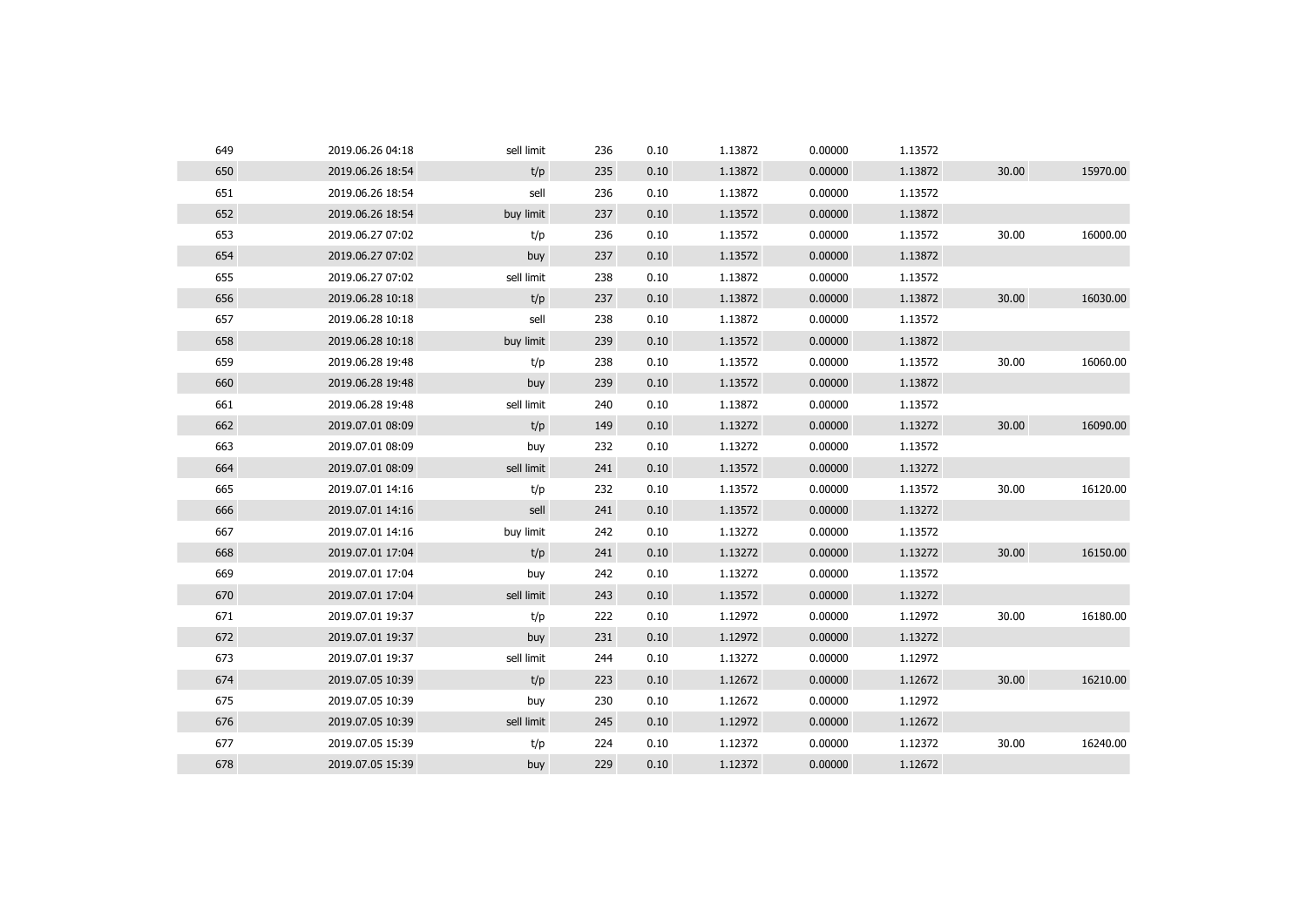| 679<br>2019.07.05 15:39 | sell limit | 246 | 0.10 | 1.12672 | 0.00000 | 1.12372 |       |          |
|-------------------------|------------|-----|------|---------|---------|---------|-------|----------|
| 680<br>2019.07.09 09:24 | t/p        | 227 | 0.10 | 1.12072 | 0.00000 | 1.12072 | 30.00 | 16270.00 |
| 681<br>2019.07.09 09:24 | buy        | 228 | 0.10 | 1.12072 | 0.00000 | 1.12372 |       |          |
| 682<br>2019.07.09 09:24 | sell limit | 247 | 0.10 | 1.12372 | 0.00000 | 1.12072 |       |          |
| 683<br>2019.07.10 15:37 | t/p        | 228 | 0.10 | 1.12372 | 0.00000 | 1.12372 | 30.00 | 16300.00 |
| 684<br>2019.07.10 15:37 | sell       | 247 | 0.10 | 1.12372 | 0.00000 | 1.12072 |       |          |
| 685<br>2019.07.10 15:37 | buy limit  | 248 | 0.10 | 1.12072 | 0.00000 | 1.12372 |       |          |
| 686<br>2019.07.11 05:51 | t/p        | 229 | 0.10 | 1.12672 | 0.00000 | 1.12672 | 30.00 | 16330.00 |
| 687<br>2019.07.11 05:51 | sell       | 246 | 0.10 | 1.12672 | 0.00000 | 1.12372 |       |          |
| 688<br>2019.07.11 05:51 | buy limit  | 249 | 0.10 | 1.12372 | 0.00000 | 1.12672 |       |          |
| 689<br>2019.07.16 11:24 | t/p        | 246 | 0.10 | 1.12372 | 0.00000 | 1.12372 | 30.00 | 16360.00 |
| 690<br>2019.07.16 11:24 | buy        | 249 | 0.10 | 1.12372 | 0.00000 | 1.12672 |       |          |
| 691<br>2019.07.16 11:24 | sell limit | 250 | 0.10 | 1.12672 | 0.00000 | 1.12372 |       |          |
| 692<br>2019.07.16 20:34 | t/p        | 247 | 0.10 | 1.12072 | 0.00000 | 1.12072 | 30.00 | 16390.00 |
| 693<br>2019.07.16 20:34 | buy        | 248 | 0.10 | 1.12072 | 0.00000 | 1.12372 |       |          |
| 694<br>2019.07.16 20:34 | sell limit | 251 | 0.10 | 1.12372 | 0.00000 | 1.12072 |       |          |
| 695<br>2019.07.18 03:54 | t/p        | 248 | 0.10 | 1.12372 | 0.00000 | 1.12372 | 30.00 | 16420.00 |
| 696<br>2019.07.18 03:54 | sell       | 251 | 0.10 | 1.12372 | 0.00000 | 1.12072 |       |          |
| 697<br>2019.07.18 03:54 | buy limit  | 252 | 0.10 | 1.12072 | 0.00000 | 1.12372 |       |          |
| 698<br>2019.07.18 13:38 | t/p        | 251 | 0.10 | 1.12072 | 0.00000 | 1.12072 | 30.00 | 16450.00 |
| 699<br>2019.07.18 13:38 | buy        | 252 | 0.10 | 1.12072 | 0.00000 | 1.12372 |       |          |
| 700<br>2019.07.18 13:38 | sell limit | 253 | 0.10 | 1.12372 | 0.00000 | 1.12072 |       |          |
| 701<br>2019.07.18 21:09 | t/p        | 252 | 0.10 | 1.12372 | 0.00000 | 1.12372 | 30.00 | 16480.00 |
| 702<br>2019.07.18 21:09 | sell       | 253 | 0.10 | 1.12372 | 0.00000 | 1.12072 |       |          |
| 703<br>2019.07.18 21:09 | buy limit  | 254 | 0.10 | 1.12072 | 0.00000 | 1.12372 |       |          |
| 704<br>2019.07.18 21:39 | t/p        | 249 | 0.10 | 1.12672 | 0.00000 | 1.12672 | 30.00 | 16510.00 |
| 705<br>2019.07.18 21:39 | sell       | 250 | 0.10 | 1.12672 | 0.00000 | 1.12372 |       |          |
| 706<br>2019.07.18 21:39 | buy limit  | 255 | 0.10 | 1.12372 | 0.00000 | 1.12672 |       |          |
| 707<br>2019.07.19 12:54 | t/p        | 250 | 0.10 | 1.12372 | 0.00000 | 1.12372 | 30.00 | 16540.00 |
| 708<br>2019.07.19 12:54 | buy        | 255 | 0.10 | 1.12372 | 0.00000 | 1.12672 |       |          |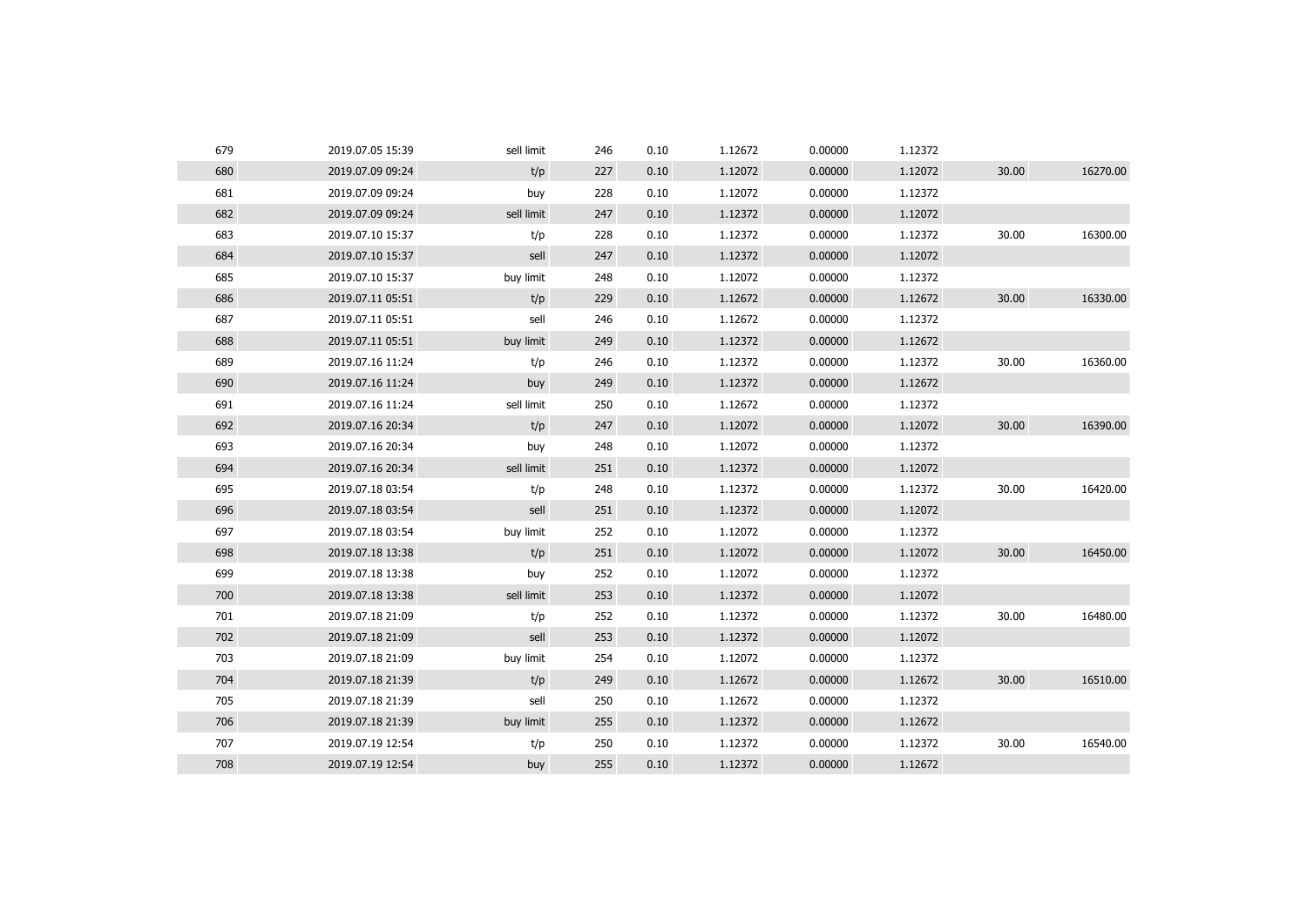| 709 | 2019.07.19 12:54 | sell limit | 256 | 0.10 | 1.12672 | 0.00000 | 1.12372 |       |          |
|-----|------------------|------------|-----|------|---------|---------|---------|-------|----------|
| 710 | 2019.07.19 21:09 | t/p        | 253 | 0.10 | 1.12072 | 0.00000 | 1.12072 | 30.00 | 16570.00 |
| 711 | 2019.07.19 21:09 | buy        | 254 | 0.10 | 1.12072 | 0.00000 | 1.12372 |       |          |
| 712 | 2019.07.19 21:09 | sell limit | 257 | 0.10 | 1.12372 | 0.00000 | 1.12072 |       |          |
| 713 | 2019.07.23 12:39 | t/p        | 196 | 0.10 | 1.11772 | 0.00000 | 1.11772 | 30.00 | 16600.00 |
| 714 | 2019.07.23 12:39 | buy        | 203 | 0.10 | 1.11772 | 0.00000 | 1.12072 |       |          |
| 715 | 2019.07.23 12:39 | sell limit | 258 | 0.10 | 1.12072 | 0.00000 | 1.11772 |       |          |
| 716 | 2019.07.23 22:54 | t/p        | 201 | 0.10 | 1.11472 | 0.00000 | 1.11472 | 30.00 | 16630.00 |
| 717 | 2019.07.23 22:54 | buy        | 202 | 0.10 | 1.11472 | 0.00000 | 1.11772 |       |          |
| 718 | 2019.07.23 22:54 | sell limit | 259 | 0.10 | 1.11772 | 0.00000 | 1.11472 |       |          |
| 719 | 2019.07.25 14:54 | t/p        | 198 | 0.10 | 1.11172 | 0.00000 | 1.11172 | 30.00 | 16660.00 |
| 720 | 2019.07.25 14:54 | buy        | 199 | 0.10 | 1.11172 | 0.00000 | 1.11472 |       |          |
| 721 | 2019.07.25 14:54 | sell limit | 260 | 0.10 | 1.11472 | 0.00000 | 1.11172 |       |          |
| 722 | 2019.07.25 15:52 | t/p        | 199 | 0.10 | 1.11472 | 0.00000 | 1.11472 | 30.00 | 16690.00 |
| 723 | 2019.07.25 15:52 | sell       | 260 | 0.10 | 1.11472 | 0.00000 | 1.11172 |       |          |
| 724 | 2019.07.25 15:52 | buy limit  | 261 | 0.10 | 1.11172 | 0.00000 | 1.11472 |       |          |
| 725 | 2019.07.25 16:49 | t/p        | 202 | 0.10 | 1.11772 | 0.00000 | 1.11772 | 30.00 | 16720.00 |
| 726 | 2019.07.25 16:49 | sell       | 259 | 0.10 | 1.11772 | 0.00000 | 1.11472 |       |          |
| 727 | 2019.07.25 16:49 | buy limit  | 262 | 0.10 | 1.11472 | 0.00000 | 1.11772 |       |          |
| 728 | 2019.07.25 19:09 | t/p        | 259 | 0.10 | 1.11472 | 0.00000 | 1.11472 | 30.00 | 16750.00 |
| 729 | 2019.07.25 19:09 | buy        | 262 | 0.10 | 1.11472 | 0.00000 | 1.11772 |       |          |
| 730 | 2019.07.25 19:09 | sell limit | 263 | 0.10 | 1.11772 | 0.00000 | 1.11472 |       |          |
| 731 | 2019.07.26 17:18 | t/p        | 260 | 0.10 | 1.11172 | 0.00000 | 1.11172 | 30.00 | 16780.00 |
| 732 | 2019.07.26 17:18 | buy        | 261 | 0.10 | 1.11172 | 0.00000 | 1.11472 |       |          |
| 733 | 2019.07.26 17:18 | sell limit | 264 | 0.10 | 1.11472 | 0.00000 | 1.11172 |       |          |
| 734 | 2019.07.29 21:54 | t/p        | 261 | 0.10 | 1.11472 | 0.00000 | 1.11472 | 30.00 | 16810.00 |
| 735 | 2019.07.29 21:54 | sell       | 264 | 0.10 | 1.11472 | 0.00000 | 1.11172 |       |          |
| 736 | 2019.07.29 21:54 | buy limit  | 265 | 0.10 | 1.11172 | 0.00000 | 1.11472 |       |          |
| 737 | 2019.07.31 21:06 | t/p        | 264 | 0.10 | 1.11172 | 0.00000 | 1.11172 | 30.00 | 16840.00 |
| 738 | 2019.07.31 21:06 | buy        | 265 | 0.10 | 1.11172 | 0.00000 | 1.11472 |       |          |
|     |                  |            |     |      |         |         |         |       |          |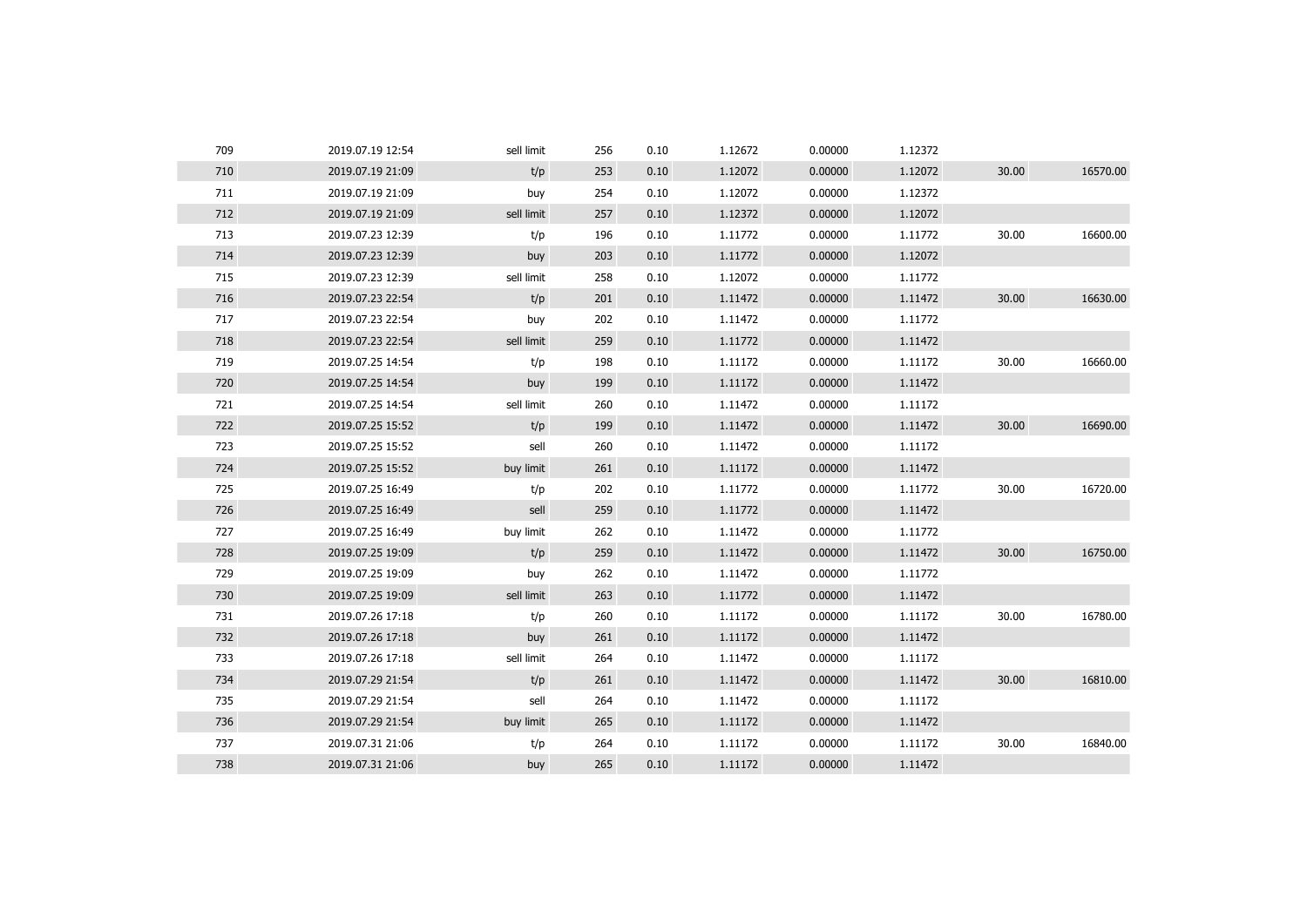| 739 | 2019.07.31 21:06 | sell limit | 266 | 0.10 | 1.11472 | 0.00000 | 1.11172 |       |          |
|-----|------------------|------------|-----|------|---------|---------|---------|-------|----------|
| 740 | 2019.07.31 21:09 | sell       | 168 | 0.10 | 1.10872 | 0.00000 | 1.10572 |       |          |
| 741 | 2019.07.31 21:09 | t/p        | 131 | 0.10 | 1.10872 | 0.00000 | 1.10872 | 30.00 | 16870.00 |
| 742 | 2019.07.31 21:09 | buy        | 167 | 0.10 | 1.10872 | 0.00000 | 1.11172 |       |          |
| 743 | 2019.07.31 21:09 | buy limit  | 267 | 0.10 | 1.10272 | 0.00000 | 1.10572 |       |          |
| 744 | 2019.07.31 21:09 | sell stop  | 268 | 0.10 | 1.10272 | 0.00000 | 1.09972 |       |          |
| 745 | 2019.07.31 21:09 | sell limit | 269 | 0.10 | 1.11172 | 0.00000 | 1.10872 |       |          |
| 746 | 2019.07.31 21:13 | t/p        | 167 | 0.10 | 1.11172 | 0.00000 | 1.11172 | 30.00 | 16900.00 |
| 747 | 2019.07.31 21:13 | sell       | 269 | 0.10 | 1.11172 | 0.00000 | 1.10872 |       |          |
| 748 | 2019.07.31 21:13 | buy limit  | 270 | 0.10 | 1.10872 | 0.00000 | 1.11172 |       |          |
| 749 | 2019.07.31 21:39 | t/p        | 269 | 0.10 | 1.10872 | 0.00000 | 1.10872 | 30.00 | 16930.00 |
| 750 | 2019.07.31 21:39 | buy        | 270 | 0.10 | 1.10872 | 0.00000 | 1.11172 |       |          |
| 751 | 2019.07.31 21:39 | sell limit | 271 | 0.10 | 1.11172 | 0.00000 | 1.10872 |       |          |
| 752 | 2019.08.01 03:21 | sell       | 171 | 0.10 | 1.10572 | 0.00000 | 1.10272 |       |          |
| 753 | 2019.08.01 03:22 | t/p        | 168 | 0.10 | 1.10572 | 0.00000 | 1.10572 | 30.00 | 16960.00 |
| 754 | 2019.08.01 03:22 | buy        | 170 | 0.10 | 1.10572 | 0.00000 | 1.10872 |       |          |
| 755 | 2019.08.01 03:22 | buy limit  | 272 | 0.10 | 1.09972 | 0.00000 | 1.10272 |       |          |
| 756 | 2019.08.01 03:22 | sell stop  | 273 | 0.10 | 1.09972 | 0.00000 | 1.09672 |       |          |
| 757 | 2019.08.01 03:22 | sell limit | 274 | 0.10 | 1.10872 | 0.00000 | 1.10572 |       |          |
| 758 | 2019.08.01 14:09 | sell       | 268 | 0.10 | 1.10272 | 0.00000 | 1.09972 |       |          |
| 759 | 2019.08.01 14:09 | t/p        | 171 | 0.10 | 1.10272 | 0.00000 | 1.10272 | 30.00 | 16990.00 |
| 760 | 2019.08.01 14:09 | buy        | 267 | 0.10 | 1.10272 | 0.00000 | 1.10572 |       |          |
| 761 | 2019.08.01 14:09 | buy limit  | 275 | 0.10 | 1.09672 | 0.00000 | 1.09972 |       |          |
| 762 | 2019.08.01 14:09 | sell stop  | 276 | 0.10 | 1.09672 | 0.00000 | 1.09372 |       |          |
| 763 | 2019.08.01 14:09 | sell limit | 277 | 0.10 | 1.10572 | 0.00000 | 1.10272 |       |          |
| 764 | 2019.08.01 17:22 | t/p        | 267 | 0.10 | 1.10572 | 0.00000 | 1.10572 | 30.00 | 17020.00 |
| 765 | 2019.08.01 17:22 | sell       | 277 | 0.10 | 1.10572 | 0.00000 | 1.10272 |       |          |
| 766 | 2019.08.01 17:22 | buy limit  | 278 | 0.10 | 1.10272 | 0.00000 | 1.10572 |       |          |
| 767 | 2019.08.01 20:39 | t/p        | 170 | 0.10 | 1.10872 | 0.00000 | 1.10872 | 30.00 | 17050.00 |
| 768 | 2019.08.01 20:39 | sell       | 274 | 0.10 | 1.10872 | 0.00000 | 1.10572 |       |          |
|     |                  |            |     |      |         |         |         |       |          |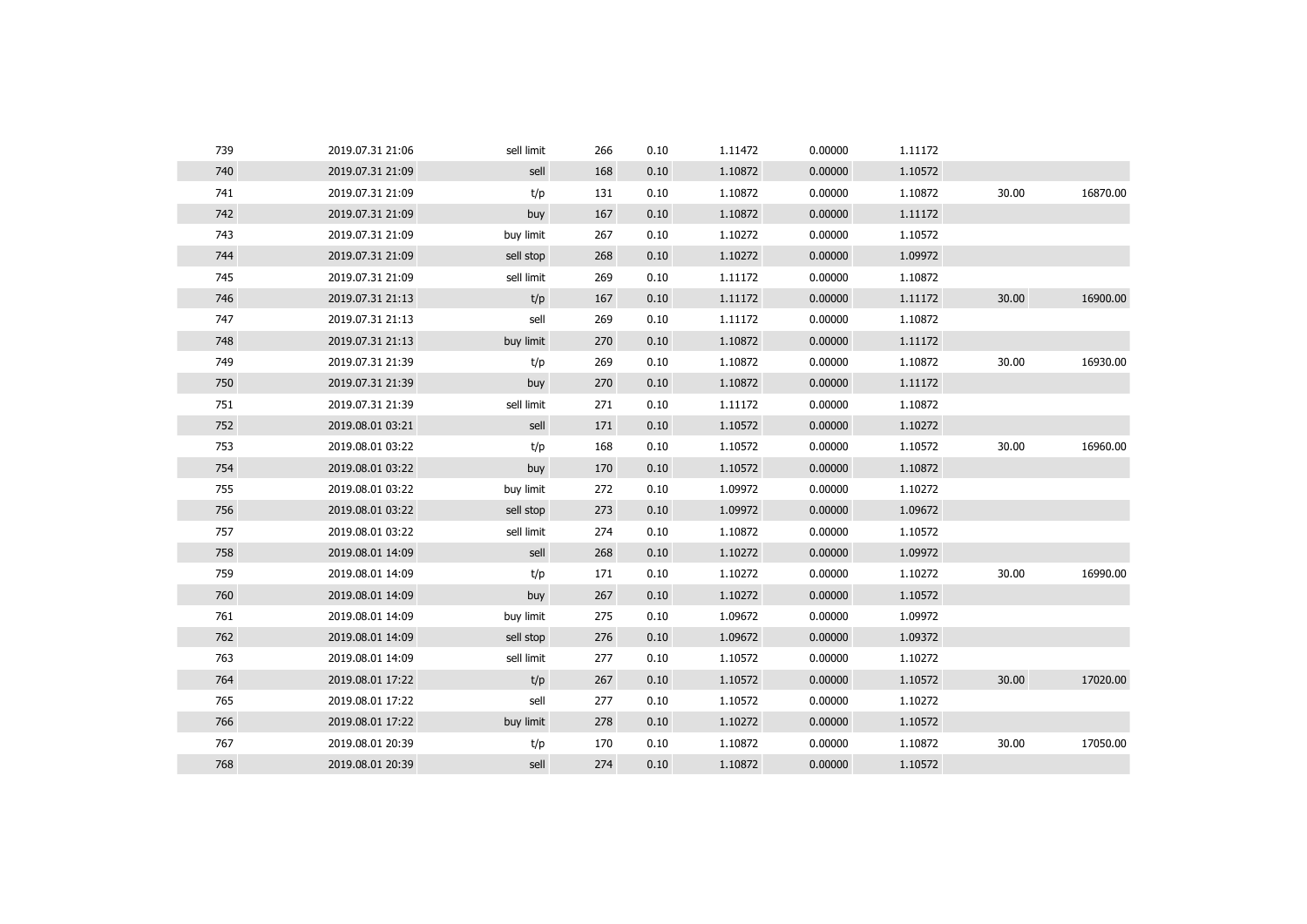| 770<br>t/p<br>0.00000<br>30.00<br>2019.08.05 03:09<br>270<br>0.10<br>1.11172<br>1.11172<br>771<br>sell<br>0.10<br>0.00000<br>1.10872<br>2019.08.05 03:09<br>271<br>1.11172<br>772<br>0.00000<br>buy limit<br>0.10<br>1.10872<br>1.11172<br>2019.08.05 03:09<br>280 | 17080.00 |
|--------------------------------------------------------------------------------------------------------------------------------------------------------------------------------------------------------------------------------------------------------------------|----------|
|                                                                                                                                                                                                                                                                    |          |
|                                                                                                                                                                                                                                                                    |          |
|                                                                                                                                                                                                                                                                    |          |
| 773<br>0.10<br>1.11472<br>0.00000<br>1.11472<br>30.00<br>2019.08.05 12:02<br>t/p<br>265                                                                                                                                                                            | 17110.00 |
| 774<br>sell<br>0.10<br>1.11472<br>0.00000<br>1.11172<br>2019.08.05 12:02<br>266                                                                                                                                                                                    |          |
| 775<br>buy limit<br>0.10<br>0.00000<br>1.11472<br>2019.08.05 12:02<br>281<br>1.11172                                                                                                                                                                               |          |
| 30.00<br>776<br>t/p<br>1.11772<br>2019.08.05 14:57<br>0.10<br>1.11772<br>0.00000<br>262                                                                                                                                                                            | 17140.00 |
| 777<br>sell<br>0.10<br>1.11772<br>0.00000<br>1.11472<br>2019.08.05 14:57<br>263                                                                                                                                                                                    |          |
| 778<br>2019.08.05 14:57<br>buy limit<br>282<br>0.10<br>1.11472<br>0.00000<br>1.11772                                                                                                                                                                               |          |
| 779<br>0.10<br>1.12072<br>0.00000<br>1.12072<br>2019.08.05 19:48<br>t/p<br>203<br>30.00                                                                                                                                                                            | 17170.00 |
| 780<br>sell<br>0.00000<br>1.11772<br>2019.08.05 19:48<br>258<br>0.10<br>1.12072                                                                                                                                                                                    |          |
| 781<br>buy limit<br>0.10<br>1.11772<br>0.00000<br>1.12072<br>2019.08.05 19:48<br>283                                                                                                                                                                               |          |
| 782<br>t/p<br>30.00<br>2019.08.06 02:28<br>254<br>0.10<br>1.12372<br>0.00000<br>1.12372                                                                                                                                                                            | 17200.00 |
| 783<br>sell<br>0.10<br>1.12372<br>0.00000<br>1.12072<br>2019.08.06 02:28<br>257                                                                                                                                                                                    |          |
| 784<br>0.00000<br>2019.08.06 02:28<br>buy limit<br>284<br>0.10<br>1.12072<br>1.12372                                                                                                                                                                               |          |
| 785<br>0.10<br>1.12072<br>0.00000<br>1.12072<br>30.00<br>2019.08.06 07:02<br>t/p<br>257                                                                                                                                                                            | 17230.00 |
| 786<br>0.00000<br>1.12372<br>2019.08.06 07:02<br>buy<br>284<br>0.10<br>1.12072                                                                                                                                                                                     |          |
| 787<br>sell limit<br>0.10<br>1.12372<br>0.00000<br>1.12072<br>2019.08.06 07:02<br>285                                                                                                                                                                              |          |
| 30.00<br>788<br>t/p<br>2019.08.06 16:12<br>258<br>0.10<br>1.11772<br>0.00000<br>1.11772                                                                                                                                                                            | 17260.00 |
| 789<br>0.10<br>1.11772<br>0.00000<br>1.12072<br>2019.08.06 16:12<br>buy<br>283                                                                                                                                                                                     |          |
| 790<br>0.00000<br>2019.08.06 16:12<br>sell limit<br>286<br>0.10<br>1.12072<br>1.11772                                                                                                                                                                              |          |
| 791<br>t/p<br>0.10<br>1.12072<br>0.00000<br>1.12072<br>30.00<br>2019.08.07 03:06<br>283                                                                                                                                                                            | 17290.00 |
| 792<br>sell<br>0.00000<br>2019.08.07 03:06<br>286<br>0.10<br>1.12072<br>1.11772                                                                                                                                                                                    |          |
| 793<br>buy limit<br>0.10<br>1.11772<br>0.00000<br>1.12072<br>2019.08.07 03:06<br>287                                                                                                                                                                               |          |
| 30.00<br>794<br>t/p<br>2019.08.07 16:48<br>284<br>0.10<br>1.12372<br>0.00000<br>1.12372                                                                                                                                                                            | 17320.00 |
| 795<br>sell<br>0.10<br>1.12372<br>0.00000<br>1.12072<br>2019.08.07 16:48<br>285                                                                                                                                                                                    |          |
| 796<br>0.00000<br>2019.08.07 16:48<br>buy limit<br>0.10<br>1.12072<br>1.12372<br>288                                                                                                                                                                               |          |
| 797<br>0.10<br>1.12072<br>0.00000<br>1.12072<br>30.00<br>2019.08.07 22:38<br>t/p<br>285                                                                                                                                                                            | 17350.00 |
| 798<br>1.12372<br>2019.08.07 22:38<br>buy<br>288<br>0.10<br>1.12072<br>0.00000                                                                                                                                                                                     |          |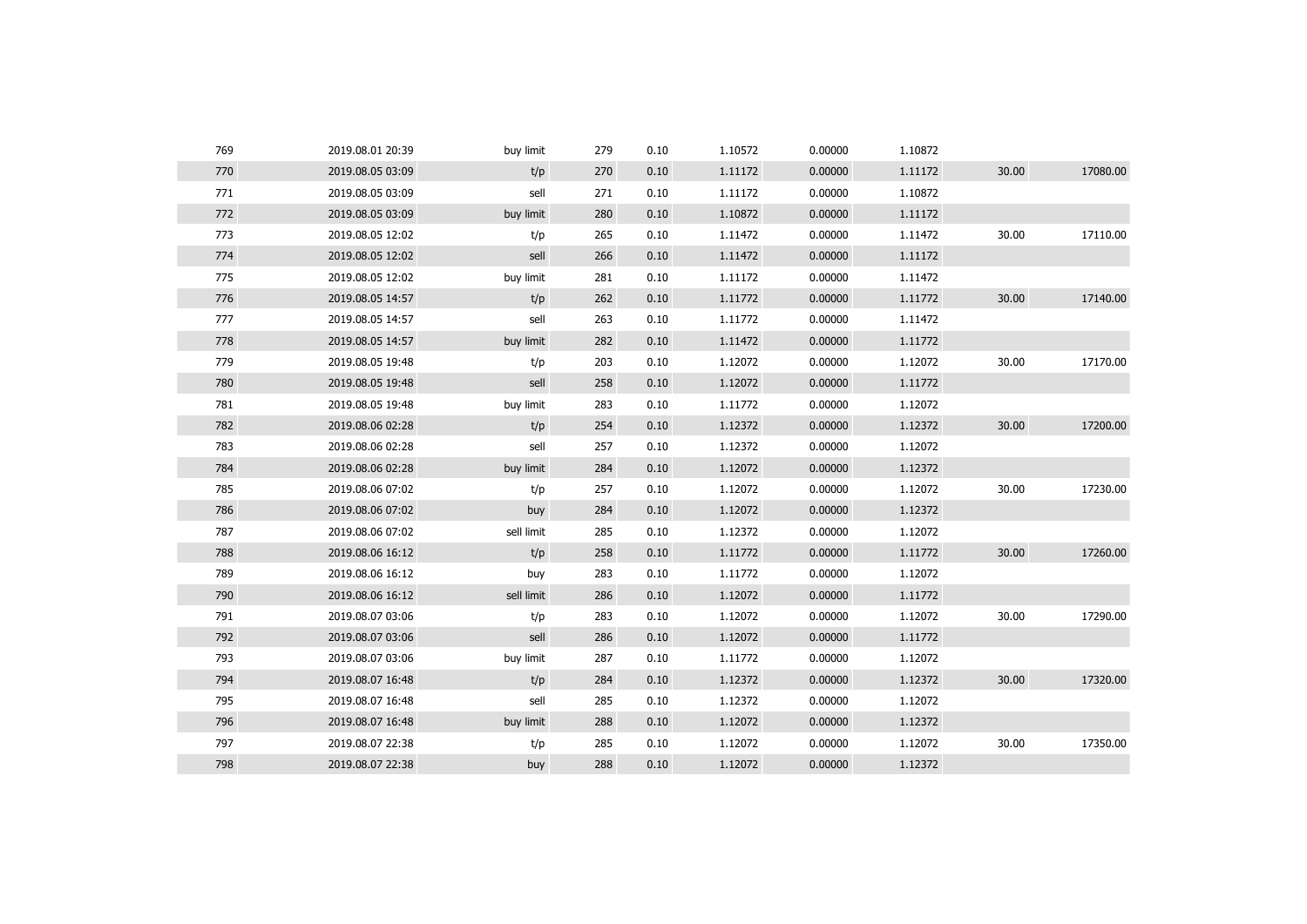| 799 | 2019.08.07 22:38 | sell limit | 289 | 0.10 | 1.12372 | 0.00000 | 1.12072 |       |          |
|-----|------------------|------------|-----|------|---------|---------|---------|-------|----------|
| 800 | 2019.08.12 10:22 | t/p        | 286 | 0.10 | 1.11772 | 0.00000 | 1.11772 | 30.00 | 17380.00 |
| 801 | 2019.08.12 10:22 | buy        | 287 | 0.10 | 1.11772 | 0.00000 | 1.12072 |       |          |
| 802 | 2019.08.12 10:22 | sell limit | 290 | 0.10 | 1.12072 | 0.00000 | 1.11772 |       |          |
| 803 | 2019.08.12 15:50 | t/p        | 287 | 0.10 | 1.12072 | 0.00000 | 1.12072 | 30.00 | 17410.00 |
| 804 | 2019.08.12 15:50 | sell       | 290 | 0.10 | 1.12072 | 0.00000 | 1.11772 |       |          |
| 805 | 2019.08.12 15:50 | buy limit  | 291 | 0.10 | 1.11772 | 0.00000 | 1.12072 |       |          |
| 806 | 2019.08.13 16:57 | t/p        | 290 | 0.10 | 1.11772 | 0.00000 | 1.11772 | 30.00 | 17440.00 |
| 807 | 2019.08.13 16:57 | buy        | 291 | 0.10 | 1.11772 | 0.00000 | 1.12072 |       |          |
| 808 | 2019.08.13 16:57 | sell limit | 292 | 0.10 | 1.12072 | 0.00000 | 1.11772 |       |          |
| 809 | 2019.08.14 17:13 | t/p        | 263 | 0.10 | 1.11472 | 0.00000 | 1.11472 | 30.00 | 17470.00 |
| 810 | 2019.08.14 17:13 | buy        | 282 | 0.10 | 1.11472 | 0.00000 | 1.11772 |       |          |
| 811 | 2019.08.14 17:13 | sell limit | 293 | 0.10 | 1.11772 | 0.00000 | 1.11472 |       |          |
| 812 | 2019.08.15 16:48 | t/p        | 266 | 0.10 | 1.11172 | 0.00000 | 1.11172 | 30.00 | 17500.00 |
| 813 | 2019.08.15 16:48 | buy        | 281 | 0.10 | 1.11172 | 0.00000 | 1.11472 |       |          |
| 814 | 2019.08.15 16:48 | sell limit | 294 | 0.10 | 1.11472 | 0.00000 | 1.11172 |       |          |
| 815 | 2019.08.16 10:37 | t/p        | 271 | 0.10 | 1.10872 | 0.00000 | 1.10872 | 30.00 | 17530.00 |
| 816 | 2019.08.16 10:37 | buy        | 280 | 0.10 | 1.10872 | 0.00000 | 1.11172 |       |          |
| 817 | 2019.08.16 10:37 | sell limit | 295 | 0.10 | 1.11172 | 0.00000 | 1.10872 |       |          |
| 818 | 2019.08.23 12:45 | t/p        | 274 | 0.10 | 1.10572 | 0.00000 | 1.10572 | 30.00 | 17560.00 |
| 819 | 2019.08.23 12:45 | buy        | 279 | 0.10 | 1.10572 | 0.00000 | 1.10872 |       |          |
| 820 | 2019.08.23 12:45 | sell limit | 296 | 0.10 | 1.10872 | 0.00000 | 1.10572 |       |          |
| 821 | 2019.08.23 17:45 | t/p        | 279 | 0.10 | 1.10872 | 0.00000 | 1.10872 | 30.00 | 17590.00 |
| 822 | 2019.08.23 17:45 | sell       | 296 | 0.10 | 1.10872 | 0.00000 | 1.10572 |       |          |
| 823 | 2019.08.23 17:45 | buy limit  | 297 | 0.10 | 1.10572 | 0.00000 | 1.10872 |       |          |
| 824 | 2019.08.23 18:05 | t/p        | 280 | 0.10 | 1.11172 | 0.00000 | 1.11172 | 30.00 | 17620.00 |
| 825 | 2019.08.23 18:05 | sell       | 295 | 0.10 | 1.11172 | 0.00000 | 1.10872 |       |          |
| 826 | 2019.08.23 18:05 | buy limit  | 298 | 0.10 | 1.10872 | 0.00000 | 1.11172 |       |          |
| 827 | 2019.08.23 21:36 | t/p        | 281 | 0.10 | 1.11472 | 0.00000 | 1.11472 | 30.00 | 17650.00 |
|     |                  |            |     |      |         |         |         |       |          |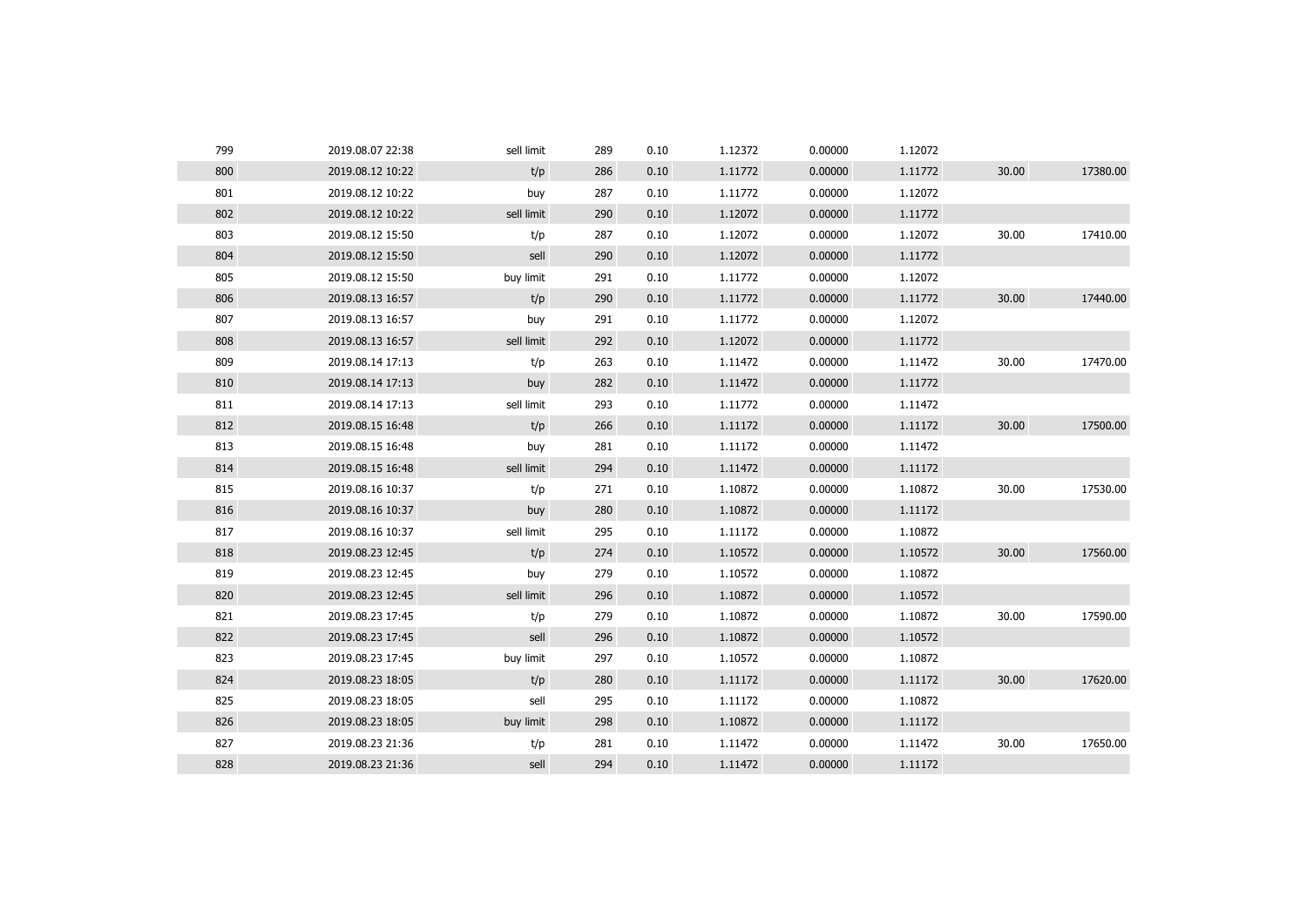| 829 | 2019.08.23 21:36 | buy limit  | 299 | 0.10 | 1.11172 | 0.00000 | 1.11472 |       |          |
|-----|------------------|------------|-----|------|---------|---------|---------|-------|----------|
| 830 | 2019.08.26 10:53 | t/p        | 294 | 0.10 | 1.11172 | 0.00000 | 1.11172 | 30.00 | 17680.00 |
| 831 | 2019.08.26 10:53 | buy        | 299 | 0.10 | 1.11172 | 0.00000 | 1.11472 |       |          |
| 832 | 2019.08.26 10:53 | sell limit | 300 | 0.10 | 1.11472 | 0.00000 | 1.11172 |       |          |
| 833 | 2019.08.27 19:15 | t/p        | 295 | 0.10 | 1.10872 | 0.00000 | 1.10872 | 30.00 | 17710.00 |
| 834 | 2019.08.27 19:15 | buy        | 298 | 0.10 | 1.10872 | 0.00000 | 1.11172 |       |          |
| 835 | 2019.08.27 19:15 | sell limit | 301 | 0.10 | 1.11172 | 0.00000 | 1.10872 |       |          |
| 836 | 2019.08.29 16:13 | t/p        | 296 | 0.10 | 1.10572 | 0.00000 | 1.10572 | 30.00 | 17740.00 |
| 837 | 2019.08.29 16:13 | buy        | 297 | 0.10 | 1.10572 | 0.00000 | 1.10872 |       |          |
| 838 | 2019.08.29 16:13 | sell limit | 302 | 0.10 | 1.10872 | 0.00000 | 1.10572 |       |          |
| 839 | 2019.08.29 17:38 | t/p        | 297 | 0.10 | 1.10872 | 0.00000 | 1.10872 | 30.00 | 17770.00 |
| 840 | 2019.08.29 17:38 | sell       | 302 | 0.10 | 1.10872 | 0.00000 | 1.10572 |       |          |
| 841 | 2019.08.29 17:38 | buy limit  | 303 | 0.10 | 1.10572 | 0.00000 | 1.10872 |       |          |
| 842 | 2019.08.29 18:38 | t/p        | 302 | 0.10 | 1.10572 | 0.00000 | 1.10572 | 30.00 | 17800.00 |
| 843 | 2019.08.29 18:38 | buy        | 303 | 0.10 | 1.10572 | 0.00000 | 1.10872 |       |          |
| 844 | 2019.08.29 18:38 | sell limit | 304 | 0.10 | 1.10872 | 0.00000 | 1.10572 |       |          |
| 845 | 2019.08.30 17:56 | t/p        | 277 | 0.10 | 1.10272 | 0.00000 | 1.10272 | 30.00 | 17830.00 |
| 846 | 2019.08.30 17:56 | buy        | 278 | 0.10 | 1.10272 | 0.00000 | 1.10572 |       |          |
| 847 | 2019.08.30 17:56 | sell limit | 305 | 0.10 | 1.10572 | 0.00000 | 1.10272 |       |          |
| 848 | 2019.08.30 18:07 | sell       | 273 | 0.10 | 1.09972 | 0.00000 | 1.09672 |       |          |
| 849 | 2019.08.30 18:07 | t/p        | 268 | 0.10 | 1.09972 | 0.00000 | 1.09972 | 30.00 | 17860.00 |
| 850 | 2019.08.30 18:07 | buy        | 272 | 0.10 | 1.09972 | 0.00000 | 1.10272 |       |          |
| 851 | 2019.08.30 18:07 | buy limit  | 306 | 0.10 | 1.09372 | 0.00000 | 1.09672 |       |          |
| 852 | 2019.08.30 18:07 | sell stop  | 307 | 0.10 | 1.09372 | 0.00000 | 1.09072 |       |          |
| 853 | 2019.08.30 18:07 | sell limit | 308 | 0.10 | 1.10272 | 0.00000 | 1.09972 |       |          |
| 854 | 2019.08.30 20:27 | sell       | 276 | 0.10 | 1.09672 | 0.00000 | 1.09372 |       |          |
| 855 | 2019.08.30 20:27 | t/p        | 273 | 0.10 | 1.09672 | 0.00000 | 1.09672 | 30.00 | 17890.00 |
| 856 | 2019.08.30 20:27 | buy        | 275 | 0.10 | 1.09672 | 0.00000 | 1.09972 |       |          |
| 857 | 2019.08.30 20:27 | buy limit  | 309 | 0.10 | 1.09072 | 0.00000 | 1.09372 |       |          |
| 858 | 2019.08.30 20:27 | sell stop  | 310 | 0.10 | 1.09072 | 0.00000 | 1.08772 |       |          |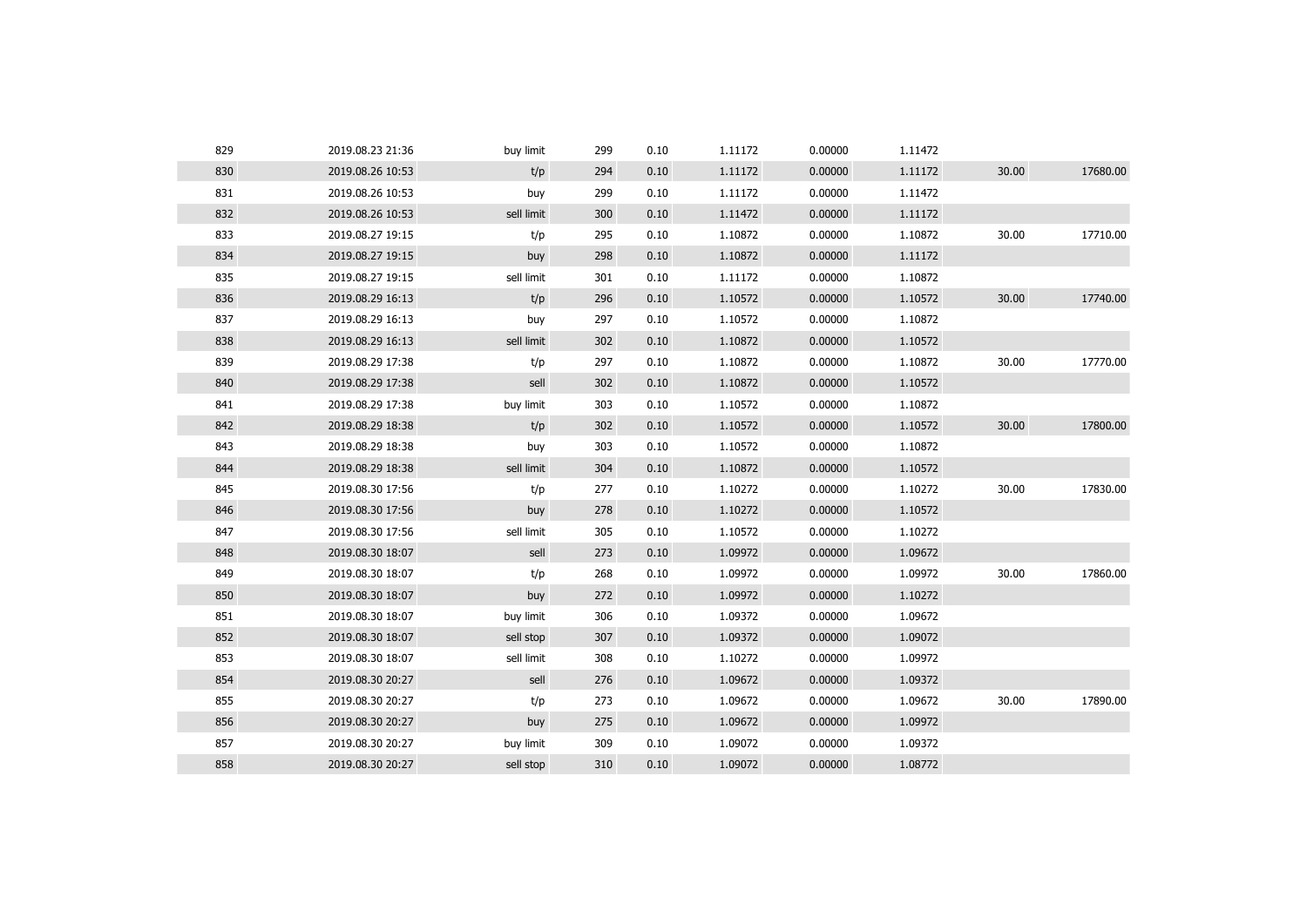| 859 | 2019.08.30 20:27 | sell limit | 311 | 0.10 | 1.09972 | 0.00000 | 1.09672 |       |          |
|-----|------------------|------------|-----|------|---------|---------|---------|-------|----------|
| 860 | 2019.09.03 04:28 | sell       | 307 | 0.10 | 1.09372 | 0.00000 | 1.09072 |       |          |
| 861 | 2019.09.03 04:28 | t/p        | 276 | 0.10 | 1.09372 | 0.00000 | 1.09372 | 30.00 | 17920.00 |
| 862 | 2019.09.03 04:28 | buy        | 306 | 0.10 | 1.09372 | 0.00000 | 1.09672 |       |          |
| 863 | 2019.09.03 04:28 | buy limit  | 312 | 0.10 | 1.08772 | 0.00000 | 1.09072 |       |          |
| 864 | 2019.09.03 04:28 | sell stop  | 313 | 0.10 | 1.08772 | 0.00000 | 1.08472 |       |          |
| 865 | 2019.09.03 04:28 | sell limit | 314 | 0.10 | 1.09672 | 0.00000 | 1.09372 |       |          |
| 866 | 2019.09.03 17:02 | t/p        | 306 | 0.10 | 1.09672 | 0.00000 | 1.09672 | 30.00 | 17950.00 |
| 867 | 2019.09.03 17:02 | sell       | 314 | 0.10 | 1.09672 | 0.00000 | 1.09372 |       |          |
| 868 | 2019.09.03 17:02 | buy limit  | 315 | 0.10 | 1.09372 | 0.00000 | 1.09672 |       |          |
| 869 | 2019.09.04 11:47 | t/p        | 275 | 0.10 | 1.09972 | 0.00000 | 1.09972 | 30.00 | 17980.00 |
| 870 | 2019.09.04 11:47 | sell       | 311 | 0.10 | 1.09972 | 0.00000 | 1.09672 |       |          |
| 871 | 2019.09.04 11:47 | buy limit  | 316 | 0.10 | 1.09672 | 0.00000 | 1.09972 |       |          |
| 872 | 2019.09.04 17:22 | t/p        | 272 | 0.10 | 1.10272 | 0.00000 | 1.10272 | 30.00 | 18010.00 |
| 873 | 2019.09.04 17:22 | sell       | 308 | 0.10 | 1.10272 | 0.00000 | 1.09972 |       |          |
| 874 | 2019.09.04 17:22 | buy limit  | 317 | 0.10 | 1.09972 | 0.00000 | 1.10272 |       |          |
| 875 | 2019.09.05 14:00 | t/p        | 278 | 0.10 | 1.10572 | 0.00000 | 1.10572 | 30.00 | 18040.00 |
| 876 | 2019.09.05 14:00 | sell       | 305 | 0.10 | 1.10572 | 0.00000 | 1.10272 |       |          |
| 877 | 2019.09.05 14:00 | buy limit  | 318 | 0.10 | 1.10272 | 0.00000 | 1.10572 |       |          |
| 878 | 2019.09.06 13:08 | t/p        | 305 | 0.10 | 1.10272 | 0.00000 | 1.10272 | 30.00 | 18070.00 |
| 879 | 2019.09.06 13:08 | buy        | 318 | 0.10 | 1.10272 | 0.00000 | 1.10572 |       |          |
| 880 | 2019.09.06 13:08 | sell limit | 319 | 0.10 | 1.10572 | 0.00000 | 1.10272 |       |          |
| 881 | 2019.09.09 15:38 | t/p        | 318 | 0.10 | 1.10572 | 0.00000 | 1.10572 | 30.00 | 18100.00 |
| 882 | 2019.09.09 15:38 | sell       | 319 | 0.10 | 1.10572 | 0.00000 | 1.10272 |       |          |
| 883 | 2019.09.09 15:38 | buy limit  | 320 | 0.10 | 1.10272 | 0.00000 | 1.10572 |       |          |
| 884 | 2019.09.11 11:19 | t/p        | 319 | 0.10 | 1.10272 | 0.00000 | 1.10272 | 30.00 | 18130.00 |
| 885 | 2019.09.11 11:19 | buy        | 320 | 0.10 | 1.10272 | 0.00000 | 1.10572 |       |          |
| 886 | 2019.09.11 11:19 | sell limit | 321 | 0.10 | 1.10572 | 0.00000 | 1.10272 |       |          |
| 887 | 2019.09.11 14:53 | t/p        | 308 | 0.10 | 1.09972 | 0.00000 | 1.09972 | 30.00 | 18160.00 |
| 888 | 2019.09.11 14:53 | buy        | 317 | 0.10 | 1.09972 | 0.00000 | 1.10272 |       |          |
|     |                  |            |     |      |         |         |         |       |          |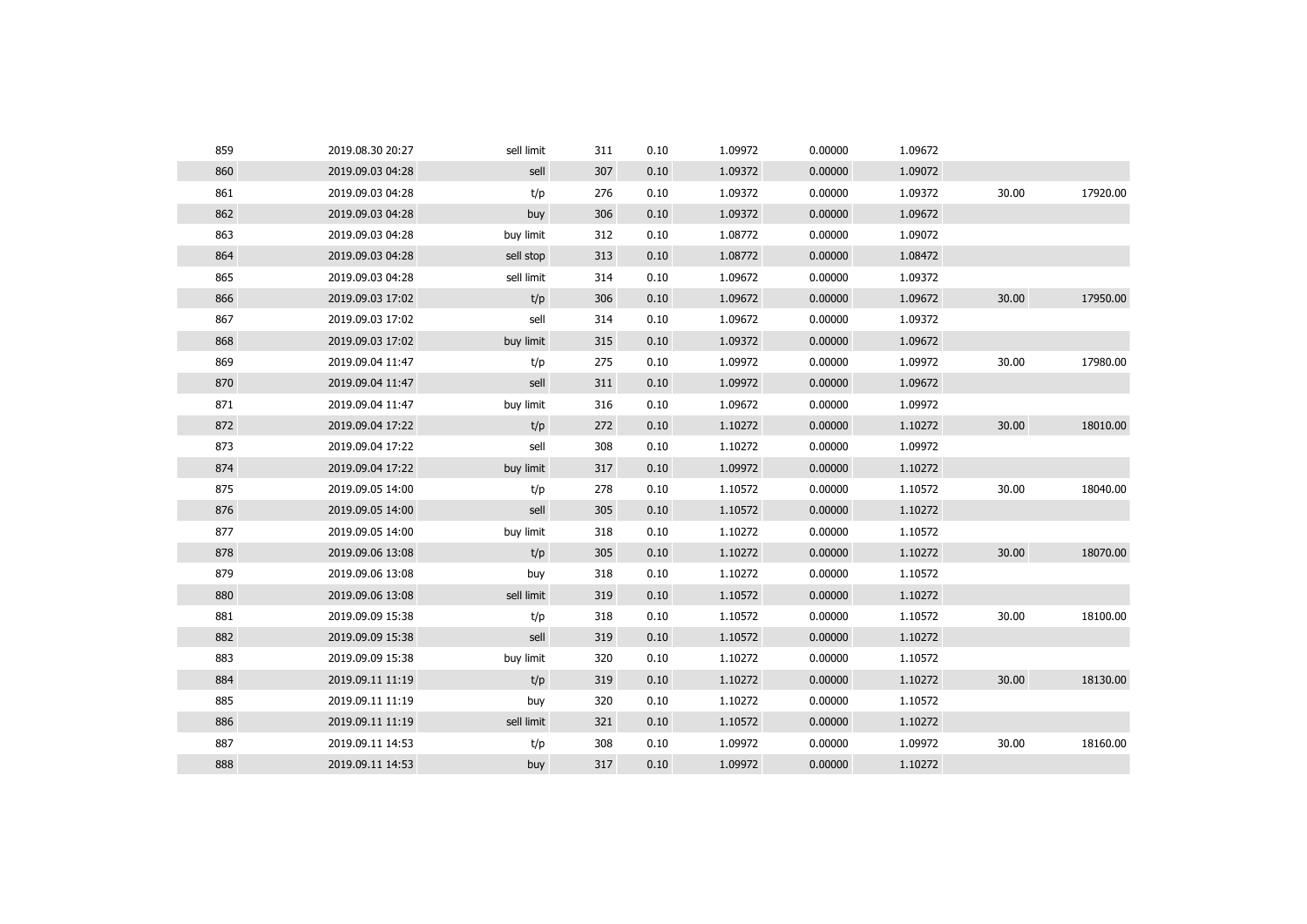| 889 | 2019.09.11 14:53 | sell limit | 322 | 0.10 | 1.10272 | 0.00000 | 1.09972 |       |          |
|-----|------------------|------------|-----|------|---------|---------|---------|-------|----------|
| 890 | 2019.09.12 11:21 | t/p        | 317 | 0.10 | 1.10272 | 0.00000 | 1.10272 | 30.00 | 18190.00 |
| 891 | 2019.09.12 11:21 | sell       | 322 | 0.10 | 1.10272 | 0.00000 | 1.09972 |       |          |
| 892 | 2019.09.12 11:21 | buy limit  | 323 | 0.10 | 1.09972 | 0.00000 | 1.10272 |       |          |
| 893 | 2019.09.12 14:45 | t/p        | 320 | 0.10 | 1.10572 | 0.00000 | 1.10572 | 30.00 | 18220.00 |
| 894 | 2019.09.12 14:45 | sell       | 321 | 0.10 | 1.10572 | 0.00000 | 1.10272 |       |          |
| 895 | 2019.09.12 14:45 | buy limit  | 324 | 0.10 | 1.10272 | 0.00000 | 1.10572 |       |          |
| 896 | 2019.09.12 14:47 | t/p        | 321 | 0.10 | 1.10272 | 0.00000 | 1.10272 | 30.00 | 18250.00 |
| 897 | 2019.09.12 14:47 | buy        | 324 | 0.10 | 1.10272 | 0.00000 | 1.10572 |       |          |
| 898 | 2019.09.12 14:47 | sell limit | 325 | 0.10 | 1.10572 | 0.00000 | 1.10272 |       |          |
| 899 | 2019.09.12 14:48 | t/p        | 322 | 0.10 | 1.09972 | 0.00000 | 1.09972 | 30.00 | 18280.00 |
| 900 | 2019.09.12 14:48 | buy        | 323 | 0.10 | 1.09972 | 0.00000 | 1.10272 |       |          |
| 901 | 2019.09.12 14:48 | sell limit | 326 | 0.10 | 1.10272 | 0.00000 | 1.09972 |       |          |
| 902 | 2019.09.12 14:53 | t/p        | 311 | 0.10 | 1.09672 | 0.00000 | 1.09672 | 30.00 | 18310.00 |
| 903 | 2019.09.12 14:53 | buy        | 316 | 0.10 | 1.09672 | 0.00000 | 1.09972 |       |          |
| 904 | 2019.09.12 14:53 | sell limit | 327 | 0.10 | 1.09972 | 0.00000 | 1.09672 |       |          |
| 905 | 2019.09.12 15:42 | t/p        | 314 | 0.10 | 1.09372 | 0.00000 | 1.09372 | 30.00 | 18340.00 |
| 906 | 2019.09.12 15:42 | buy        | 315 | 0.10 | 1.09372 | 0.00000 | 1.09672 |       |          |
| 907 | 2019.09.12 15:42 | sell limit | 328 | 0.10 | 1.09672 | 0.00000 | 1.09372 |       |          |
| 908 | 2019.09.12 16:15 | t/p        | 315 | 0.10 | 1.09672 | 0.00000 | 1.09672 | 30.00 | 18370.00 |
| 909 | 2019.09.12 16:15 | sell       | 328 | 0.10 | 1.09672 | 0.00000 | 1.09372 |       |          |
| 910 | 2019.09.12 16:15 | buy limit  | 329 | 0.10 | 1.09372 | 0.00000 | 1.09672 |       |          |
| 911 | 2019.09.12 16:41 | t/p        | 316 | 0.10 | 1.09972 | 0.00000 | 1.09972 | 30.00 | 18400.00 |
| 912 | 2019.09.12 16:41 | sell       | 327 | 0.10 | 1.09972 | 0.00000 | 1.09672 |       |          |
| 913 | 2019.09.12 16:41 | buy limit  | 330 | 0.10 | 1.09672 | 0.00000 | 1.09972 |       |          |
| 914 | 2019.09.12 16:46 | t/p        | 323 | 0.10 | 1.10272 | 0.00000 | 1.10272 | 30.00 | 18430.00 |
| 915 | 2019.09.12 16:46 | sell       | 326 | 0.10 | 1.10272 | 0.00000 | 1.09972 |       |          |
| 916 | 2019.09.12 16:46 | buy limit  | 331 | 0.10 | 1.09972 | 0.00000 | 1.10272 |       |          |
| 917 | 2019.09.12 17:11 | t/p        | 324 | 0.10 | 1.10572 | 0.00000 | 1.10572 | 30.00 | 18460.00 |
| 918 | 2019.09.12 17:11 | sell       | 325 | 0.10 | 1.10572 | 0.00000 | 1.10272 |       |          |
|     |                  |            |     |      |         |         |         |       |          |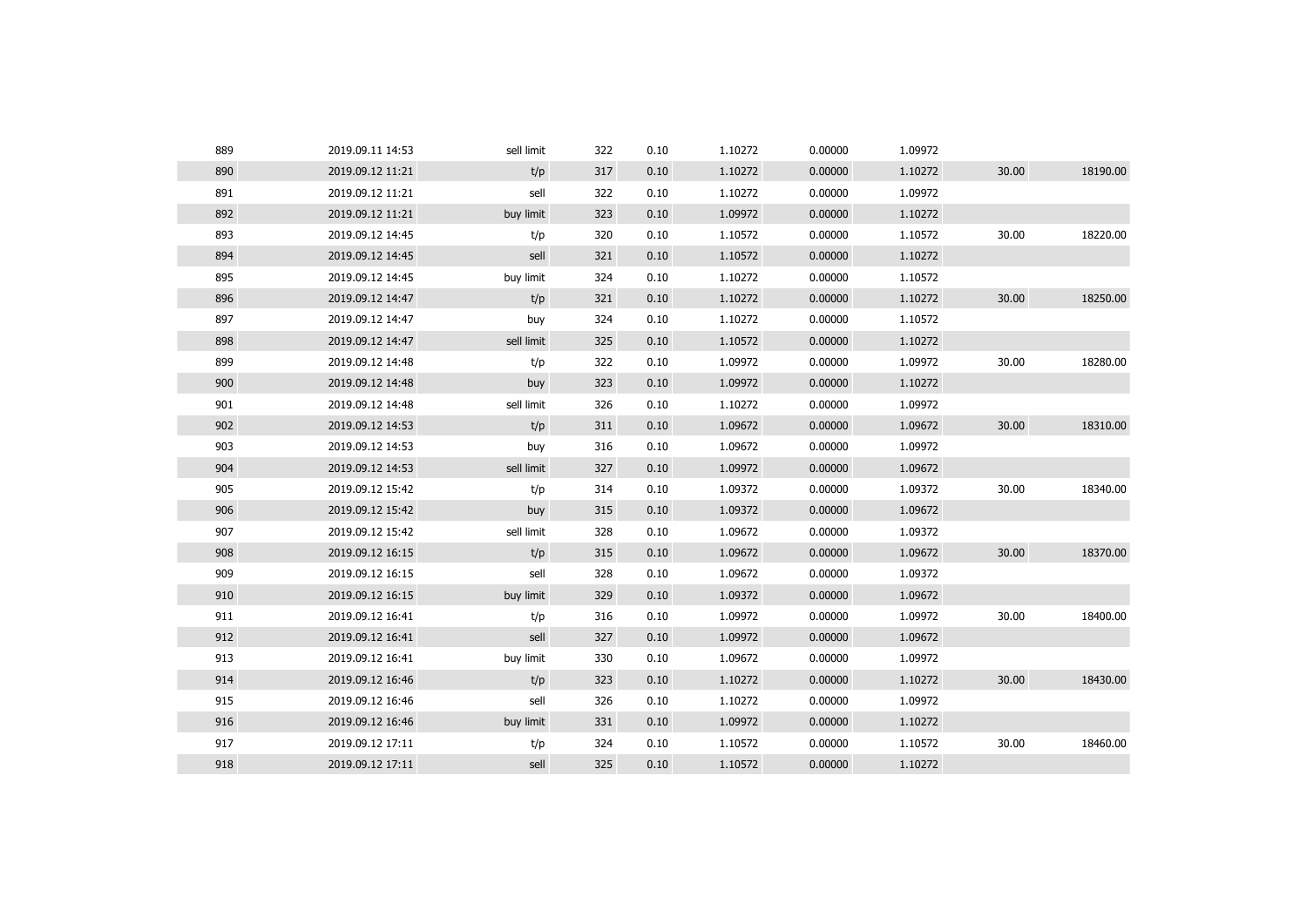| 919 | 2019.09.12 17:11 | buy limit  | 332 | 0.10 | 1.10272 | 0.00000 | 1.10572 |       |          |
|-----|------------------|------------|-----|------|---------|---------|---------|-------|----------|
| 920 | 2019.09.12 18:00 | t/p        | 325 | 0.10 | 1.10272 | 0.00000 | 1.10272 | 30.00 | 18490.00 |
| 921 | 2019.09.12 18:00 | buy        | 332 | 0.10 | 1.10272 | 0.00000 | 1.10572 |       |          |
| 922 | 2019.09.12 18:00 | sell limit | 333 | 0.10 | 1.10572 | 0.00000 | 1.10272 |       |          |
| 923 | 2019.09.12 18:46 | t/p        | 332 | 0.10 | 1.10572 | 0.00000 | 1.10572 | 30.00 | 18520.00 |
| 924 | 2019.09.12 18:46 | sell       | 333 | 0.10 | 1.10572 | 0.00000 | 1.10272 |       |          |
| 925 | 2019.09.12 18:46 | buy limit  | 334 | 0.10 | 1.10272 | 0.00000 | 1.10572 |       |          |
| 926 | 2019.09.13 09:31 | t/p        | 303 | 0.10 | 1.10872 | 0.00000 | 1.10872 | 30.00 | 18550.00 |
| 927 | 2019.09.13 09:31 | sell       | 304 | 0.10 | 1.10872 | 0.00000 | 1.10572 |       |          |
| 928 | 2019.09.13 09:31 | buy limit  | 335 | 0.10 | 1.10572 | 0.00000 | 1.10872 |       |          |
| 929 | 2019.09.16 13:02 | t/p        | 304 | 0.10 | 1.10572 | 0.00000 | 1.10572 | 30.00 | 18580.00 |
| 930 | 2019.09.16 13:02 | buy        | 335 | 0.10 | 1.10572 | 0.00000 | 1.10872 |       |          |
| 931 | 2019.09.16 13:02 | sell limit | 336 | 0.10 | 1.10872 | 0.00000 | 1.10572 |       |          |
| 932 | 2019.09.16 15:55 | t/p        | 333 | 0.10 | 1.10272 | 0.00000 | 1.10272 | 30.00 | 18610.00 |
| 933 | 2019.09.16 15:55 | buy        | 334 | 0.10 | 1.10272 | 0.00000 | 1.10572 |       |          |
| 934 | 2019.09.16 15:55 | sell limit | 337 | 0.10 | 1.10572 | 0.00000 | 1.10272 |       |          |
| 935 | 2019.09.16 17:55 | t/p        | 326 | 0.10 | 1.09972 | 0.00000 | 1.09972 | 30.00 | 18640.00 |
| 936 | 2019.09.16 17:55 | buy        | 331 | 0.10 | 1.09972 | 0.00000 | 1.10272 |       |          |
| 937 | 2019.09.16 17:55 | sell limit | 338 | 0.10 | 1.10272 | 0.00000 | 1.09972 |       |          |
| 938 | 2019.09.17 15:18 | t/p        | 331 | 0.10 | 1.10272 | 0.00000 | 1.10272 | 30.00 | 18670.00 |
| 939 | 2019.09.17 15:18 | sell       | 338 | 0.10 | 1.10272 | 0.00000 | 1.09972 |       |          |
| 940 | 2019.09.17 15:18 | buy limit  | 339 | 0.10 | 1.09972 | 0.00000 | 1.10272 |       |          |
| 941 | 2019.09.17 18:20 | t/p        | 334 | 0.10 | 1.10572 | 0.00000 | 1.10572 | 30.00 | 18700.00 |
| 942 | 2019.09.17 18:20 | sell       | 337 | 0.10 | 1.10572 | 0.00000 | 1.10272 |       |          |
| 943 | 2019.09.17 18:20 | buy limit  | 340 | 0.10 | 1.10272 | 0.00000 | 1.10572 |       |          |
| 944 | 2019.09.18 21:15 | t/p        | 337 | 0.10 | 1.10272 | 0.00000 | 1.10272 | 30.00 | 18730.00 |
| 945 | 2019.09.18 21:15 | buy        | 340 | 0.10 | 1.10272 | 0.00000 | 1.10572 |       |          |
| 946 | 2019.09.18 21:15 | sell limit | 341 | 0.10 | 1.10572 | 0.00000 | 1.10272 |       |          |
| 947 | 2019.09.19 11:05 | t/p        | 340 | 0.10 | 1.10572 | 0.00000 | 1.10572 | 30.00 | 18760.00 |
| 948 | 2019.09.19 11:05 | sell       | 341 | 0.10 | 1.10572 | 0.00000 | 1.10272 |       |          |
|     |                  |            |     |      |         |         |         |       |          |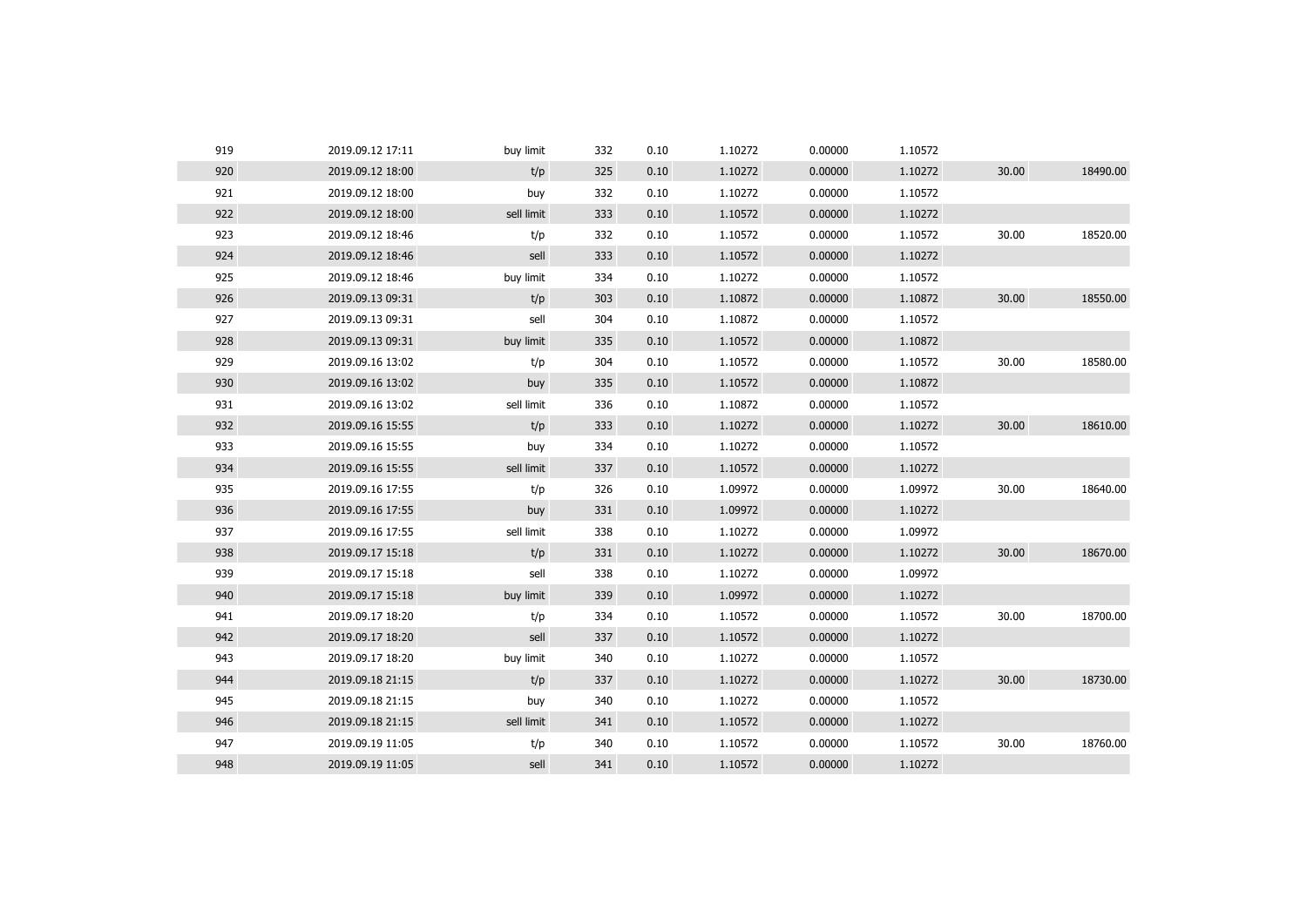| 950<br>t/p<br>1.10272<br>0.00000<br>1.10272<br>30.00<br>2019.09.20 14:48<br>341<br>0.10<br>951<br>1.10272<br>2019.09.20 14:48<br>342<br>0.10<br>0.00000<br>1.10572<br>buy<br>952<br>2019.09.20 14:48<br>sell limit<br>0.10<br>1.10572<br>0.00000<br>1.10272<br>343<br>953<br>30.00<br>2019.09.20 18:43<br>t/p<br>338<br>0.10<br>1.09972<br>0.00000<br>1.09972<br>954<br>1.09972<br>0.00000<br>1.10272<br>2019.09.20 18:43<br>buy<br>339<br>0.10<br>955<br>sell limit<br>1.10272<br>0.00000<br>1.09972<br>2019.09.20 18:43<br>344<br>0.10<br>956<br>t/p<br>1.09672<br>0.00000<br>1.09672<br>30.00<br>2019.09.23 10:43<br>327<br>0.10<br>957<br>330<br>1.09672<br>0.00000<br>1.09972<br>2019.09.23 10:43<br>buy<br>0.10<br>958<br>1.09972<br>2019.09.23 10:43<br>sell limit<br>345<br>0.10<br>0.00000<br>1.09672<br>959<br>2019.09.23 17:55<br>t/p<br>330<br>0.10<br>1.09972<br>0.00000<br>1.09972<br>30.00 | 18790.00<br>18820.00<br>18850.00 |
|-----------------------------------------------------------------------------------------------------------------------------------------------------------------------------------------------------------------------------------------------------------------------------------------------------------------------------------------------------------------------------------------------------------------------------------------------------------------------------------------------------------------------------------------------------------------------------------------------------------------------------------------------------------------------------------------------------------------------------------------------------------------------------------------------------------------------------------------------------------------------------------------------------------|----------------------------------|
|                                                                                                                                                                                                                                                                                                                                                                                                                                                                                                                                                                                                                                                                                                                                                                                                                                                                                                           |                                  |
|                                                                                                                                                                                                                                                                                                                                                                                                                                                                                                                                                                                                                                                                                                                                                                                                                                                                                                           |                                  |
|                                                                                                                                                                                                                                                                                                                                                                                                                                                                                                                                                                                                                                                                                                                                                                                                                                                                                                           |                                  |
|                                                                                                                                                                                                                                                                                                                                                                                                                                                                                                                                                                                                                                                                                                                                                                                                                                                                                                           |                                  |
|                                                                                                                                                                                                                                                                                                                                                                                                                                                                                                                                                                                                                                                                                                                                                                                                                                                                                                           |                                  |
|                                                                                                                                                                                                                                                                                                                                                                                                                                                                                                                                                                                                                                                                                                                                                                                                                                                                                                           |                                  |
|                                                                                                                                                                                                                                                                                                                                                                                                                                                                                                                                                                                                                                                                                                                                                                                                                                                                                                           |                                  |
|                                                                                                                                                                                                                                                                                                                                                                                                                                                                                                                                                                                                                                                                                                                                                                                                                                                                                                           |                                  |
|                                                                                                                                                                                                                                                                                                                                                                                                                                                                                                                                                                                                                                                                                                                                                                                                                                                                                                           |                                  |
|                                                                                                                                                                                                                                                                                                                                                                                                                                                                                                                                                                                                                                                                                                                                                                                                                                                                                                           | 18880.00                         |
| 960<br>2019.09.23 17:55<br>345<br>0.10<br>1.09972<br>0.00000<br>1.09672<br>sell                                                                                                                                                                                                                                                                                                                                                                                                                                                                                                                                                                                                                                                                                                                                                                                                                           |                                  |
| 961<br>346<br>1.09672<br>1.09972<br>2019.09.23 17:55<br>buy limit<br>0.10<br>0.00000                                                                                                                                                                                                                                                                                                                                                                                                                                                                                                                                                                                                                                                                                                                                                                                                                      |                                  |
| 962<br>30.00<br>2019.09.25 17:22<br>t/p<br>1.09672<br>0.00000<br>1.09672<br>345<br>0.10                                                                                                                                                                                                                                                                                                                                                                                                                                                                                                                                                                                                                                                                                                                                                                                                                   | 18910.00                         |
| 963<br>2019.09.25 17:22<br>346<br>0.10<br>1.09672<br>0.00000<br>1.09972<br>buy                                                                                                                                                                                                                                                                                                                                                                                                                                                                                                                                                                                                                                                                                                                                                                                                                            |                                  |
| 964<br>0.10<br>1.09972<br>0.00000<br>1.09672<br>2019.09.25 17:22<br>sell limit<br>347                                                                                                                                                                                                                                                                                                                                                                                                                                                                                                                                                                                                                                                                                                                                                                                                                     |                                  |
| 965<br>30.00<br>t/p<br>328<br>1.09372<br>0.00000<br>1.09372<br>2019.09.26 11:33<br>0.10                                                                                                                                                                                                                                                                                                                                                                                                                                                                                                                                                                                                                                                                                                                                                                                                                   | 18940.00                         |
| 966<br>0.00000<br>1.09672<br>2019.09.26 11:33<br>buy<br>329<br>0.10<br>1.09372                                                                                                                                                                                                                                                                                                                                                                                                                                                                                                                                                                                                                                                                                                                                                                                                                            |                                  |
| 967<br>sell limit<br>1.09672<br>0.00000<br>1.09372<br>2019.09.26 11:33<br>348<br>0.10                                                                                                                                                                                                                                                                                                                                                                                                                                                                                                                                                                                                                                                                                                                                                                                                                     |                                  |
| 968<br>1.09072<br>1.08772<br>2019.09.27 03:35<br>310<br>0.10<br>0.00000<br>sell                                                                                                                                                                                                                                                                                                                                                                                                                                                                                                                                                                                                                                                                                                                                                                                                                           |                                  |
| 969<br>1.09072<br>30.00<br>2019.09.27 03:35<br>t/p<br>307<br>0.10<br>0.00000<br>1.09072                                                                                                                                                                                                                                                                                                                                                                                                                                                                                                                                                                                                                                                                                                                                                                                                                   | 18970.00                         |
| 970<br>2019.09.27 03:35<br>0.10<br>1.09072<br>0.00000<br>1.09372<br>buy<br>309                                                                                                                                                                                                                                                                                                                                                                                                                                                                                                                                                                                                                                                                                                                                                                                                                            |                                  |
| 971<br>2019.09.27 03:35<br>buy limit<br>349<br>0.10<br>1.08472<br>0.00000<br>1.08772                                                                                                                                                                                                                                                                                                                                                                                                                                                                                                                                                                                                                                                                                                                                                                                                                      |                                  |
| 972<br>2019.09.27 03:35<br>sell stop<br>0.10<br>1.08472<br>0.00000<br>1.08172<br>350                                                                                                                                                                                                                                                                                                                                                                                                                                                                                                                                                                                                                                                                                                                                                                                                                      |                                  |
| 973<br>1.09072<br>2019.09.27 03:35<br>sell limit<br>351<br>0.10<br>1.09372<br>0.00000                                                                                                                                                                                                                                                                                                                                                                                                                                                                                                                                                                                                                                                                                                                                                                                                                     |                                  |
| 974<br>t/p<br>1.09372<br>0.00000<br>1.09372<br>30.00<br>2019.09.27 13:58<br>309<br>0.10                                                                                                                                                                                                                                                                                                                                                                                                                                                                                                                                                                                                                                                                                                                                                                                                                   | 19000.00                         |
|                                                                                                                                                                                                                                                                                                                                                                                                                                                                                                                                                                                                                                                                                                                                                                                                                                                                                                           |                                  |
| 975<br>sell<br>1.09372<br>0.00000<br>1.09072<br>2019.09.27 13:58<br>351<br>0.10                                                                                                                                                                                                                                                                                                                                                                                                                                                                                                                                                                                                                                                                                                                                                                                                                           |                                  |
| 976<br>2019.09.27 13:58<br>buy limit<br>352<br>0.10<br>1.09072<br>0.00000<br>1.09372                                                                                                                                                                                                                                                                                                                                                                                                                                                                                                                                                                                                                                                                                                                                                                                                                      |                                  |
| 977<br>1.09072<br>1.09072<br>30.00<br>2019.09.30 14:23<br>t/p<br>351<br>0.10<br>0.00000                                                                                                                                                                                                                                                                                                                                                                                                                                                                                                                                                                                                                                                                                                                                                                                                                   | 19030.00                         |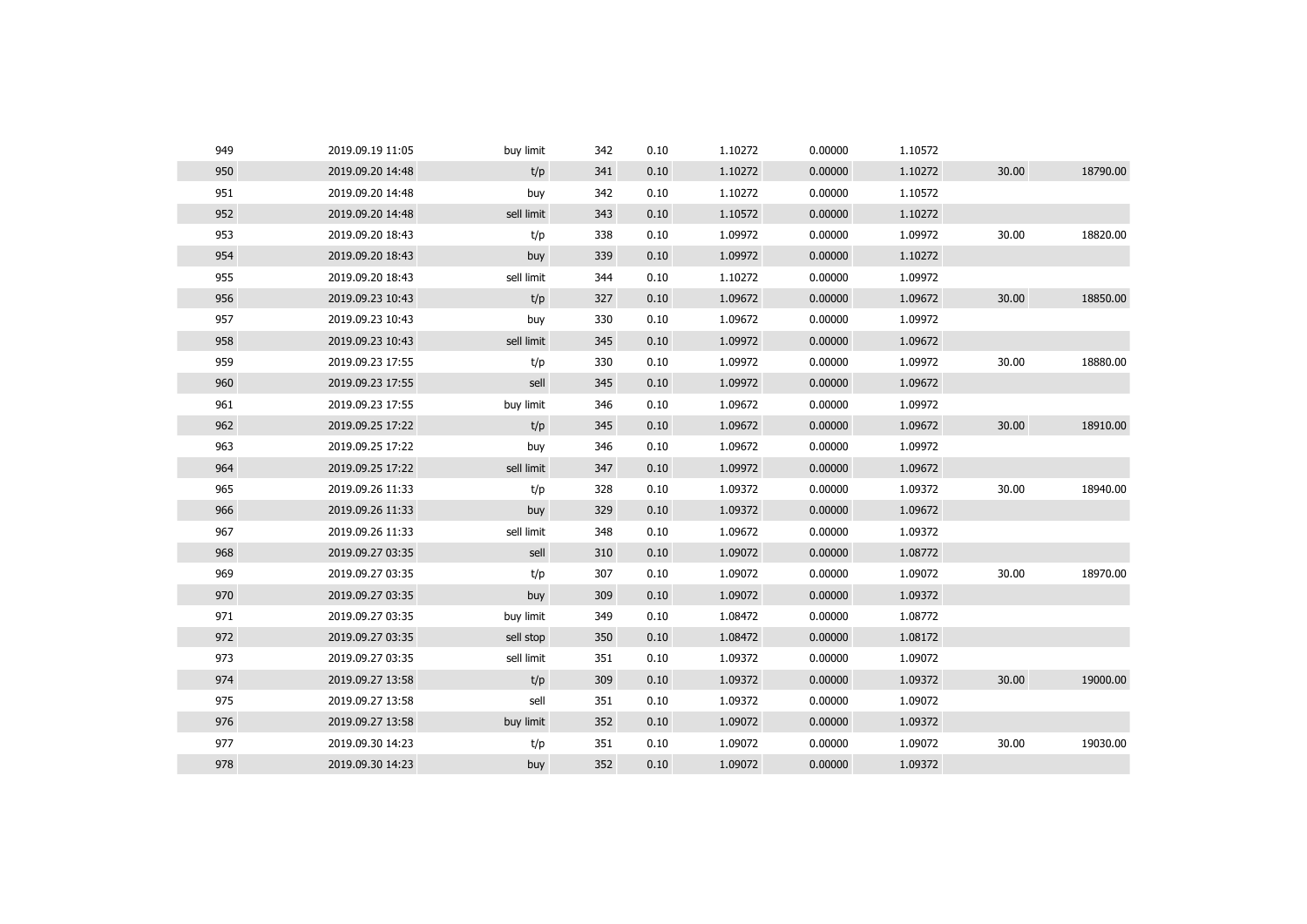| 979  | 2019.09.30 14:23 | sell limit | 353 | 0.10 | 1.09372 | 0.00000 | 1.09072 |       |          |
|------|------------------|------------|-----|------|---------|---------|---------|-------|----------|
| 980  | 2019.10.01 19:18 | t/p        | 352 | 0.10 | 1.09372 | 0.00000 | 1.09372 | 30.00 | 19060.00 |
| 981  | 2019.10.01 19:18 | sell       | 353 | 0.10 | 1.09372 | 0.00000 | 1.09072 |       |          |
| 982  | 2019.10.01 19:18 | buy limit  | 354 | 0.10 | 1.09072 | 0.00000 | 1.09372 |       |          |
| 983  | 2019.10.02 11:52 | t/p        | 353 | 0.10 | 1.09072 | 0.00000 | 1.09072 | 30.00 | 19090.00 |
| 984  | 2019.10.02 11:52 | buy        | 354 | 0.10 | 1.09072 | 0.00000 | 1.09372 |       |          |
| 985  | 2019.10.02 11:52 | sell limit | 355 | 0.10 | 1.09372 | 0.00000 | 1.09072 |       |          |
| 986  | 2019.10.02 16:12 | t/p        | 354 | 0.10 | 1.09372 | 0.00000 | 1.09372 | 30.00 | 19120.00 |
| 987  | 2019.10.02 16:12 | sell       | 355 | 0.10 | 1.09372 | 0.00000 | 1.09072 |       |          |
| 988  | 2019.10.02 16:12 | buy limit  | 356 | 0.10 | 1.09072 | 0.00000 | 1.09372 |       |          |
| 989  | 2019.10.03 11:37 | t/p        | 329 | 0.10 | 1.09672 | 0.00000 | 1.09672 | 30.00 | 19150.00 |
| 990  | 2019.10.03 11:37 | sell       | 348 | 0.10 | 1.09672 | 0.00000 | 1.09372 |       |          |
| 991  | 2019.10.03 11:37 | buy limit  | 357 | 0.10 | 1.09372 | 0.00000 | 1.09672 |       |          |
| 992  | 2019.10.03 17:10 | t/p        | 346 | 0.10 | 1.09972 | 0.00000 | 1.09972 | 30.00 | 19180.00 |
| 993  | 2019.10.03 17:10 | sell       | 347 | 0.10 | 1.09972 | 0.00000 | 1.09672 |       |          |
| 994  | 2019.10.03 17:10 | buy limit  | 358 | 0.10 | 1.09672 | 0.00000 | 1.09972 |       |          |
| 995  | 2019.10.03 22:13 | t/p        | 347 | 0.10 | 1.09672 | 0.00000 | 1.09672 | 30.00 | 19210.00 |
| 996  | 2019.10.03 22:13 | buy        | 358 | 0.10 | 1.09672 | 0.00000 | 1.09972 |       |          |
| 997  | 2019.10.03 22:13 | sell limit | 359 | 0.10 | 1.09972 | 0.00000 | 1.09672 |       |          |
| 998  | 2019.10.07 16:55 | t/p        | 358 | 0.10 | 1.09972 | 0.00000 | 1.09972 | 30.00 | 19240.00 |
| 999  | 2019.10.07 16:55 | sell       | 359 | 0.10 | 1.09972 | 0.00000 | 1.09672 |       |          |
| 1000 | 2019.10.07 16:55 | buy limit  | 360 | 0.10 | 1.09672 | 0.00000 | 1.09972 |       |          |
| 1001 | 2019.10.08 03:52 | t/p        | 359 | 0.10 | 1.09672 | 0.00000 | 1.09672 | 30.00 | 19270.00 |
| 1002 | 2019.10.08 03:52 | buy        | 360 | 0.10 | 1.09672 | 0.00000 | 1.09972 |       |          |
| 1003 | 2019.10.08 03:52 | sell limit | 361 | 0.10 | 1.09972 | 0.00000 | 1.09672 |       |          |
| 1004 | 2019.10.10 09:48 | t/p        | 360 | 0.10 | 1.09972 | 0.00000 | 1.09972 | 30.00 | 19300.00 |
| 1005 | 2019.10.10 09:48 | sell       | 361 | 0.10 | 1.09972 | 0.00000 | 1.09672 |       |          |
| 1006 | 2019.10.10 09:48 | buy limit  | 362 | 0.10 | 1.09672 | 0.00000 | 1.09972 |       |          |
| 1007 | 2019.10.10 12:43 | t/p        | 339 | 0.10 | 1.10272 | 0.00000 | 1.10272 | 30.00 | 19330.00 |
| 1008 | 2019.10.10 12:43 | sell       | 344 | 0.10 | 1.10272 | 0.00000 | 1.09972 |       |          |
|      |                  |            |     |      |         |         |         |       |          |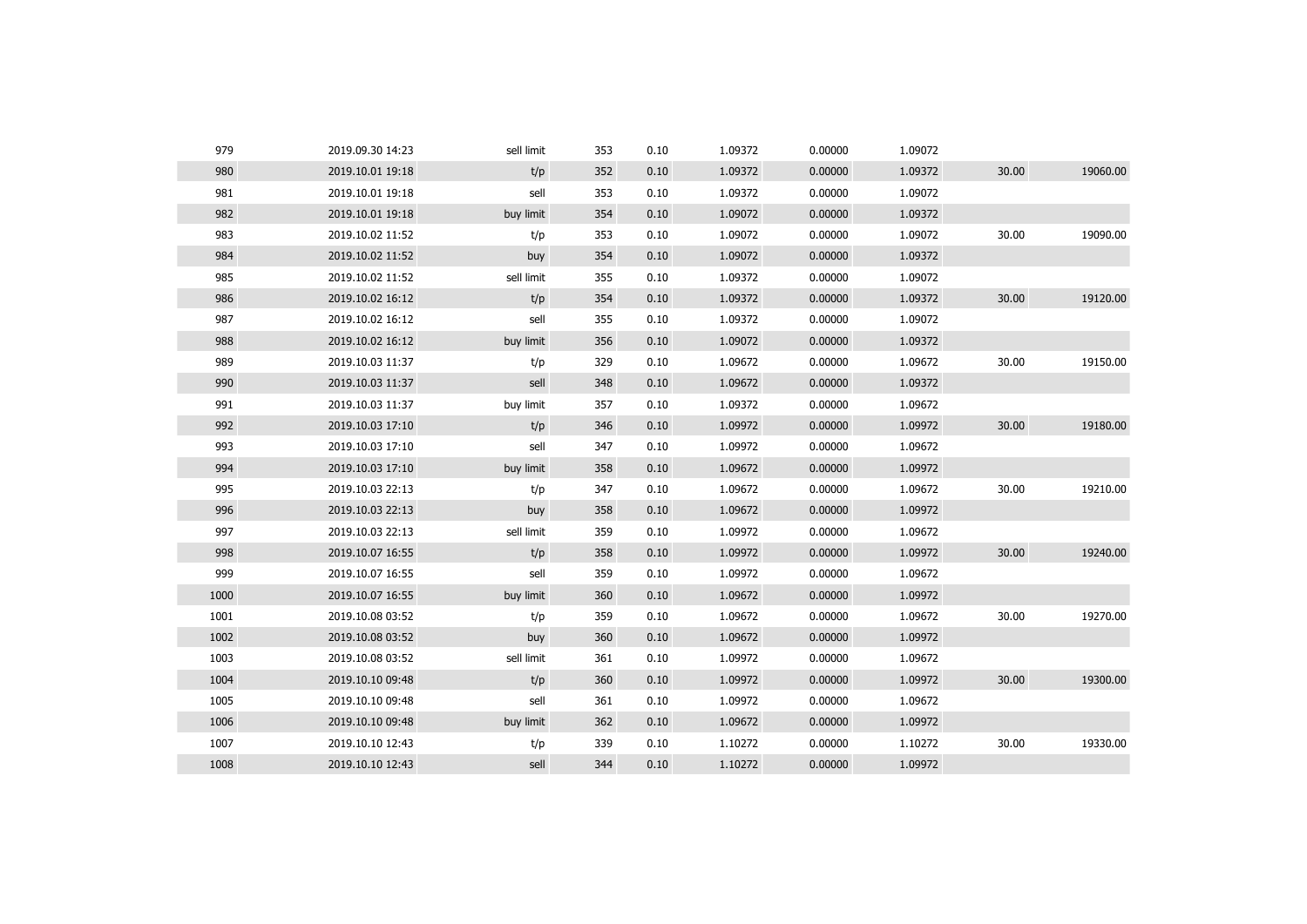| 1009 | 2019.10.10 12:43 | buy limit  | 363 | 0.10 | 1.09972 | 0.00000 | 1.10272 |       |          |
|------|------------------|------------|-----|------|---------|---------|---------|-------|----------|
| 1010 | 2019.10.11 14:23 | t/p        | 342 | 0.10 | 1.10572 | 0.00000 | 1.10572 | 30.00 | 19360.00 |
| 1011 | 2019.10.11 14:23 | sell       | 343 | 0.10 | 1.10572 | 0.00000 | 1.10272 |       |          |
| 1012 | 2019.10.11 14:23 | buy limit  | 364 | 0.10 | 1.10272 | 0.00000 | 1.10572 |       |          |
| 1013 | 2019.10.11 17:52 | t/p        | 343 | 0.10 | 1.10272 | 0.00000 | 1.10272 | 30.00 | 19390.00 |
| 1014 | 2019.10.11 17:52 | buy        | 364 | 0.10 | 1.10272 | 0.00000 | 1.10572 |       |          |
| 1015 | 2019.10.11 17:52 | sell limit | 365 | 0.10 | 1.10572 | 0.00000 | 1.10272 |       |          |
| 1016 | 2019.10.15 15:30 | t/p        | 344 | 0.10 | 1.09972 | 0.00000 | 1.09972 | 30.00 | 19420.00 |
| 1017 | 2019.10.15 15:30 | buy        | 363 | 0.10 | 1.09972 | 0.00000 | 1.10272 |       |          |
| 1018 | 2019.10.15 15:30 | sell limit | 366 | 0.10 | 1.10272 | 0.00000 | 1.09972 |       |          |
| 1019 | 2019.10.15 17:32 | t/p        | 363 | 0.10 | 1.10272 | 0.00000 | 1.10272 | 30.00 | 19450.00 |
| 1020 | 2019.10.15 17:32 | sell       | 366 | 0.10 | 1.10272 | 0.00000 | 1.09972 |       |          |
| 1021 | 2019.10.15 17:32 | buy limit  | 367 | 0.10 | 1.09972 | 0.00000 | 1.10272 |       |          |
| 1022 | 2019.10.16 09:17 | t/p        | 364 | 0.10 | 1.10572 | 0.00000 | 1.10572 | 30.00 | 19480.00 |
| 1023 | 2019.10.16 09:17 | sell       | 365 | 0.10 | 1.10572 | 0.00000 | 1.10272 |       |          |
| 1024 | 2019.10.16 09:17 | buy limit  | 368 | 0.10 | 1.10272 | 0.00000 | 1.10572 |       |          |
| 1025 | 2019.10.16 12:03 | t/p        | 365 | 0.10 | 1.10272 | 0.00000 | 1.10272 | 30.00 | 19510.00 |
| 1026 | 2019.10.16 12:03 | buy        | 368 | 0.10 | 1.10272 | 0.00000 | 1.10572 |       |          |
| 1027 | 2019.10.16 12:03 | sell limit | 369 | 0.10 | 1.10572 | 0.00000 | 1.10272 |       |          |
| 1028 | 2019.10.16 18:20 | t/p        | 368 | 0.10 | 1.10572 | 0.00000 | 1.10572 | 30.00 | 19540.00 |
| 1029 | 2019.10.16 18:20 | sell       | 369 | 0.10 | 1.10572 | 0.00000 | 1.10272 |       |          |
| 1030 | 2019.10.16 18:20 | buy limit  | 370 | 0.10 | 1.10272 | 0.00000 | 1.10572 |       |          |
| 1031 | 2019.10.17 11:37 | t/p        | 335 | 0.10 | 1.10872 | 0.00000 | 1.10872 | 30.00 | 19570.00 |
| 1032 | 2019.10.17 11:37 | sell       | 336 | 0.10 | 1.10872 | 0.00000 | 1.10572 |       |          |
| 1033 | 2019.10.17 11:37 | buy limit  | 371 | 0.10 | 1.10572 | 0.00000 | 1.10872 |       |          |
| 1034 | 2019.10.17 12:36 | t/p        | 298 | 0.10 | 1.11172 | 0.00000 | 1.11172 | 30.00 | 19600.00 |
| 1035 | 2019.10.17 12:36 | sell       | 301 | 0.10 | 1.11172 | 0.00000 | 1.10872 |       |          |
| 1036 | 2019.10.17 12:36 | buy limit  | 372 | 0.10 | 1.10872 | 0.00000 | 1.11172 |       |          |
| 1037 | 2019.10.18 15:38 | t/p        | 299 | 0.10 | 1.11472 | 0.00000 | 1.11472 | 30.00 | 19630.00 |
| 1038 | 2019.10.18 15:38 | sell       | 300 | 0.10 | 1.11472 | 0.00000 | 1.11172 |       |          |
|      |                  |            |     |      |         |         |         |       |          |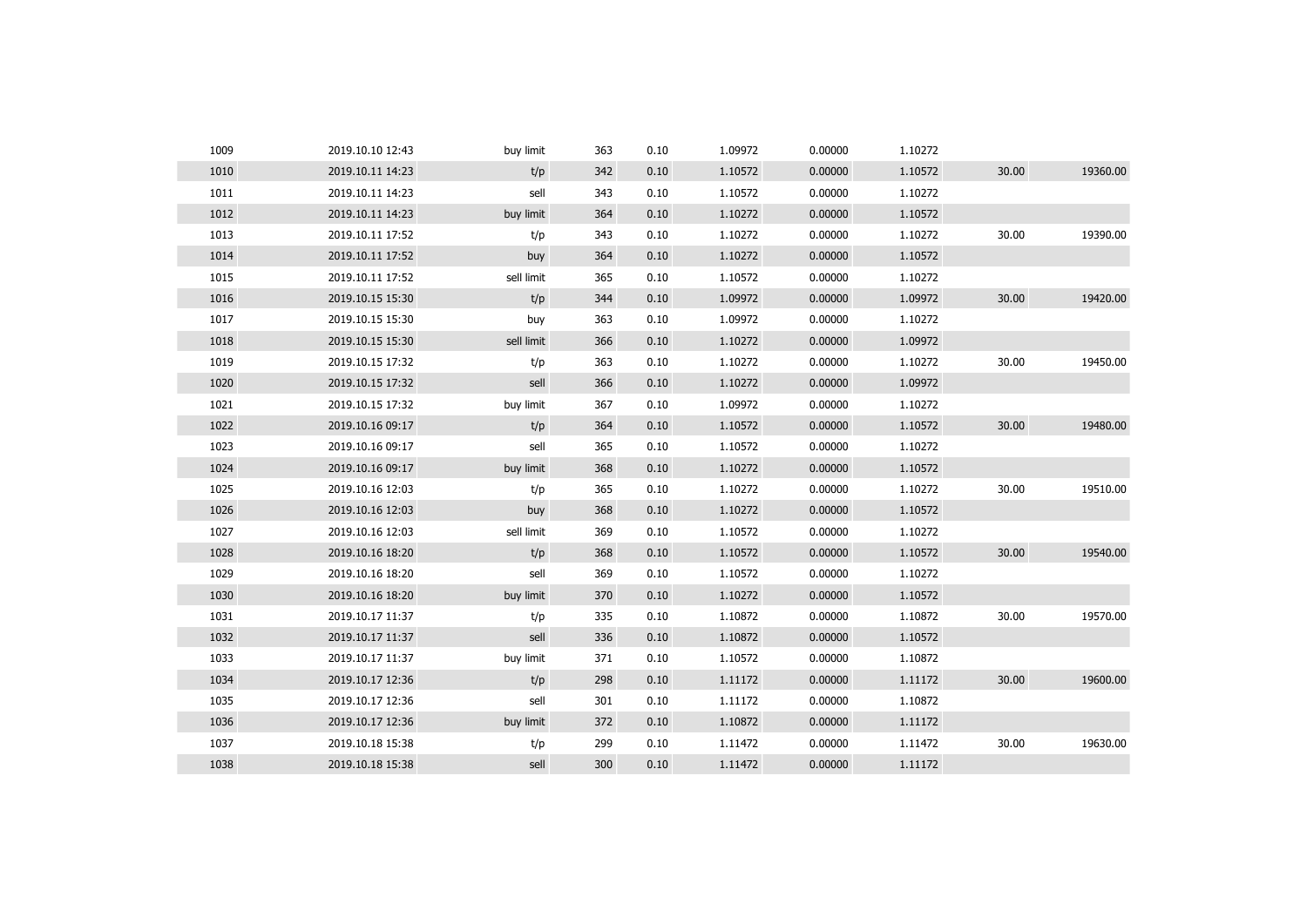| 1039 | 2019.10.18 15:38 | buy limit  | 373 | 0.10 | 1.11172 | 0.00000 | 1.11472 |       |          |
|------|------------------|------------|-----|------|---------|---------|---------|-------|----------|
| 1040 | 2019.10.21 11:23 | t/p        | 282 | 0.10 | 1.11772 | 0.00000 | 1.11772 | 30.00 | 19660.00 |
| 1041 | 2019.10.21 11:23 | sell       | 293 | 0.10 | 1.11772 | 0.00000 | 1.11472 |       |          |
| 1042 | 2019.10.21 11:23 | buy limit  | 374 | 0.10 | 1.11472 | 0.00000 | 1.11772 |       |          |
| 1043 | 2019.10.21 17:57 | t/p        | 293 | 0.10 | 1.11472 | 0.00000 | 1.11472 | 30.00 | 19690.00 |
| 1044 | 2019.10.21 17:57 | buy        | 374 | 0.10 | 1.11472 | 0.00000 | 1.11772 |       |          |
| 1045 | 2019.10.21 17:57 | sell limit | 375 | 0.10 | 1.11772 | 0.00000 | 1.11472 |       |          |
| 1046 | 2019.10.23 06:07 | t/p        | 300 | 0.10 | 1.11172 | 0.00000 | 1.11172 | 30.00 | 19720.00 |
| 1047 | 2019.10.23 06:07 | buy        | 373 | 0.10 | 1.11172 | 0.00000 | 1.11472 |       |          |
| 1048 | 2019.10.23 06:07 | sell limit | 376 | 0.10 | 1.11472 | 0.00000 | 1.11172 |       |          |
| 1049 | 2019.10.24 10:15 | t/p        | 373 | 0.10 | 1.11472 | 0.00000 | 1.11472 | 30.00 | 19750.00 |
| 1050 | 2019.10.24 10:15 | sell       | 376 | 0.10 | 1.11472 | 0.00000 | 1.11172 |       |          |
| 1051 | 2019.10.24 10:15 | buy limit  | 377 | 0.10 | 1.11172 | 0.00000 | 1.11472 |       |          |
| 1052 | 2019.10.24 16:47 | t/p        | 376 | 0.10 | 1.11172 | 0.00000 | 1.11172 | 30.00 | 19780.00 |
| 1053 | 2019.10.24 16:47 | buy        | 377 | 0.10 | 1.11172 | 0.00000 | 1.11472 |       |          |
| 1054 | 2019.10.24 16:47 | sell limit | 378 | 0.10 | 1.11472 | 0.00000 | 1.11172 |       |          |
| 1055 | 2019.10.25 18:08 | t/p        | 301 | 0.10 | 1.10872 | 0.00000 | 1.10872 | 30.00 | 19810.00 |
| 1056 | 2019.10.25 18:08 | buy        | 372 | 0.10 | 1.10872 | 0.00000 | 1.11172 |       |          |
| 1057 | 2019.10.25 18:08 | sell limit | 379 | 0.10 | 1.11172 | 0.00000 | 1.10872 |       |          |
| 1058 | 2019.10.29 19:01 | t/p        | 372 | 0.10 | 1.11172 | 0.00000 | 1.11172 | 30.00 | 19840.00 |
| 1059 | 2019.10.29 19:01 | sell       | 379 | 0.10 | 1.11172 | 0.00000 | 1.10872 |       |          |
| 1060 | 2019.10.29 19:01 | buy limit  | 380 | 0.10 | 1.10872 | 0.00000 | 1.11172 |       |          |
| 1061 | 2019.10.30 21:38 | t/p        | 379 | 0.10 | 1.10872 | 0.00000 | 1.10872 | 30.00 | 19870.00 |
| 1062 | 2019.10.30 21:38 | buy        | 380 | 0.10 | 1.10872 | 0.00000 | 1.11172 |       |          |
| 1063 | 2019.10.30 21:38 | sell limit | 381 | 0.10 | 1.11172 | 0.00000 | 1.10872 |       |          |
| 1064 | 2019.10.30 21:56 | t/p        | 380 | 0.10 | 1.11172 | 0.00000 | 1.11172 | 30.00 | 19900.00 |
| 1065 | 2019.10.30 21:56 | sell       | 381 | 0.10 | 1.11172 | 0.00000 | 1.10872 |       |          |
| 1066 | 2019.10.30 21:56 | buy limit  | 382 | 0.10 | 1.10872 | 0.00000 | 1.11172 |       |          |
| 1067 | 2019.10.30 22:23 | t/p        | 377 | 0.10 | 1.11472 | 0.00000 | 1.11472 | 30.00 | 19930.00 |
| 1068 | 2019.10.30 22:23 | sell       | 378 | 0.10 | 1.11472 | 0.00000 | 1.11172 |       |          |
|      |                  |            |     |      |         |         |         |       |          |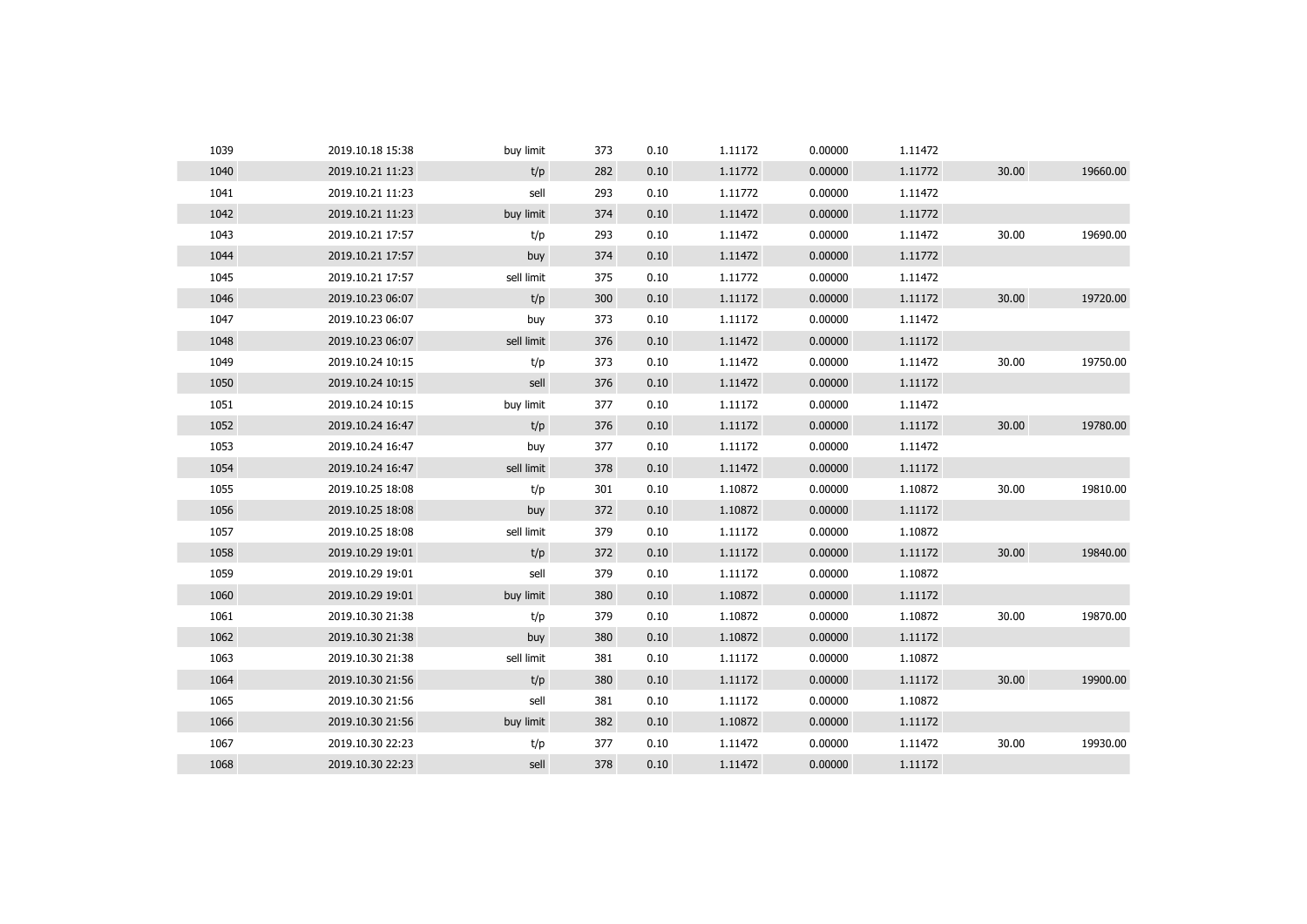| 1069 | 2019.10.30 22:23 | buy limit  | 383 | 0.10 | 1.11172 | 0.00000 | 1.11472 |       |          |
|------|------------------|------------|-----|------|---------|---------|---------|-------|----------|
| 1070 | 2019.11.05 05:31 | t/p        | 378 | 0.10 | 1.11172 | 0.00000 | 1.11172 | 30.00 | 19960.00 |
| 1071 | 2019.11.05 05:31 | buy        | 383 | 0.10 | 1.11172 | 0.00000 | 1.11472 |       |          |
| 1072 | 2019.11.05 05:31 | sell limit | 384 | 0.10 | 1.11472 | 0.00000 | 1.11172 |       |          |
| 1073 | 2019.11.05 16:23 | t/p        | 381 | 0.10 | 1.10872 | 0.00000 | 1.10872 | 30.00 | 19990.00 |
| 1074 | 2019.11.05 16:23 | buy        | 382 | 0.10 | 1.10872 | 0.00000 | 1.11172 |       |          |
| 1075 | 2019.11.05 16:23 | sell limit | 385 | 0.10 | 1.11172 | 0.00000 | 1.10872 |       |          |
| 1076 | 2019.11.07 04:47 | t/p        | 336 | 0.10 | 1.10572 | 0.00000 | 1.10572 | 30.00 | 20020.00 |
| 1077 | 2019.11.07 04:47 | buy        | 371 | 0.10 | 1.10572 | 0.00000 | 1.10872 |       |          |
| 1078 | 2019.11.07 04:47 | sell limit | 386 | 0.10 | 1.10872 | 0.00000 | 1.10572 |       |          |
| 1079 | 2019.11.07 12:52 | t/p        | 371 | 0.10 | 1.10872 | 0.00000 | 1.10872 | 30.00 | 20050.00 |
| 1080 | 2019.11.07 12:52 | sell       | 386 | 0.10 | 1.10872 | 0.00000 | 1.10572 |       |          |
| 1081 | 2019.11.07 12:52 | buy limit  | 387 | 0.10 | 1.10572 | 0.00000 | 1.10872 |       |          |
| 1082 | 2019.11.07 17:02 | t/p        | 386 | 0.10 | 1.10572 | 0.00000 | 1.10572 | 30.00 | 20080.00 |
| 1083 | 2019.11.07 17:02 | buy        | 387 | 0.10 | 1.10572 | 0.00000 | 1.10872 |       |          |
| 1084 | 2019.11.07 17:02 | sell limit | 388 | 0.10 | 1.10872 | 0.00000 | 1.10572 |       |          |
| 1085 | 2019.11.08 13:58 | t/p        | 369 | 0.10 | 1.10272 | 0.00000 | 1.10272 | 30.00 | 20110.00 |
| 1086 | 2019.11.08 13:58 | buy        | 370 | 0.10 | 1.10272 | 0.00000 | 1.10572 |       |          |
| 1087 | 2019.11.08 13:58 | sell limit | 389 | 0.10 | 1.10572 | 0.00000 | 1.10272 |       |          |
| 1088 | 2019.11.13 19:03 | t/p        | 366 | 0.10 | 1.09972 | 0.00000 | 1.09972 | 30.00 | 20140.00 |
| 1089 | 2019.11.13 19:03 | buy        | 367 | 0.10 | 1.09972 | 0.00000 | 1.10272 |       |          |
| 1090 | 2019.11.13 19:03 | sell limit | 390 | 0.10 | 1.10272 | 0.00000 | 1.09972 |       |          |
| 1091 | 2019.11.15 04:56 | t/p        | 367 | 0.10 | 1.10272 | 0.00000 | 1.10272 | 30.00 | 20170.00 |
| 1092 | 2019.11.15 04:56 | sell       | 390 | 0.10 | 1.10272 | 0.00000 | 1.09972 |       |          |
| 1093 | 2019.11.15 04:56 | buy limit  | 391 | 0.10 | 1.09972 | 0.00000 | 1.10272 |       |          |
| 1094 | 2019.11.18 03:51 | t/p        | 370 | 0.10 | 1.10572 | 0.00000 | 1.10572 | 30.00 | 20200.00 |
| 1095 | 2019.11.18 03:51 | sell       | 389 | 0.10 | 1.10572 | 0.00000 | 1.10272 |       |          |
| 1096 | 2019.11.18 03:51 | buy limit  | 392 | 0.10 | 1.10272 | 0.00000 | 1.10572 |       |          |
| 1097 | 2019.11.18 18:16 | t/p        | 387 | 0.10 | 1.10872 | 0.00000 | 1.10872 | 30.00 | 20230.00 |
| 1098 | 2019.11.18 18:16 | sell       | 388 | 0.10 | 1.10872 | 0.00000 | 1.10572 |       |          |
|      |                  |            |     |      |         |         |         |       |          |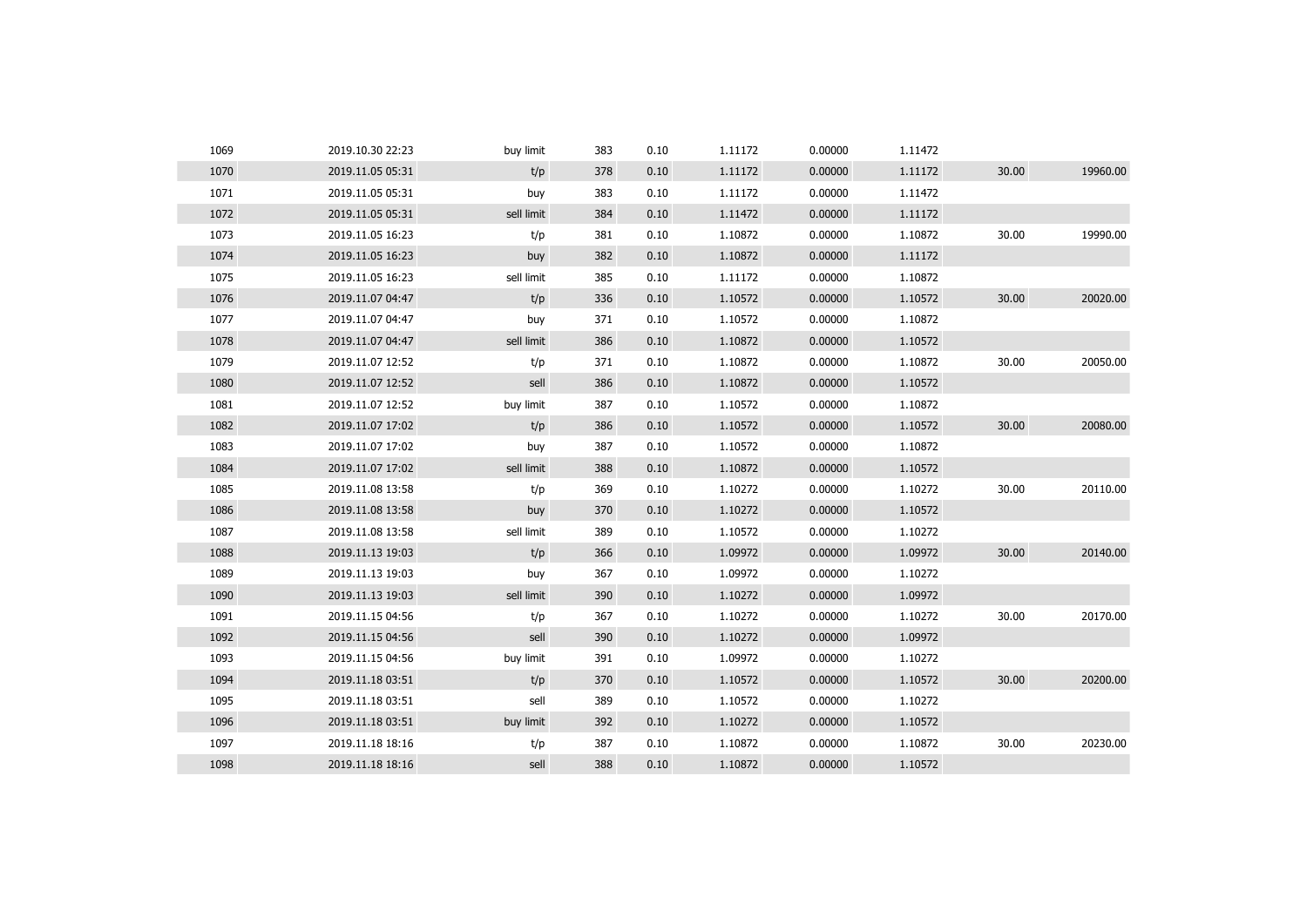| 1099 | 2019.11.18 18:16 | buy limit  | 393 | 0.10 | 1.10572 | 0.00000 | 1.10872 |       |          |
|------|------------------|------------|-----|------|---------|---------|---------|-------|----------|
| 1100 | 2019.11.20 10:48 | t/p        | 388 | 0.10 | 1.10572 | 0.00000 | 1.10572 | 30.00 | 20260.00 |
| 1101 | 2019.11.20 10:48 | buy        | 393 | 0.10 | 1.10572 | 0.00000 | 1.10872 |       |          |
| 1102 | 2019.11.20 10:48 | sell limit | 394 | 0.10 | 1.10872 | 0.00000 | 1.10572 |       |          |
| 1103 | 2019.11.21 11:00 | t/p        | 393 | 0.10 | 1.10872 | 0.00000 | 1.10872 | 30.00 | 20290.00 |
| 1104 | 2019.11.21 11:00 | sell       | 394 | 0.10 | 1.10872 | 0.00000 | 1.10572 |       |          |
| 1105 | 2019.11.21 11:00 | buy limit  | 395 | 0.10 | 1.10572 | 0.00000 | 1.10872 |       |          |
| 1106 | 2019.11.21 21:01 | t/p        | 394 | 0.10 | 1.10572 | 0.00000 | 1.10572 | 30.00 | 20320.00 |
| 1107 | 2019.11.21 21:01 | buy        | 395 | 0.10 | 1.10572 | 0.00000 | 1.10872 |       |          |
| 1108 | 2019.11.21 21:01 | sell limit | 396 | 0.10 | 1.10872 | 0.00000 | 1.10572 |       |          |
| 1109 | 2019.11.22 19:48 | t/p        | 389 | 0.10 | 1.10272 | 0.00000 | 1.10272 | 30.00 | 20350.00 |
| 1110 | 2019.11.22 19:48 | buy        | 392 | 0.10 | 1.10272 | 0.00000 | 1.10572 |       |          |
| 1111 | 2019.11.22 19:48 | sell limit | 397 | 0.10 | 1.10572 | 0.00000 | 1.10272 |       |          |
| 1112 | 2019.11.27 16:23 | t/p        | 390 | 0.10 | 1.09972 | 0.00000 | 1.09972 | 30.00 | 20380.00 |
| 1113 | 2019.11.27 16:23 | buy        | 391 | 0.10 | 1.09972 | 0.00000 | 1.10272 |       |          |
| 1114 | 2019.11.27 16:23 | sell limit | 398 | 0.10 | 1.10272 | 0.00000 | 1.09972 |       |          |
| 1115 | 2019.11.29 17:57 | t/p        | 391 | 0.10 | 1.10272 | 0.00000 | 1.10272 | 30.00 | 20410.00 |
| 1116 | 2019.11.29 17:57 | sell       | 398 | 0.10 | 1.10272 | 0.00000 | 1.09972 |       |          |
| 1117 | 2019.11.29 17:57 | buy limit  | 399 | 0.10 | 1.09972 | 0.00000 | 1.10272 |       |          |
| 1118 | 2019.12.02 17:01 | t/p        | 392 | 0.10 | 1.10572 | 0.00000 | 1.10572 | 30.00 | 20440.00 |
| 1119 | 2019.12.02 17:01 | sell       | 397 | 0.10 | 1.10572 | 0.00000 | 1.10272 |       |          |
| 1120 | 2019.12.02 17:01 | buy limit  | 400 | 0.10 | 1.10272 | 0.00000 | 1.10572 |       |          |
| 1121 | 2019.12.02 18:28 | t/p        | 395 | 0.10 | 1.10872 | 0.00000 | 1.10872 | 30.00 | 20470.00 |
| 1122 | 2019.12.02 18:28 | sell       | 396 | 0.10 | 1.10872 | 0.00000 | 1.10572 |       |          |
| 1123 | 2019.12.02 18:28 | buy limit  | 401 | 0.10 | 1.10572 | 0.00000 | 1.10872 |       |          |
| 1124 | 2019.12.06 17:00 | t/p        | 396 | 0.10 | 1.10572 | 0.00000 | 1.10572 | 30.00 | 20500.00 |
| 1125 | 2019.12.06 17:00 | buy        | 401 | 0.10 | 1.10572 | 0.00000 | 1.10872 |       |          |
| 1126 | 2019.12.06 17:00 | sell limit | 402 | 0.10 | 1.10872 | 0.00000 | 1.10572 |       |          |
| 1127 | 2019.12.10 17:52 | t/p        | 401 | 0.10 | 1.10872 | 0.00000 | 1.10872 | 30.00 | 20530.00 |
| 1128 | 2019.12.10 17:52 | sell       | 402 | 0.10 | 1.10872 | 0.00000 | 1.10572 |       |          |
|      |                  |            |     |      |         |         |         |       |          |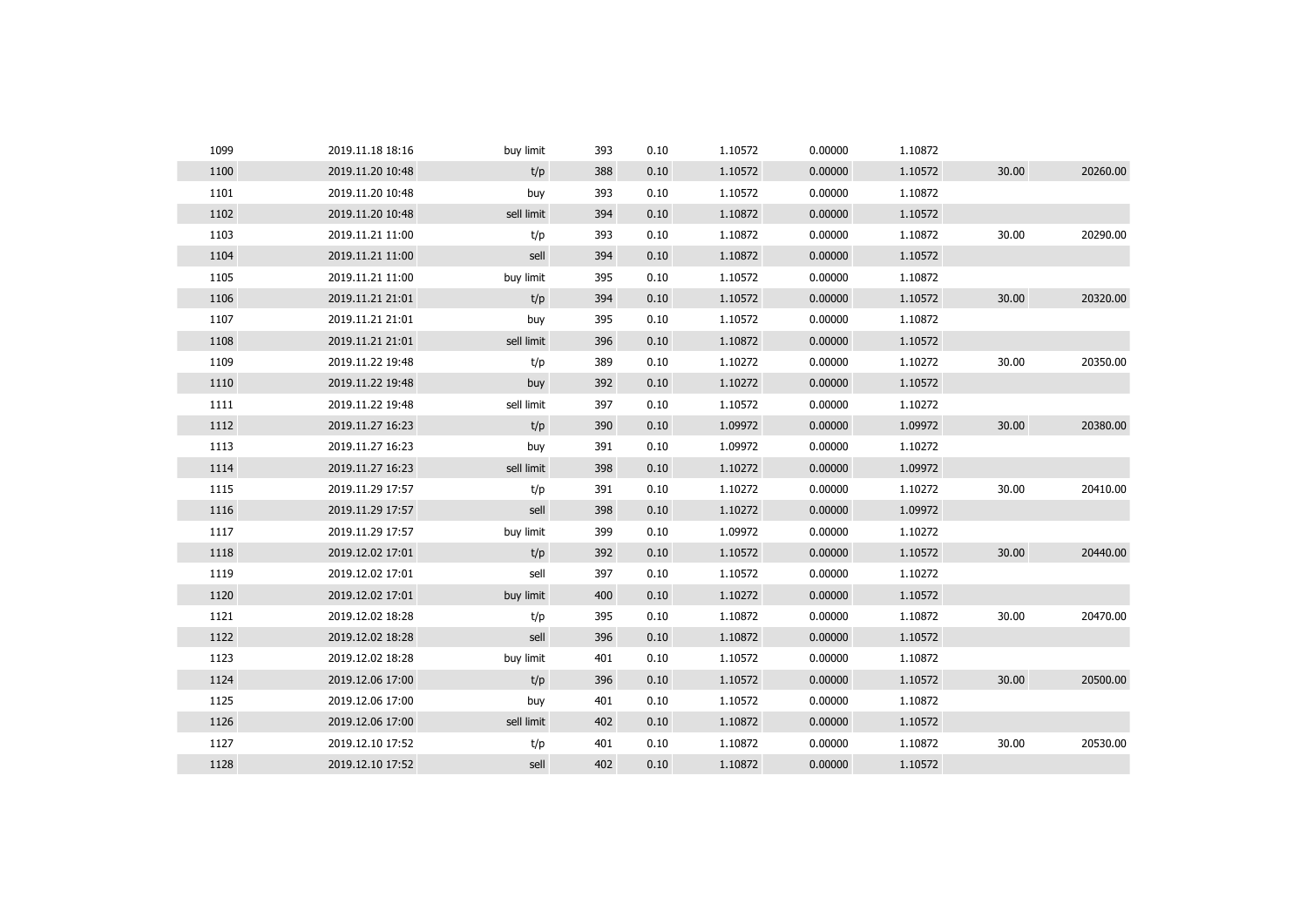| 1129 | 2019.12.10 17:52 | buy limit  | 403 | 0.10 | 1.10572 | 0.00000 | 1.10872 |       |          |
|------|------------------|------------|-----|------|---------|---------|---------|-------|----------|
| 1130 | 2019.12.11 21:43 | t/p        | 382 | 0.10 | 1.11172 | 0.00000 | 1.11172 | 30.00 | 20560.00 |
| 1131 | 2019.12.11 21:43 | sell       | 385 | 0.10 | 1.11172 | 0.00000 | 1.10872 |       |          |
| 1132 | 2019.12.11 21:43 | buy limit  | 404 | 0.10 | 1.10872 | 0.00000 | 1.11172 |       |          |
| 1133 | 2019.12.12 15:33 | t/p        | 383 | 0.10 | 1.11472 | 0.00000 | 1.11472 | 30.00 | 20590.00 |
| 1134 | 2019.12.12 15:33 | sell       | 384 | 0.10 | 1.11472 | 0.00000 | 1.11172 |       |          |
| 1135 | 2019.12.12 15:33 | buy limit  | 405 | 0.10 | 1.11172 | 0.00000 | 1.11472 |       |          |
| 1136 | 2019.12.12 17:03 | t/p        | 384 | 0.10 | 1.11172 | 0.00000 | 1.11172 | 30.00 | 20620.00 |
| 1137 | 2019.12.12 17:03 | buy        | 405 | 0.10 | 1.11172 | 0.00000 | 1.11472 |       |          |
| 1138 | 2019.12.12 17:03 | sell limit | 406 | 0.10 | 1.11472 | 0.00000 | 1.11172 |       |          |
| 1139 | 2019.12.13 00:02 | t/p        | 405 | 0.10 | 1.11472 | 0.00000 | 1.11472 | 30.00 | 20650.00 |
| 1140 | 2019.12.13 00:02 | sell       | 406 | 0.10 | 1.11472 | 0.00000 | 1.11172 |       |          |
| 1141 | 2019.12.13 00:02 | buy limit  | 407 | 0.10 | 1.11172 | 0.00000 | 1.11472 |       |          |
| 1142 | 2019.12.13 00:03 | t/p        | 374 | 0.10 | 1.11772 | 0.00000 | 1.11772 | 30.00 | 20680.00 |
| 1143 | 2019.12.13 00:03 | sell       | 375 | 0.10 | 1.11772 | 0.00000 | 1.11472 |       |          |
| 1144 | 2019.12.13 00:03 | buy limit  | 408 | 0.10 | 1.11472 | 0.00000 | 1.11772 |       |          |
| 1145 | 2019.12.13 17:07 | t/p        | 375 | 0.10 | 1.11472 | 0.00000 | 1.11472 | 30.00 | 20710.00 |
| 1146 | 2019.12.13 17:07 | buy        | 408 | 0.10 | 1.11472 | 0.00000 | 1.11772 |       |          |
| 1147 | 2019.12.13 17:07 | sell limit | 409 | 0.10 | 1.11772 | 0.00000 | 1.11472 |       |          |
| 1148 | 2019.12.13 19:42 | t/p        | 406 | 0.10 | 1.11172 | 0.00000 | 1.11172 | 30.00 | 20740.00 |
| 1149 | 2019.12.13 19:42 | buy        | 407 | 0.10 | 1.11172 | 0.00000 | 1.11472 |       |          |
| 1150 | 2019.12.13 19:42 | sell limit | 410 | 0.10 | 1.11472 | 0.00000 | 1.11172 |       |          |
| 1151 | 2019.12.16 09:28 | t/p        | 407 | 0.10 | 1.11472 | 0.00000 | 1.11472 | 30.00 | 20770.00 |
| 1152 | 2019.12.16 09:28 | sell       | 410 | 0.10 | 1.11472 | 0.00000 | 1.11172 |       |          |
| 1153 | 2019.12.16 09:28 | buy limit  | 411 | 0.10 | 1.11172 | 0.00000 | 1.11472 |       |          |
| 1154 | 2019.12.18 15:11 | t/p        | 410 | 0.10 | 1.11172 | 0.00000 | 1.11172 | 30.00 | 20800.00 |
| 1155 | 2019.12.18 15:11 | buy        | 411 | 0.10 | 1.11172 | 0.00000 | 1.11472 |       |          |
| 1156 | 2019.12.18 15:11 | sell limit | 412 | 0.10 | 1.11472 | 0.00000 | 1.11172 |       |          |
| 1157 | 2019.12.20 15:33 | t/p        | 385 | 0.10 | 1.10872 | 0.00000 | 1.10872 | 30.00 | 20830.00 |
| 1158 | 2019.12.20 15:33 | buy        | 404 | 0.10 | 1.10872 | 0.00000 | 1.11172 |       |          |
|      |                  |            |     |      |         |         |         |       |          |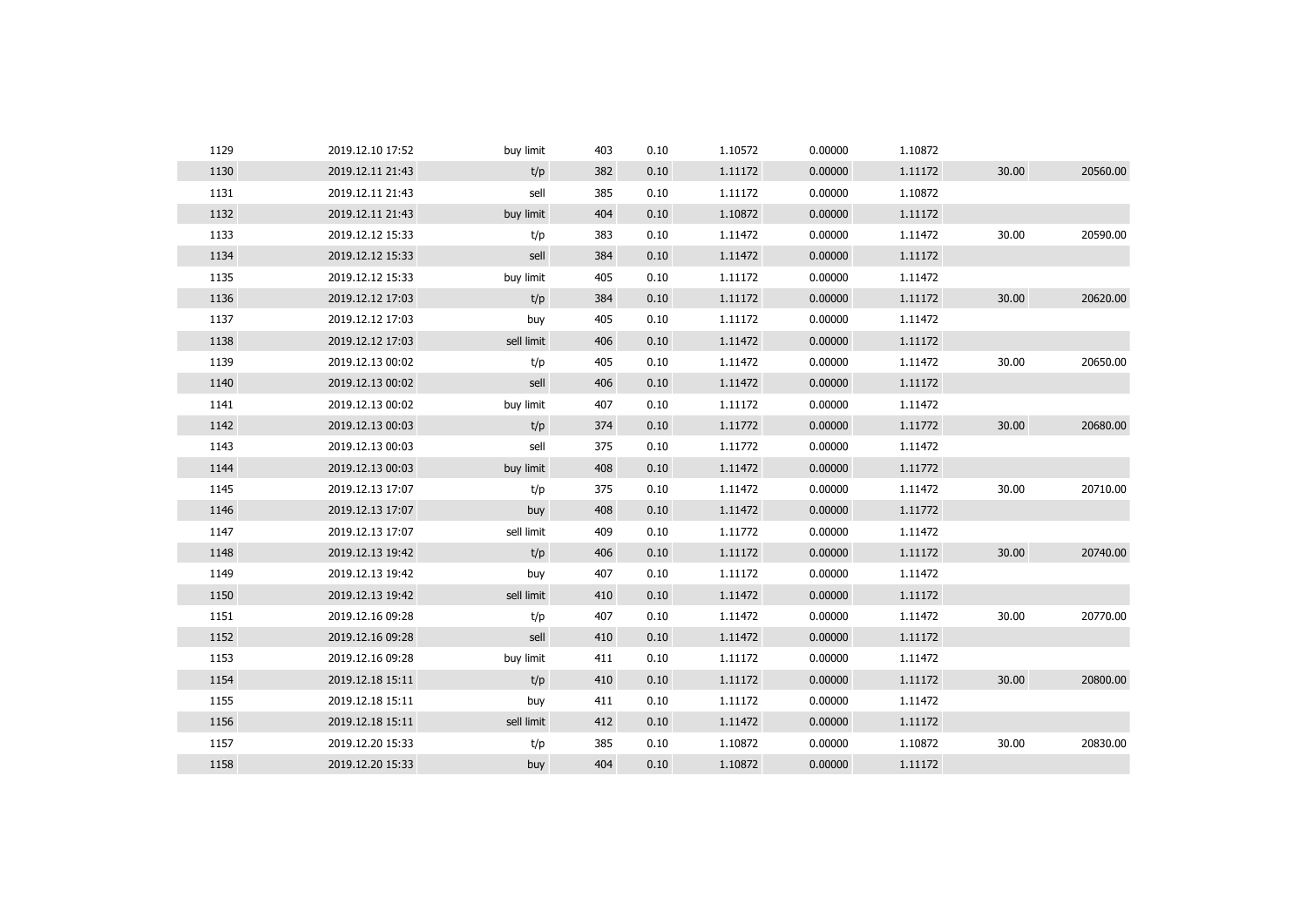| 1159 | 2019.12.20 15:33 | sell limit | 413 | 0.10 | 1.11172 | 0.00000 | 1.10872 |       |          |
|------|------------------|------------|-----|------|---------|---------|---------|-------|----------|
| 1160 | 2019.12.27 05:07 | t/p        | 404 | 0.10 | 1.11172 | 0.00000 | 1.11172 | 30.00 | 20860.00 |
| 1161 | 2019.12.27 05:07 | sell       | 413 | 0.10 | 1.11172 | 0.00000 | 1.10872 |       |          |
| 1162 | 2019.12.27 05:07 | buy limit  | 414 | 0.10 | 1.10872 | 0.00000 | 1.11172 |       |          |
| 1163 | 2019.12.27 12:58 | t/p        | 411 | 0.10 | 1.11472 | 0.00000 | 1.11472 | 30.00 | 20890.00 |
| 1164 | 2019.12.27 12:58 | sell       | 412 | 0.10 | 1.11472 | 0.00000 | 1.11172 |       |          |
| 1165 | 2019.12.27 12:58 | buy limit  | 415 | 0.10 | 1.11172 | 0.00000 | 1.11472 |       |          |
| 1166 | 2019.12.27 17:33 | t/p        | 408 | 0.10 | 1.11772 | 0.00000 | 1.11772 | 30.00 | 20920.00 |
| 1167 | 2019.12.27 17:33 | sell       | 409 | 0.10 | 1.11772 | 0.00000 | 1.11472 |       |          |
| 1168 | 2019.12.27 17:33 | buy limit  | 416 | 0.10 | 1.11472 | 0.00000 | 1.11772 |       |          |
| 1169 | 2019.12.30 05:10 | t/p        | 291 | 0.10 | 1.12072 | 0.00000 | 1.12072 | 30.00 | 20950.00 |
| 1170 | 2019.12.30 05:10 | sell       | 292 | 0.10 | 1.12072 | 0.00000 | 1.11772 |       |          |
| 1171 | 2019.12.30 05:10 | buy limit  | 417 | 0.10 | 1.11772 | 0.00000 | 1.12072 |       |          |
| 1172 | 2019.12.31 15:43 | t/p        | 288 | 0.10 | 1.12372 | 0.00000 | 1.12372 | 30.00 | 20980.00 |
| 1173 | 2019.12.31 15:43 | sell       | 289 | 0.10 | 1.12372 | 0.00000 | 1.12072 |       |          |
| 1174 | 2019.12.31 15:43 | buy limit  | 418 | 0.10 | 1.12072 | 0.00000 | 1.12372 |       |          |
| 1175 | 2020.01.02 09:18 | t/p        | 289 | 0.10 | 1.12072 | 0.00000 | 1.12072 | 30.00 | 21010.00 |
| 1176 | 2020.01.02 09:18 | buy        | 418 | 0.10 | 1.12072 | 0.00000 | 1.12372 |       |          |
| 1177 | 2020.01.02 09:18 | sell limit | 419 | 0.10 | 1.12372 | 0.00000 | 1.12072 |       |          |
| 1178 | 2020.01.02 16:28 | t/p        | 292 | 0.10 | 1.11772 | 0.00000 | 1.11772 | 30.00 | 21040.00 |
| 1179 | 2020.01.02 16:28 | buy        | 417 | 0.10 | 1.11772 | 0.00000 | 1.12072 |       |          |
| 1180 | 2020.01.02 16:28 | sell limit | 420 | 0.10 | 1.12072 | 0.00000 | 1.11772 |       |          |
| 1181 | 2020.01.03 11:13 | t/p        | 409 | 0.10 | 1.11472 | 0.00000 | 1.11472 | 30.00 | 21070.00 |
| 1182 | 2020.01.03 11:13 | buy        | 416 | 0.10 | 1.11472 | 0.00000 | 1.11772 |       |          |
| 1183 | 2020.01.03 11:13 | sell limit | 421 | 0.10 | 1.11772 | 0.00000 | 1.11472 |       |          |
| 1184 | 2020.01.03 18:33 | t/p        | 416 | 0.10 | 1.11772 | 0.00000 | 1.11772 | 30.00 | 21100.00 |
| 1185 | 2020.01.03 18:33 | sell       | 421 | 0.10 | 1.11772 | 0.00000 | 1.11472 |       |          |
| 1186 | 2020.01.03 18:33 | buy limit  | 422 | 0.10 | 1.11472 | 0.00000 | 1.11772 |       |          |
| 1187 | 2020.01.07 16:53 | t/p        | 421 | 0.10 | 1.11472 | 0.00000 | 1.11472 | 30.00 | 21130.00 |
| 1188 | 2020.01.07 16:53 | buy        | 422 | 0.10 | 1.11472 | 0.00000 | 1.11772 |       |          |
|      |                  |            |     |      |         |         |         |       |          |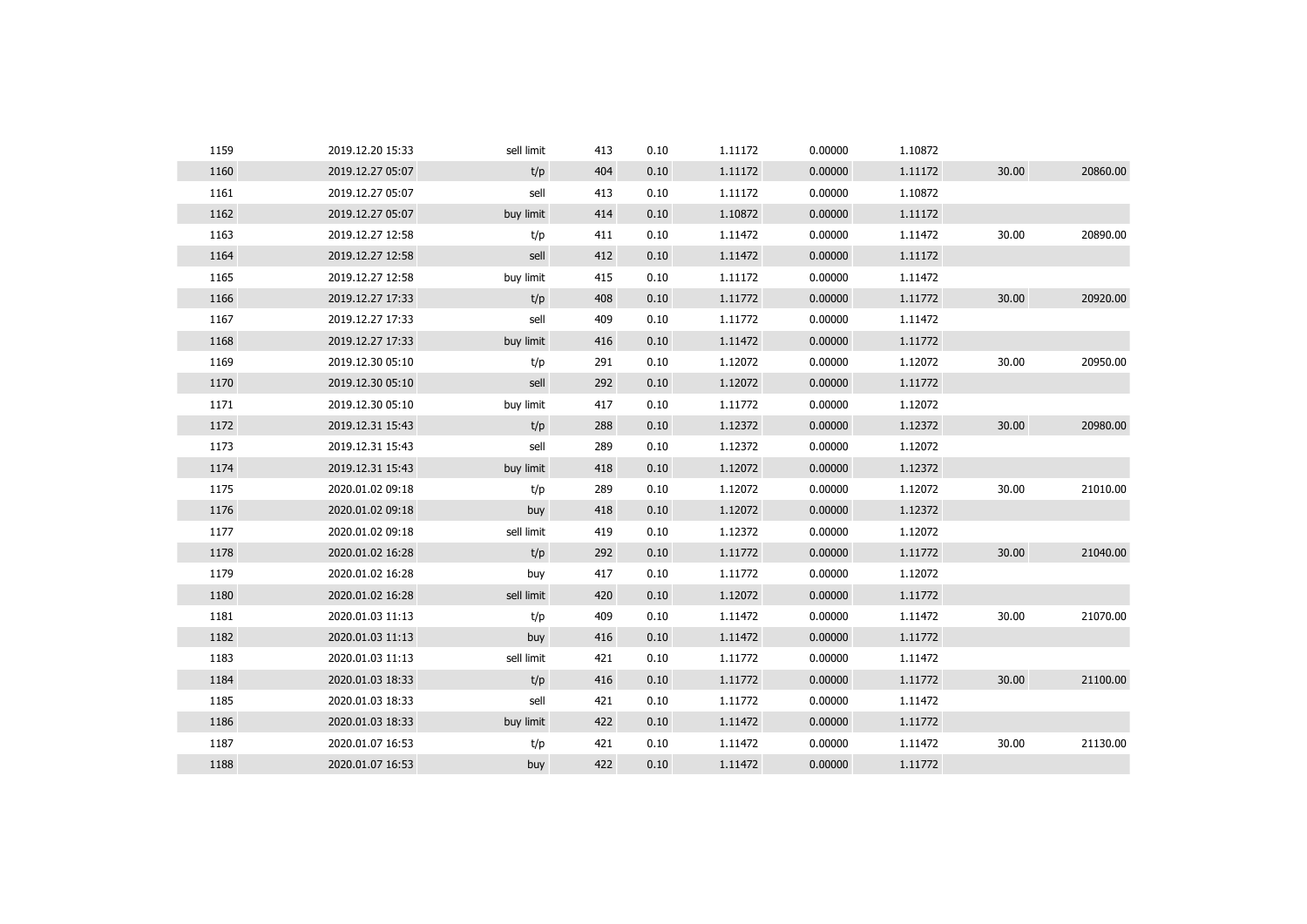| 1189 | 2020.01.07 16:53 | sell limit | 423 | 0.10 | 1.11772 | 0.00000 | 1.11472 |       |          |
|------|------------------|------------|-----|------|---------|---------|---------|-------|----------|
| 1190 | 2020.01.08 14:57 | t/p        | 412 | 0.10 | 1.11172 | 0.00000 | 1.11172 | 30.00 | 21160.00 |
| 1191 | 2020.01.08 14:57 | buy        | 415 | 0.10 | 1.11172 | 0.00000 | 1.11472 |       |          |
| 1192 | 2020.01.08 14:57 | sell limit | 424 | 0.10 | 1.11472 | 0.00000 | 1.11172 |       |          |
| 1193 | 2020.01.10 13:02 | t/p        | 413 | 0.10 | 1.10872 | 0.00000 | 1.10872 | 30.00 | 21190.00 |
| 1194 | 2020.01.10 13:02 | buy        | 414 | 0.10 | 1.10872 | 0.00000 | 1.11172 |       |          |
| 1195 | 2020.01.10 13:02 | sell limit | 425 | 0.10 | 1.11172 | 0.00000 | 1.10872 |       |          |
| 1196 | 2020.01.10 18:23 | t/p        | 414 | 0.10 | 1.11172 | 0.00000 | 1.11172 | 30.00 | 21220.00 |
| 1197 | 2020.01.10 18:23 | sell       | 425 | 0.10 | 1.11172 | 0.00000 | 1.10872 |       |          |
| 1198 | 2020.01.10 18:23 | buy limit  | 426 | 0.10 | 1.10872 | 0.00000 | 1.11172 |       |          |
| 1199 | 2020.01.15 13:07 | t/p        | 415 | 0.10 | 1.11472 | 0.00000 | 1.11472 | 30.00 | 21250.00 |
| 1200 | 2020.01.15 13:07 | sell       | 424 | 0.10 | 1.11472 | 0.00000 | 1.11172 |       |          |
| 1201 | 2020.01.15 13:07 | buy limit  | 427 | 0.10 | 1.11172 | 0.00000 | 1.11472 |       |          |
| 1202 | 2020.01.17 12:57 | t/p        | 424 | 0.10 | 1.11172 | 0.00000 | 1.11172 | 30.00 | 21280.00 |
| 1203 | 2020.01.17 12:57 | buy        | 427 | 0.10 | 1.11172 | 0.00000 | 1.11472 |       |          |
| 1204 | 2020.01.17 12:57 | sell limit | 428 | 0.10 | 1.11472 | 0.00000 | 1.11172 |       |          |
| 1205 | 2020.01.17 17:43 | t/p        | 425 | 0.10 | 1.10872 | 0.00000 | 1.10872 | 30.00 | 21310.00 |
| 1206 | 2020.01.17 17:43 | buy        | 426 | 0.10 | 1.10872 | 0.00000 | 1.11172 |       |          |
| 1207 | 2020.01.17 17:43 | sell limit | 429 | 0.10 | 1.11172 | 0.00000 | 1.10872 |       |          |
| 1208 | 2020.01.23 17:18 | t/p        | 402 | 0.10 | 1.10572 | 0.00000 | 1.10572 | 30.00 | 21340.00 |
| 1209 | 2020.01.23 17:18 | buy        | 403 | 0.10 | 1.10572 | 0.00000 | 1.10872 |       |          |
| 1210 | 2020.01.23 17:18 | sell limit | 430 | 0.10 | 1.10872 | 0.00000 | 1.10572 |       |          |
| 1211 | 2020.01.24 14:57 | t/p        | 397 | 0.10 | 1.10272 | 0.00000 | 1.10272 | 30.00 | 21370.00 |
| 1212 | 2020.01.24 14:57 | buy        | 400 | 0.10 | 1.10272 | 0.00000 | 1.10572 |       |          |
| 1213 | 2020.01.24 14:57 | sell limit | 431 | 0.10 | 1.10572 | 0.00000 | 1.10272 |       |          |
| 1214 | 2020.01.29 11:03 | t/p        | 398 | 0.10 | 1.09972 | 0.00000 | 1.09972 | 30.00 | 21400.00 |
| 1215 | 2020.01.29 11:03 | buy        | 399 | 0.10 | 1.09972 | 0.00000 | 1.10272 |       |          |
| 1216 | 2020.01.29 11:03 | sell limit | 432 | 0.10 | 1.10272 | 0.00000 | 1.09972 |       |          |
| 1217 | 2020.01.30 15:08 | t/p        | 399 | 0.10 | 1.10272 | 0.00000 | 1.10272 | 30.00 | 21430.00 |
| 1218 | 2020.01.30 15:08 | sell       | 432 | 0.10 | 1.10272 | 0.00000 | 1.09972 |       |          |
|      |                  |            |     |      |         |         |         |       |          |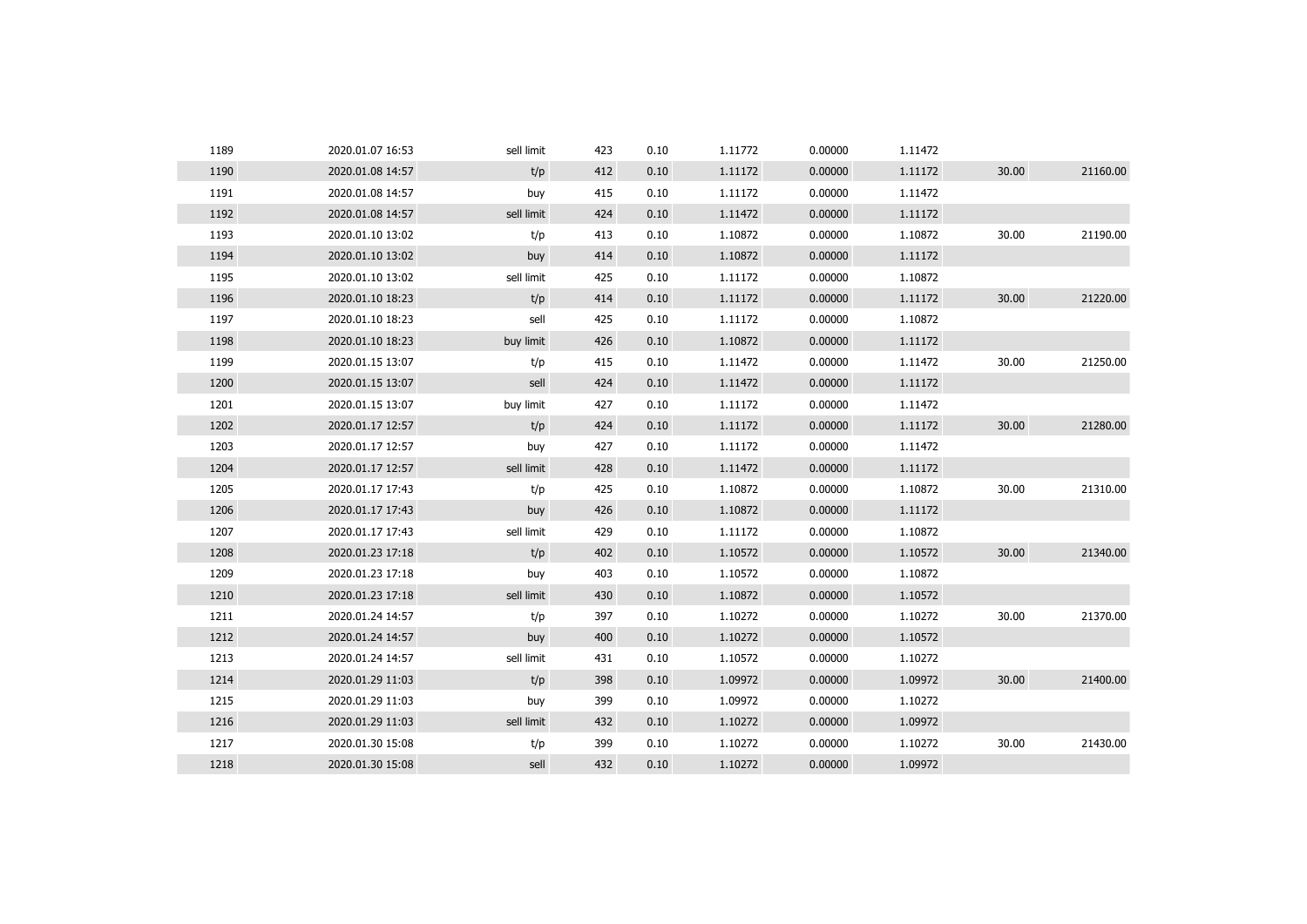| 1219 | 2020.01.30 15:08 | buy limit  | 433 | 0.10 | 1.09972 | 0.00000 | 1.10272 |       |          |
|------|------------------|------------|-----|------|---------|---------|---------|-------|----------|
| 1220 | 2020.01.31 16:37 | t/p        | 400 | 0.10 | 1.10572 | 0.00000 | 1.10572 | 30.00 | 21460.00 |
| 1221 | 2020.01.31 16:37 | sell       | 431 | 0.10 | 1.10572 | 0.00000 | 1.10272 |       |          |
| 1222 | 2020.01.31 16:37 | buy limit  | 434 | 0.10 | 1.10272 | 0.00000 | 1.10572 |       |          |
| 1223 | 2020.01.31 18:03 | t/p        | 403 | 0.10 | 1.10872 | 0.00000 | 1.10872 | 30.00 | 21490.00 |
| 1224 | 2020.01.31 18:03 | sell       | 430 | 0.10 | 1.10872 | 0.00000 | 1.10572 |       |          |
| 1225 | 2020.01.31 18:03 | buy limit  | 435 | 0.10 | 1.10572 | 0.00000 | 1.10872 |       |          |
| 1226 | 2020.02.03 16:15 | t/p        | 430 | 0.10 | 1.10572 | 0.00000 | 1.10572 | 30.00 | 21520.00 |
| 1227 | 2020.02.03 16:15 | buy        | 435 | 0.10 | 1.10572 | 0.00000 | 1.10872 |       |          |
| 1228 | 2020.02.03 16:15 | sell limit | 436 | 0.10 | 1.10872 | 0.00000 | 1.10572 |       |          |
| 1229 | 2020.02.05 11:38 | t/p        | 431 | 0.10 | 1.10272 | 0.00000 | 1.10272 | 30.00 | 21550.00 |
| 1230 | 2020.02.05 11:38 | buy        | 434 | 0.10 | 1.10272 | 0.00000 | 1.10572 |       |          |
| 1231 | 2020.02.05 11:38 | sell limit | 437 | 0.10 | 1.10572 | 0.00000 | 1.10272 |       |          |
| 1232 | 2020.02.05 17:58 | t/p        | 432 | 0.10 | 1.09972 | 0.00000 | 1.09972 | 30.00 | 21580.00 |
| 1233 | 2020.02.05 17:58 | buy        | 433 | 0.10 | 1.09972 | 0.00000 | 1.10272 |       |          |
| 1234 | 2020.02.05 17:58 | sell limit | 438 | 0.10 | 1.10272 | 0.00000 | 1.09972 |       |          |
| 1235 | 2020.02.06 17:53 | t/p        | 361 | 0.10 | 1.09672 | 0.00000 | 1.09672 | 30.00 | 21610.00 |
| 1236 | 2020.02.06 17:53 | buy        | 362 | 0.10 | 1.09672 | 0.00000 | 1.09972 |       |          |
| 1237 | 2020.02.06 17:53 | sell limit | 439 | 0.10 | 1.09972 | 0.00000 | 1.09672 |       |          |
| 1238 | 2020.02.10 15:53 | t/p        | 348 | 0.10 | 1.09372 | 0.00000 | 1.09372 | 30.00 | 21640.00 |
| 1239 | 2020.02.10 15:53 | buy        | 357 | 0.10 | 1.09372 | 0.00000 | 1.09672 |       |          |
| 1240 | 2020.02.10 15:53 | sell limit | 440 | 0.10 | 1.09672 | 0.00000 | 1.09372 |       |          |
| 1241 | 2020.02.11 09:13 | t/p        | 355 | 0.10 | 1.09072 | 0.00000 | 1.09072 | 30.00 | 21670.00 |
| 1242 | 2020.02.11 09:13 | buy        | 356 | 0.10 | 1.09072 | 0.00000 | 1.09372 |       |          |
| 1243 | 2020.02.11 09:13 | sell limit | 441 | 0.10 | 1.09372 | 0.00000 | 1.09072 |       |          |
| 1244 | 2020.02.12 19:15 | sell       | 313 | 0.10 | 1.08772 | 0.00000 | 1.08472 |       |          |
| 1245 | 2020.02.12 20:13 | t/p        | 310 | 0.10 | 1.08772 | 0.00000 | 1.08772 | 30.00 | 21700.00 |
| 1246 | 2020.02.12 20:13 | buy        | 312 | 0.10 | 1.08772 | 0.00000 | 1.09072 |       |          |
| 1247 | 2020.02.12 20:13 | buy limit  | 442 | 0.10 | 1.08172 | 0.00000 | 1.08472 |       |          |
| 1248 | 2020.02.12 20:13 | sell stop  | 443 | 0.10 | 1.08172 | 0.00000 | 1.07872 |       |          |
|      |                  |            |     |      |         |         |         |       |          |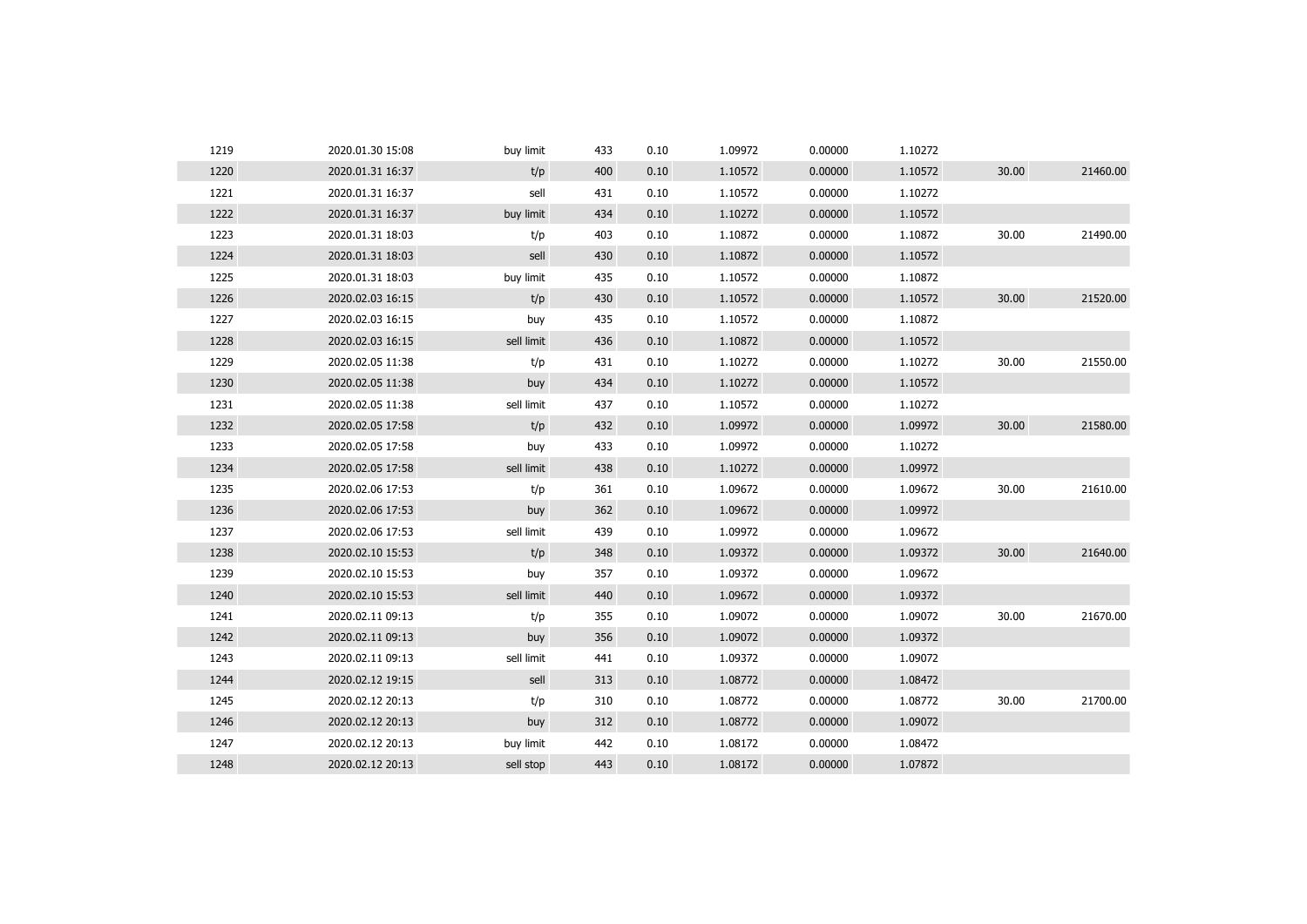| 1249 | 2020.02.12 20:13 | sell limit | 444 | 0.10 | 1.09072 | 0.00000 | 1.08772 |       |          |
|------|------------------|------------|-----|------|---------|---------|---------|-------|----------|
| 1250 | 2020.02.13 16:13 | sell       | 350 | 0.10 | 1.08472 | 0.00000 | 1.08172 |       |          |
| 1251 | 2020.02.13 17:08 | t/p        | 313 | 0.10 | 1.08472 | 0.00000 | 1.08472 | 30.00 | 21730.00 |
| 1252 | 2020.02.13 17:08 | buy        | 349 | 0.10 | 1.08472 | 0.00000 | 1.08772 |       |          |
| 1253 | 2020.02.13 17:08 | buy limit  | 445 | 0.10 | 1.07872 | 0.00000 | 1.08172 |       |          |
| 1254 | 2020.02.13 17:08 | sell stop  | 446 | 0.10 | 1.07872 | 0.00000 | 1.07572 |       |          |
| 1255 | 2020.02.13 17:08 | sell limit | 447 | 0.10 | 1.08772 | 0.00000 | 1.08472 |       |          |
| 1256 | 2020.02.18 14:23 | sell       | 443 | 0.10 | 1.08172 | 0.00000 | 1.07872 |       |          |
| 1257 | 2020.02.18 14:32 | t/p        | 350 | 0.10 | 1.08172 | 0.00000 | 1.08172 | 30.00 | 21760.00 |
| 1258 | 2020.02.18 14:32 | buy        | 442 | 0.10 | 1.08172 | 0.00000 | 1.08472 |       |          |
| 1259 | 2020.02.18 14:32 | buy limit  | 448 | 0.10 | 1.07572 | 0.00000 | 1.07872 |       |          |
| 1260 | 2020.02.18 14:32 | sell stop  | 449 | 0.10 | 1.07572 | 0.00000 | 1.07272 |       |          |
| 1261 | 2020.02.18 14:32 | sell limit | 450 | 0.10 | 1.08472 | 0.00000 | 1.08172 |       |          |
| 1262 | 2020.02.18 16:18 | sell       | 446 | 0.10 | 1.07872 | 0.00000 | 1.07572 |       |          |
| 1263 | 2020.02.18 16:18 | t/p        | 443 | 0.10 | 1.07872 | 0.00000 | 1.07872 | 30.00 | 21790.00 |
| 1264 | 2020.02.18 16:18 | buy        | 445 | 0.10 | 1.07872 | 0.00000 | 1.08172 |       |          |
| 1265 | 2020.02.18 16:18 | buy limit  | 451 | 0.10 | 1.07272 | 0.00000 | 1.07572 |       |          |
| 1266 | 2020.02.18 16:18 | sell stop  | 452 | 0.10 | 1.07272 | 0.00000 | 1.06972 |       |          |
| 1267 | 2020.02.18 16:18 | sell limit | 453 | 0.10 | 1.08172 | 0.00000 | 1.07872 |       |          |
| 1268 | 2020.02.18 17:06 | t/p        | 445 | 0.10 | 1.08172 | 0.00000 | 1.08172 | 30.00 | 21820.00 |
| 1269 | 2020.02.18 17:06 | sell       | 453 | 0.10 | 1.08172 | 0.00000 | 1.07872 |       |          |
| 1270 | 2020.02.18 17:06 | buy limit  | 454 | 0.10 | 1.07872 | 0.00000 | 1.08172 |       |          |
| 1271 | 2020.02.19 13:40 | t/p        | 453 | 0.10 | 1.07872 | 0.00000 | 1.07872 | 30.00 | 21850.00 |
| 1272 | 2020.02.19 13:40 | buy        | 454 | 0.10 | 1.07872 | 0.00000 | 1.08172 |       |          |
| 1273 | 2020.02.19 13:40 | sell limit | 455 | 0.10 | 1.08172 | 0.00000 | 1.07872 |       |          |
| 1274 | 2020.02.20 16:07 | t/p        | 454 | 0.10 | 1.08172 | 0.00000 | 1.08172 | 30.00 | 21880.00 |
| 1275 | 2020.02.20 16:07 | sell       | 455 | 0.10 | 1.08172 | 0.00000 | 1.07872 |       |          |
| 1276 | 2020.02.20 16:07 | buy limit  | 456 | 0.10 | 1.07872 | 0.00000 | 1.08172 |       |          |
| 1277 | 2020.02.20 18:28 | t/p        | 455 | 0.10 | 1.07872 | 0.00000 | 1.07872 | 30.00 | 21910.00 |
| 1278 | 2020.02.20 18:28 | buy        | 456 | 0.10 | 1.07872 | 0.00000 | 1.08172 |       |          |
|      |                  |            |     |      |         |         |         |       |          |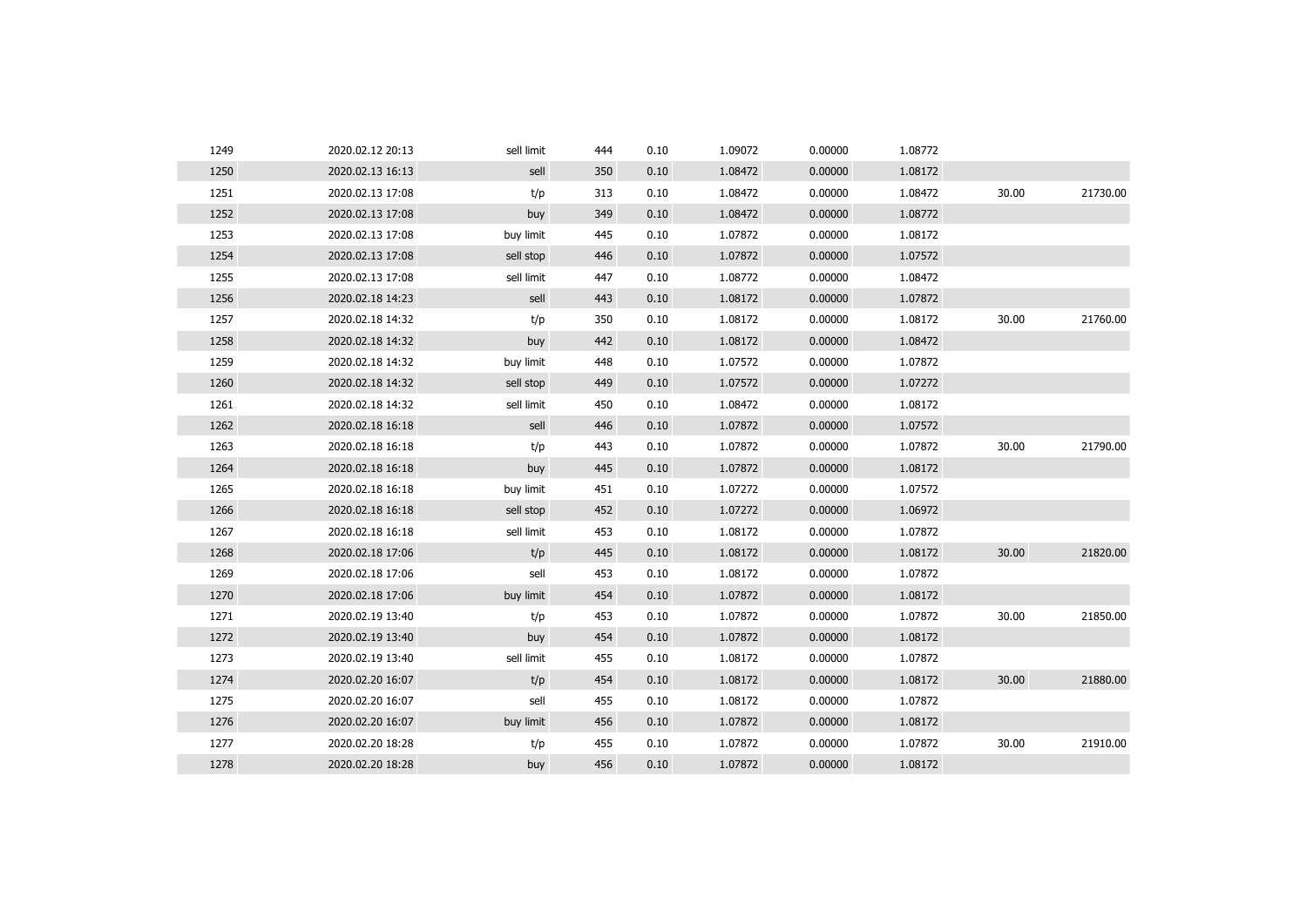| 1279 | 2020.02.20 18:28 | sell limit | 457 | 0.10 | 1.08172 | 0.00000 | 1.07872 |       |          |
|------|------------------|------------|-----|------|---------|---------|---------|-------|----------|
| 1280 | 2020.02.21 10:33 | t/p        | 456 | 0.10 | 1.08172 | 0.00000 | 1.08172 | 30.00 | 21940.00 |
| 1281 | 2020.02.21 10:33 | sell       | 457 | 0.10 | 1.08172 | 0.00000 | 1.07872 |       |          |
| 1282 | 2020.02.21 10:33 | buy limit  | 458 | 0.10 | 1.07872 | 0.00000 | 1.08172 |       |          |
| 1283 | 2020.02.21 17:02 | t/p        | 442 | 0.10 | 1.08472 | 0.00000 | 1.08472 | 30.00 | 21970.00 |
| 1284 | 2020.02.21 17:02 | sell       | 450 | 0.10 | 1.08472 | 0.00000 | 1.08172 |       |          |
| 1285 | 2020.02.21 17:02 | buy limit  | 459 | 0.10 | 1.08172 | 0.00000 | 1.08472 |       |          |
| 1286 | 2020.02.24 07:57 | t/p        | 450 | 0.10 | 1.08172 | 0.00000 | 1.08172 | 30.00 | 22000.00 |
| 1287 | 2020.02.24 07:57 | buy        | 459 | 0.10 | 1.08172 | 0.00000 | 1.08472 |       |          |
| 1288 | 2020.02.24 07:57 | sell limit | 460 | 0.10 | 1.08472 | 0.00000 | 1.08172 |       |          |
| 1289 | 2020.02.24 16:52 | t/p        | 459 | 0.10 | 1.08472 | 0.00000 | 1.08472 | 30.00 | 22030.00 |
| 1290 | 2020.02.24 16:52 | sell       | 460 | 0.10 | 1.08472 | 0.00000 | 1.08172 |       |          |
| 1291 | 2020.02.24 16:52 | buy limit  | 461 | 0.10 | 1.08172 | 0.00000 | 1.08472 |       |          |
| 1292 | 2020.02.25 18:18 | t/p        | 349 | 0.10 | 1.08772 | 0.00000 | 1.08772 | 30.00 | 22060.00 |
| 1293 | 2020.02.25 18:18 | sell       | 447 | 0.10 | 1.08772 | 0.00000 | 1.08472 |       |          |
| 1294 | 2020.02.25 18:18 | buy limit  | 462 | 0.10 | 1.08472 | 0.00000 | 1.08772 |       |          |
| 1295 | 2020.02.26 14:11 | t/p        | 312 | 0.10 | 1.09072 | 0.00000 | 1.09072 | 30.00 | 22090.00 |
| 1296 | 2020.02.26 14:11 | sell       | 444 | 0.10 | 1.09072 | 0.00000 | 1.08772 |       |          |
| 1297 | 2020.02.26 14:11 | buy limit  | 463 | 0.10 | 1.08772 | 0.00000 | 1.09072 |       |          |
| 1298 | 2020.02.26 14:43 | t/p        | 444 | 0.10 | 1.08772 | 0.00000 | 1.08772 | 30.00 | 22120.00 |
| 1299 | 2020.02.26 14:43 | buy        | 463 | 0.10 | 1.08772 | 0.00000 | 1.09072 |       |          |
| 1300 | 2020.02.26 14:43 | sell limit | 464 | 0.10 | 1.09072 | 0.00000 | 1.08772 |       |          |
| 1301 | 2020.02.27 02:10 | t/p        | 463 | 0.10 | 1.09072 | 0.00000 | 1.09072 | 30.00 | 22150.00 |
| 1302 | 2020.02.27 02:10 | sell       | 464 | 0.10 | 1.09072 | 0.00000 | 1.08772 |       |          |
| 1303 | 2020.02.27 02:10 | buy limit  | 465 | 0.10 | 1.08772 | 0.00000 | 1.09072 |       |          |
| 1304 | 2020.02.27 10:27 | t/p        | 356 | 0.10 | 1.09372 | 0.00000 | 1.09372 | 30.00 | 22180.00 |
| 1305 | 2020.02.27 10:27 | sell       | 441 | 0.10 | 1.09372 | 0.00000 | 1.09072 |       |          |
| 1306 | 2020.02.27 10:27 | buy limit  | 466 | 0.10 | 1.09072 | 0.00000 | 1.09372 |       |          |
| 1307 | 2020.02.27 14:58 | t/p        | 357 | 0.10 | 1.09672 | 0.00000 | 1.09672 | 30.00 | 22210.00 |
| 1308 | 2020.02.27 14:58 | sell       | 440 | 0.10 | 1.09672 | 0.00000 | 1.09372 |       |          |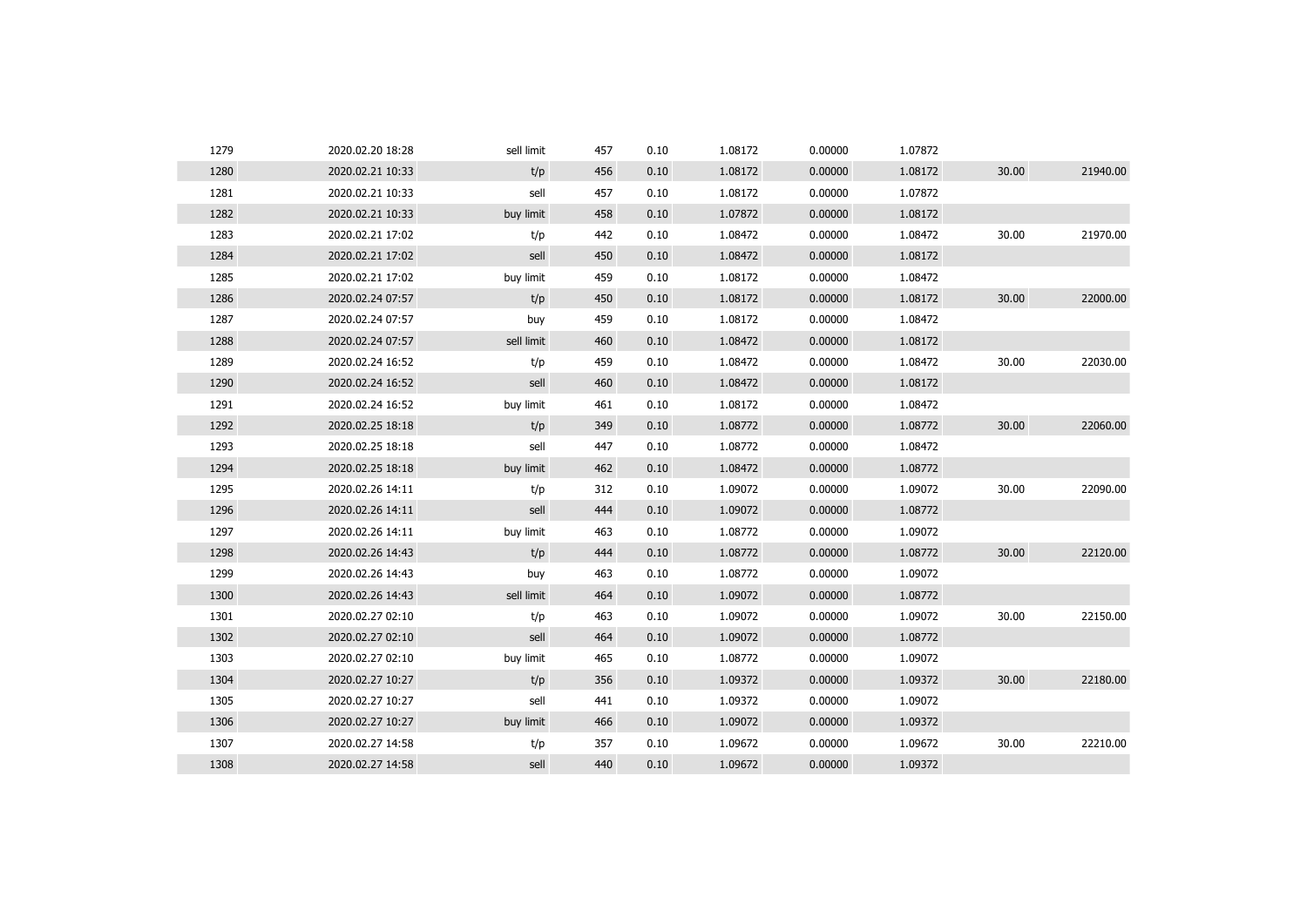| 1309 | 2020.02.27 14:58 | buy limit  | 467 | 0.10 | 1.09372 | 0.00000 | 1.09672 |       |          |
|------|------------------|------------|-----|------|---------|---------|---------|-------|----------|
| 1310 | 2020.02.27 17:23 | t/p        | 362 | 0.10 | 1.09972 | 0.00000 | 1.09972 | 30.00 | 22240.00 |
| 1311 | 2020.02.27 17:23 | sell       | 439 | 0.10 | 1.09972 | 0.00000 | 1.09672 |       |          |
| 1312 | 2020.02.27 17:23 | buy limit  | 468 | 0.10 | 1.09672 | 0.00000 | 1.09972 |       |          |
| 1313 | 2020.02.27 19:13 | t/p        | 439 | 0.10 | 1.09672 | 0.00000 | 1.09672 | 30.00 | 22270.00 |
| 1314 | 2020.02.27 19:13 | buy        | 468 | 0.10 | 1.09672 | 0.00000 | 1.09972 |       |          |
| 1315 | 2020.02.27 19:13 | sell limit | 469 | 0.10 | 1.09972 | 0.00000 | 1.09672 |       |          |
| 1316 | 2020.02.27 23:12 | t/p        | 468 | 0.10 | 1.09972 | 0.00000 | 1.09972 | 30.00 | 22300.00 |
| 1317 | 2020.02.27 23:12 | sell       | 469 | 0.10 | 1.09972 | 0.00000 | 1.09672 |       |          |
| 1318 | 2020.02.27 23:12 | buy limit  | 470 | 0.10 | 1.09672 | 0.00000 | 1.09972 |       |          |
| 1319 | 2020.02.28 10:23 | t/p        | 433 | 0.10 | 1.10272 | 0.00000 | 1.10272 | 30.00 | 22330.00 |
| 1320 | 2020.02.28 10:23 | sell       | 438 | 0.10 | 1.10272 | 0.00000 | 1.09972 |       |          |
| 1321 | 2020.02.28 10:23 | buy limit  | 471 | 0.10 | 1.09972 | 0.00000 | 1.10272 |       |          |
| 1322 | 2020.02.28 13:51 | t/p        | 438 | 0.10 | 1.09972 | 0.00000 | 1.09972 | 30.00 | 22360.00 |
| 1323 | 2020.02.28 13:51 | buy        | 471 | 0.10 | 1.09972 | 0.00000 | 1.10272 |       |          |
| 1324 | 2020.02.28 13:51 | sell limit | 472 | 0.10 | 1.10272 | 0.00000 | 1.09972 |       |          |
| 1325 | 2020.02.28 16:32 | t/p        | 469 | 0.10 | 1.09672 | 0.00000 | 1.09672 | 30.00 | 22390.00 |
| 1326 | 2020.02.28 16:32 | buy        | 470 | 0.10 | 1.09672 | 0.00000 | 1.09972 |       |          |
| 1327 | 2020.02.28 16:32 | sell limit | 473 | 0.10 | 1.09972 | 0.00000 | 1.09672 |       |          |
| 1328 | 2020.02.28 18:07 | t/p        | 470 | 0.10 | 1.09972 | 0.00000 | 1.09972 | 30.00 | 22420.00 |
| 1329 | 2020.02.28 18:07 | sell       | 473 | 0.10 | 1.09972 | 0.00000 | 1.09672 |       |          |
| 1330 | 2020.02.28 18:07 | buy limit  | 474 | 0.10 | 1.09672 | 0.00000 | 1.09972 |       |          |
| 1331 | 2020.02.28 21:35 | t/p        | 471 | 0.10 | 1.10272 | 0.00000 | 1.10272 | 30.00 | 22450.00 |
| 1332 | 2020.02.28 21:35 | sell       | 472 | 0.10 | 1.10272 | 0.00000 | 1.09972 |       |          |
| 1333 | 2020.02.28 21:35 | buy limit  | 475 | 0.10 | 1.09972 | 0.00000 | 1.10272 |       |          |
| 1334 | 2020.03.02 01:02 | t/p        | 434 | 0.10 | 1.10572 | 0.00000 | 1.10572 | 30.00 | 22480.00 |
| 1335 | 2020.03.02 01:02 | sell       | 437 | 0.10 | 1.10572 | 0.00000 | 1.10272 |       |          |
| 1336 | 2020.03.02 01:02 | buy limit  | 476 | 0.10 | 1.10272 | 0.00000 | 1.10572 |       |          |
| 1337 | 2020.03.02 10:20 | t/p        | 435 | 0.10 | 1.10872 | 0.00000 | 1.10872 | 30.00 | 22510.00 |
| 1338 | 2020.03.02 10:20 | sell       | 436 | 0.10 | 1.10872 | 0.00000 | 1.10572 |       |          |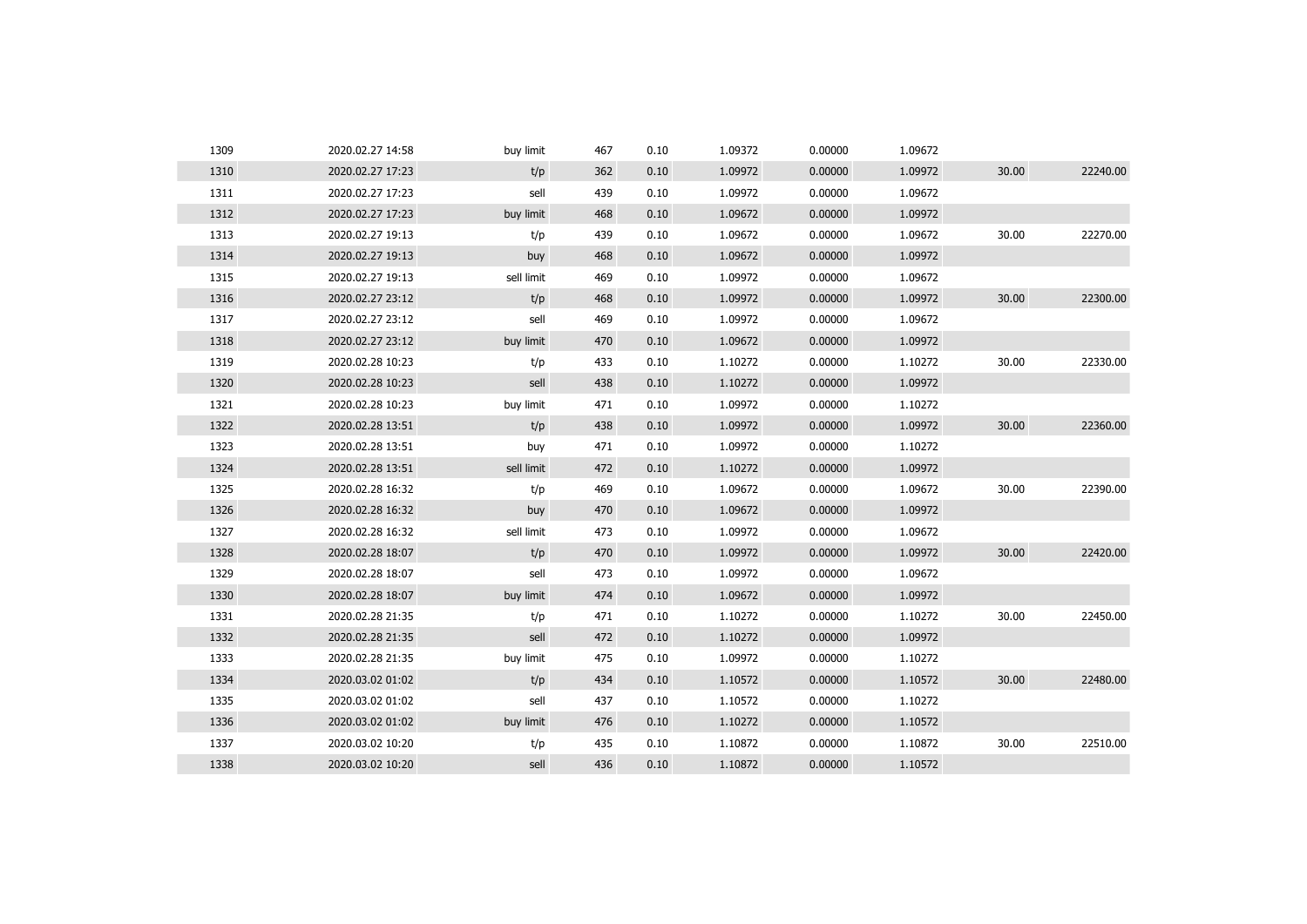| 1340<br>t/p<br>0.00000<br>1.11172<br>30.00<br>2020.03.02 13:58<br>426<br>0.10<br>1.11172<br>1341<br>429<br>1.10872<br>2020.03.02 13:58<br>sell<br>0.10<br>1.11172<br>0.00000<br>1342<br>buy limit<br>0.10<br>1.10872<br>0.00000<br>1.11172<br>2020.03.02 13:58<br>478<br>1343<br>30.00<br>427<br>1.11472<br>0.00000<br>1.11472<br>2020.03.02 15:37<br>t/p<br>0.10<br>1344<br>1.11472<br>0.00000<br>1.11172<br>2020.03.02 15:37<br>sell<br>428<br>0.10<br>1345<br>buy limit<br>479<br>1.11172<br>0.00000<br>1.11472<br>2020.03.02 15:37<br>0.10<br>1346<br>0.00000<br>30.00<br>2020.03.02 16:01<br>t/p<br>428<br>0.10<br>1.11172<br>1.11172<br>1347<br>1.11172<br>0.00000<br>1.11472<br>2020.03.02 16:01<br>buy<br>479<br>0.10<br>1348<br>sell limit<br>0.10<br>1.11472<br>0.00000<br>1.11172<br>2020.03.02 16:01<br>480<br>1349<br>2020.03.02 18:08<br>t/p<br>479<br>0.10<br>1.11472<br>0.00000<br>1.11472<br>30.00<br>1350<br>0.10<br>1.11472<br>0.00000<br>1.11172<br>2020.03.02 18:08<br>sell<br>480<br>1351<br>buy limit<br>1.11172<br>0.00000<br>1.11472<br>2020.03.02 18:08<br>481<br>0.10<br>1352<br>t/p<br>1.11772<br>0.00000<br>1.11772<br>30.00<br>2020.03.02 19:12<br>422<br>0.10<br>1353<br>sell<br>1.11772<br>1.11472<br>2020.03.02 19:12<br>423<br>0.10<br>0.00000<br>1354<br>2020.03.02 19:12<br>buy limit<br>482<br>0.10<br>1.11472<br>0.00000<br>1.11772<br>1355<br>30.00<br>2020.03.02 22:38<br>t/p<br>423<br>0.10<br>1.11472<br>0.00000<br>1.11472<br>1356<br>482<br>0.10<br>1.11472<br>0.00000<br>1.11772<br>2020.03.02 22:38<br>buy<br>1357<br>sell limit<br>2020.03.02 22:38<br>483<br>0.10<br>1.11772<br>0.00000<br>1.11472<br>30.00<br>1358<br>t/p<br>0.10<br>1.11172<br>0.00000<br>1.11172<br>2020.03.03 09:50<br>480<br>1359<br>0.10<br>1.11172<br>0.00000<br>1.11472<br>2020.03.03 09:50<br>buy<br>481<br>1360<br>0.00000<br>2020.03.03 09:50<br>sell limit<br>484<br>0.10<br>1.11472<br>1.11172<br>1361<br>0.10<br>1.11472<br>0.00000<br>1.11472<br>30.00<br>2020.03.03 17:00<br>t/p<br>481<br>1362<br>2020.03.03 17:00<br>sell<br>484<br>0.10<br>1.11472<br>0.00000<br>1.11172<br>1363<br>1.11472<br>buy limit<br>485<br>0.10<br>1.11172<br>0.00000<br>2020.03.03 17:00<br>1364<br>30.00<br>t/p<br>482<br>0.10<br>1.11772<br>0.00000<br>1.11772<br>2020.03.03 17:02<br>1365<br>sell<br>483<br>0.10<br>1.11772<br>0.00000<br>1.11472<br>2020.03.03 17:02<br>1366<br>0.10<br>1.11472<br>0.00000<br>1.11772<br>2020.03.03 17:02<br>buy limit<br>486<br>1367<br>0.10<br>1.12072<br>0.00000<br>1.12072<br>30.00<br>2020.03.03 17:17<br>t/p<br>417<br>1368<br>420<br>0.10<br>0.00000<br>1.11772<br>2020.03.03 17:17<br>sell<br>1.12072 | 1339 | 2020.03.02 10:20 | buy limit | 477 | 0.10 | 1.10572 | 0.00000 | 1.10872 |          |
|---------------------------------------------------------------------------------------------------------------------------------------------------------------------------------------------------------------------------------------------------------------------------------------------------------------------------------------------------------------------------------------------------------------------------------------------------------------------------------------------------------------------------------------------------------------------------------------------------------------------------------------------------------------------------------------------------------------------------------------------------------------------------------------------------------------------------------------------------------------------------------------------------------------------------------------------------------------------------------------------------------------------------------------------------------------------------------------------------------------------------------------------------------------------------------------------------------------------------------------------------------------------------------------------------------------------------------------------------------------------------------------------------------------------------------------------------------------------------------------------------------------------------------------------------------------------------------------------------------------------------------------------------------------------------------------------------------------------------------------------------------------------------------------------------------------------------------------------------------------------------------------------------------------------------------------------------------------------------------------------------------------------------------------------------------------------------------------------------------------------------------------------------------------------------------------------------------------------------------------------------------------------------------------------------------------------------------------------------------------------------------------------------------------------------------------------------------------------------------------------------------------------------------------------------------------------------------------------------------------------------------------------------------------|------|------------------|-----------|-----|------|---------|---------|---------|----------|
|                                                                                                                                                                                                                                                                                                                                                                                                                                                                                                                                                                                                                                                                                                                                                                                                                                                                                                                                                                                                                                                                                                                                                                                                                                                                                                                                                                                                                                                                                                                                                                                                                                                                                                                                                                                                                                                                                                                                                                                                                                                                                                                                                                                                                                                                                                                                                                                                                                                                                                                                                                                                                                                               |      |                  |           |     |      |         |         |         | 22540.00 |
|                                                                                                                                                                                                                                                                                                                                                                                                                                                                                                                                                                                                                                                                                                                                                                                                                                                                                                                                                                                                                                                                                                                                                                                                                                                                                                                                                                                                                                                                                                                                                                                                                                                                                                                                                                                                                                                                                                                                                                                                                                                                                                                                                                                                                                                                                                                                                                                                                                                                                                                                                                                                                                                               |      |                  |           |     |      |         |         |         |          |
|                                                                                                                                                                                                                                                                                                                                                                                                                                                                                                                                                                                                                                                                                                                                                                                                                                                                                                                                                                                                                                                                                                                                                                                                                                                                                                                                                                                                                                                                                                                                                                                                                                                                                                                                                                                                                                                                                                                                                                                                                                                                                                                                                                                                                                                                                                                                                                                                                                                                                                                                                                                                                                                               |      |                  |           |     |      |         |         |         |          |
|                                                                                                                                                                                                                                                                                                                                                                                                                                                                                                                                                                                                                                                                                                                                                                                                                                                                                                                                                                                                                                                                                                                                                                                                                                                                                                                                                                                                                                                                                                                                                                                                                                                                                                                                                                                                                                                                                                                                                                                                                                                                                                                                                                                                                                                                                                                                                                                                                                                                                                                                                                                                                                                               |      |                  |           |     |      |         |         |         | 22570.00 |
|                                                                                                                                                                                                                                                                                                                                                                                                                                                                                                                                                                                                                                                                                                                                                                                                                                                                                                                                                                                                                                                                                                                                                                                                                                                                                                                                                                                                                                                                                                                                                                                                                                                                                                                                                                                                                                                                                                                                                                                                                                                                                                                                                                                                                                                                                                                                                                                                                                                                                                                                                                                                                                                               |      |                  |           |     |      |         |         |         |          |
|                                                                                                                                                                                                                                                                                                                                                                                                                                                                                                                                                                                                                                                                                                                                                                                                                                                                                                                                                                                                                                                                                                                                                                                                                                                                                                                                                                                                                                                                                                                                                                                                                                                                                                                                                                                                                                                                                                                                                                                                                                                                                                                                                                                                                                                                                                                                                                                                                                                                                                                                                                                                                                                               |      |                  |           |     |      |         |         |         |          |
|                                                                                                                                                                                                                                                                                                                                                                                                                                                                                                                                                                                                                                                                                                                                                                                                                                                                                                                                                                                                                                                                                                                                                                                                                                                                                                                                                                                                                                                                                                                                                                                                                                                                                                                                                                                                                                                                                                                                                                                                                                                                                                                                                                                                                                                                                                                                                                                                                                                                                                                                                                                                                                                               |      |                  |           |     |      |         |         |         | 22600.00 |
|                                                                                                                                                                                                                                                                                                                                                                                                                                                                                                                                                                                                                                                                                                                                                                                                                                                                                                                                                                                                                                                                                                                                                                                                                                                                                                                                                                                                                                                                                                                                                                                                                                                                                                                                                                                                                                                                                                                                                                                                                                                                                                                                                                                                                                                                                                                                                                                                                                                                                                                                                                                                                                                               |      |                  |           |     |      |         |         |         |          |
|                                                                                                                                                                                                                                                                                                                                                                                                                                                                                                                                                                                                                                                                                                                                                                                                                                                                                                                                                                                                                                                                                                                                                                                                                                                                                                                                                                                                                                                                                                                                                                                                                                                                                                                                                                                                                                                                                                                                                                                                                                                                                                                                                                                                                                                                                                                                                                                                                                                                                                                                                                                                                                                               |      |                  |           |     |      |         |         |         |          |
|                                                                                                                                                                                                                                                                                                                                                                                                                                                                                                                                                                                                                                                                                                                                                                                                                                                                                                                                                                                                                                                                                                                                                                                                                                                                                                                                                                                                                                                                                                                                                                                                                                                                                                                                                                                                                                                                                                                                                                                                                                                                                                                                                                                                                                                                                                                                                                                                                                                                                                                                                                                                                                                               |      |                  |           |     |      |         |         |         | 22630.00 |
|                                                                                                                                                                                                                                                                                                                                                                                                                                                                                                                                                                                                                                                                                                                                                                                                                                                                                                                                                                                                                                                                                                                                                                                                                                                                                                                                                                                                                                                                                                                                                                                                                                                                                                                                                                                                                                                                                                                                                                                                                                                                                                                                                                                                                                                                                                                                                                                                                                                                                                                                                                                                                                                               |      |                  |           |     |      |         |         |         |          |
|                                                                                                                                                                                                                                                                                                                                                                                                                                                                                                                                                                                                                                                                                                                                                                                                                                                                                                                                                                                                                                                                                                                                                                                                                                                                                                                                                                                                                                                                                                                                                                                                                                                                                                                                                                                                                                                                                                                                                                                                                                                                                                                                                                                                                                                                                                                                                                                                                                                                                                                                                                                                                                                               |      |                  |           |     |      |         |         |         |          |
|                                                                                                                                                                                                                                                                                                                                                                                                                                                                                                                                                                                                                                                                                                                                                                                                                                                                                                                                                                                                                                                                                                                                                                                                                                                                                                                                                                                                                                                                                                                                                                                                                                                                                                                                                                                                                                                                                                                                                                                                                                                                                                                                                                                                                                                                                                                                                                                                                                                                                                                                                                                                                                                               |      |                  |           |     |      |         |         |         | 22660.00 |
|                                                                                                                                                                                                                                                                                                                                                                                                                                                                                                                                                                                                                                                                                                                                                                                                                                                                                                                                                                                                                                                                                                                                                                                                                                                                                                                                                                                                                                                                                                                                                                                                                                                                                                                                                                                                                                                                                                                                                                                                                                                                                                                                                                                                                                                                                                                                                                                                                                                                                                                                                                                                                                                               |      |                  |           |     |      |         |         |         |          |
|                                                                                                                                                                                                                                                                                                                                                                                                                                                                                                                                                                                                                                                                                                                                                                                                                                                                                                                                                                                                                                                                                                                                                                                                                                                                                                                                                                                                                                                                                                                                                                                                                                                                                                                                                                                                                                                                                                                                                                                                                                                                                                                                                                                                                                                                                                                                                                                                                                                                                                                                                                                                                                                               |      |                  |           |     |      |         |         |         |          |
|                                                                                                                                                                                                                                                                                                                                                                                                                                                                                                                                                                                                                                                                                                                                                                                                                                                                                                                                                                                                                                                                                                                                                                                                                                                                                                                                                                                                                                                                                                                                                                                                                                                                                                                                                                                                                                                                                                                                                                                                                                                                                                                                                                                                                                                                                                                                                                                                                                                                                                                                                                                                                                                               |      |                  |           |     |      |         |         |         | 22690.00 |
|                                                                                                                                                                                                                                                                                                                                                                                                                                                                                                                                                                                                                                                                                                                                                                                                                                                                                                                                                                                                                                                                                                                                                                                                                                                                                                                                                                                                                                                                                                                                                                                                                                                                                                                                                                                                                                                                                                                                                                                                                                                                                                                                                                                                                                                                                                                                                                                                                                                                                                                                                                                                                                                               |      |                  |           |     |      |         |         |         |          |
|                                                                                                                                                                                                                                                                                                                                                                                                                                                                                                                                                                                                                                                                                                                                                                                                                                                                                                                                                                                                                                                                                                                                                                                                                                                                                                                                                                                                                                                                                                                                                                                                                                                                                                                                                                                                                                                                                                                                                                                                                                                                                                                                                                                                                                                                                                                                                                                                                                                                                                                                                                                                                                                               |      |                  |           |     |      |         |         |         |          |
|                                                                                                                                                                                                                                                                                                                                                                                                                                                                                                                                                                                                                                                                                                                                                                                                                                                                                                                                                                                                                                                                                                                                                                                                                                                                                                                                                                                                                                                                                                                                                                                                                                                                                                                                                                                                                                                                                                                                                                                                                                                                                                                                                                                                                                                                                                                                                                                                                                                                                                                                                                                                                                                               |      |                  |           |     |      |         |         |         | 22720.00 |
|                                                                                                                                                                                                                                                                                                                                                                                                                                                                                                                                                                                                                                                                                                                                                                                                                                                                                                                                                                                                                                                                                                                                                                                                                                                                                                                                                                                                                                                                                                                                                                                                                                                                                                                                                                                                                                                                                                                                                                                                                                                                                                                                                                                                                                                                                                                                                                                                                                                                                                                                                                                                                                                               |      |                  |           |     |      |         |         |         |          |
|                                                                                                                                                                                                                                                                                                                                                                                                                                                                                                                                                                                                                                                                                                                                                                                                                                                                                                                                                                                                                                                                                                                                                                                                                                                                                                                                                                                                                                                                                                                                                                                                                                                                                                                                                                                                                                                                                                                                                                                                                                                                                                                                                                                                                                                                                                                                                                                                                                                                                                                                                                                                                                                               |      |                  |           |     |      |         |         |         |          |
|                                                                                                                                                                                                                                                                                                                                                                                                                                                                                                                                                                                                                                                                                                                                                                                                                                                                                                                                                                                                                                                                                                                                                                                                                                                                                                                                                                                                                                                                                                                                                                                                                                                                                                                                                                                                                                                                                                                                                                                                                                                                                                                                                                                                                                                                                                                                                                                                                                                                                                                                                                                                                                                               |      |                  |           |     |      |         |         |         | 22750.00 |
|                                                                                                                                                                                                                                                                                                                                                                                                                                                                                                                                                                                                                                                                                                                                                                                                                                                                                                                                                                                                                                                                                                                                                                                                                                                                                                                                                                                                                                                                                                                                                                                                                                                                                                                                                                                                                                                                                                                                                                                                                                                                                                                                                                                                                                                                                                                                                                                                                                                                                                                                                                                                                                                               |      |                  |           |     |      |         |         |         |          |
|                                                                                                                                                                                                                                                                                                                                                                                                                                                                                                                                                                                                                                                                                                                                                                                                                                                                                                                                                                                                                                                                                                                                                                                                                                                                                                                                                                                                                                                                                                                                                                                                                                                                                                                                                                                                                                                                                                                                                                                                                                                                                                                                                                                                                                                                                                                                                                                                                                                                                                                                                                                                                                                               |      |                  |           |     |      |         |         |         |          |
|                                                                                                                                                                                                                                                                                                                                                                                                                                                                                                                                                                                                                                                                                                                                                                                                                                                                                                                                                                                                                                                                                                                                                                                                                                                                                                                                                                                                                                                                                                                                                                                                                                                                                                                                                                                                                                                                                                                                                                                                                                                                                                                                                                                                                                                                                                                                                                                                                                                                                                                                                                                                                                                               |      |                  |           |     |      |         |         |         | 22780.00 |
|                                                                                                                                                                                                                                                                                                                                                                                                                                                                                                                                                                                                                                                                                                                                                                                                                                                                                                                                                                                                                                                                                                                                                                                                                                                                                                                                                                                                                                                                                                                                                                                                                                                                                                                                                                                                                                                                                                                                                                                                                                                                                                                                                                                                                                                                                                                                                                                                                                                                                                                                                                                                                                                               |      |                  |           |     |      |         |         |         |          |
|                                                                                                                                                                                                                                                                                                                                                                                                                                                                                                                                                                                                                                                                                                                                                                                                                                                                                                                                                                                                                                                                                                                                                                                                                                                                                                                                                                                                                                                                                                                                                                                                                                                                                                                                                                                                                                                                                                                                                                                                                                                                                                                                                                                                                                                                                                                                                                                                                                                                                                                                                                                                                                                               |      |                  |           |     |      |         |         |         |          |
|                                                                                                                                                                                                                                                                                                                                                                                                                                                                                                                                                                                                                                                                                                                                                                                                                                                                                                                                                                                                                                                                                                                                                                                                                                                                                                                                                                                                                                                                                                                                                                                                                                                                                                                                                                                                                                                                                                                                                                                                                                                                                                                                                                                                                                                                                                                                                                                                                                                                                                                                                                                                                                                               |      |                  |           |     |      |         |         |         | 22810.00 |
|                                                                                                                                                                                                                                                                                                                                                                                                                                                                                                                                                                                                                                                                                                                                                                                                                                                                                                                                                                                                                                                                                                                                                                                                                                                                                                                                                                                                                                                                                                                                                                                                                                                                                                                                                                                                                                                                                                                                                                                                                                                                                                                                                                                                                                                                                                                                                                                                                                                                                                                                                                                                                                                               |      |                  |           |     |      |         |         |         |          |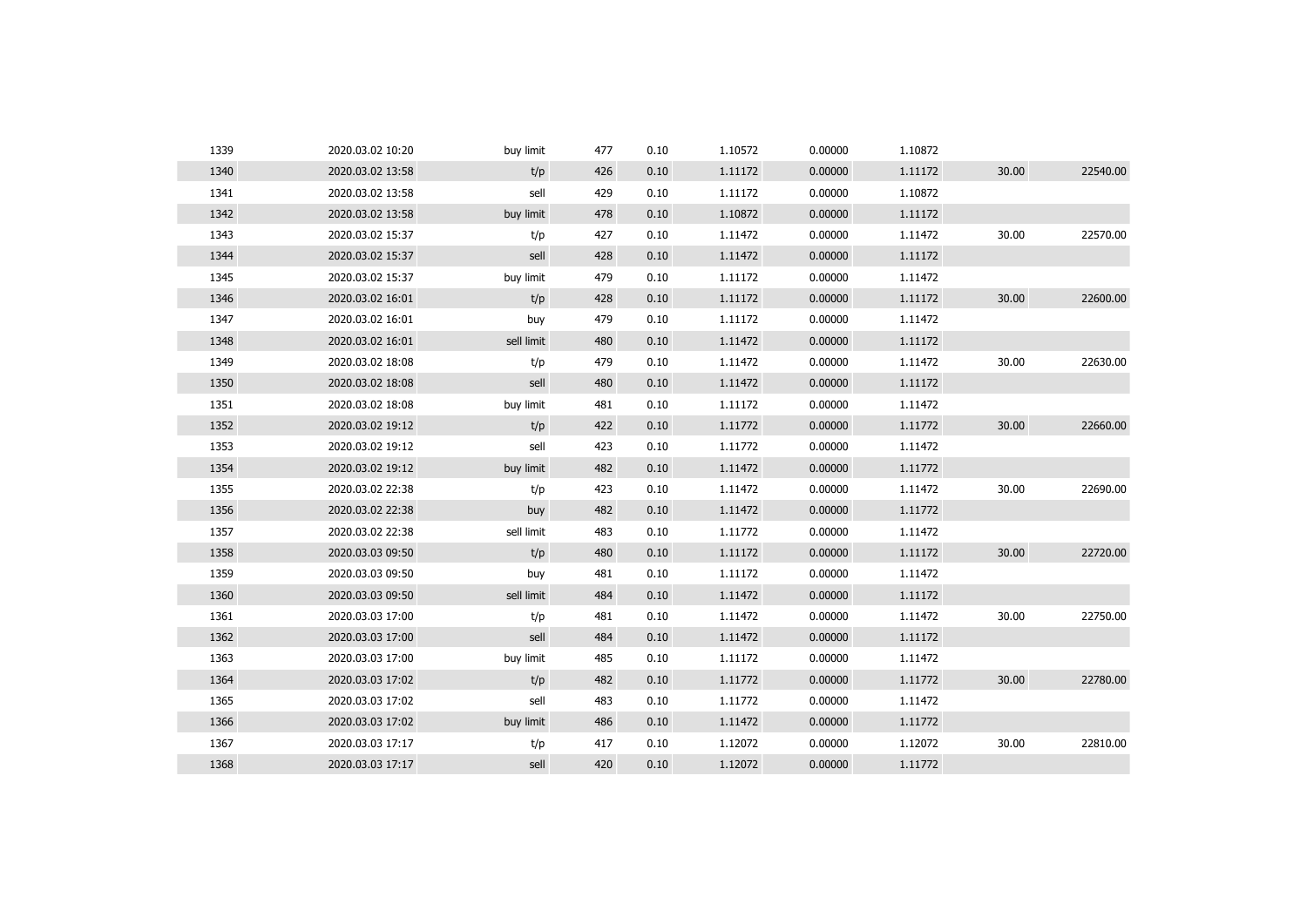| 1369 | 2020.03.03 17:17 | buy limit  | 487 | 0.10 | 1.11772 | 0.00000 | 1.12072 |       |          |
|------|------------------|------------|-----|------|---------|---------|---------|-------|----------|
| 1370 | 2020.03.03 17:53 | t/p        | 420 | 0.10 | 1.11772 | 0.00000 | 1.11772 | 30.00 | 22840.00 |
| 1371 | 2020.03.03 17:53 | buy        | 487 | 0.10 | 1.11772 | 0.00000 | 1.12072 |       |          |
| 1372 | 2020.03.03 17:53 | sell limit | 488 | 0.10 | 1.12072 | 0.00000 | 1.11772 |       |          |
| 1373 | 2020.03.03 18:23 | t/p        | 483 | 0.10 | 1.11472 | 0.00000 | 1.11472 | 30.00 | 22870.00 |
| 1374 | 2020.03.03 18:23 | buy        | 486 | 0.10 | 1.11472 | 0.00000 | 1.11772 |       |          |
| 1375 | 2020.03.03 18:23 | sell limit | 489 | 0.10 | 1.11772 | 0.00000 | 1.11472 |       |          |
| 1376 | 2020.03.03 18:53 | t/p        | 486 | 0.10 | 1.11772 | 0.00000 | 1.11772 | 30.00 | 22900.00 |
| 1377 | 2020.03.03 18:53 | sell       | 489 | 0.10 | 1.11772 | 0.00000 | 1.11472 |       |          |
| 1378 | 2020.03.03 18:53 | buy limit  | 490 | 0.10 | 1.11472 | 0.00000 | 1.11772 |       |          |
| 1379 | 2020.03.04 08:18 | t/p        | 489 | 0.10 | 1.11472 | 0.00000 | 1.11472 | 30.00 | 22930.00 |
| 1380 | 2020.03.04 08:18 | buy        | 490 | 0.10 | 1.11472 | 0.00000 | 1.11772 |       |          |
| 1381 | 2020.03.04 08:18 | sell limit | 491 | 0.10 | 1.11772 | 0.00000 | 1.11472 |       |          |
| 1382 | 2020.03.04 10:27 | t/p        | 490 | 0.10 | 1.11772 | 0.00000 | 1.11772 | 30.00 | 22960.00 |
| 1383 | 2020.03.04 10:27 | sell       | 491 | 0.10 | 1.11772 | 0.00000 | 1.11472 |       |          |
| 1384 | 2020.03.04 10:27 | buy limit  | 492 | 0.10 | 1.11472 | 0.00000 | 1.11772 |       |          |
| 1385 | 2020.03.04 12:47 | t/p        | 491 | 0.10 | 1.11472 | 0.00000 | 1.11472 | 30.00 | 22990.00 |
| 1386 | 2020.03.04 12:47 | buy        | 492 | 0.10 | 1.11472 | 0.00000 | 1.11772 |       |          |
| 1387 | 2020.03.04 12:47 | sell limit | 493 | 0.10 | 1.11772 | 0.00000 | 1.11472 |       |          |
| 1388 | 2020.03.04 14:56 | t/p        | 484 | 0.10 | 1.11172 | 0.00000 | 1.11172 | 30.00 | 23020.00 |
| 1389 | 2020.03.04 14:56 | buy        | 485 | 0.10 | 1.11172 | 0.00000 | 1.11472 |       |          |
| 1390 | 2020.03.04 14:56 | sell limit | 494 | 0.10 | 1.11472 | 0.00000 | 1.11172 |       |          |
| 1391 | 2020.03.05 11:23 | t/p        | 485 | 0.10 | 1.11472 | 0.00000 | 1.11472 | 30.00 | 23050.00 |
| 1392 | 2020.03.05 11:23 | sell       | 494 | 0.10 | 1.11472 | 0.00000 | 1.11172 |       |          |
| 1393 | 2020.03.05 11:23 | buy limit  | 495 | 0.10 | 1.11172 | 0.00000 | 1.11472 |       |          |
| 1394 | 2020.03.05 13:38 | t/p        | 492 | 0.10 | 1.11772 | 0.00000 | 1.11772 | 30.00 | 23080.00 |
| 1395 | 2020.03.05 13:38 | sell       | 493 | 0.10 | 1.11772 | 0.00000 | 1.11472 |       |          |
| 1396 | 2020.03.05 13:38 | buy limit  | 496 | 0.10 | 1.11472 | 0.00000 | 1.11772 |       |          |
| 1397 | 2020.03.05 19:47 | t/p        | 487 | 0.10 | 1.12072 | 0.00000 | 1.12072 | 30.00 | 23110.00 |
| 1398 | 2020.03.05 19:47 | sell       | 488 | 0.10 | 1.12072 | 0.00000 | 1.11772 |       |          |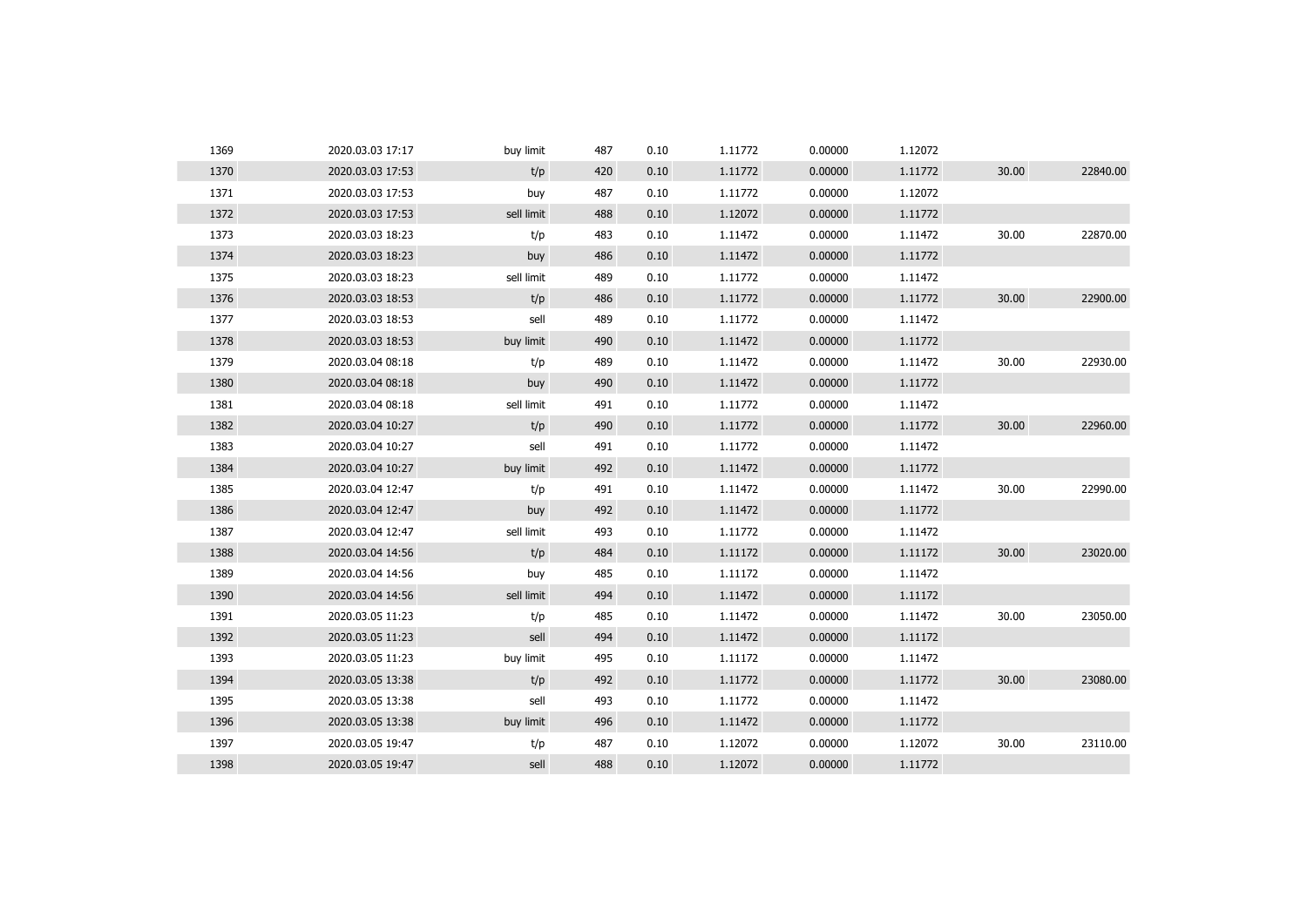| 1399 | 2020.03.05 19:47 | buy limit  | 497 | 0.10 | 1.11772 | 0.00000 | 1.12072 |       |          |
|------|------------------|------------|-----|------|---------|---------|---------|-------|----------|
| 1400 | 2020.03.05 23:31 | t/p        | 418 | 0.10 | 1.12372 | 0.00000 | 1.12372 | 30.00 | 23140.00 |
| 1401 | 2020.03.05 23:31 | sell       | 419 | 0.10 | 1.12372 | 0.00000 | 1.12072 |       |          |
| 1402 | 2020.03.05 23:31 | buy limit  | 498 | 0.10 | 1.12072 | 0.00000 | 1.12372 |       |          |
| 1403 | 2020.03.06 10:33 | t/p        | 255 | 0.10 | 1.12672 | 0.00000 | 1.12672 | 30.00 | 23170.00 |
| 1404 | 2020.03.06 10:33 | sell       | 256 | 0.10 | 1.12672 | 0.00000 | 1.12372 |       |          |
| 1405 | 2020.03.06 10:33 | buy limit  | 499 | 0.10 | 1.12372 | 0.00000 | 1.12672 |       |          |
| 1406 | 2020.03.06 12:03 | t/p        | 230 | 0.10 | 1.12972 | 0.00000 | 1.12972 | 30.00 | 23200.00 |
| 1407 | 2020.03.06 12:03 | sell       | 245 | 0.10 | 1.12972 | 0.00000 | 1.12672 |       |          |
| 1408 | 2020.03.06 12:03 | buy limit  | 500 | 0.10 | 1.12672 | 0.00000 | 1.12972 |       |          |
| 1409 | 2020.03.06 13:13 | t/p        | 231 | 0.10 | 1.13272 | 0.00000 | 1.13272 | 30.00 | 23230.00 |
| 1410 | 2020.03.06 13:13 | sell       | 244 | 0.10 | 1.13272 | 0.00000 | 1.12972 |       |          |
| 1411 | 2020.03.06 13:13 | buy limit  | 501 | 0.10 | 1.12972 | 0.00000 | 1.13272 |       |          |
| 1412 | 2020.03.06 17:28 | t/p        | 244 | 0.10 | 1.12972 | 0.00000 | 1.12972 | 30.00 | 23260.00 |
| 1413 | 2020.03.06 17:28 | buy        | 501 | 0.10 | 1.12972 | 0.00000 | 1.13272 |       |          |
| 1414 | 2020.03.06 17:28 | sell limit | 502 | 0.10 | 1.13272 | 0.00000 | 1.12972 |       |          |
| 1415 | 2020.03.06 18:12 | t/p        | 501 | 0.10 | 1.13272 | 0.00000 | 1.13272 | 30.00 | 23290.00 |
| 1416 | 2020.03.06 18:12 | sell       | 502 | 0.10 | 1.13272 | 0.00000 | 1.12972 |       |          |
| 1417 | 2020.03.06 18:12 | buy limit  | 503 | 0.10 | 1.12972 | 0.00000 | 1.13272 |       |          |
| 1418 | 2020.03.06 19:42 | t/p        | 502 | 0.10 | 1.12972 | 0.00000 | 1.12972 | 30.00 | 23320.00 |
| 1419 | 2020.03.06 19:42 | buy        | 503 | 0.10 | 1.12972 | 0.00000 | 1.13272 |       |          |
| 1420 | 2020.03.06 19:42 | sell limit | 504 | 0.10 | 1.13272 | 0.00000 | 1.12972 |       |          |
| 1421 | 2020.03.09 00:00 | t/p        | 503 | 0.10 | 1.13272 | 0.00000 | 1.13272 | 30.00 | 23350.00 |
| 1422 | 2020.03.09 00:00 | sell       | 504 | 0.10 | 1.13272 | 0.00000 | 1.12972 |       |          |
| 1423 | 2020.03.09 00:00 | buy limit  | 505 | 0.10 | 1.12972 | 0.00000 | 1.13272 |       |          |
| 1424 | 2020.03.09 01:33 | t/p        | 242 | 0.10 | 1.13572 | 0.00000 | 1.13572 | 30.00 | 23380.00 |
| 1425 | 2020.03.09 01:33 | sell       | 243 | 0.10 | 1.13572 | 0.00000 | 1.13272 |       |          |
| 1426 | 2020.03.09 01:33 | buy limit  | 506 | 0.10 | 1.13272 | 0.00000 | 1.13572 |       |          |
| 1427 | 2020.03.09 01:47 | t/p        | 239 | 0.10 | 1.13872 | 0.00000 | 1.13872 | 30.00 | 23410.00 |
| 1428 | 2020.03.09 01:47 | sell       | 240 | 0.10 | 1.13872 | 0.00000 | 1.13572 |       |          |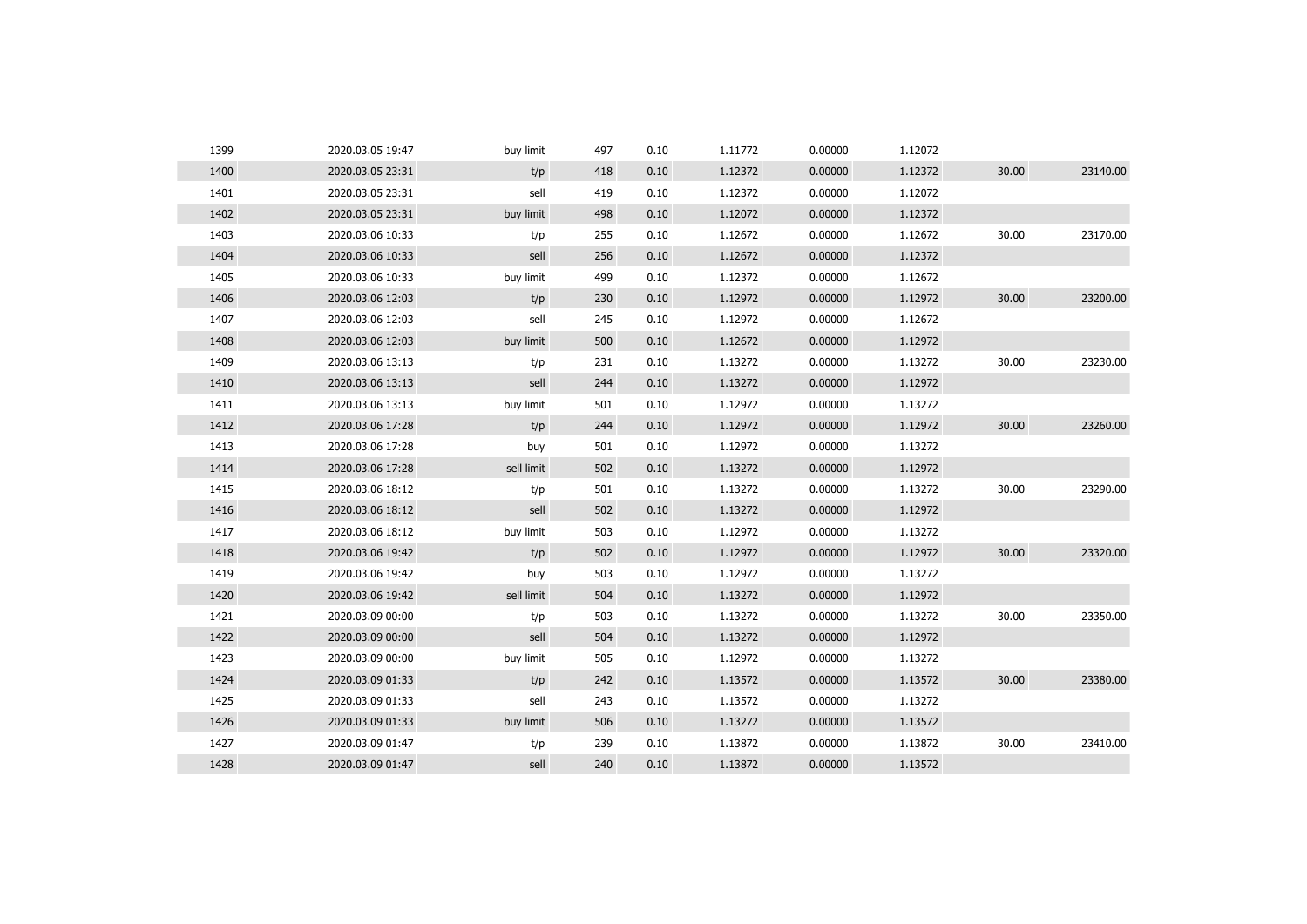| 1429 | 2020.03.09 01:47 | buy limit  | 507 | 0.10 | 1.13572 | 0.00000 | 1.13872 |       |          |
|------|------------------|------------|-----|------|---------|---------|---------|-------|----------|
| 1430 | 2020.03.09 04:03 | t/p        | 240 | 0.10 | 1.13572 | 0.00000 | 1.13572 | 30.00 | 23440.00 |
| 1431 | 2020.03.09 04:03 | buy        | 507 | 0.10 | 1.13572 | 0.00000 | 1.13872 |       |          |
| 1432 | 2020.03.09 04:03 | sell limit | 508 | 0.10 | 1.13872 | 0.00000 | 1.13572 |       |          |
| 1433 | 2020.03.09 04:40 | t/p        | 507 | 0.10 | 1.13872 | 0.00000 | 1.13872 | 30.00 | 23470.00 |
| 1434 | 2020.03.09 04:40 | sell       | 508 | 0.10 | 1.13872 | 0.00000 | 1.13572 |       |          |
| 1435 | 2020.03.09 04:40 | buy limit  | 509 | 0.10 | 1.13572 | 0.00000 | 1.13872 |       |          |
| 1436 | 2020.03.09 04:46 | t/p        | 144 | 0.10 | 1.14172 | 0.00000 | 1.14172 | 30.00 | 23500.00 |
| 1437 | 2020.03.09 04:46 | sell       | 145 | 0.10 | 1.14172 | 0.00000 | 1.13872 |       |          |
| 1438 | 2020.03.09 04:46 | buy limit  | 510 | 0.10 | 1.13872 | 0.00000 | 1.14172 |       |          |
| 1439 | 2020.03.09 04:48 | t/p        | 75  | 0.10 | 1.14472 | 0.00000 | 1.14472 | 30.00 | 23530.00 |
| 1440 | 2020.03.09 04:48 | sell       | 82  | 0.10 | 1.14472 | 0.00000 | 1.14172 |       |          |
| 1441 | 2020.03.09 04:48 | buy limit  | 511 | 0.10 | 1.14172 | 0.00000 | 1.14472 |       |          |
| 1442 | 2020.03.09 04:50 | t/p        | 81  | 0.10 | 1.14772 | 0.00000 | 1.14772 | 30.00 | 23560.00 |
| 1443 | 2020.03.09 04:50 | sell       | 80  | 0.10 | 1.14772 | 0.00000 | 1.14472 |       |          |
| 1444 | 2020.03.09 04:52 | t/p        | 80  | 0.10 | 1.14472 | 0.00000 | 1.14472 | 30.00 | 23590.00 |
| 1445 | 2020.03.09 04:52 | sell limit | 512 | 0.10 | 1.14772 | 0.00000 | 1.14472 |       |          |
| 1446 | 2020.03.09 04:53 | t/p        | 82  | 0.10 | 1.14172 | 0.00000 | 1.14172 | 30.00 | 23620.00 |
| 1447 | 2020.03.09 04:53 | buy        | 511 | 0.10 | 1.14172 | 0.00000 | 1.14472 |       |          |
| 1448 | 2020.03.09 04:53 | buy stop   | 513 | 0.10 | 1.14472 | 0.00000 | 1.14772 |       |          |
| 1449 | 2020.03.09 04:53 | sell limit | 514 | 0.10 | 1.14472 | 0.00000 | 1.14172 |       |          |
| 1450 | 2020.03.09 04:56 | buy        | 513 | 0.10 | 1.14472 | 0.00000 | 1.14772 |       |          |
| 1451 | 2020.03.09 05:12 | t/p        | 511 | 0.10 | 1.14472 | 0.00000 | 1.14472 | 30.00 | 23650.00 |
| 1452 | 2020.03.09 05:12 | sell       | 514 | 0.10 | 1.14472 | 0.00000 | 1.14172 |       |          |
| 1453 | 2020.03.09 05:12 | buy limit  | 515 | 0.10 | 1.14172 | 0.00000 | 1.14472 |       |          |
| 1454 | 2020.03.09 05:38 | t/p        | 514 | 0.10 | 1.14172 | 0.00000 | 1.14172 | 30.00 | 23680.00 |
| 1455 | 2020.03.09 05:38 | buy        | 515 | 0.10 | 1.14172 | 0.00000 | 1.14472 |       |          |
| 1456 | 2020.03.09 05:38 | sell limit | 516 | 0.10 | 1.14472 | 0.00000 | 1.14172 |       |          |
| 1457 | 2020.03.09 06:13 | t/p        | 145 | 0.10 | 1.13872 | 0.00000 | 1.13872 | 30.00 | 23710.00 |
| 1458 | 2020.03.09 06:13 | buy        | 510 | 0.10 | 1.13872 | 0.00000 | 1.14172 |       |          |
|      |                  |            |     |      |         |         |         |       |          |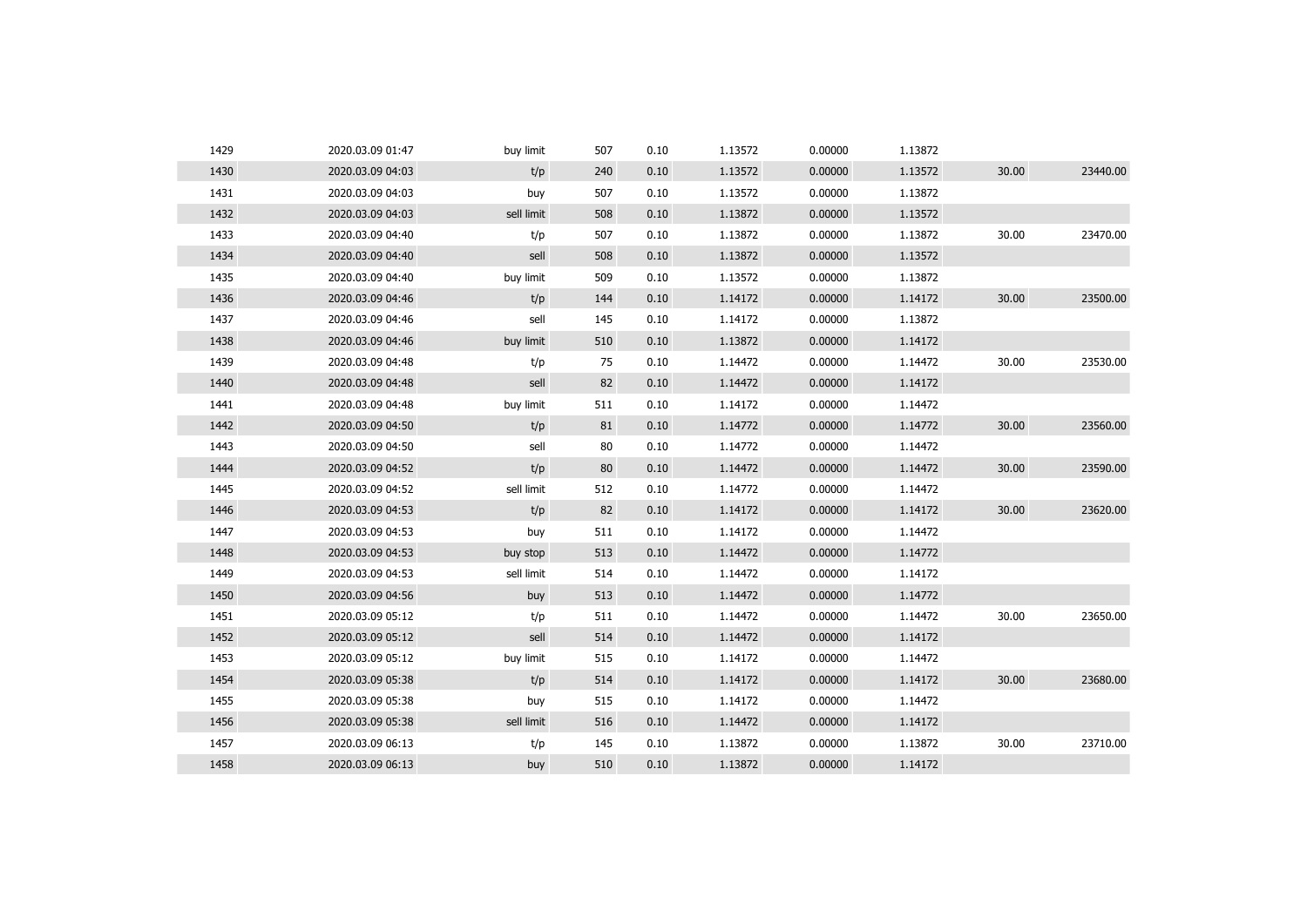| 1459 | 2020.03.09 06:13 | sell limit | 517 | 0.10 | 1.14172 | 0.00000 | 1.13872 |       |          |
|------|------------------|------------|-----|------|---------|---------|---------|-------|----------|
| 1460 | 2020.03.09 06:47 | t/p        | 510 | 0.10 | 1.14172 | 0.00000 | 1.14172 | 30.00 | 23740.00 |
| 1461 | 2020.03.09 06:47 | sell       | 517 | 0.10 | 1.14172 | 0.00000 | 1.13872 |       |          |
| 1462 | 2020.03.09 06:47 | buy limit  | 518 | 0.10 | 1.13872 | 0.00000 | 1.14172 |       |          |
| 1463 | 2020.03.09 08:58 | t/p        | 517 | 0.10 | 1.13872 | 0.00000 | 1.13872 | 30.00 | 23770.00 |
| 1464 | 2020.03.09 08:58 | buy        | 518 | 0.10 | 1.13872 | 0.00000 | 1.14172 |       |          |
| 1465 | 2020.03.09 08:58 | sell limit | 519 | 0.10 | 1.14172 | 0.00000 | 1.13872 |       |          |
| 1466 | 2020.03.09 10:06 | t/p        | 518 | 0.10 | 1.14172 | 0.00000 | 1.14172 | 30.00 | 23800.00 |
| 1467 | 2020.03.09 10:06 | sell       | 519 | 0.10 | 1.14172 | 0.00000 | 1.13872 |       |          |
| 1468 | 2020.03.09 10:06 | buy limit  | 520 | 0.10 | 1.13872 | 0.00000 | 1.14172 |       |          |
| 1469 | 2020.03.09 10:10 | t/p        | 515 | 0.10 | 1.14472 | 0.00000 | 1.14472 | 30.00 | 23830.00 |
| 1470 | 2020.03.09 10:10 | sell       | 516 | 0.10 | 1.14472 | 0.00000 | 1.14172 |       |          |
| 1471 | 2020.03.09 10:10 | buy limit  | 521 | 0.10 | 1.14172 | 0.00000 | 1.14472 |       |          |
| 1472 | 2020.03.09 11:13 | t/p        | 516 | 0.10 | 1.14172 | 0.00000 | 1.14172 | 30.00 | 23860.00 |
| 1473 | 2020.03.09 11:13 | buy        | 521 | 0.10 | 1.14172 | 0.00000 | 1.14472 |       |          |
| 1474 | 2020.03.09 11:13 | sell limit | 522 | 0.10 | 1.14472 | 0.00000 | 1.14172 |       |          |
| 1475 | 2020.03.09 12:08 | t/p        | 519 | 0.10 | 1.13872 | 0.00000 | 1.13872 | 30.00 | 23890.00 |
| 1476 | 2020.03.09 12:08 | buy        | 520 | 0.10 | 1.13872 | 0.00000 | 1.14172 |       |          |
| 1477 | 2020.03.09 12:08 | sell limit | 523 | 0.10 | 1.14172 | 0.00000 | 1.13872 |       |          |
| 1478 | 2020.03.09 13:08 | t/p        | 520 | 0.10 | 1.14172 | 0.00000 | 1.14172 | 30.00 | 23920.00 |
| 1479 | 2020.03.09 13:08 | sell       | 523 | 0.10 | 1.14172 | 0.00000 | 1.13872 |       |          |
| 1480 | 2020.03.09 13:08 | buy limit  | 524 | 0.10 | 1.13872 | 0.00000 | 1.14172 |       |          |
| 1481 | 2020.03.09 16:03 | t/p        | 521 | 0.10 | 1.14472 | 0.00000 | 1.14472 | 30.00 | 23950.00 |
| 1482 | 2020.03.09 16:03 | sell       | 522 | 0.10 | 1.14472 | 0.00000 | 1.14172 |       |          |
| 1483 | 2020.03.09 16:03 | buy limit  | 525 | 0.10 | 1.14172 | 0.00000 | 1.14472 |       |          |
| 1484 | 2020.03.09 16:37 | t/p        | 513 | 0.10 | 1.14772 | 0.00000 | 1.14772 | 30.00 | 23980.00 |
| 1485 | 2020.03.09 16:37 | sell       | 512 | 0.10 | 1.14772 | 0.00000 | 1.14472 |       |          |
| 1486 | 2020.03.09 16:46 | t/p        | 512 | 0.10 | 1.14472 | 0.00000 | 1.14472 | 30.00 | 24010.00 |
| 1487 | 2020.03.09 16:46 | sell limit | 526 | 0.10 | 1.14772 | 0.00000 | 1.14472 |       |          |
| 1488 | 2020.03.09 16:48 | t/p        | 522 | 0.10 | 1.14172 | 0.00000 | 1.14172 | 30.00 | 24040.00 |
|      |                  |            |     |      |         |         |         |       |          |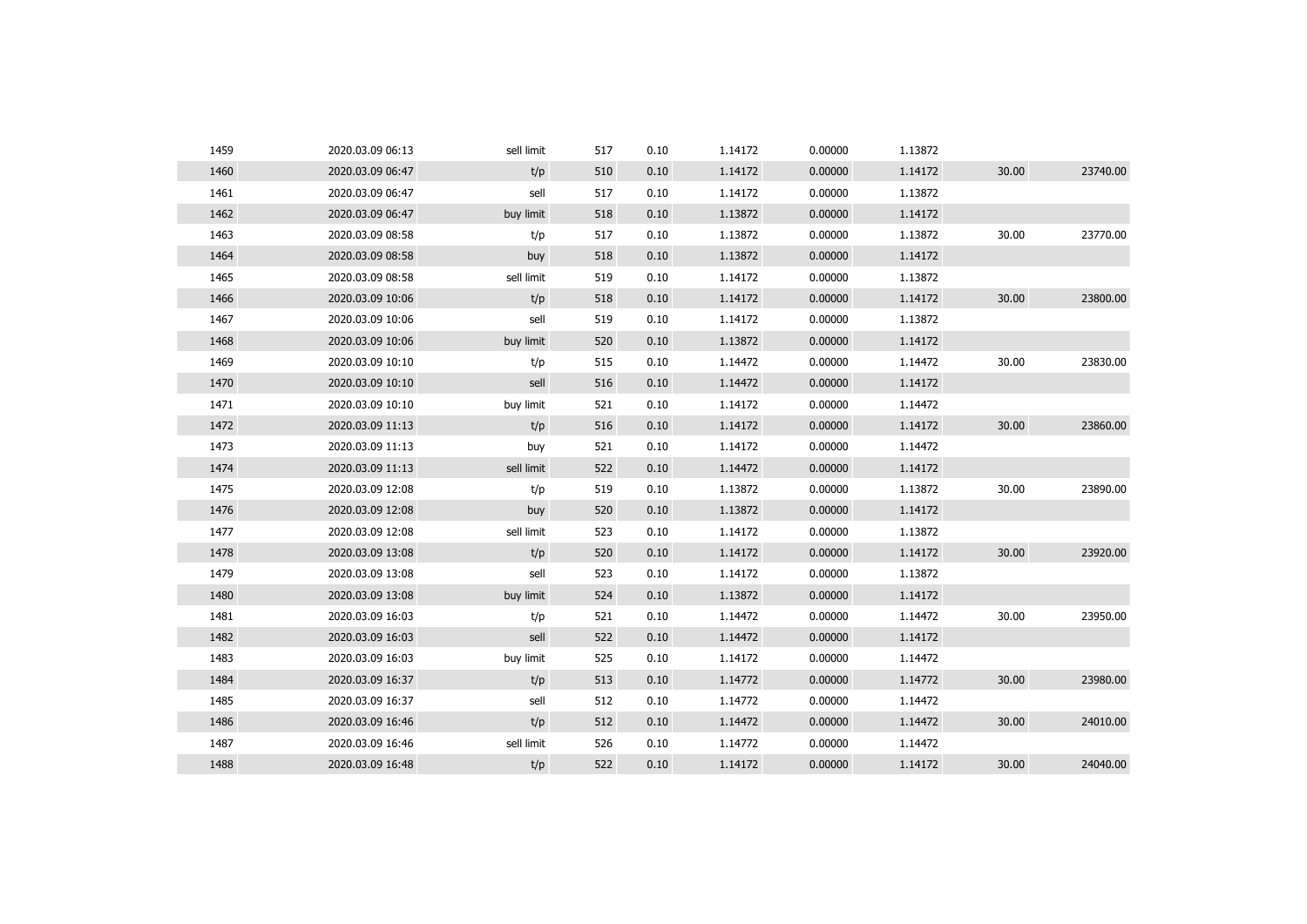| 1489 | 2020.03.09 16:48 | buy        | 525 | 0.10 | 1.14172 | 0.00000 | 1.14472 |       |          |
|------|------------------|------------|-----|------|---------|---------|---------|-------|----------|
| 1490 | 2020.03.09 16:48 | buy stop   | 527 | 0.10 | 1.14472 | 0.00000 | 1.14772 |       |          |
| 1491 | 2020.03.09 16:48 | sell limit | 528 | 0.10 | 1.14472 | 0.00000 | 1.14172 |       |          |
| 1492 | 2020.03.09 16:53 | t/p        | 523 | 0.10 | 1.13872 | 0.00000 | 1.13872 | 30.00 | 24070.00 |
| 1493 | 2020.03.09 16:53 | buy        | 524 | 0.10 | 1.13872 | 0.00000 | 1.14172 |       |          |
| 1494 | 2020.03.09 16:53 | sell limit | 529 | 0.10 | 1.14172 | 0.00000 | 1.13872 |       |          |
| 1495 | 2020.03.09 17:03 | t/p        | 524 | 0.10 | 1.14172 | 0.00000 | 1.14172 | 30.00 | 24100.00 |
| 1496 | 2020.03.09 17:03 | sell       | 529 | 0.10 | 1.14172 | 0.00000 | 1.13872 |       |          |
| 1497 | 2020.03.09 17:03 | buy limit  | 530 | 0.10 | 1.13872 | 0.00000 | 1.14172 |       |          |
| 1498 | 2020.03.09 17:13 | buy        | 527 | 0.10 | 1.14472 | 0.00000 | 1.14772 |       |          |
| 1499 | 2020.03.09 19:31 | t/p        | 525 | 0.10 | 1.14472 | 0.00000 | 1.14472 | 30.00 | 24130.00 |
| 1500 | 2020.03.09 19:31 | sell       | 528 | 0.10 | 1.14472 | 0.00000 | 1.14172 |       |          |
| 1501 | 2020.03.09 19:31 | buy limit  | 531 | 0.10 | 1.14172 | 0.00000 | 1.14472 |       |          |
| 1502 | 2020.03.09 20:56 | t/p        | 527 | 0.10 | 1.14772 | 0.00000 | 1.14772 | 30.00 | 24160.00 |
| 1503 | 2020.03.09 20:56 | sell       | 526 | 0.10 | 1.14772 | 0.00000 | 1.14472 |       |          |
| 1504 | 2020.03.09 21:13 | t/p        | 526 | 0.10 | 1.14472 | 0.00000 | 1.14472 | 30.00 | 24190.00 |
| 1505 | 2020.03.09 21:13 | sell limit | 532 | 0.10 | 1.14772 | 0.00000 | 1.14472 |       |          |
| 1506 | 2020.03.10 02:38 | t/p        | 528 | 0.10 | 1.14172 | 0.00000 | 1.14172 | 30.00 | 24220.00 |
| 1507 | 2020.03.10 02:38 | buy        | 531 | 0.10 | 1.14172 | 0.00000 | 1.14472 |       |          |
| 1508 | 2020.03.10 02:38 | buy stop   | 533 | 0.10 | 1.14472 | 0.00000 | 1.14772 |       |          |
| 1509 | 2020.03.10 02:38 | sell limit | 534 | 0.10 | 1.14472 | 0.00000 | 1.14172 |       |          |
| 1510 | 2020.03.10 03:52 | t/p        | 529 | 0.10 | 1.13872 | 0.00000 | 1.13872 | 30.00 | 24250.00 |
| 1511 | 2020.03.10 03:52 | buy        | 530 | 0.10 | 1.13872 | 0.00000 | 1.14172 |       |          |
| 1512 | 2020.03.10 03:52 | sell limit | 535 | 0.10 | 1.14172 | 0.00000 | 1.13872 |       |          |
| 1513 | 2020.03.10 08:07 | t/p        | 508 | 0.10 | 1.13572 | 0.00000 | 1.13572 | 30.00 | 24280.00 |
| 1514 | 2020.03.10 08:07 | buy        | 509 | 0.10 | 1.13572 | 0.00000 | 1.13872 |       |          |
| 1515 | 2020.03.10 08:07 | sell limit | 536 | 0.10 | 1.13872 | 0.00000 | 1.13572 |       |          |
| 1516 | 2020.03.10 11:01 | t/p        | 509 | 0.10 | 1.13872 | 0.00000 | 1.13872 | 30.00 | 24310.00 |
| 1517 | 2020.03.10 11:01 | sell       | 536 | 0.10 | 1.13872 | 0.00000 | 1.13572 |       |          |
| 1518 | 2020.03.10 11:01 | buy limit  | 537 | 0.10 | 1.13572 | 0.00000 | 1.13872 |       |          |
|      |                  |            |     |      |         |         |         |       |          |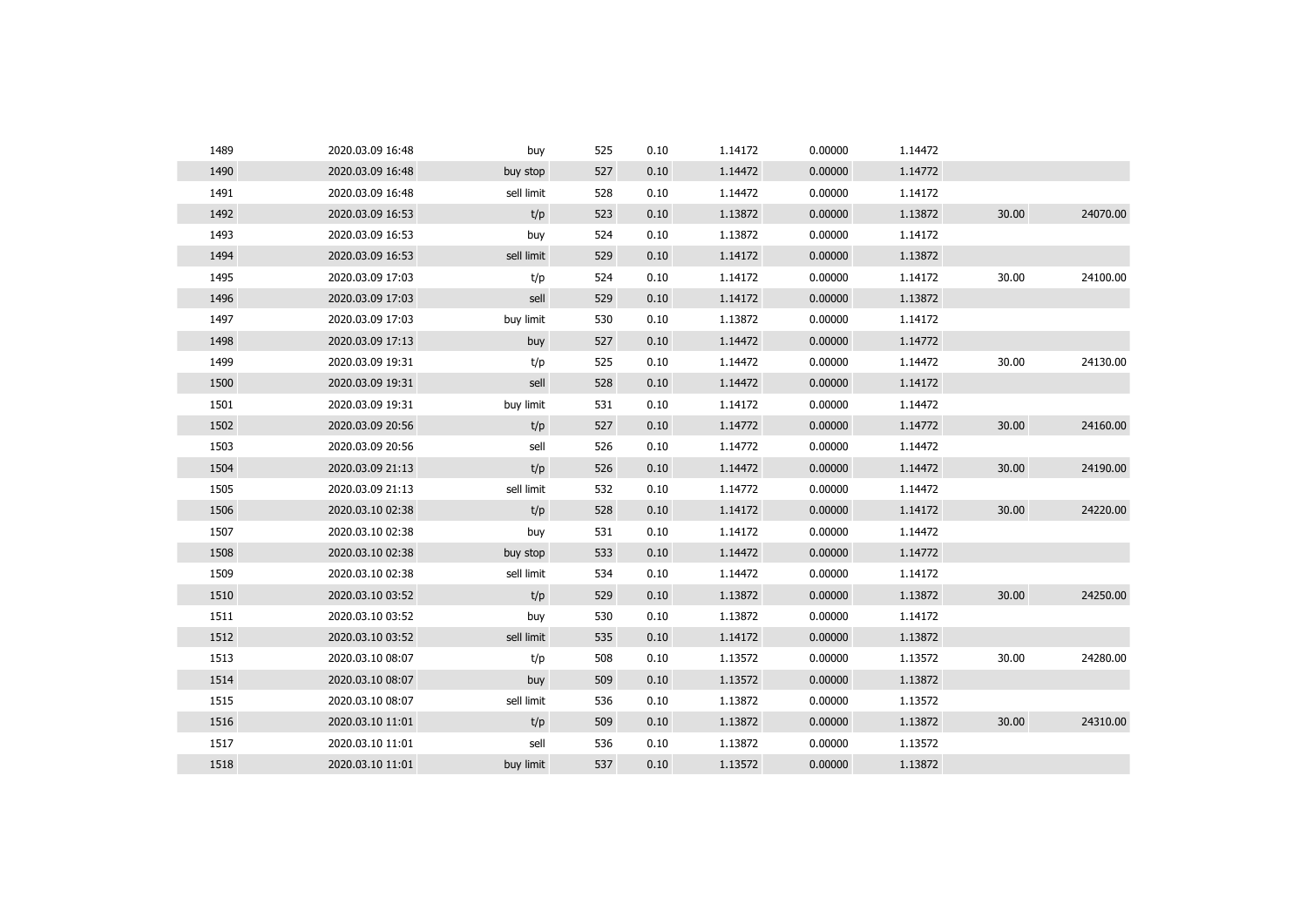| 1519 | 2020.03.10 12:03 | t/p        | 536 | 0.10 | 1.13572 | 0.00000 | 1.13572 | 30.00 | 24340.00 |
|------|------------------|------------|-----|------|---------|---------|---------|-------|----------|
| 1520 | 2020.03.10 12:03 | buy        | 537 | 0.10 | 1.13572 | 0.00000 | 1.13872 |       |          |
| 1521 | 2020.03.10 12:03 | sell limit | 538 | 0.10 | 1.13872 | 0.00000 | 1.13572 |       |          |
| 1522 | 2020.03.10 15:33 | t/p        | 537 | 0.10 | 1.13872 | 0.00000 | 1.13872 | 30.00 | 24370.00 |
| 1523 | 2020.03.10 15:33 | sell       | 538 | 0.10 | 1.13872 | 0.00000 | 1.13572 |       |          |
| 1524 | 2020.03.10 15:33 | buy limit  | 539 | 0.10 | 1.13572 | 0.00000 | 1.13872 |       |          |
| 1525 | 2020.03.10 17:17 | t/p        | 538 | 0.10 | 1.13572 | 0.00000 | 1.13572 | 30.00 | 24400.00 |
| 1526 | 2020.03.10 17:17 | buy        | 539 | 0.10 | 1.13572 | 0.00000 | 1.13872 |       |          |
| 1527 | 2020.03.10 17:17 | sell limit | 540 | 0.10 | 1.13872 | 0.00000 | 1.13572 |       |          |
| 1528 | 2020.03.10 19:18 | t/p        | 243 | 0.10 | 1.13272 | 0.00000 | 1.13272 | 30.00 | 24430.00 |
| 1529 | 2020.03.10 19:18 | buy        | 506 | 0.10 | 1.13272 | 0.00000 | 1.13572 |       |          |
| 1530 | 2020.03.10 19:18 | sell limit | 541 | 0.10 | 1.13572 | 0.00000 | 1.13272 |       |          |
| 1531 | 2020.03.10 19:53 | t/p        | 504 | 0.10 | 1.12972 | 0.00000 | 1.12972 | 30.00 | 24460.00 |
| 1532 | 2020.03.10 19:53 | buy        | 505 | 0.10 | 1.12972 | 0.00000 | 1.13272 |       |          |
| 1533 | 2020.03.10 19:53 | sell limit | 542 | 0.10 | 1.13272 | 0.00000 | 1.12972 |       |          |
| 1534 | 2020.03.10 21:03 | t/p        | 505 | 0.10 | 1.13272 | 0.00000 | 1.13272 | 30.00 | 24490.00 |
| 1535 | 2020.03.10 21:03 | sell       | 542 | 0.10 | 1.13272 | 0.00000 | 1.12972 |       |          |
| 1536 | 2020.03.10 21:03 | buy limit  | 543 | 0.10 | 1.12972 | 0.00000 | 1.13272 |       |          |
| 1537 | 2020.03.10 21:41 | t/p        | 542 | 0.10 | 1.12972 | 0.00000 | 1.12972 | 30.00 | 24520.00 |
| 1538 | 2020.03.10 21:41 | buy        | 543 | 0.10 | 1.12972 | 0.00000 | 1.13272 |       |          |
| 1539 | 2020.03.10 21:41 | sell limit | 544 | 0.10 | 1.13272 | 0.00000 | 1.12972 |       |          |
| 1540 | 2020.03.11 04:43 | t/p        | 543 | 0.10 | 1.13272 | 0.00000 | 1.13272 | 30.00 | 24550.00 |
| 1541 | 2020.03.11 04:43 | sell       | 544 | 0.10 | 1.13272 | 0.00000 | 1.12972 |       |          |
| 1542 | 2020.03.11 04:43 | buy limit  | 545 | 0.10 | 1.12972 | 0.00000 | 1.13272 |       |          |
| 1543 | 2020.03.11 09:20 | t/p        | 506 | 0.10 | 1.13572 | 0.00000 | 1.13572 | 30.00 | 24580.00 |
| 1544 | 2020.03.11 09:20 | sell       | 541 | 0.10 | 1.13572 | 0.00000 | 1.13272 |       |          |
| 1545 | 2020.03.11 09:20 | buy limit  | 546 | 0.10 | 1.13272 | 0.00000 | 1.13572 |       |          |
| 1546 | 2020.03.11 11:00 | t/p        | 541 | 0.10 | 1.13272 | 0.00000 | 1.13272 | 30.00 | 24610.00 |
| 1547 | 2020.03.11 11:00 | buy        | 546 | 0.10 | 1.13272 | 0.00000 | 1.13572 |       |          |
| 1548 | 2020.03.11 11:00 | sell limit | 547 | 0.10 | 1.13572 | 0.00000 | 1.13272 |       |          |
|      |                  |            |     |      |         |         |         |       |          |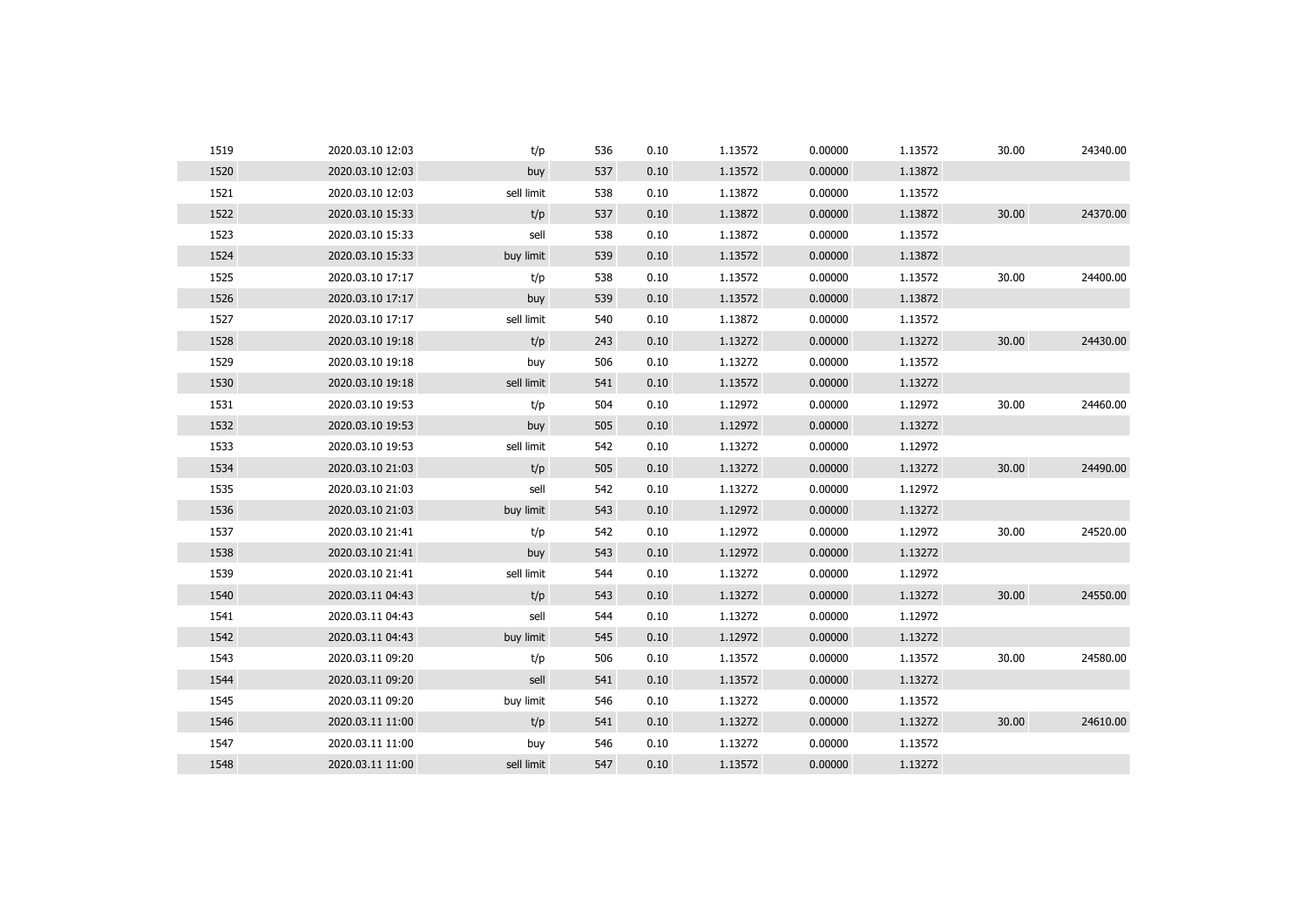| 1549 | 2020.03.11 18:08 | t/p        | 544 | 0.10 | 1.12972 | 0.00000 | 1.12972 | 30.00 | 24640.00 |
|------|------------------|------------|-----|------|---------|---------|---------|-------|----------|
| 1550 | 2020.03.11 18:08 | buy        | 545 | 0.10 | 1.12972 | 0.00000 | 1.13272 |       |          |
| 1551 | 2020.03.11 18:08 | sell limit | 548 | 0.10 | 1.13272 | 0.00000 | 1.12972 |       |          |
| 1552 | 2020.03.11 18:38 | t/p        | 245 | 0.10 | 1.12672 | 0.00000 | 1.12672 | 30.00 | 24670.00 |
| 1553 | 2020.03.11 18:38 | buy        | 500 | 0.10 | 1.12672 | 0.00000 | 1.12972 |       |          |
| 1554 | 2020.03.11 18:38 | sell limit | 549 | 0.10 | 1.12972 | 0.00000 | 1.12672 |       |          |
| 1555 | 2020.03.12 04:17 | t/p        | 500 | 0.10 | 1.12972 | 0.00000 | 1.12972 | 30.00 | 24700.00 |
| 1556 | 2020.03.12 04:17 | sell       | 549 | 0.10 | 1.12972 | 0.00000 | 1.12672 |       |          |
| 1557 | 2020.03.12 04:17 | buy limit  | 550 | 0.10 | 1.12672 | 0.00000 | 1.12972 |       |          |
| 1558 | 2020.03.12 04:33 | t/p        | 545 | 0.10 | 1.13272 | 0.00000 | 1.13272 | 30.00 | 24730.00 |
| 1559 | 2020.03.12 04:33 | sell       | 548 | 0.10 | 1.13272 | 0.00000 | 1.12972 |       |          |
| 1560 | 2020.03.12 04:33 | buy limit  | 551 | 0.10 | 1.12972 | 0.00000 | 1.13272 |       |          |
| 1561 | 2020.03.12 07:26 | t/p        | 548 | 0.10 | 1.12972 | 0.00000 | 1.12972 | 30.00 | 24760.00 |
| 1562 | 2020.03.12 07:26 | buy        | 551 | 0.10 | 1.12972 | 0.00000 | 1.13272 |       |          |
| 1563 | 2020.03.12 07:26 | sell limit | 552 | 0.10 | 1.13272 | 0.00000 | 1.12972 |       |          |
| 1564 | 2020.03.12 11:25 | t/p        | 549 | 0.10 | 1.12672 | 0.00000 | 1.12672 | 30.00 | 24790.00 |
| 1565 | 2020.03.12 11:25 | buy        | 550 | 0.10 | 1.12672 | 0.00000 | 1.12972 |       |          |
| 1566 | 2020.03.12 11:25 | sell limit | 553 | 0.10 | 1.12972 | 0.00000 | 1.12672 |       |          |
| 1567 | 2020.03.12 13:07 | t/p        | 256 | 0.10 | 1.12372 | 0.00000 | 1.12372 | 30.00 | 24820.00 |
| 1568 | 2020.03.12 13:07 | buy        | 499 | 0.10 | 1.12372 | 0.00000 | 1.12672 |       |          |
| 1569 | 2020.03.12 13:07 | sell limit | 554 | 0.10 | 1.12672 | 0.00000 | 1.12372 |       |          |
| 1570 | 2020.03.12 15:43 | t/p        | 419 | 0.10 | 1.12072 | 0.00000 | 1.12072 | 30.00 | 24850.00 |
| 1571 | 2020.03.12 15:43 | buy        | 498 | 0.10 | 1.12072 | 0.00000 | 1.12372 |       |          |
| 1572 | 2020.03.12 15:43 | sell limit | 555 | 0.10 | 1.12372 | 0.00000 | 1.12072 |       |          |
| 1573 | 2020.03.12 15:46 | t/p        | 498 | 0.10 | 1.12372 | 0.00000 | 1.12372 | 30.00 | 24880.00 |
| 1574 | 2020.03.12 15:46 | sell       | 555 | 0.10 | 1.12372 | 0.00000 | 1.12072 |       |          |
| 1575 | 2020.03.12 15:46 | buy limit  | 556 | 0.10 | 1.12072 | 0.00000 | 1.12372 |       |          |
| 1576 | 2020.03.12 15:48 | t/p        | 499 | 0.10 | 1.12672 | 0.00000 | 1.12672 | 30.00 | 24910.00 |
| 1577 | 2020.03.12 15:48 | sell       | 554 | 0.10 | 1.12672 | 0.00000 | 1.12372 |       |          |
| 1578 | 2020.03.12 15:48 | buy limit  | 557 | 0.10 | 1.12372 | 0.00000 | 1.12672 |       |          |
|      |                  |            |     |      |         |         |         |       |          |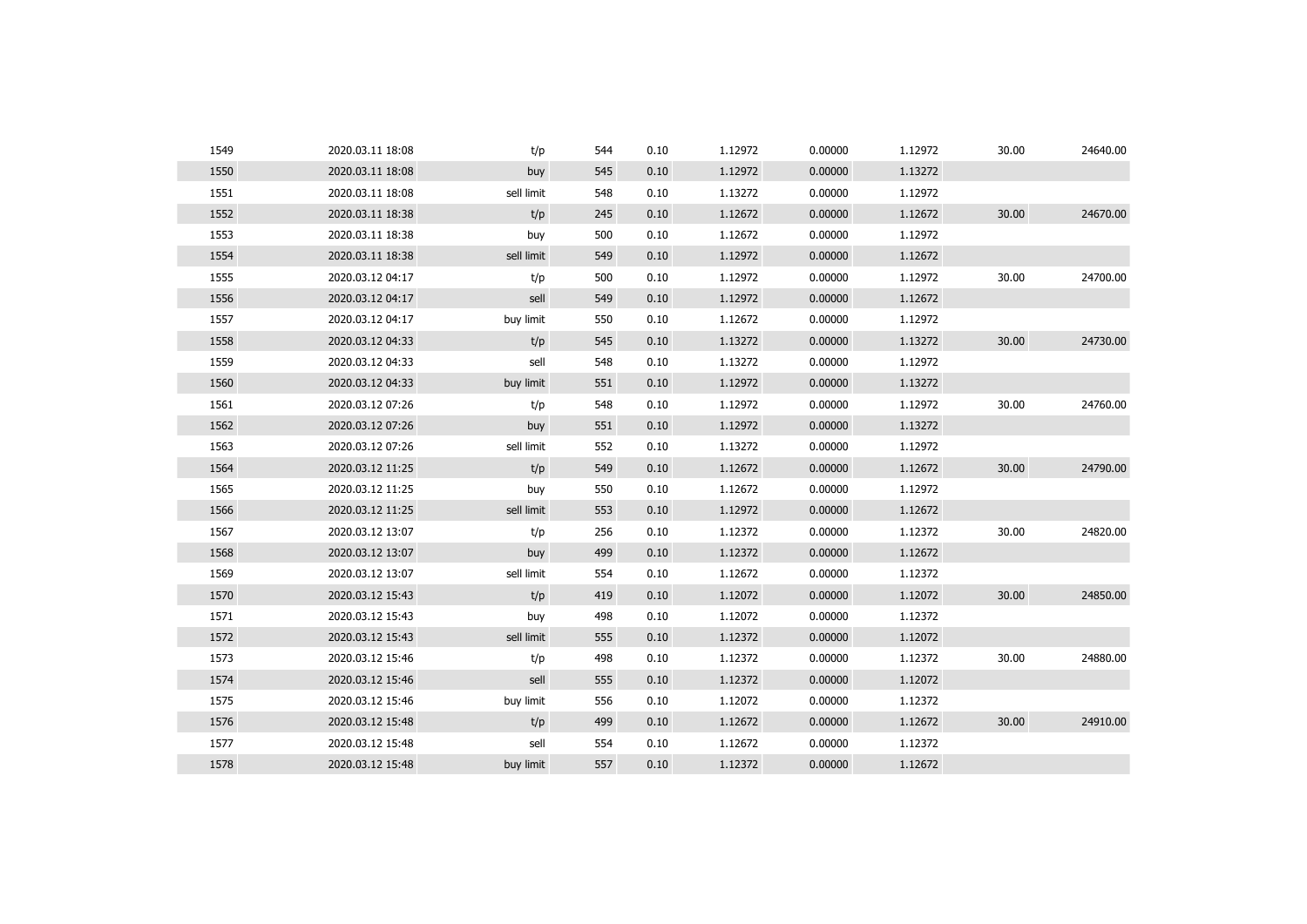| 1579 | 2020.03.12 15:51 | t/p        | 550 | 0.10 | 1.12972 | 0.00000 | 1.12972 | 30.00 | 24940.00 |
|------|------------------|------------|-----|------|---------|---------|---------|-------|----------|
| 1580 | 2020.03.12 15:51 | sell       | 553 | 0.10 | 1.12972 | 0.00000 | 1.12672 |       |          |
| 1581 | 2020.03.12 15:51 | buy limit  | 558 | 0.10 | 1.12672 | 0.00000 | 1.12972 |       |          |
| 1582 | 2020.03.12 15:53 | t/p        | 553 | 0.10 | 1.12672 | 0.00000 | 1.12672 | 30.00 | 24970.00 |
| 1583 | 2020.03.12 15:53 | buy        | 558 | 0.10 | 1.12672 | 0.00000 | 1.12972 |       |          |
| 1584 | 2020.03.12 15:53 | sell limit | 559 | 0.10 | 1.12972 | 0.00000 | 1.12672 |       |          |
| 1585 | 2020.03.12 15:56 | t/p        | 554 | 0.10 | 1.12372 | 0.00000 | 1.12372 | 30.00 | 25000.00 |
| 1586 | 2020.03.12 15:56 | buy        | 557 | 0.10 | 1.12372 | 0.00000 | 1.12672 |       |          |
| 1587 | 2020.03.12 15:56 | sell limit | 560 | 0.10 | 1.12672 | 0.00000 | 1.12372 |       |          |
| 1588 | 2020.03.12 15:58 | t/p        | 555 | 0.10 | 1.12072 | 0.00000 | 1.12072 | 30.00 | 25030.00 |
| 1589 | 2020.03.12 15:58 | buy        | 556 | 0.10 | 1.12072 | 0.00000 | 1.12372 |       |          |
| 1590 | 2020.03.12 15:58 | sell limit | 561 | 0.10 | 1.12372 | 0.00000 | 1.12072 |       |          |
| 1591 | 2020.03.12 16:03 | t/p        | 556 | 0.10 | 1.12372 | 0.00000 | 1.12372 | 30.00 | 25060.00 |
| 1592 | 2020.03.12 16:03 | sell       | 561 | 0.10 | 1.12372 | 0.00000 | 1.12072 |       |          |
| 1593 | 2020.03.12 16:03 | buy limit  | 562 | 0.10 | 1.12072 | 0.00000 | 1.12372 |       |          |
| 1594 | 2020.03.12 17:03 | t/p        | 561 | 0.10 | 1.12072 | 0.00000 | 1.12072 | 30.00 | 25090.00 |
| 1595 | 2020.03.12 17:03 | buy        | 562 | 0.10 | 1.12072 | 0.00000 | 1.12372 |       |          |
| 1596 | 2020.03.12 17:03 | sell limit | 563 | 0.10 | 1.12372 | 0.00000 | 1.12072 |       |          |
| 1597 | 2020.03.12 17:08 | t/p        | 488 | 0.10 | 1.11772 | 0.00000 | 1.11772 | 30.00 | 25120.00 |
| 1598 | 2020.03.12 17:08 | buy        | 497 | 0.10 | 1.11772 | 0.00000 | 1.12072 |       |          |
| 1599 | 2020.03.12 17:08 | sell limit | 564 | 0.10 | 1.12072 | 0.00000 | 1.11772 |       |          |
| 1600 | 2020.03.12 17:12 | t/p        | 493 | 0.10 | 1.11472 | 0.00000 | 1.11472 | 30.00 | 25150.00 |
| 1601 | 2020.03.12 17:12 | buy        | 496 | 0.10 | 1.11472 | 0.00000 | 1.11772 |       |          |
| 1602 | 2020.03.12 17:12 | sell limit | 565 | 0.10 | 1.11772 | 0.00000 | 1.11472 |       |          |
| 1603 | 2020.03.12 17:28 | t/p        | 496 | 0.10 | 1.11772 | 0.00000 | 1.11772 | 30.00 | 25180.00 |
| 1604 | 2020.03.12 17:28 | sell       | 565 | 0.10 | 1.11772 | 0.00000 | 1.11472 |       |          |
| 1605 | 2020.03.12 17:28 | buy limit  | 566 | 0.10 | 1.11472 | 0.00000 | 1.11772 |       |          |
| 1606 | 2020.03.12 17:38 | t/p        | 565 | 0.10 | 1.11472 | 0.00000 | 1.11472 | 30.00 | 25210.00 |
| 1607 | 2020.03.12 17:38 | buy        | 566 | 0.10 | 1.11472 | 0.00000 | 1.11772 |       |          |
| 1608 | 2020.03.12 17:38 | sell limit | 567 | 0.10 | 1.11772 | 0.00000 | 1.11472 |       |          |
|      |                  |            |     |      |         |         |         |       |          |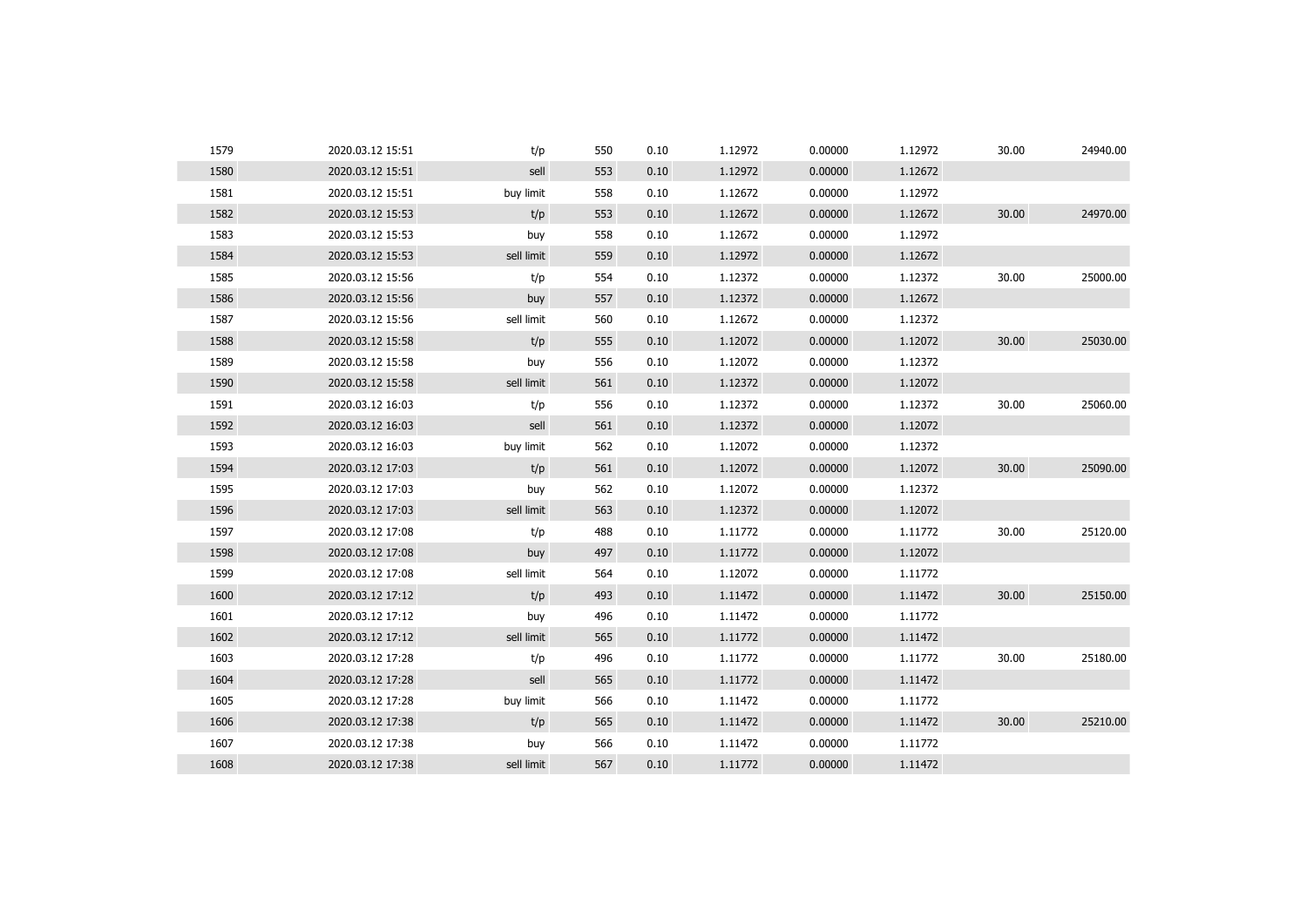| 1609 | 2020.03.12 18:12 | t/p        | 494 | 0.10 | 1.11172 | 0.00000 | 1.11172 | 30.00 | 25240.00 |
|------|------------------|------------|-----|------|---------|---------|---------|-------|----------|
| 1610 | 2020.03.12 18:12 | buy        | 495 | 0.10 | 1.11172 | 0.00000 | 1.11472 |       |          |
| 1611 | 2020.03.12 18:12 | sell limit | 568 | 0.10 | 1.11472 | 0.00000 | 1.11172 |       |          |
| 1612 | 2020.03.12 18:45 | t/p        | 429 | 0.10 | 1.10872 | 0.00000 | 1.10872 | 30.00 | 25270.00 |
| 1613 | 2020.03.12 18:45 | buy        | 478 | 0.10 | 1.10872 | 0.00000 | 1.11172 |       |          |
| 1614 | 2020.03.12 18:45 | sell limit | 569 | 0.10 | 1.11172 | 0.00000 | 1.10872 |       |          |
| 1615 | 2020.03.12 19:03 | t/p        | 436 | 0.10 | 1.10572 | 0.00000 | 1.10572 | 30.00 | 25300.00 |
| 1616 | 2020.03.12 19:03 | buy        | 477 | 0.10 | 1.10572 | 0.00000 | 1.10872 |       |          |
| 1617 | 2020.03.12 19:03 | sell limit | 570 | 0.10 | 1.10872 | 0.00000 | 1.10572 |       |          |
| 1618 | 2020.03.12 19:31 | t/p        | 477 | 0.10 | 1.10872 | 0.00000 | 1.10872 | 30.00 | 25330.00 |
| 1619 | 2020.03.12 19:31 | sell       | 570 | 0.10 | 1.10872 | 0.00000 | 1.10572 |       |          |
| 1620 | 2020.03.12 19:31 | buy limit  | 571 | 0.10 | 1.10572 | 0.00000 | 1.10872 |       |          |
| 1621 | 2020.03.12 19:52 | t/p        | 478 | 0.10 | 1.11172 | 0.00000 | 1.11172 | 30.00 | 25360.00 |
| 1622 | 2020.03.12 19:52 | sell       | 569 | 0.10 | 1.11172 | 0.00000 | 1.10872 |       |          |
| 1623 | 2020.03.12 19:52 | buy limit  | 572 | 0.10 | 1.10872 | 0.00000 | 1.11172 |       |          |
| 1624 | 2020.03.12 19:57 | t/p        | 495 | 0.10 | 1.11472 | 0.00000 | 1.11472 | 30.00 | 25390.00 |
| 1625 | 2020.03.12 19:57 | sell       | 568 | 0.10 | 1.11472 | 0.00000 | 1.11172 |       |          |
| 1626 | 2020.03.12 19:57 | buy limit  | 573 | 0.10 | 1.11172 | 0.00000 | 1.11472 |       |          |
| 1627 | 2020.03.12 20:13 | t/p        | 566 | 0.10 | 1.11772 | 0.00000 | 1.11772 | 30.00 | 25420.00 |
| 1628 | 2020.03.12 20:13 | sell       | 567 | 0.10 | 1.11772 | 0.00000 | 1.11472 |       |          |
| 1629 | 2020.03.12 20:13 | buy limit  | 574 | 0.10 | 1.11472 | 0.00000 | 1.11772 |       |          |
| 1630 | 2020.03.12 20:18 | t/p        | 567 | 0.10 | 1.11472 | 0.00000 | 1.11472 | 30.00 | 25450.00 |
| 1631 | 2020.03.12 20:18 | buy        | 574 | 0.10 | 1.11472 | 0.00000 | 1.11772 |       |          |
| 1632 | 2020.03.12 20:18 | sell limit | 575 | 0.10 | 1.11772 | 0.00000 | 1.11472 |       |          |
| 1633 | 2020.03.12 20:27 | t/p        | 574 | 0.10 | 1.11772 | 0.00000 | 1.11772 | 30.00 | 25480.00 |
| 1634 | 2020.03.12 20:27 | sell       | 575 | 0.10 | 1.11772 | 0.00000 | 1.11472 |       |          |
| 1635 | 2020.03.12 20:27 | buy limit  | 576 | 0.10 | 1.11472 | 0.00000 | 1.11772 |       |          |
| 1636 | 2020.03.12 21:07 | t/p        | 497 | 0.10 | 1.12072 | 0.00000 | 1.12072 | 30.00 | 25510.00 |
| 1637 | 2020.03.12 21:07 | sell       | 564 | 0.10 | 1.12072 | 0.00000 | 1.11772 |       |          |
| 1638 | 2020.03.12 21:07 | buy limit  | 577 | 0.10 | 1.11772 | 0.00000 | 1.12072 |       |          |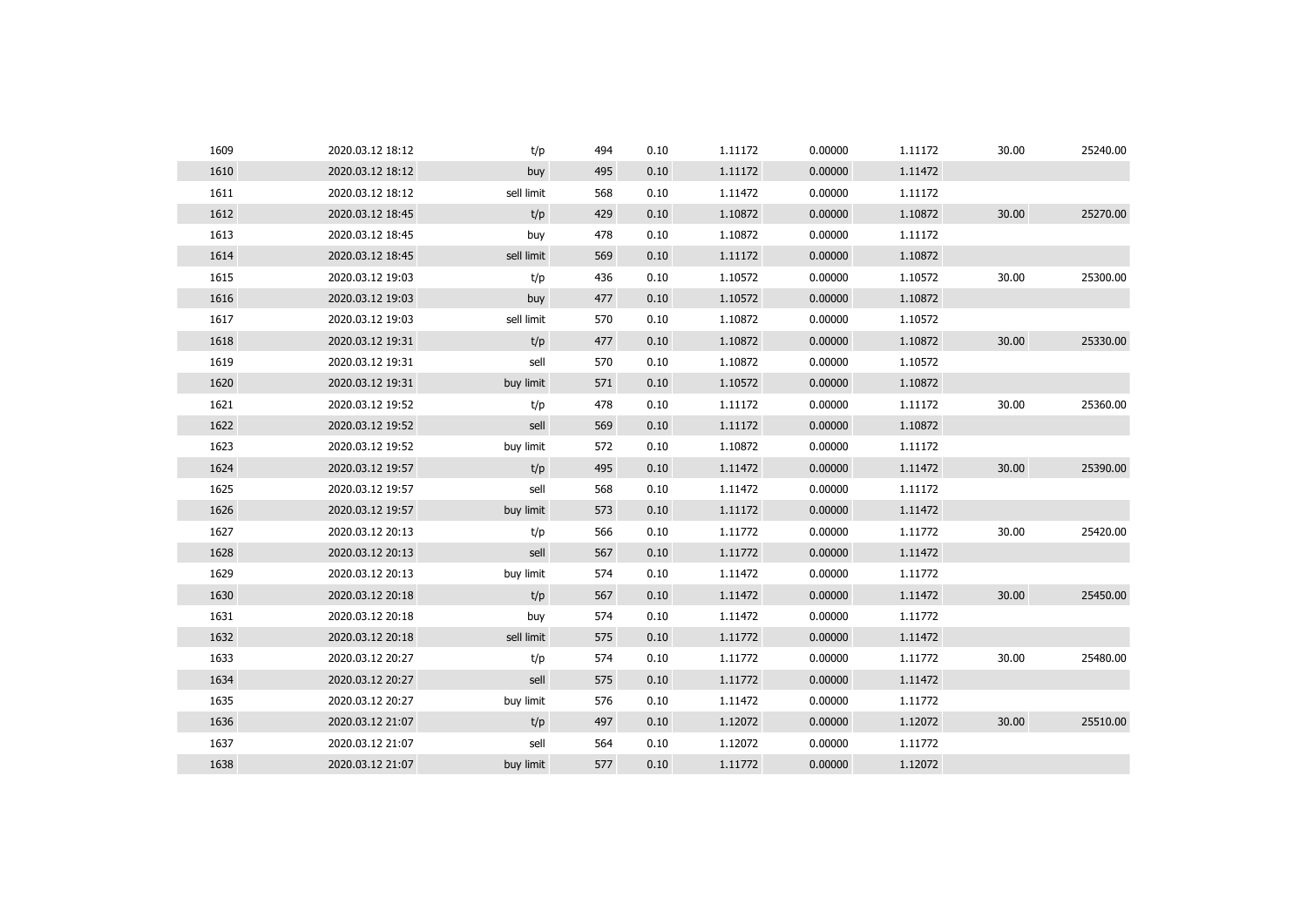| 1639 | 2020.03.12 21:27 | t/p        | 564 | 0.10 | 1.11772 | 0.00000 | 1.11772 | 30.00 | 25540.00 |
|------|------------------|------------|-----|------|---------|---------|---------|-------|----------|
| 1640 | 2020.03.12 21:27 | buy        | 577 | 0.10 | 1.11772 | 0.00000 | 1.12072 |       |          |
| 1641 | 2020.03.12 21:27 | sell limit | 578 | 0.10 | 1.12072 | 0.00000 | 1.11772 |       |          |
| 1642 | 2020.03.12 23:06 | t/p        | 577 | 0.10 | 1.12072 | 0.00000 | 1.12072 | 30.00 | 25570.00 |
| 1643 | 2020.03.12 23:06 | sell       | 578 | 0.10 | 1.12072 | 0.00000 | 1.11772 |       |          |
| 1644 | 2020.03.12 23:06 | buy limit  | 579 | 0.10 | 1.11772 | 0.00000 | 1.12072 |       |          |
| 1645 | 2020.03.12 23:28 | t/p        | 578 | 0.10 | 1.11772 | 0.00000 | 1.11772 | 30.00 | 25600.00 |
| 1646 | 2020.03.12 23:28 | buy        | 579 | 0.10 | 1.11772 | 0.00000 | 1.12072 |       |          |
| 1647 | 2020.03.12 23:28 | sell limit | 580 | 0.10 | 1.12072 | 0.00000 | 1.11772 |       |          |
| 1648 | 2020.03.13 05:58 | t/p        | 579 | 0.10 | 1.12072 | 0.00000 | 1.12072 | 30.00 | 25630.00 |
| 1649 | 2020.03.13 05:58 | sell       | 580 | 0.10 | 1.12072 | 0.00000 | 1.11772 |       |          |
| 1650 | 2020.03.13 05:58 | buy limit  | 581 | 0.10 | 1.11772 | 0.00000 | 1.12072 |       |          |
| 1651 | 2020.03.13 10:23 | t/p        | 580 | 0.10 | 1.11772 | 0.00000 | 1.11772 | 30.00 | 25660.00 |
| 1652 | 2020.03.13 10:23 | buy        | 581 | 0.10 | 1.11772 | 0.00000 | 1.12072 |       |          |
| 1653 | 2020.03.13 10:23 | sell limit | 582 | 0.10 | 1.12072 | 0.00000 | 1.11772 |       |          |
| 1654 | 2020.03.13 11:52 | t/p        | 581 | 0.10 | 1.12072 | 0.00000 | 1.12072 | 30.00 | 25690.00 |
| 1655 | 2020.03.13 11:52 | sell       | 582 | 0.10 | 1.12072 | 0.00000 | 1.11772 |       |          |
| 1656 | 2020.03.13 11:52 | buy limit  | 583 | 0.10 | 1.11772 | 0.00000 | 1.12072 |       |          |
| 1657 | 2020.03.13 12:33 | t/p        | 582 | 0.10 | 1.11772 | 0.00000 | 1.11772 | 30.00 | 25720.00 |
| 1658 | 2020.03.13 12:33 | buy        | 583 | 0.10 | 1.11772 | 0.00000 | 1.12072 |       |          |
| 1659 | 2020.03.13 12:33 | sell limit | 584 | 0.10 | 1.12072 | 0.00000 | 1.11772 |       |          |
| 1660 | 2020.03.13 14:44 | t/p        | 575 | 0.10 | 1.11472 | 0.00000 | 1.11472 | 30.00 | 25750.00 |
| 1661 | 2020.03.13 14:44 | buy        | 576 | 0.10 | 1.11472 | 0.00000 | 1.11772 |       |          |
| 1662 | 2020.03.13 14:44 | sell limit | 585 | 0.10 | 1.11772 | 0.00000 | 1.11472 |       |          |
| 1663 | 2020.03.13 15:04 | t/p        | 576 | 0.10 | 1.11772 | 0.00000 | 1.11772 | 30.00 | 25780.00 |
| 1664 | 2020.03.13 15:04 | sell       | 585 | 0.10 | 1.11772 | 0.00000 | 1.11472 |       |          |
| 1665 | 2020.03.13 15:04 | buy limit  | 586 | 0.10 | 1.11472 | 0.00000 | 1.11772 |       |          |
| 1666 | 2020.03.13 15:31 | t/p        | 585 | 0.10 | 1.11472 | 0.00000 | 1.11472 | 30.00 | 25810.00 |
| 1667 | 2020.03.13 15:31 | buy        | 586 | 0.10 | 1.11472 | 0.00000 | 1.11772 |       |          |
| 1668 | 2020.03.13 15:31 | sell limit | 587 | 0.10 | 1.11772 | 0.00000 | 1.11472 |       |          |
|      |                  |            |     |      |         |         |         |       |          |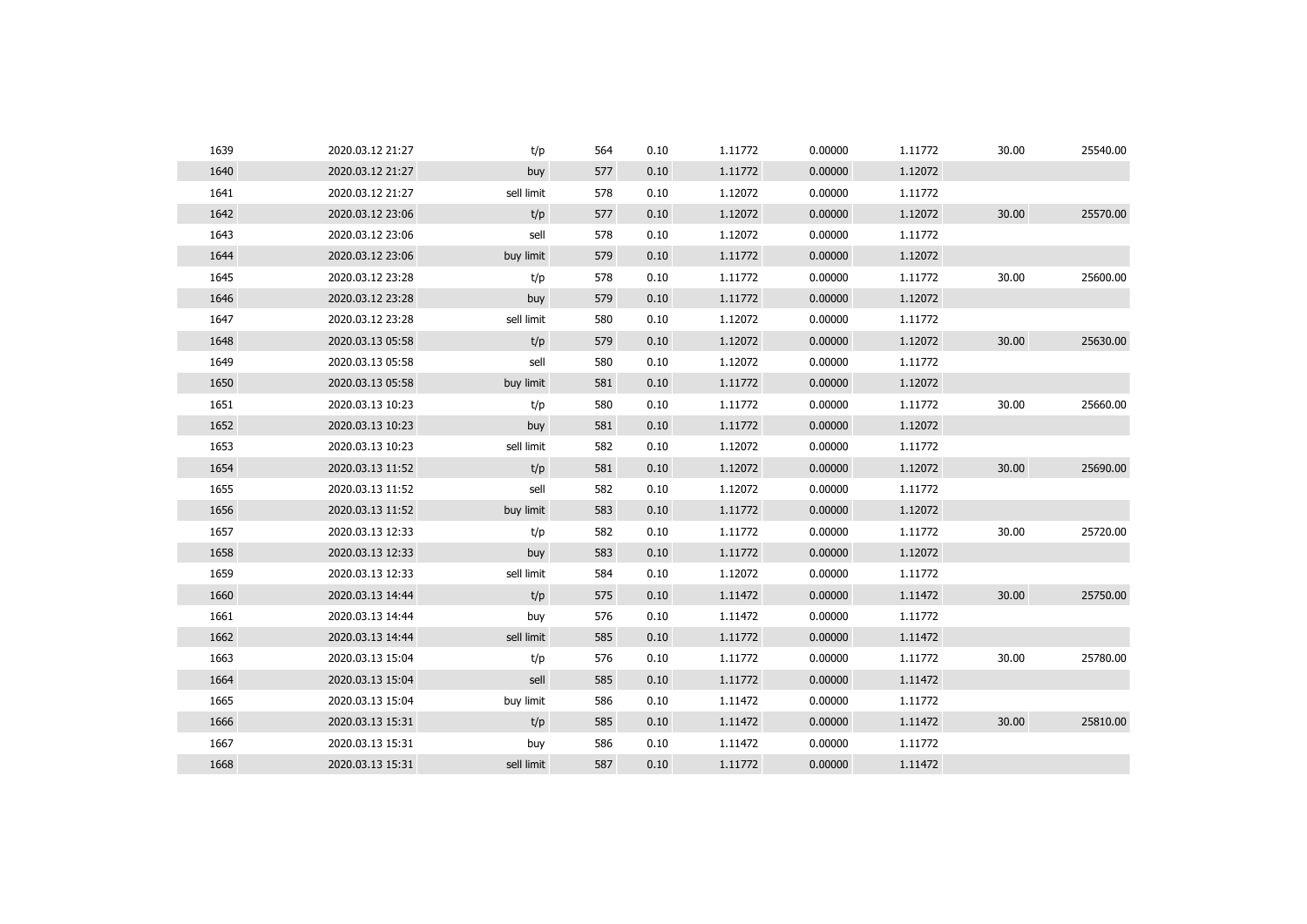| 1669 | 2020.03.13 15:55 | t/p        | 568 | 0.10 | 1.11172 | 0.00000 | 1.11172 | 30.00 | 25840.00 |
|------|------------------|------------|-----|------|---------|---------|---------|-------|----------|
| 1670 | 2020.03.13 15:55 | buy        | 573 | 0.10 | 1.11172 | 0.00000 | 1.11472 |       |          |
| 1671 | 2020.03.13 15:55 | sell limit | 588 | 0.10 | 1.11472 | 0.00000 | 1.11172 |       |          |
| 1672 | 2020.03.13 18:57 | t/p        | 569 | 0.10 | 1.10872 | 0.00000 | 1.10872 | 30.00 | 25870.00 |
| 1673 | 2020.03.13 18:57 | buy        | 572 | 0.10 | 1.10872 | 0.00000 | 1.11172 |       |          |
| 1674 | 2020.03.13 18:57 | sell limit | 589 | 0.10 | 1.11172 | 0.00000 | 1.10872 |       |          |
| 1675 | 2020.03.13 19:43 | t/p        | 570 | 0.10 | 1.10572 | 0.00000 | 1.10572 | 30.00 | 25900.00 |
| 1676 | 2020.03.13 19:43 | buy        | 571 | 0.10 | 1.10572 | 0.00000 | 1.10872 |       |          |
| 1677 | 2020.03.13 19:43 | sell limit | 590 | 0.10 | 1.10872 | 0.00000 | 1.10572 |       |          |
| 1678 | 2020.03.13 20:02 | t/p        | 571 | 0.10 | 1.10872 | 0.00000 | 1.10872 | 30.00 | 25930.00 |
| 1679 | 2020.03.13 20:02 | sell       | 590 | 0.10 | 1.10872 | 0.00000 | 1.10572 |       |          |
| 1680 | 2020.03.13 20:02 | buy limit  | 591 | 0.10 | 1.10572 | 0.00000 | 1.10872 |       |          |
| 1681 | 2020.03.16 00:01 | t/p        | 572 | 0.10 | 1.11172 | 0.00000 | 1.11172 | 30.00 | 25960.00 |
| 1682 | 2020.03.16 00:01 | sell       | 589 | 0.10 | 1.11172 | 0.00000 | 1.10872 |       |          |
| 1683 | 2020.03.16 00:01 | buy limit  | 592 | 0.10 | 1.10872 | 0.00000 | 1.11172 |       |          |
| 1684 | 2020.03.16 00:05 | t/p        | 573 | 0.10 | 1.11472 | 0.00000 | 1.11472 | 30.00 | 25990.00 |
| 1685 | 2020.03.16 00:05 | sell       | 588 | 0.10 | 1.11472 | 0.00000 | 1.11172 |       |          |
| 1686 | 2020.03.16 00:05 | buy limit  | 593 | 0.10 | 1.11172 | 0.00000 | 1.11472 |       |          |
| 1687 | 2020.03.16 00:21 | t/p        | 586 | 0.10 | 1.11772 | 0.00000 | 1.11772 | 30.00 | 26020.00 |
| 1688 | 2020.03.16 00:21 | sell       | 587 | 0.10 | 1.11772 | 0.00000 | 1.11472 |       |          |
| 1689 | 2020.03.16 00:21 | buy limit  | 594 | 0.10 | 1.11472 | 0.00000 | 1.11772 |       |          |
| 1690 | 2020.03.16 01:18 | t/p        | 587 | 0.10 | 1.11472 | 0.00000 | 1.11472 | 30.00 | 26050.00 |
| 1691 | 2020.03.16 01:18 | buy        | 594 | 0.10 | 1.11472 | 0.00000 | 1.11772 |       |          |
| 1692 | 2020.03.16 01:18 | sell limit | 595 | 0.10 | 1.11772 | 0.00000 | 1.11472 |       |          |
| 1693 | 2020.03.16 01:37 | t/p        | 594 | 0.10 | 1.11772 | 0.00000 | 1.11772 | 30.00 | 26080.00 |
| 1694 | 2020.03.16 01:37 | sell       | 595 | 0.10 | 1.11772 | 0.00000 | 1.11472 |       |          |
| 1695 | 2020.03.16 01:37 | buy limit  | 596 | 0.10 | 1.11472 | 0.00000 | 1.11772 |       |          |
| 1696 | 2020.03.16 01:47 | t/p        | 595 | 0.10 | 1.11472 | 0.00000 | 1.11472 | 30.00 | 26110.00 |
| 1697 | 2020.03.16 01:47 | buy        | 596 | 0.10 | 1.11472 | 0.00000 | 1.11772 |       |          |
| 1698 | 2020.03.16 01:47 | sell limit | 597 | 0.10 | 1.11772 | 0.00000 | 1.11472 |       |          |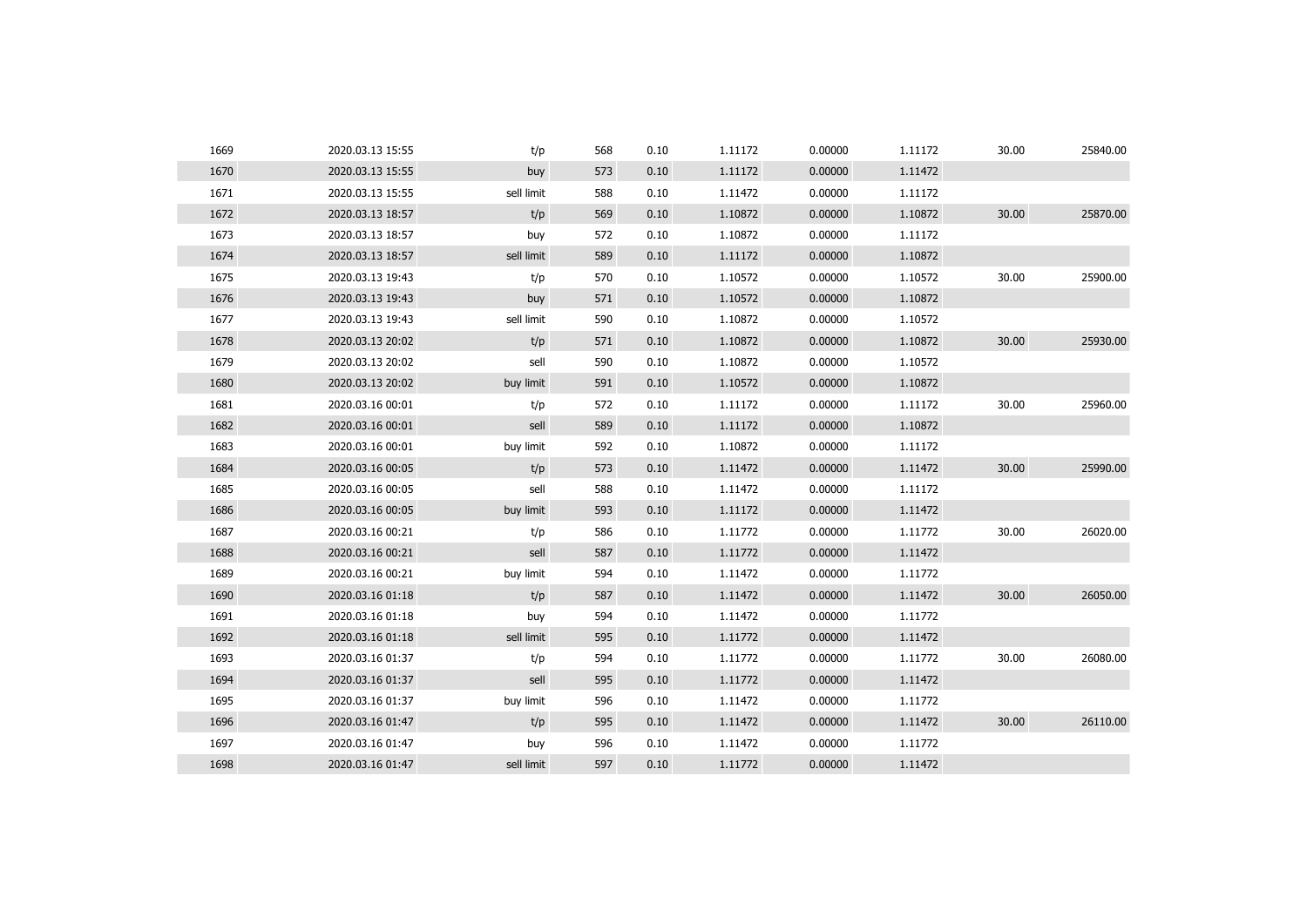| 1699 | 2020.03.16 02:24 | t/p        | 596 | 0.10 | 1.11772 | 0.00000 | 1.11772 | 30.00 | 26140.00 |
|------|------------------|------------|-----|------|---------|---------|---------|-------|----------|
| 1700 | 2020.03.16 02:24 | sell       | 597 | 0.10 | 1.11772 | 0.00000 | 1.11472 |       |          |
| 1701 | 2020.03.16 02:24 | buy limit  | 598 | 0.10 | 1.11472 | 0.00000 | 1.11772 |       |          |
| 1702 | 2020.03.16 03:04 | t/p        | 597 | 0.10 | 1.11472 | 0.00000 | 1.11472 | 30.00 | 26170.00 |
| 1703 | 2020.03.16 03:04 | buy        | 598 | 0.10 | 1.11472 | 0.00000 | 1.11772 |       |          |
| 1704 | 2020.03.16 03:04 | sell limit | 599 | 0.10 | 1.11772 | 0.00000 | 1.11472 |       |          |
| 1705 | 2020.03.16 03:46 | t/p        | 588 | 0.10 | 1.11172 | 0.00000 | 1.11172 | 30.00 | 26200.00 |
| 1706 | 2020.03.16 03:46 | buy        | 593 | 0.10 | 1.11172 | 0.00000 | 1.11472 |       |          |
| 1707 | 2020.03.16 03:46 | sell limit | 600 | 0.10 | 1.11472 | 0.00000 | 1.11172 |       |          |
| 1708 | 2020.03.16 04:24 | t/p        | 589 | 0.10 | 1.10872 | 0.00000 | 1.10872 | 30.00 | 26230.00 |
| 1709 | 2020.03.16 04:24 | buy        | 592 | 0.10 | 1.10872 | 0.00000 | 1.11172 |       |          |
| 1710 | 2020.03.16 04:24 | sell limit | 601 | 0.10 | 1.11172 | 0.00000 | 1.10872 |       |          |
| 1711 | 2020.03.16 06:22 | t/p        | 592 | 0.10 | 1.11172 | 0.00000 | 1.11172 | 30.00 | 26260.00 |
| 1712 | 2020.03.16 06:22 | sell       | 601 | 0.10 | 1.11172 | 0.00000 | 1.10872 |       |          |
| 1713 | 2020.03.16 06:22 | buy limit  | 602 | 0.10 | 1.10872 | 0.00000 | 1.11172 |       |          |
| 1714 | 2020.03.16 09:37 | t/p        | 593 | 0.10 | 1.11472 | 0.00000 | 1.11472 | 30.00 | 26290.00 |
| 1715 | 2020.03.16 09:37 | sell       | 600 | 0.10 | 1.11472 | 0.00000 | 1.11172 |       |          |
| 1716 | 2020.03.16 09:37 | buy limit  | 603 | 0.10 | 1.11172 | 0.00000 | 1.11472 |       |          |
| 1717 | 2020.03.16 10:49 | t/p        | 598 | 0.10 | 1.11772 | 0.00000 | 1.11772 | 30.00 | 26320.00 |
| 1718 | 2020.03.16 10:49 | sell       | 599 | 0.10 | 1.11772 | 0.00000 | 1.11472 |       |          |
| 1719 | 2020.03.16 10:49 | buy limit  | 604 | 0.10 | 1.11472 | 0.00000 | 1.11772 |       |          |
| 1720 | 2020.03.16 11:28 | t/p        | 583 | 0.10 | 1.12072 | 0.00000 | 1.12072 | 30.00 | 26350.00 |
| 1721 | 2020.03.16 11:28 | sell       | 584 | 0.10 | 1.12072 | 0.00000 | 1.11772 |       |          |
| 1722 | 2020.03.16 11:28 | buy limit  | 605 | 0.10 | 1.11772 | 0.00000 | 1.12072 |       |          |
| 1723 | 2020.03.16 13:20 | t/p        | 584 | 0.10 | 1.11772 | 0.00000 | 1.11772 | 30.00 | 26380.00 |
| 1724 | 2020.03.16 13:20 | buy        | 605 | 0.10 | 1.11772 | 0.00000 | 1.12072 |       |          |
| 1725 | 2020.03.16 13:20 | sell limit | 606 | 0.10 | 1.12072 | 0.00000 | 1.11772 |       |          |
| 1726 | 2020.03.16 13:25 | t/p        | 599 | 0.10 | 1.11472 | 0.00000 | 1.11472 | 30.00 | 26410.00 |
| 1727 | 2020.03.16 13:25 | buy        | 604 | 0.10 | 1.11472 | 0.00000 | 1.11772 |       |          |
| 1728 | 2020.03.16 13:25 | sell limit | 607 | 0.10 | 1.11772 | 0.00000 | 1.11472 |       |          |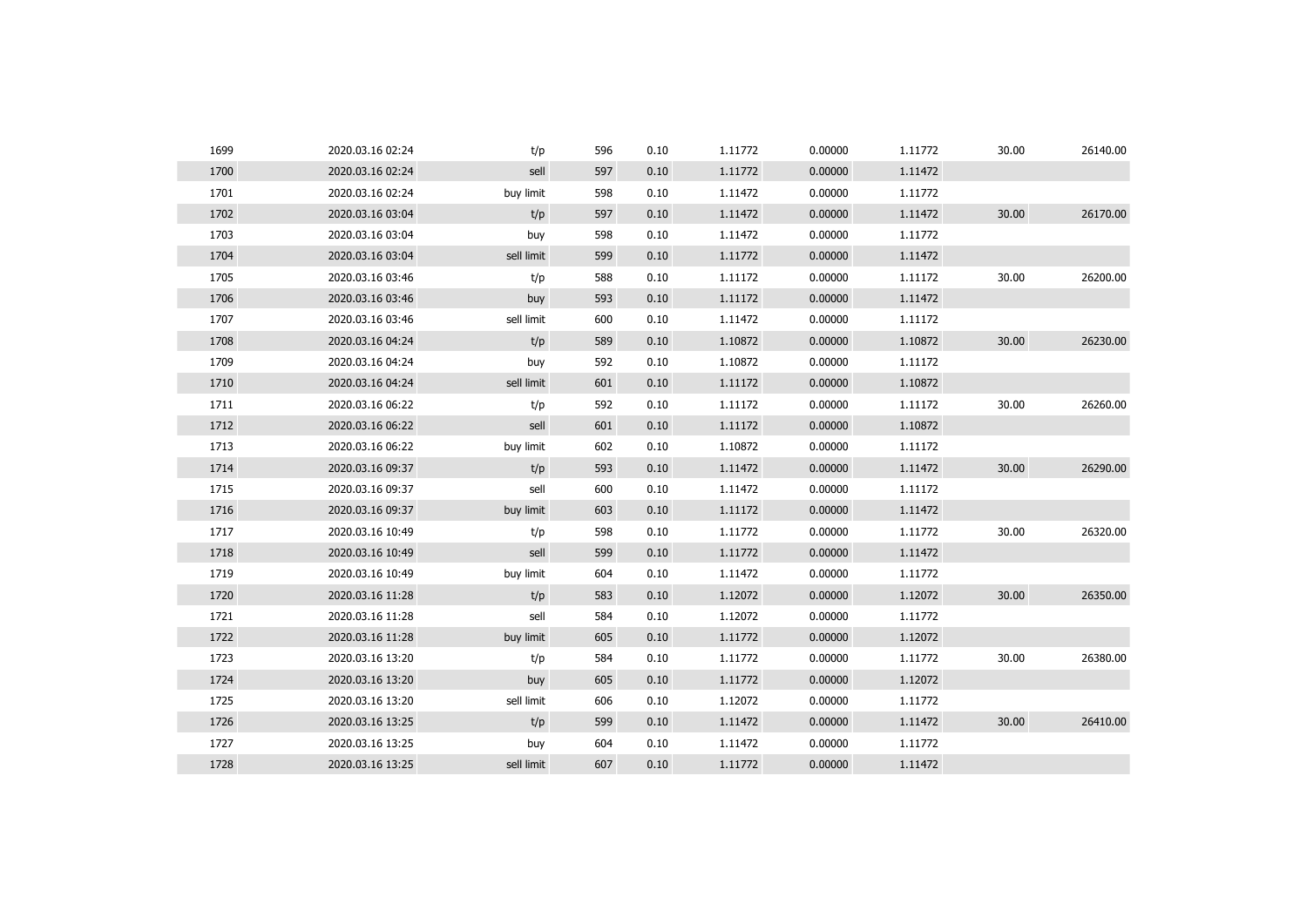| 1729 | 2020.03.16 13:31 | t/p        | 604 | 0.10 | 1.11772 | 0.00000 | 1.11772 | 30.00 | 26440.00 |
|------|------------------|------------|-----|------|---------|---------|---------|-------|----------|
| 1730 | 2020.03.16 13:31 | sell       | 607 | 0.10 | 1.11772 | 0.00000 | 1.11472 |       |          |
| 1731 | 2020.03.16 13:31 | buy limit  | 608 | 0.10 | 1.11472 | 0.00000 | 1.11772 |       |          |
| 1732 | 2020.03.16 16:15 | t/p        | 607 | 0.10 | 1.11472 | 0.00000 | 1.11472 | 30.00 | 26470.00 |
| 1733 | 2020.03.16 16:15 | buy        | 608 | 0.10 | 1.11472 | 0.00000 | 1.11772 |       |          |
| 1734 | 2020.03.16 16:15 | sell limit | 609 | 0.10 | 1.11772 | 0.00000 | 1.11472 |       |          |
| 1735 | 2020.03.16 16:32 | t/p        | 600 | 0.10 | 1.11172 | 0.00000 | 1.11172 | 30.00 | 26500.00 |
| 1736 | 2020.03.16 16:32 | buy        | 603 | 0.10 | 1.11172 | 0.00000 | 1.11472 |       |          |
| 1737 | 2020.03.16 16:32 | sell limit | 610 | 0.10 | 1.11472 | 0.00000 | 1.11172 |       |          |
| 1738 | 2020.03.16 16:42 | t/p        | 603 | 0.10 | 1.11472 | 0.00000 | 1.11472 | 30.00 | 26530.00 |
| 1739 | 2020.03.16 16:42 | sell       | 610 | 0.10 | 1.11472 | 0.00000 | 1.11172 |       |          |
| 1740 | 2020.03.16 16:42 | buy limit  | 611 | 0.10 | 1.11172 | 0.00000 | 1.11472 |       |          |
| 1741 | 2020.03.16 17:46 | t/p        | 610 | 0.10 | 1.11172 | 0.00000 | 1.11172 | 30.00 | 26560.00 |
| 1742 | 2020.03.16 17:46 | buy        | 611 | 0.10 | 1.11172 | 0.00000 | 1.11472 |       |          |
| 1743 | 2020.03.16 17:46 | sell limit | 612 | 0.10 | 1.11472 | 0.00000 | 1.11172 |       |          |
| 1744 | 2020.03.16 19:03 | t/p        | 611 | 0.10 | 1.11472 | 0.00000 | 1.11472 | 30.00 | 26590.00 |
| 1745 | 2020.03.16 19:03 | sell       | 612 | 0.10 | 1.11472 | 0.00000 | 1.11172 |       |          |
| 1746 | 2020.03.16 19:03 | buy limit  | 613 | 0.10 | 1.11172 | 0.00000 | 1.11472 |       |          |
| 1747 | 2020.03.16 23:21 | t/p        | 608 | 0.10 | 1.11772 | 0.00000 | 1.11772 | 30.00 | 26620.00 |
| 1748 | 2020.03.16 23:21 | sell       | 609 | 0.10 | 1.11772 | 0.00000 | 1.11472 |       |          |
| 1749 | 2020.03.16 23:21 | buy limit  | 614 | 0.10 | 1.11472 | 0.00000 | 1.11772 |       |          |
| 1750 | 2020.03.17 10:07 | t/p        | 609 | 0.10 | 1.11472 | 0.00000 | 1.11472 | 30.00 | 26650.00 |
| 1751 | 2020.03.17 10:07 | buy        | 614 | 0.10 | 1.11472 | 0.00000 | 1.11772 |       |          |
| 1752 | 2020.03.17 10:07 | sell limit | 615 | 0.10 | 1.11772 | 0.00000 | 1.11472 |       |          |
| 1753 | 2020.03.17 11:45 | t/p        | 612 | 0.10 | 1.11172 | 0.00000 | 1.11172 | 30.00 | 26680.00 |
| 1754 | 2020.03.17 11:45 | buy        | 613 | 0.10 | 1.11172 | 0.00000 | 1.11472 |       |          |
| 1755 | 2020.03.17 11:45 | sell limit | 616 | 0.10 | 1.11472 | 0.00000 | 1.11172 |       |          |
| 1756 | 2020.03.17 13:04 | t/p        | 601 | 0.10 | 1.10872 | 0.00000 | 1.10872 | 30.00 | 26710.00 |
| 1757 | 2020.03.17 13:04 | buy        | 602 | 0.10 | 1.10872 | 0.00000 | 1.11172 |       |          |
| 1758 | 2020.03.17 13:04 | sell limit | 617 | 0.10 | 1.11172 | 0.00000 | 1.10872 |       |          |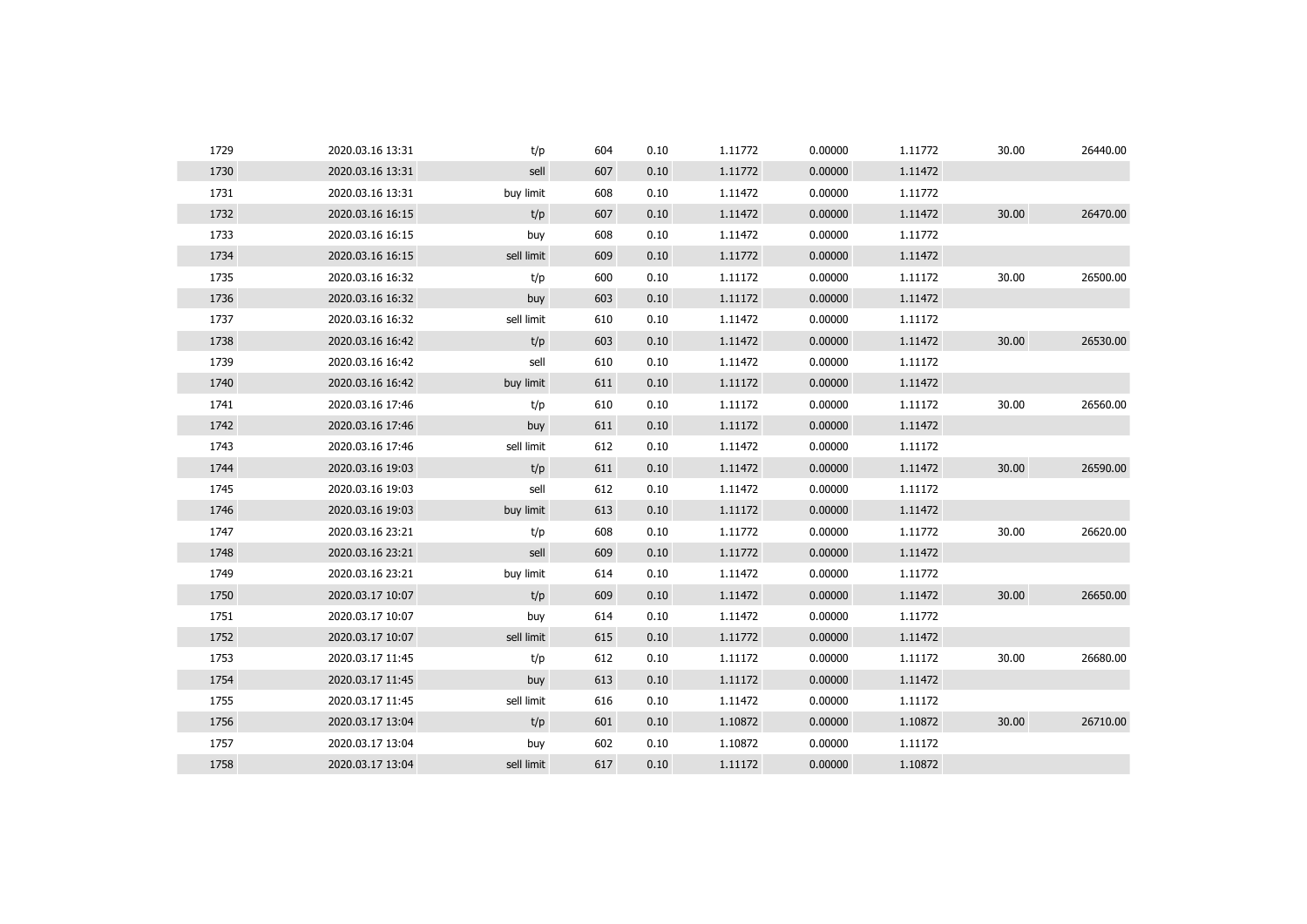| 1759 | 2020.03.17 13:31 | t/p        | 590 | 0.10 | 1.10572 | 0.00000 | 1.10572 | 30.00 | 26740.00 |
|------|------------------|------------|-----|------|---------|---------|---------|-------|----------|
| 1760 | 2020.03.17 13:31 | buy        | 591 | 0.10 | 1.10572 | 0.00000 | 1.10872 |       |          |
| 1761 | 2020.03.17 13:31 | sell limit | 618 | 0.10 | 1.10872 | 0.00000 | 1.10572 |       |          |
| 1762 | 2020.03.17 13:59 | t/p        | 437 | 0.10 | 1.10272 | 0.00000 | 1.10272 | 30.00 | 26770.00 |
| 1763 | 2020.03.17 13:59 | buy        | 476 | 0.10 | 1.10272 | 0.00000 | 1.10572 |       |          |
| 1764 | 2020.03.17 13:59 | sell limit | 619 | 0.10 | 1.10572 | 0.00000 | 1.10272 |       |          |
| 1765 | 2020.03.17 15:04 | t/p        | 472 | 0.10 | 1.09972 | 0.00000 | 1.09972 | 30.00 | 26800.00 |
| 1766 | 2020.03.17 15:04 | buy        | 475 | 0.10 | 1.09972 | 0.00000 | 1.10272 |       |          |
| 1767 | 2020.03.17 15:04 | sell limit | 620 | 0.10 | 1.10272 | 0.00000 | 1.09972 |       |          |
| 1768 | 2020.03.17 17:28 | t/p        | 473 | 0.10 | 1.09672 | 0.00000 | 1.09672 | 30.00 | 26830.00 |
| 1769 | 2020.03.17 17:28 | buy        | 474 | 0.10 | 1.09672 | 0.00000 | 1.09972 |       |          |
| 1770 | 2020.03.17 17:28 | sell limit | 621 | 0.10 | 1.09972 | 0.00000 | 1.09672 |       |          |
| 1771 | 2020.03.17 19:27 | t/p        | 474 | 0.10 | 1.09972 | 0.00000 | 1.09972 | 30.00 | 26860.00 |
| 1772 | 2020.03.17 19:27 | sell       | 621 | 0.10 | 1.09972 | 0.00000 | 1.09672 |       |          |
| 1773 | 2020.03.17 19:27 | buy limit  | 622 | 0.10 | 1.09672 | 0.00000 | 1.09972 |       |          |
| 1774 | 2020.03.17 19:56 | t/p        | 621 | 0.10 | 1.09672 | 0.00000 | 1.09672 | 30.00 | 26890.00 |
| 1775 | 2020.03.17 19:56 | buy        | 622 | 0.10 | 1.09672 | 0.00000 | 1.09972 |       |          |
| 1776 | 2020.03.17 19:56 | sell limit | 623 | 0.10 | 1.09972 | 0.00000 | 1.09672 |       |          |
| 1777 | 2020.03.17 21:26 | t/p        | 622 | 0.10 | 1.09972 | 0.00000 | 1.09972 | 30.00 | 26920.00 |
| 1778 | 2020.03.17 21:26 | sell       | 623 | 0.10 | 1.09972 | 0.00000 | 1.09672 |       |          |
| 1779 | 2020.03.17 21:26 | buy limit  | 624 | 0.10 | 1.09672 | 0.00000 | 1.09972 |       |          |
| 1780 | 2020.03.18 06:59 | t/p        | 475 | 0.10 | 1.10272 | 0.00000 | 1.10272 | 30.00 | 26950.00 |
| 1781 | 2020.03.18 06:59 | sell       | 620 | 0.10 | 1.10272 | 0.00000 | 1.09972 |       |          |
| 1782 | 2020.03.18 06:59 | buy limit  | 625 | 0.10 | 1.09972 | 0.00000 | 1.10272 |       |          |
| 1783 | 2020.03.18 10:42 | t/p        | 620 | 0.10 | 1.09972 | 0.00000 | 1.09972 | 30.00 | 26980.00 |
| 1784 | 2020.03.18 10:42 | buy        | 625 | 0.10 | 1.09972 | 0.00000 | 1.10272 |       |          |
| 1785 | 2020.03.18 10:42 | sell limit | 626 | 0.10 | 1.10272 | 0.00000 | 1.09972 |       |          |
| 1786 | 2020.03.18 10:59 | t/p        | 623 | 0.10 | 1.09672 | 0.00000 | 1.09672 | 30.00 | 27010.00 |
| 1787 | 2020.03.18 10:59 | buy        | 624 | 0.10 | 1.09672 | 0.00000 | 1.09972 |       |          |
| 1788 | 2020.03.18 10:59 | sell limit | 627 | 0.10 | 1.09972 | 0.00000 | 1.09672 |       |          |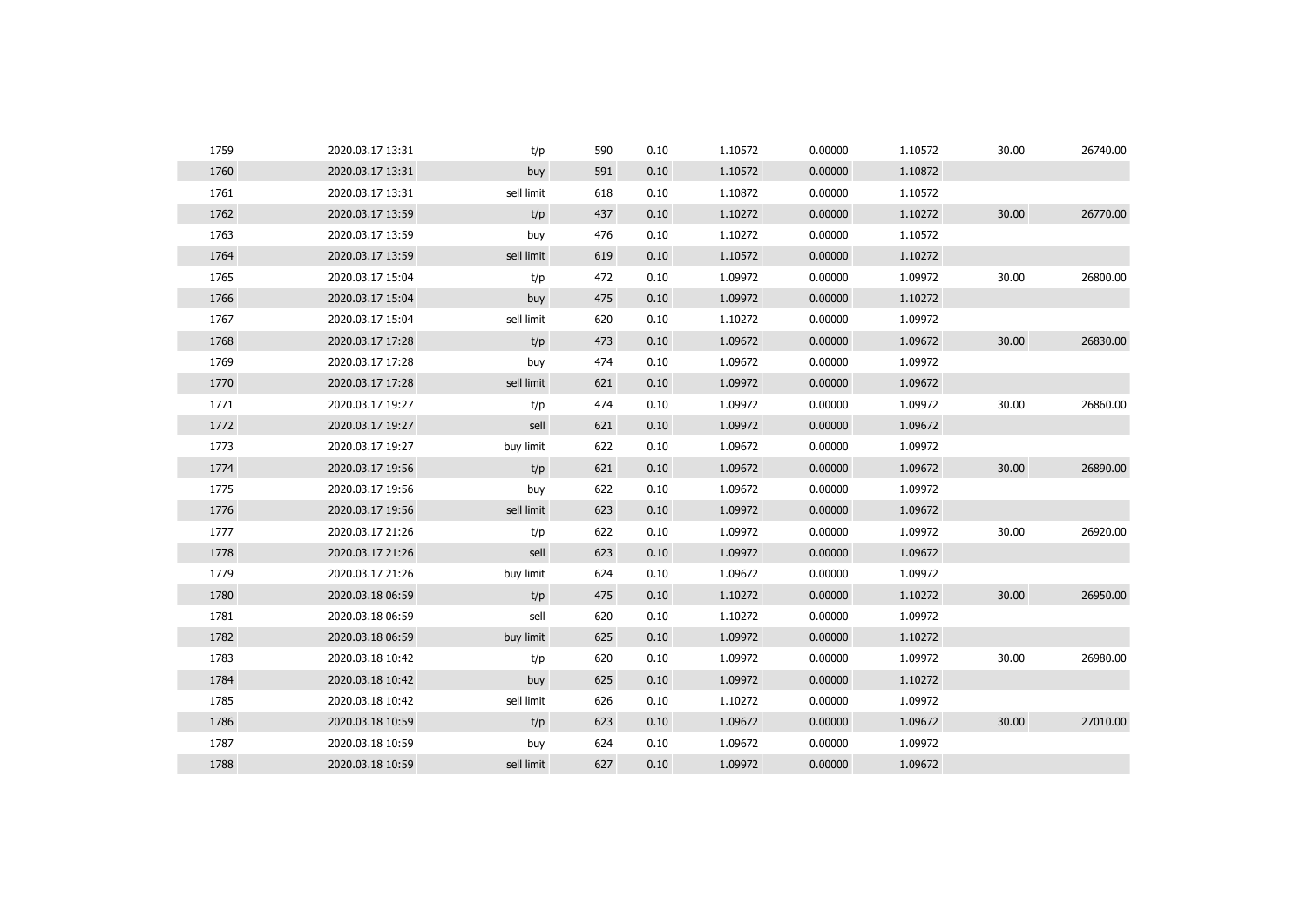| 1789 | 2020.03.18 12:32 | t/p        | 624 | 0.10 | 1.09972 | 0.00000 | 1.09972 | 30.00 | 27040.00 |
|------|------------------|------------|-----|------|---------|---------|---------|-------|----------|
| 1790 | 2020.03.18 12:32 | sell       | 627 | 0.10 | 1.09972 | 0.00000 | 1.09672 |       |          |
| 1791 | 2020.03.18 12:32 | buy limit  | 628 | 0.10 | 1.09672 | 0.00000 | 1.09972 |       |          |
| 1792 | 2020.03.18 15:21 | t/p        | 627 | 0.10 | 1.09672 | 0.00000 | 1.09672 | 30.00 | 27070.00 |
| 1793 | 2020.03.18 15:21 | buy        | 628 | 0.10 | 1.09672 | 0.00000 | 1.09972 |       |          |
| 1794 | 2020.03.18 15:21 | sell limit | 629 | 0.10 | 1.09972 | 0.00000 | 1.09672 |       |          |
| 1795 | 2020.03.18 15:59 | t/p        | 440 | 0.10 | 1.09372 | 0.00000 | 1.09372 | 30.00 | 27100.00 |
| 1796 | 2020.03.18 15:59 | buy        | 467 | 0.10 | 1.09372 | 0.00000 | 1.09672 |       |          |
| 1797 | 2020.03.18 15:59 | sell limit | 630 | 0.10 | 1.09672 | 0.00000 | 1.09372 |       |          |
| 1798 | 2020.03.18 16:42 | t/p        | 441 | 0.10 | 1.09072 | 0.00000 | 1.09072 | 30.00 | 27130.00 |
| 1799 | 2020.03.18 16:42 | buy        | 466 | 0.10 | 1.09072 | 0.00000 | 1.09372 |       |          |
| 1800 | 2020.03.18 16:42 | sell limit | 631 | 0.10 | 1.09372 | 0.00000 | 1.09072 |       |          |
| 1801 | 2020.03.18 17:58 | t/p        | 464 | 0.10 | 1.08772 | 0.00000 | 1.08772 | 30.00 | 27160.00 |
| 1802 | 2020.03.18 17:58 | buy        | 465 | 0.10 | 1.08772 | 0.00000 | 1.09072 |       |          |
| 1803 | 2020.03.18 17:58 | sell limit | 632 | 0.10 | 1.09072 | 0.00000 | 1.08772 |       |          |
| 1804 | 2020.03.18 18:55 | t/p        | 447 | 0.10 | 1.08472 | 0.00000 | 1.08472 | 30.00 | 27190.00 |
| 1805 | 2020.03.18 18:55 | buy        | 462 | 0.10 | 1.08472 | 0.00000 | 1.08772 |       |          |
| 1806 | 2020.03.18 18:55 | sell limit | 633 | 0.10 | 1.08772 | 0.00000 | 1.08472 |       |          |
| 1807 | 2020.03.18 19:52 | t/p        | 460 | 0.10 | 1.08172 | 0.00000 | 1.08172 | 30.00 | 27220.00 |
| 1808 | 2020.03.18 19:52 | buy        | 461 | 0.10 | 1.08172 | 0.00000 | 1.08472 |       |          |
| 1809 | 2020.03.18 19:52 | sell limit | 634 | 0.10 | 1.08472 | 0.00000 | 1.08172 |       |          |
| 1810 | 2020.03.18 20:52 | t/p        | 461 | 0.10 | 1.08472 | 0.00000 | 1.08472 | 30.00 | 27250.00 |
| 1811 | 2020.03.18 20:52 | sell       | 634 | 0.10 | 1.08472 | 0.00000 | 1.08172 |       |          |
| 1812 | 2020.03.18 20:52 | buy limit  | 635 | 0.10 | 1.08172 | 0.00000 | 1.08472 |       |          |
| 1813 | 2020.03.18 21:28 | t/p        | 462 | 0.10 | 1.08772 | 0.00000 | 1.08772 | 30.00 | 27280.00 |
| 1814 | 2020.03.18 21:28 | sell       | 633 | 0.10 | 1.08772 | 0.00000 | 1.08472 |       |          |
| 1815 | 2020.03.18 21:28 | buy limit  | 636 | 0.10 | 1.08472 | 0.00000 | 1.08772 |       |          |
| 1816 | 2020.03.18 23:02 | t/p        | 465 | 0.10 | 1.09072 | 0.00000 | 1.09072 | 30.00 | 27310.00 |
| 1817 | 2020.03.18 23:02 | sell       | 632 | 0.10 | 1.09072 | 0.00000 | 1.08772 |       |          |
| 1818 | 2020.03.18 23:02 | buy limit  | 637 | 0.10 | 1.08772 | 0.00000 | 1.09072 |       |          |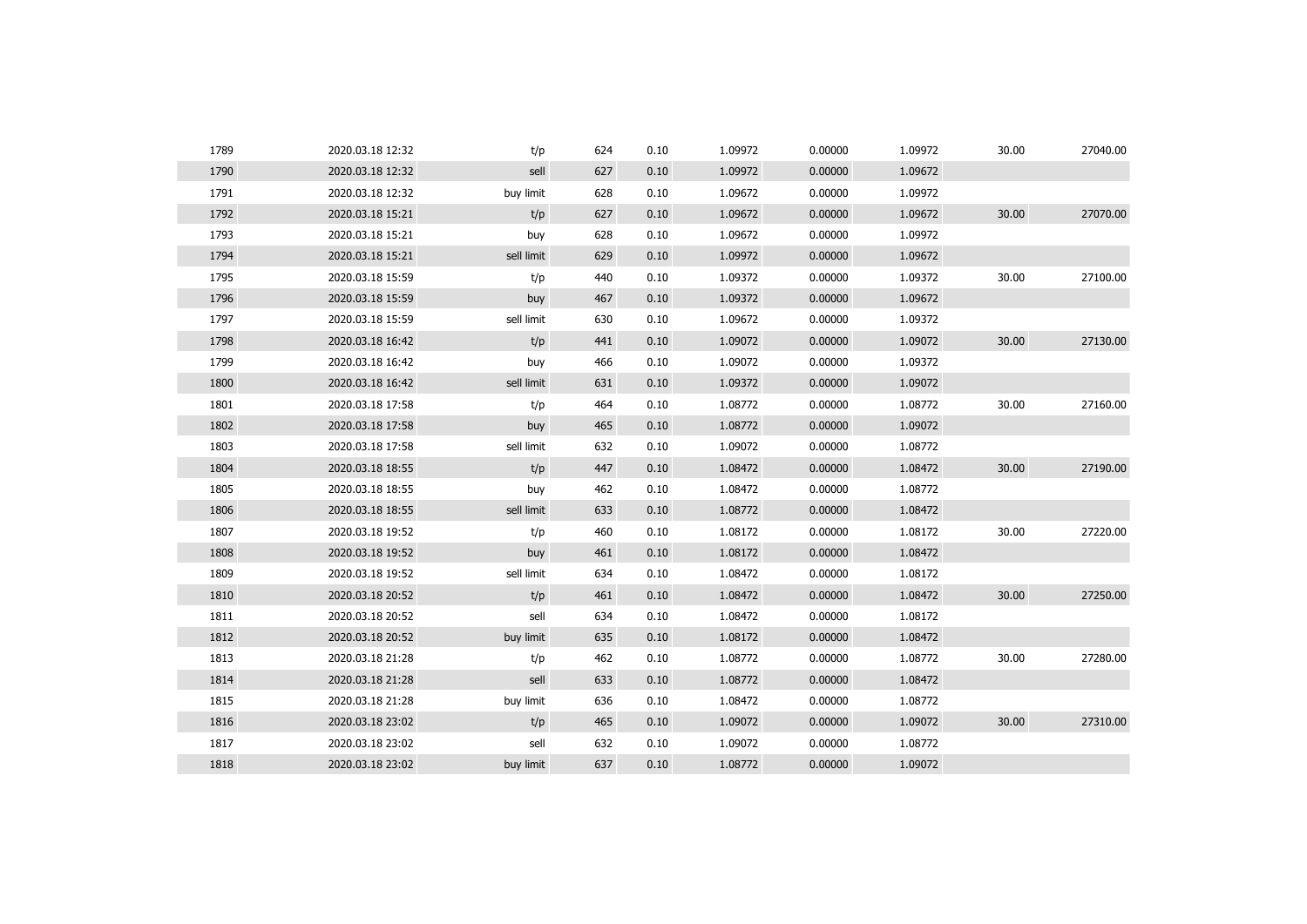| 1819 | 2020.03.19 02:01 | t/p        | 466 | 0.10 | 1.09372 | 0.00000 | 1.09372 | 30.00 | 27340.00 |
|------|------------------|------------|-----|------|---------|---------|---------|-------|----------|
| 1820 | 2020.03.19 02:01 | sell       | 631 | 0.10 | 1.09372 | 0.00000 | 1.09072 |       |          |
| 1821 | 2020.03.19 02:01 | buy limit  | 638 | 0.10 | 1.09072 | 0.00000 | 1.09372 |       |          |
| 1822 | 2020.03.19 02:04 | t/p        | 467 | 0.10 | 1.09672 | 0.00000 | 1.09672 | 30.00 | 27370.00 |
| 1823 | 2020.03.19 02:04 | sell       | 630 | 0.10 | 1.09672 | 0.00000 | 1.09372 |       |          |
| 1824 | 2020.03.19 02:04 | buy limit  | 639 | 0.10 | 1.09372 | 0.00000 | 1.09672 |       |          |
| 1825 | 2020.03.19 03:01 | t/p        | 630 | 0.10 | 1.09372 | 0.00000 | 1.09372 | 30.00 | 27400.00 |
| 1826 | 2020.03.19 03:01 | buy        | 639 | 0.10 | 1.09372 | 0.00000 | 1.09672 |       |          |
| 1827 | 2020.03.19 03:01 | sell limit | 640 | 0.10 | 1.09672 | 0.00000 | 1.09372 |       |          |
| 1828 | 2020.03.19 03:54 | t/p        | 631 | 0.10 | 1.09072 | 0.00000 | 1.09072 | 30.00 | 27430.00 |
| 1829 | 2020.03.19 03:54 | buy        | 638 | 0.10 | 1.09072 | 0.00000 | 1.09372 |       |          |
| 1830 | 2020.03.19 03:54 | sell limit | 641 | 0.10 | 1.09372 | 0.00000 | 1.09072 |       |          |
| 1831 | 2020.03.19 09:33 | t/p        | 638 | 0.10 | 1.09372 | 0.00000 | 1.09372 | 30.00 | 27460.00 |
| 1832 | 2020.03.19 09:33 | sell       | 641 | 0.10 | 1.09372 | 0.00000 | 1.09072 |       |          |
| 1833 | 2020.03.19 09:33 | buy limit  | 642 | 0.10 | 1.09072 | 0.00000 | 1.09372 |       |          |
| 1834 | 2020.03.19 10:18 | t/p        | 641 | 0.10 | 1.09072 | 0.00000 | 1.09072 | 30.00 | 27490.00 |
| 1835 | 2020.03.19 10:18 | buy        | 642 | 0.10 | 1.09072 | 0.00000 | 1.09372 |       |          |
| 1836 | 2020.03.19 10:18 | sell limit | 643 | 0.10 | 1.09372 | 0.00000 | 1.09072 |       |          |
| 1837 | 2020.03.19 10:30 | t/p        | 632 | 0.10 | 1.08772 | 0.00000 | 1.08772 | 30.00 | 27520.00 |
| 1838 | 2020.03.19 10:30 | buy        | 637 | 0.10 | 1.08772 | 0.00000 | 1.09072 |       |          |
| 1839 | 2020.03.19 10:30 | sell limit | 644 | 0.10 | 1.09072 | 0.00000 | 1.08772 |       |          |
| 1840 | 2020.03.19 10:59 | t/p        | 633 | 0.10 | 1.08472 | 0.00000 | 1.08472 | 30.00 | 27550.00 |
| 1841 | 2020.03.19 10:59 | buy        | 636 | 0.10 | 1.08472 | 0.00000 | 1.08772 |       |          |
| 1842 | 2020.03.19 10:59 | sell limit | 645 | 0.10 | 1.08772 | 0.00000 | 1.08472 |       |          |
| 1843 | 2020.03.19 11:10 | t/p        | 634 | 0.10 | 1.08172 | 0.00000 | 1.08172 | 30.00 | 27580.00 |
| 1844 | 2020.03.19 11:10 | buy        | 635 | 0.10 | 1.08172 | 0.00000 | 1.08472 |       |          |
| 1845 | 2020.03.19 11:10 | sell limit | 646 | 0.10 | 1.08472 | 0.00000 | 1.08172 |       |          |
| 1846 | 2020.03.19 11:16 | t/p        | 635 | 0.10 | 1.08472 | 0.00000 | 1.08472 | 30.00 | 27610.00 |
| 1847 | 2020.03.19 11:16 | sell       | 646 | 0.10 | 1.08472 | 0.00000 | 1.08172 |       |          |
| 1848 | 2020.03.19 11:16 | buy limit  | 647 | 0.10 | 1.08172 | 0.00000 | 1.08472 |       |          |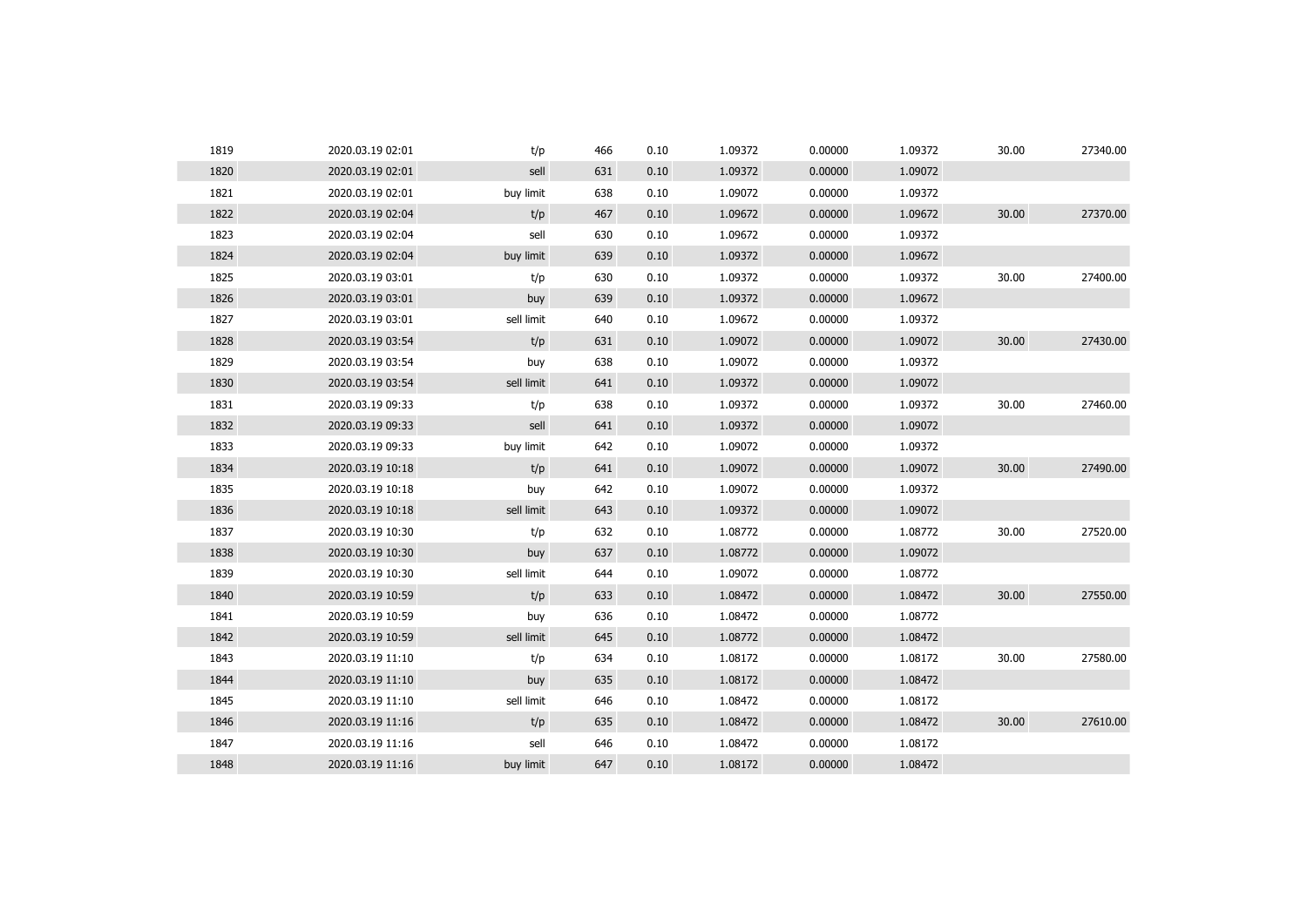| 1849 | 2020.03.19 11:25 | t/p        | 636 | 0.10 | 1.08772 | 0.00000 | 1.08772 | 30.00 | 27640.00 |
|------|------------------|------------|-----|------|---------|---------|---------|-------|----------|
| 1850 | 2020.03.19 11:25 | sell       | 645 | 0.10 | 1.08772 | 0.00000 | 1.08472 |       |          |
| 1851 | 2020.03.19 11:25 | buy limit  | 648 | 0.10 | 1.08472 | 0.00000 | 1.08772 |       |          |
| 1852 | 2020.03.19 11:59 | t/p        | 645 | 0.10 | 1.08472 | 0.00000 | 1.08472 | 30.00 | 27670.00 |
| 1853 | 2020.03.19 11:59 | buy        | 648 | 0.10 | 1.08472 | 0.00000 | 1.08772 |       |          |
| 1854 | 2020.03.19 11:59 | sell limit | 649 | 0.10 | 1.08772 | 0.00000 | 1.08472 |       |          |
| 1855 | 2020.03.19 13:00 | t/p        | 646 | 0.10 | 1.08172 | 0.00000 | 1.08172 | 30.00 | 27700.00 |
| 1856 | 2020.03.19 13:00 | buy        | 647 | 0.10 | 1.08172 | 0.00000 | 1.08472 |       |          |
| 1857 | 2020.03.19 13:00 | sell limit | 650 | 0.10 | 1.08472 | 0.00000 | 1.08172 |       |          |
| 1858 | 2020.03.19 13:59 | t/p        | 457 | 0.10 | 1.07872 | 0.00000 | 1.07872 | 30.00 | 27730.00 |
| 1859 | 2020.03.19 13:59 | buy        | 458 | 0.10 | 1.07872 | 0.00000 | 1.08172 |       |          |
| 1860 | 2020.03.19 13:59 | sell limit | 651 | 0.10 | 1.08172 | 0.00000 | 1.07872 |       |          |
| 1861 | 2020.03.19 14:25 | sell       | 449 | 0.10 | 1.07572 | 0.00000 | 1.07272 |       |          |
| 1862 | 2020.03.19 14:28 | t/p        | 446 | 0.10 | 1.07572 | 0.00000 | 1.07572 | 30.00 | 27760.00 |
| 1863 | 2020.03.19 14:28 | buy        | 448 | 0.10 | 1.07572 | 0.00000 | 1.07872 |       |          |
| 1864 | 2020.03.19 14:28 | buy limit  | 652 | 0.10 | 1.06972 | 0.00000 | 1.07272 |       |          |
| 1865 | 2020.03.19 14:28 | sell stop  | 653 | 0.10 | 1.06972 | 0.00000 | 1.06672 |       |          |
| 1866 | 2020.03.19 14:28 | sell limit | 654 | 0.10 | 1.07872 | 0.00000 | 1.07572 |       |          |
| 1867 | 2020.03.19 15:12 | sell       | 452 | 0.10 | 1.07272 | 0.00000 | 1.06972 |       |          |
| 1868 | 2020.03.19 15:13 | t/p        | 449 | 0.10 | 1.07272 | 0.00000 | 1.07272 | 30.00 | 27790.00 |
| 1869 | 2020.03.19 15:13 | buy        | 451 | 0.10 | 1.07272 | 0.00000 | 1.07572 |       |          |
| 1870 | 2020.03.19 15:13 | buy limit  | 655 | 0.10 | 1.06672 | 0.00000 | 1.06972 |       |          |
| 1871 | 2020.03.19 15:13 | sell stop  | 656 | 0.10 | 1.06672 | 0.00000 | 1.06372 |       |          |
| 1872 | 2020.03.19 15:13 | sell limit | 657 | 0.10 | 1.07572 | 0.00000 | 1.07272 |       |          |
| 1873 | 2020.03.19 15:43 | t/p        | 451 | 0.10 | 1.07572 | 0.00000 | 1.07572 | 30.00 | 27820.00 |
| 1874 | 2020.03.19 15:43 | sell       | 657 | 0.10 | 1.07572 | 0.00000 | 1.07272 |       |          |
| 1875 | 2020.03.19 15:43 | buy limit  | 658 | 0.10 | 1.07272 | 0.00000 | 1.07572 |       |          |
| 1876 | 2020.03.19 15:54 | t/p        | 448 | 0.10 | 1.07872 | 0.00000 | 1.07872 | 30.00 | 27850.00 |
| 1877 | 2020.03.19 15:54 | sell       | 654 | 0.10 | 1.07872 | 0.00000 | 1.07572 |       |          |
| 1878 | 2020.03.19 15:54 | buy limit  | 659 | 0.10 | 1.07572 | 0.00000 | 1.07872 |       |          |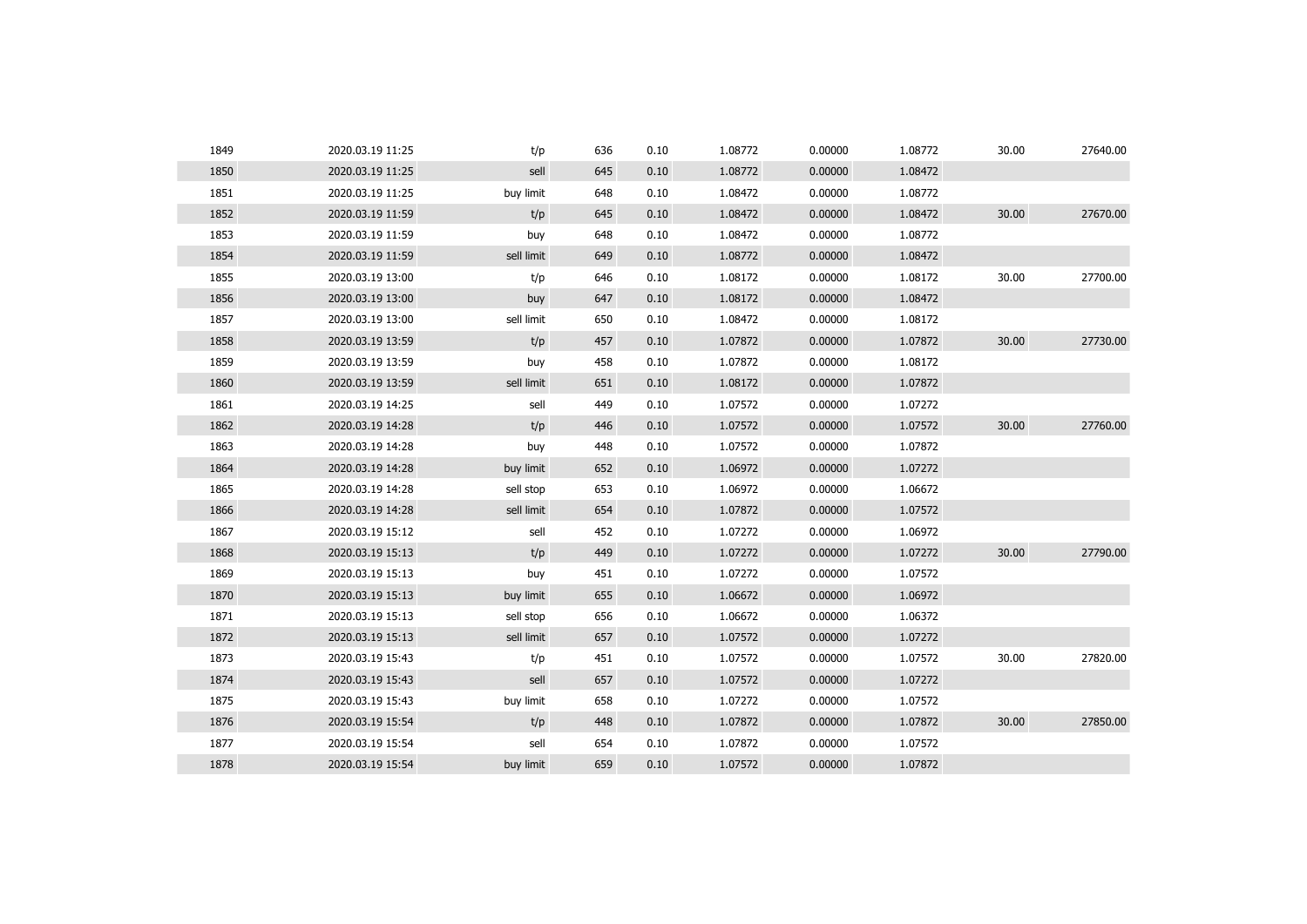| 1879 | 2020.03.19 15:56 | t/p        | 458 | 0.10 | 1.08172 | 0.00000 | 1.08172 | 30.00 | 27880.00 |
|------|------------------|------------|-----|------|---------|---------|---------|-------|----------|
| 1880 | 2020.03.19 15:56 | sell       | 651 | 0.10 | 1.08172 | 0.00000 | 1.07872 |       |          |
| 1881 | 2020.03.19 15:56 | buy limit  | 660 | 0.10 | 1.07872 | 0.00000 | 1.08172 |       |          |
| 1882 | 2020.03.19 16:08 | t/p        | 651 | 0.10 | 1.07872 | 0.00000 | 1.07872 | 30.00 | 27910.00 |
| 1883 | 2020.03.19 16:08 | buy        | 660 | 0.10 | 1.07872 | 0.00000 | 1.08172 |       |          |
| 1884 | 2020.03.19 16:08 | sell limit | 661 | 0.10 | 1.08172 | 0.00000 | 1.07872 |       |          |
| 1885 | 2020.03.19 16:23 | t/p        | 660 | 0.10 | 1.08172 | 0.00000 | 1.08172 | 30.00 | 27940.00 |
| 1886 | 2020.03.19 16:23 | sell       | 661 | 0.10 | 1.08172 | 0.00000 | 1.07872 |       |          |
| 1887 | 2020.03.19 16:23 | buy limit  | 662 | 0.10 | 1.07872 | 0.00000 | 1.08172 |       |          |
| 1888 | 2020.03.19 17:16 | t/p        | 661 | 0.10 | 1.07872 | 0.00000 | 1.07872 | 30.00 | 27970.00 |
| 1889 | 2020.03.19 17:16 | buy        | 662 | 0.10 | 1.07872 | 0.00000 | 1.08172 |       |          |
| 1890 | 2020.03.19 17:16 | sell limit | 663 | 0.10 | 1.08172 | 0.00000 | 1.07872 |       |          |
| 1891 | 2020.03.19 17:25 | t/p        | 662 | 0.10 | 1.08172 | 0.00000 | 1.08172 | 30.00 | 28000.00 |
| 1892 | 2020.03.19 17:25 | sell       | 663 | 0.10 | 1.08172 | 0.00000 | 1.07872 |       |          |
| 1893 | 2020.03.19 17:25 | buy limit  | 664 | 0.10 | 1.07872 | 0.00000 | 1.08172 |       |          |
| 1894 | 2020.03.19 17:32 | t/p        | 663 | 0.10 | 1.07872 | 0.00000 | 1.07872 | 30.00 | 28030.00 |
| 1895 | 2020.03.19 17:32 | buy        | 664 | 0.10 | 1.07872 | 0.00000 | 1.08172 |       |          |
| 1896 | 2020.03.19 17:32 | sell limit | 665 | 0.10 | 1.08172 | 0.00000 | 1.07872 |       |          |
| 1897 | 2020.03.19 18:12 | t/p        | 654 | 0.10 | 1.07572 | 0.00000 | 1.07572 | 30.00 | 28060.00 |
| 1898 | 2020.03.19 18:12 | buy        | 659 | 0.10 | 1.07572 | 0.00000 | 1.07872 |       |          |
| 1899 | 2020.03.19 18:12 | sell limit | 666 | 0.10 | 1.07872 | 0.00000 | 1.07572 |       |          |
| 1900 | 2020.03.19 18:30 | t/p        | 659 | 0.10 | 1.07872 | 0.00000 | 1.07872 | 30.00 | 28090.00 |
| 1901 | 2020.03.19 18:30 | sell       | 666 | 0.10 | 1.07872 | 0.00000 | 1.07572 |       |          |
| 1902 | 2020.03.19 18:30 | buy limit  | 667 | 0.10 | 1.07572 | 0.00000 | 1.07872 |       |          |
| 1903 | 2020.03.19 18:39 | t/p        | 666 | 0.10 | 1.07572 | 0.00000 | 1.07572 | 30.00 | 28120.00 |
| 1904 | 2020.03.19 18:39 | buy        | 667 | 0.10 | 1.07572 | 0.00000 | 1.07872 |       |          |
| 1905 | 2020.03.19 18:39 | sell limit | 668 | 0.10 | 1.07872 | 0.00000 | 1.07572 |       |          |
| 1906 | 2020.03.19 18:57 | t/p        | 657 | 0.10 | 1.07272 | 0.00000 | 1.07272 | 30.00 | 28150.00 |
| 1907 | 2020.03.19 18:57 | buy        | 658 | 0.10 | 1.07272 | 0.00000 | 1.07572 |       |          |
| 1908 | 2020.03.19 18:57 | sell limit | 669 | 0.10 | 1.07572 | 0.00000 | 1.07272 |       |          |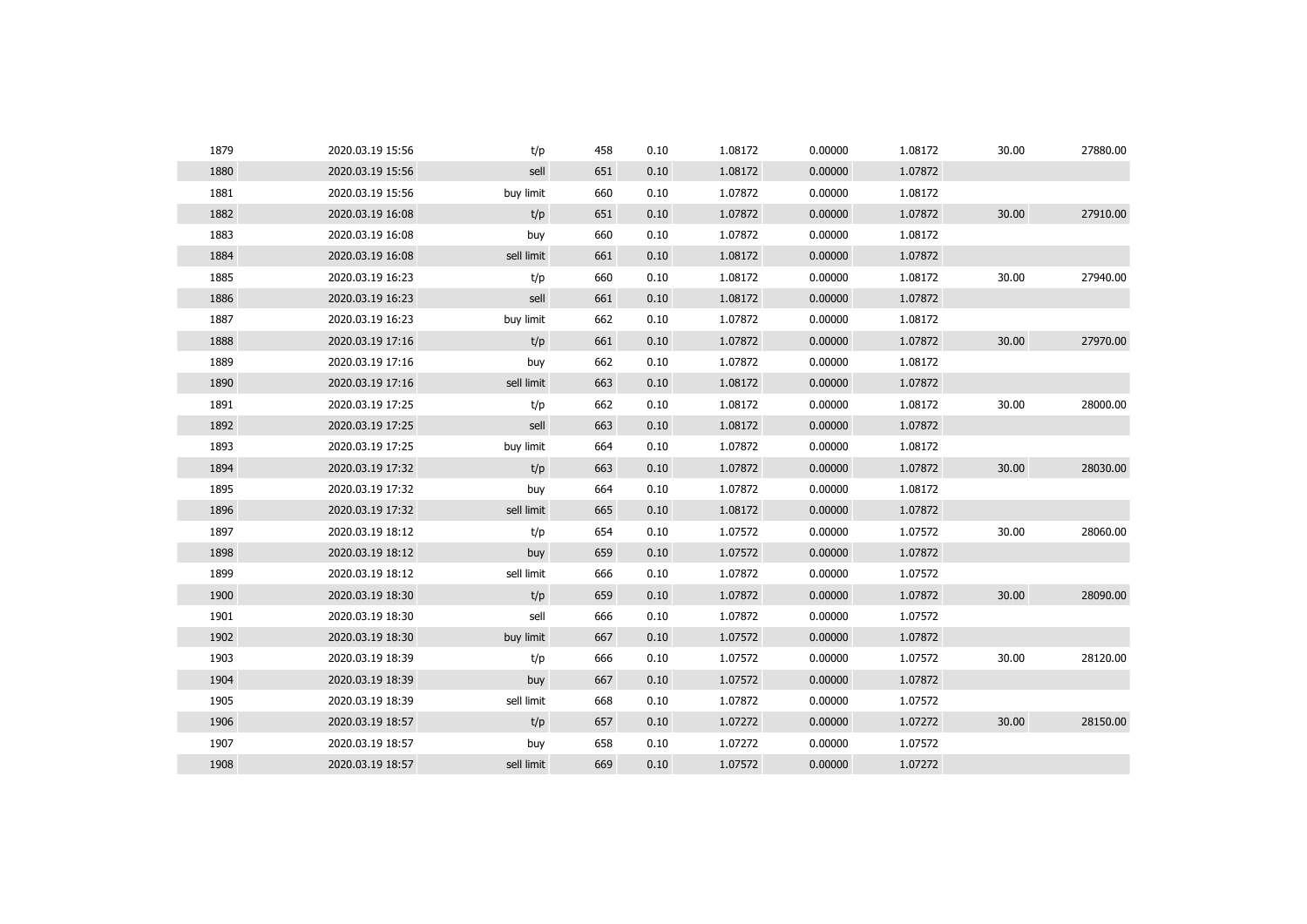| 1909 | 2020.03.19 18:59 | sell       | 653 | 0.10 | 1.06972 | 0.00000 | 1.06672 |       |          |
|------|------------------|------------|-----|------|---------|---------|---------|-------|----------|
| 1910 | 2020.03.19 18:59 | t/p        | 452 | 0.10 | 1.06972 | 0.00000 | 1.06972 | 30.00 | 28180.00 |
| 1911 | 2020.03.19 18:59 | buy        | 652 | 0.10 | 1.06972 | 0.00000 | 1.07272 |       |          |
| 1912 | 2020.03.19 18:59 | buy limit  | 670 | 0.10 | 1.06372 | 0.00000 | 1.06672 |       |          |
| 1913 | 2020.03.19 18:59 | sell stop  | 671 | 0.10 | 1.06372 | 0.00000 | 1.06072 |       |          |
| 1914 | 2020.03.19 18:59 | sell limit | 672 | 0.10 | 1.07272 | 0.00000 | 1.06972 |       |          |
| 1915 | 2020.03.19 19:59 | sell       | 656 | 0.10 | 1.06672 | 0.00000 | 1.06372 |       |          |
| 1916 | 2020.03.19 19:59 | t/p        | 653 | 0.10 | 1.06672 | 0.00000 | 1.06672 | 30.00 | 28210.00 |
| 1917 | 2020.03.19 19:59 | buy        | 655 | 0.10 | 1.06672 | 0.00000 | 1.06972 |       |          |
| 1918 | 2020.03.19 19:59 | buy limit  | 673 | 0.10 | 1.06072 | 0.00000 | 1.06372 |       |          |
| 1919 | 2020.03.19 19:59 | sell stop  | 674 | 0.10 | 1.06072 | 0.00000 | 1.05772 |       |          |
| 1920 | 2020.03.19 19:59 | sell limit | 675 | 0.10 | 1.06972 | 0.00000 | 1.06672 |       |          |
| 1921 | 2020.03.19 20:29 | t/p        | 655 | 0.10 | 1.06972 | 0.00000 | 1.06972 | 30.00 | 28240.00 |
| 1922 | 2020.03.19 20:29 | sell       | 675 | 0.10 | 1.06972 | 0.00000 | 1.06672 |       |          |
| 1923 | 2020.03.19 20:29 | buy limit  | 676 | 0.10 | 1.06672 | 0.00000 | 1.06972 |       |          |
| 1924 | 2020.03.19 20:54 | t/p        | 675 | 0.10 | 1.06672 | 0.00000 | 1.06672 | 30.00 | 28270.00 |
| 1925 | 2020.03.19 20:54 | buy        | 676 | 0.10 | 1.06672 | 0.00000 | 1.06972 |       |          |
| 1926 | 2020.03.19 20:54 | sell limit | 677 | 0.10 | 1.06972 | 0.00000 | 1.06672 |       |          |
| 1927 | 2020.03.19 21:08 | t/p        | 676 | 0.10 | 1.06972 | 0.00000 | 1.06972 | 30.00 | 28300.00 |
| 1928 | 2020.03.19 21:08 | sell       | 677 | 0.10 | 1.06972 | 0.00000 | 1.06672 |       |          |
| 1929 | 2020.03.19 21:08 | buy limit  | 678 | 0.10 | 1.06672 | 0.00000 | 1.06972 |       |          |
| 1930 | 2020.03.19 21:31 | t/p        | 677 | 0.10 | 1.06672 | 0.00000 | 1.06672 | 30.00 | 28330.00 |
| 1931 | 2020.03.19 21:31 | buy        | 678 | 0.10 | 1.06672 | 0.00000 | 1.06972 |       |          |
| 1932 | 2020.03.19 21:31 | sell limit | 679 | 0.10 | 1.06972 | 0.00000 | 1.06672 |       |          |
| 1933 | 2020.03.19 23:10 | t/p        | 678 | 0.10 | 1.06972 | 0.00000 | 1.06972 | 30.00 | 28360.00 |
| 1934 | 2020.03.19 23:10 | sell       | 679 | 0.10 | 1.06972 | 0.00000 | 1.06672 |       |          |
| 1935 | 2020.03.19 23:10 | buy limit  | 680 | 0.10 | 1.06672 | 0.00000 | 1.06972 |       |          |
| 1936 | 2020.03.20 00:15 | t/p        | 679 | 0.10 | 1.06672 | 0.00000 | 1.06672 | 30.00 | 28390.00 |
| 1937 | 2020.03.20 00:15 | buy        | 680 | 0.10 | 1.06672 | 0.00000 | 1.06972 |       |          |
| 1938 | 2020.03.20 00:15 | sell limit | 681 | 0.10 | 1.06972 | 0.00000 | 1.06672 |       |          |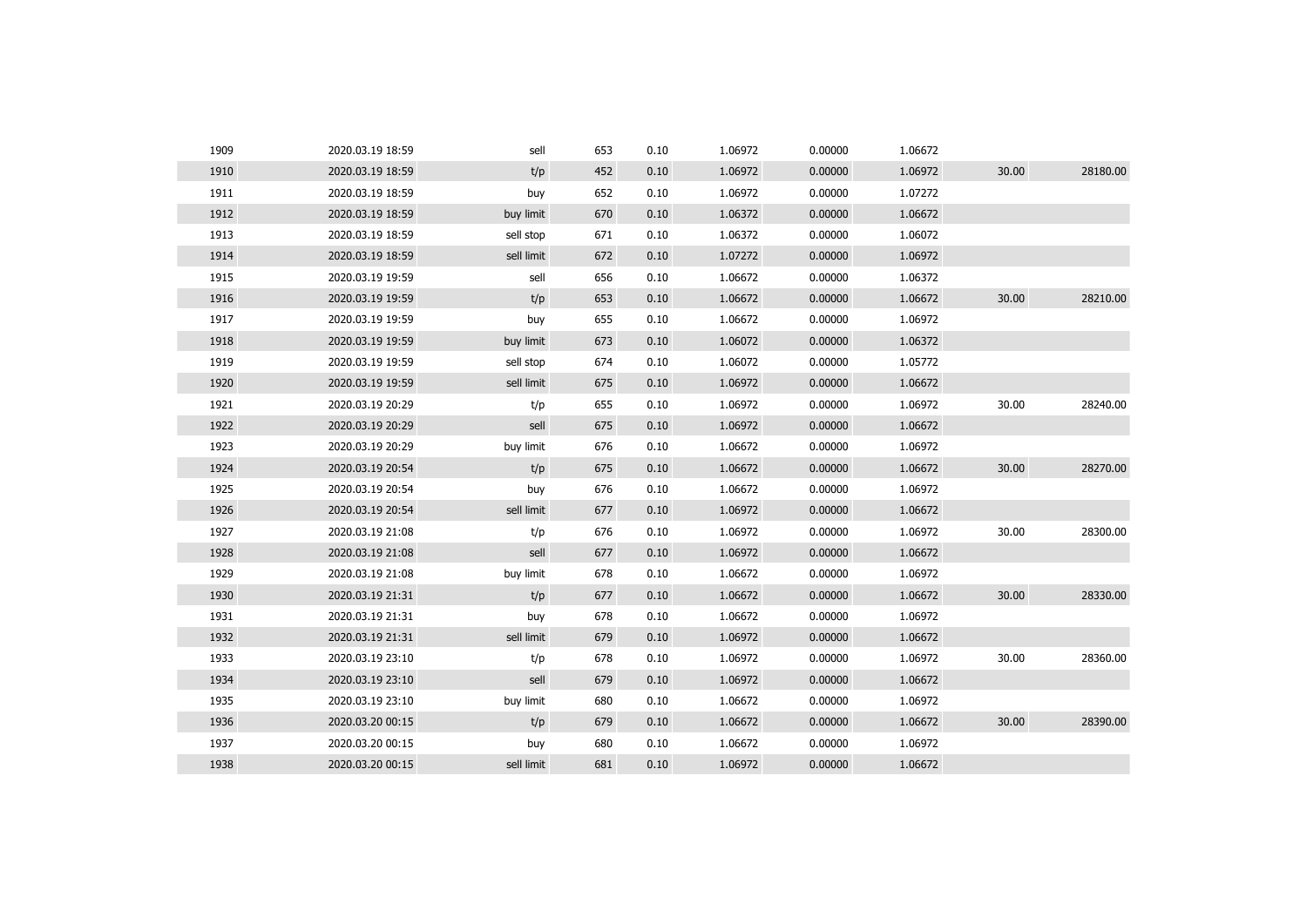| 1939 | 2020.03.20 04:26 | t/p        | 680 | 0.10 | 1.06972 | 0.00000 | 1.06972 | 30.00 | 28420.00 |
|------|------------------|------------|-----|------|---------|---------|---------|-------|----------|
| 1940 | 2020.03.20 04:26 | sell       | 681 | 0.10 | 1.06972 | 0.00000 | 1.06672 |       |          |
| 1941 | 2020.03.20 04:26 | buy limit  | 682 | 0.10 | 1.06672 | 0.00000 | 1.06972 |       |          |
| 1942 | 2020.03.20 04:50 | t/p        | 652 | 0.10 | 1.07272 | 0.00000 | 1.07272 | 30.00 | 28450.00 |
| 1943 | 2020.03.20 04:50 | sell       | 672 | 0.10 | 1.07272 | 0.00000 | 1.06972 |       |          |
| 1944 | 2020.03.20 04:50 | buy limit  | 683 | 0.10 | 1.06972 | 0.00000 | 1.07272 |       |          |
| 1945 | 2020.03.20 07:49 | t/p        | 658 | 0.10 | 1.07572 | 0.00000 | 1.07572 | 30.00 | 28480.00 |
| 1946 | 2020.03.20 07:49 | sell       | 669 | 0.10 | 1.07572 | 0.00000 | 1.07272 |       |          |
| 1947 | 2020.03.20 07:49 | buy limit  | 684 | 0.10 | 1.07272 | 0.00000 | 1.07572 |       |          |
| 1948 | 2020.03.20 10:33 | t/p        | 667 | 0.10 | 1.07872 | 0.00000 | 1.07872 | 30.00 | 28510.00 |
| 1949 | 2020.03.20 10:33 | sell       | 668 | 0.10 | 1.07872 | 0.00000 | 1.07572 |       |          |
| 1950 | 2020.03.20 10:33 | buy limit  | 685 | 0.10 | 1.07572 | 0.00000 | 1.07872 |       |          |
| 1951 | 2020.03.20 10:47 | t/p        | 664 | 0.10 | 1.08172 | 0.00000 | 1.08172 | 30.00 | 28540.00 |
| 1952 | 2020.03.20 10:47 | sell       | 665 | 0.10 | 1.08172 | 0.00000 | 1.07872 |       |          |
| 1953 | 2020.03.20 10:47 | buy limit  | 686 | 0.10 | 1.07872 | 0.00000 | 1.08172 |       |          |
| 1954 | 2020.03.20 11:04 | t/p        | 665 | 0.10 | 1.07872 | 0.00000 | 1.07872 | 30.00 | 28570.00 |
| 1955 | 2020.03.20 11:04 | buy        | 686 | 0.10 | 1.07872 | 0.00000 | 1.08172 |       |          |
| 1956 | 2020.03.20 11:04 | sell limit | 687 | 0.10 | 1.08172 | 0.00000 | 1.07872 |       |          |
| 1957 | 2020.03.20 12:37 | t/p        | 668 | 0.10 | 1.07572 | 0.00000 | 1.07572 | 30.00 | 28600.00 |
| 1958 | 2020.03.20 12:37 | buy        | 685 | 0.10 | 1.07572 | 0.00000 | 1.07872 |       |          |
| 1959 | 2020.03.20 12:37 | sell limit | 688 | 0.10 | 1.07872 | 0.00000 | 1.07572 |       |          |
| 1960 | 2020.03.20 12:48 | t/p        | 669 | 0.10 | 1.07272 | 0.00000 | 1.07272 | 30.00 | 28630.00 |
| 1961 | 2020.03.20 12:48 | buy        | 684 | 0.10 | 1.07272 | 0.00000 | 1.07572 |       |          |
| 1962 | 2020.03.20 12:48 | sell limit | 689 | 0.10 | 1.07572 | 0.00000 | 1.07272 |       |          |
| 1963 | 2020.03.20 13:28 | t/p        | 684 | 0.10 | 1.07572 | 0.00000 | 1.07572 | 30.00 | 28660.00 |
| 1964 | 2020.03.20 13:28 | sell       | 689 | 0.10 | 1.07572 | 0.00000 | 1.07272 |       |          |
| 1965 | 2020.03.20 13:28 | buy limit  | 690 | 0.10 | 1.07272 | 0.00000 | 1.07572 |       |          |
| 1966 | 2020.03.20 13:56 | t/p        | 689 | 0.10 | 1.07272 | 0.00000 | 1.07272 | 30.00 | 28690.00 |
| 1967 | 2020.03.20 13:56 | buy        | 690 | 0.10 | 1.07272 | 0.00000 | 1.07572 |       |          |
| 1968 | 2020.03.20 13:56 | sell limit | 691 | 0.10 | 1.07572 | 0.00000 | 1.07272 |       |          |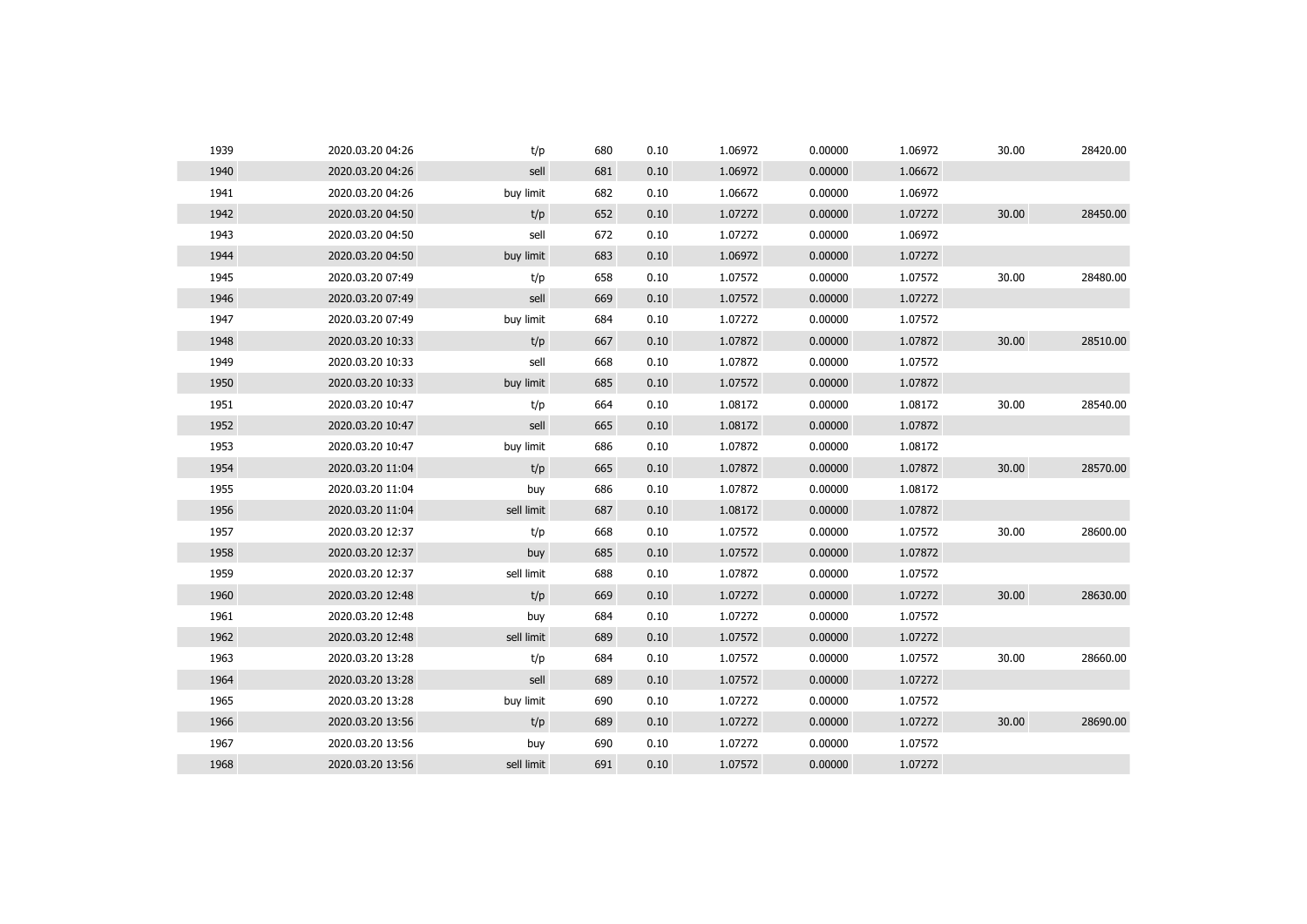| 1969 | 2020.03.20 15:43 | t/p        | 690 | 0.10 | 1.07572 | 0.00000 | 1.07572 | 30.00 | 28720.00 |
|------|------------------|------------|-----|------|---------|---------|---------|-------|----------|
| 1970 | 2020.03.20 15:43 | sell       | 691 | 0.10 | 1.07572 | 0.00000 | 1.07272 |       |          |
| 1971 | 2020.03.20 15:43 | buy limit  | 692 | 0.10 | 1.07272 | 0.00000 | 1.07572 |       |          |
| 1972 | 2020.03.20 15:53 | t/p        | 691 | 0.10 | 1.07272 | 0.00000 | 1.07272 | 30.00 | 28750.00 |
| 1973 | 2020.03.20 15:53 | buy        | 692 | 0.10 | 1.07272 | 0.00000 | 1.07572 |       |          |
| 1974 | 2020.03.20 15:53 | sell limit | 693 | 0.10 | 1.07572 | 0.00000 | 1.07272 |       |          |
| 1975 | 2020.03.20 16:18 | t/p        | 672 | 0.10 | 1.06972 | 0.00000 | 1.06972 | 30.00 | 28780.00 |
| 1976 | 2020.03.20 16:18 | buy        | 683 | 0.10 | 1.06972 | 0.00000 | 1.07272 |       |          |
| 1977 | 2020.03.20 16:18 | sell limit | 694 | 0.10 | 1.07272 | 0.00000 | 1.06972 |       |          |
| 1978 | 2020.03.20 17:00 | t/p        | 683 | 0.10 | 1.07272 | 0.00000 | 1.07272 | 30.00 | 28810.00 |
| 1979 | 2020.03.20 17:00 | sell       | 694 | 0.10 | 1.07272 | 0.00000 | 1.06972 |       |          |
| 1980 | 2020.03.20 17:00 | buy limit  | 695 | 0.10 | 1.06972 | 0.00000 | 1.07272 |       |          |
| 1981 | 2020.03.20 18:54 | t/p        | 694 | 0.10 | 1.06972 | 0.00000 | 1.06972 | 30.00 | 28840.00 |
| 1982 | 2020.03.20 18:54 | buy        | 695 | 0.10 | 1.06972 | 0.00000 | 1.07272 |       |          |
| 1983 | 2020.03.20 18:54 | sell limit | 696 | 0.10 | 1.07272 | 0.00000 | 1.06972 |       |          |
| 1984 | 2020.03.20 18:56 | t/p        | 681 | 0.10 | 1.06672 | 0.00000 | 1.06672 | 30.00 | 28870.00 |
| 1985 | 2020.03.20 18:56 | buy        | 682 | 0.10 | 1.06672 | 0.00000 | 1.06972 |       |          |
| 1986 | 2020.03.20 18:56 | sell limit | 697 | 0.10 | 1.06972 | 0.00000 | 1.06672 |       |          |
| 1987 | 2020.03.20 18:58 | t/p        | 682 | 0.10 | 1.06972 | 0.00000 | 1.06972 | 30.00 | 28900.00 |
| 1988 | 2020.03.20 18:58 | sell       | 697 | 0.10 | 1.06972 | 0.00000 | 1.06672 |       |          |
| 1989 | 2020.03.20 18:58 | buy limit  | 698 | 0.10 | 1.06672 | 0.00000 | 1.06972 |       |          |
| 1990 | 2020.03.20 19:45 | t/p        | 697 | 0.10 | 1.06672 | 0.00000 | 1.06672 | 30.00 | 28930.00 |
| 1991 | 2020.03.20 19:45 | buy        | 698 | 0.10 | 1.06672 | 0.00000 | 1.06972 |       |          |
| 1992 | 2020.03.20 19:45 | sell limit | 699 | 0.10 | 1.06972 | 0.00000 | 1.06672 |       |          |
| 1993 | 2020.03.23 00:02 | t/p        | 698 | 0.10 | 1.06972 | 0.00000 | 1.06972 | 30.00 | 28960.00 |
| 1994 | 2020.03.23 00:02 | sell       | 699 | 0.10 | 1.06972 | 0.00000 | 1.06672 |       |          |
| 1995 | 2020.03.23 00:02 | buy limit  | 700 | 0.10 | 1.06672 | 0.00000 | 1.06972 |       |          |
| 1996 | 2020.03.23 01:19 | t/p        | 699 | 0.10 | 1.06672 | 0.00000 | 1.06672 | 30.00 | 28990.00 |
| 1997 | 2020.03.23 01:19 | buy        | 700 | 0.10 | 1.06672 | 0.00000 | 1.06972 |       |          |
| 1998 | 2020.03.23 01:19 | sell limit | 701 | 0.10 | 1.06972 | 0.00000 | 1.06672 |       |          |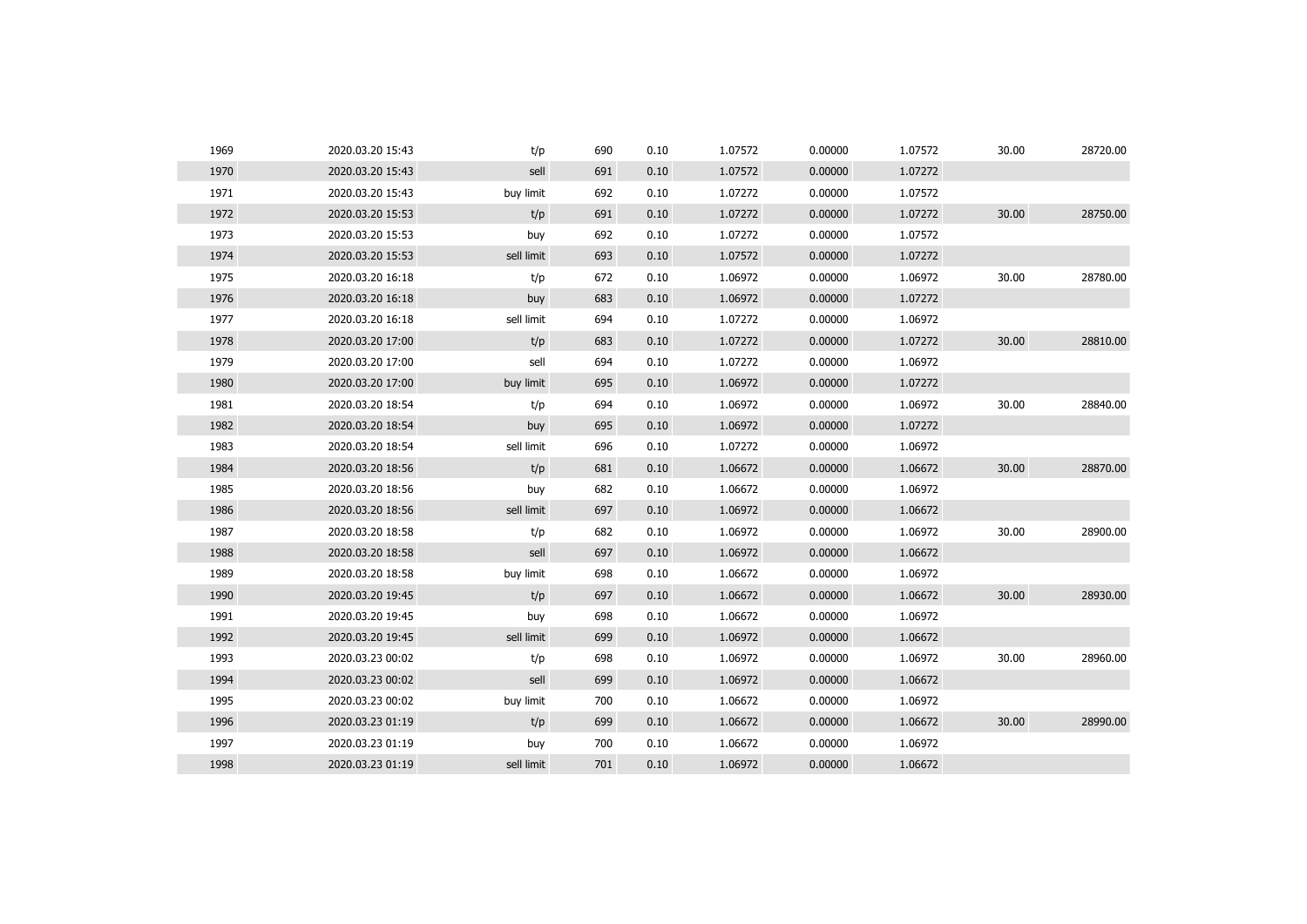| 1999 | 2020.03.23 01:36 | sell       | 671 | 0.10 | 1.06372 | 0.00000 | 1.06072 |       |          |
|------|------------------|------------|-----|------|---------|---------|---------|-------|----------|
| 2000 | 2020.03.23 01:36 | t/p        | 656 | 0.10 | 1.06372 | 0.00000 | 1.06372 | 30.00 | 29020.00 |
| 2001 | 2020.03.23 01:36 | buy        | 670 | 0.10 | 1.06372 | 0.00000 | 1.06672 |       |          |
| 2002 | 2020.03.23 01:36 | buy limit  | 702 | 0.10 | 1.05772 | 0.00000 | 1.06072 |       |          |
| 2003 | 2020.03.23 01:36 | sell stop  | 703 | 0.10 | 1.05772 | 0.00000 | 1.05472 |       |          |
| 2004 | 2020.03.23 01:36 | sell limit | 704 | 0.10 | 1.06672 | 0.00000 | 1.06372 |       |          |
| 2005 | 2020.03.23 02:02 | t/p        | 670 | 0.10 | 1.06672 | 0.00000 | 1.06672 | 30.00 | 29050.00 |
| 2006 | 2020.03.23 02:02 | sell       | 704 | 0.10 | 1.06672 | 0.00000 | 1.06372 |       |          |
| 2007 | 2020.03.23 02:02 | buy limit  | 705 | 0.10 | 1.06372 | 0.00000 | 1.06672 |       |          |
| 2008 | 2020.03.23 02:47 | t/p        | 700 | 0.10 | 1.06972 | 0.00000 | 1.06972 | 30.00 | 29080.00 |
| 2009 | 2020.03.23 02:47 | sell       | 701 | 0.10 | 1.06972 | 0.00000 | 1.06672 |       |          |
| 2010 | 2020.03.23 02:47 | buy limit  | 706 | 0.10 | 1.06672 | 0.00000 | 1.06972 |       |          |
| 2011 | 2020.03.23 03:41 | t/p        | 701 | 0.10 | 1.06672 | 0.00000 | 1.06672 | 30.00 | 29110.00 |
| 2012 | 2020.03.23 03:41 | buy        | 706 | 0.10 | 1.06672 | 0.00000 | 1.06972 |       |          |
| 2013 | 2020.03.23 03:41 | sell limit | 707 | 0.10 | 1.06972 | 0.00000 | 1.06672 |       |          |
| 2014 | 2020.03.23 03:55 | t/p        | 706 | 0.10 | 1.06972 | 0.00000 | 1.06972 | 30.00 | 29140.00 |
| 2015 | 2020.03.23 03:55 | sell       | 707 | 0.10 | 1.06972 | 0.00000 | 1.06672 |       |          |
| 2016 | 2020.03.23 03:55 | buy limit  | 708 | 0.10 | 1.06672 | 0.00000 | 1.06972 |       |          |
| 2017 | 2020.03.23 05:17 | t/p        | 695 | 0.10 | 1.07272 | 0.00000 | 1.07272 | 30.00 | 29170.00 |
| 2018 | 2020.03.23 05:17 | sell       | 696 | 0.10 | 1.07272 | 0.00000 | 1.06972 |       |          |
| 2019 | 2020.03.23 05:17 | buy limit  | 709 | 0.10 | 1.06972 | 0.00000 | 1.07272 |       |          |
| 2020 | 2020.03.23 09:03 | t/p        | 692 | 0.10 | 1.07572 | 0.00000 | 1.07572 | 30.00 | 29200.00 |
| 2021 | 2020.03.23 09:03 | sell       | 693 | 0.10 | 1.07572 | 0.00000 | 1.07272 |       |          |
| 2022 | 2020.03.23 09:03 | buy limit  | 710 | 0.10 | 1.07272 | 0.00000 | 1.07572 |       |          |
| 2023 | 2020.03.23 09:51 | t/p        | 693 | 0.10 | 1.07272 | 0.00000 | 1.07272 | 30.00 | 29230.00 |
| 2024 | 2020.03.23 09:51 | buy        | 710 | 0.10 | 1.07272 | 0.00000 | 1.07572 |       |          |
| 2025 | 2020.03.23 09:51 | sell limit | 711 | 0.10 | 1.07572 | 0.00000 | 1.07272 |       |          |
| 2026 | 2020.03.23 10:55 | t/p        | 696 | 0.10 | 1.06972 | 0.00000 | 1.06972 | 30.00 | 29260.00 |
| 2027 | 2020.03.23 10:55 | buy        | 709 | 0.10 | 1.06972 | 0.00000 | 1.07272 |       |          |
| 2028 | 2020.03.23 10:55 | sell limit | 712 | 0.10 | 1.07272 | 0.00000 | 1.06972 |       |          |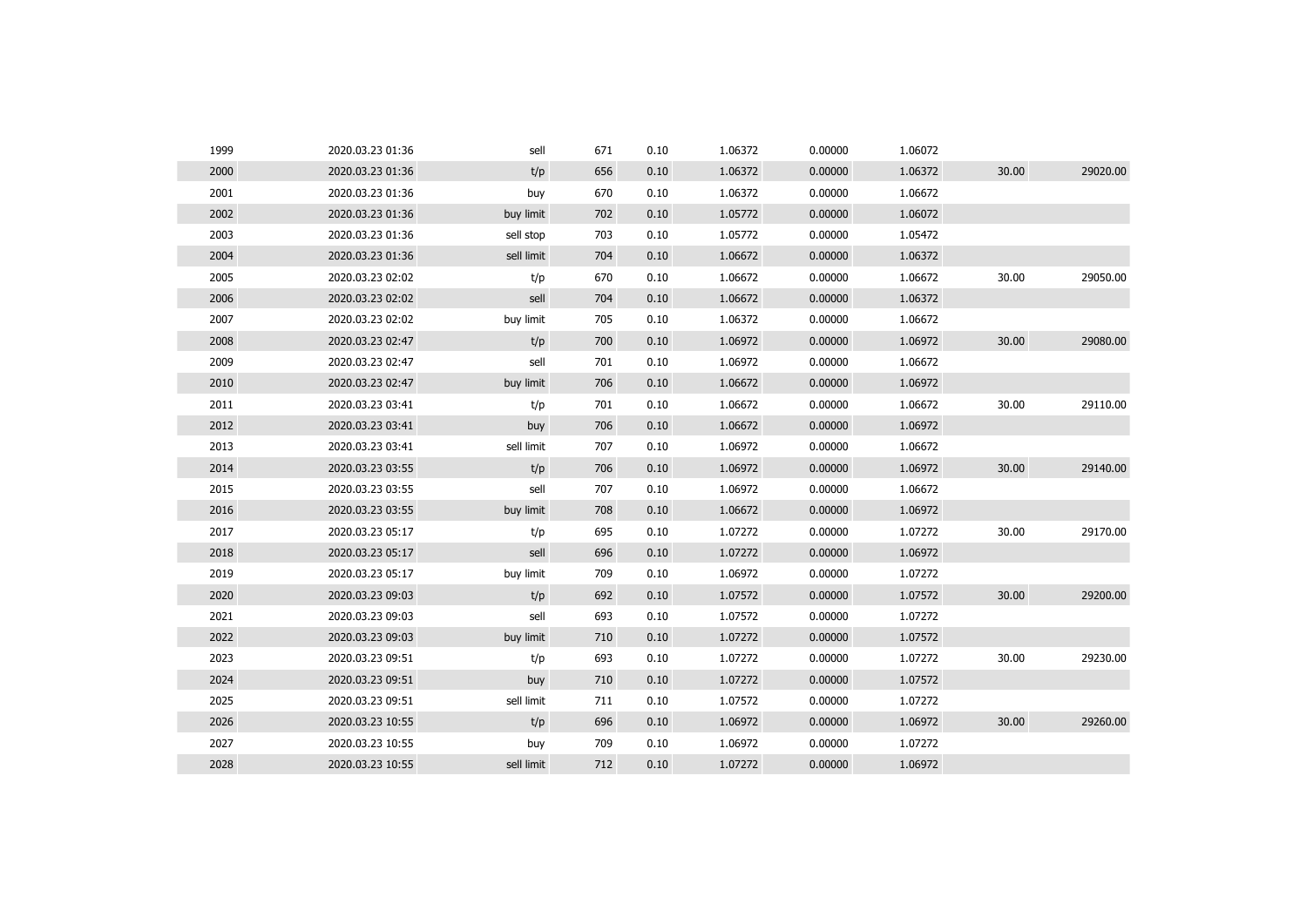| 2029 | 2020.03.23 14:49 | t/p        | 707 | 0.10 | 1.06672 | 0.00000 | 1.06672 | 30.00 | 29290.00 |
|------|------------------|------------|-----|------|---------|---------|---------|-------|----------|
| 2030 | 2020.03.23 14:49 | buy        | 708 | 0.10 | 1.06672 | 0.00000 | 1.06972 |       |          |
| 2031 | 2020.03.23 14:49 | sell limit | 713 | 0.10 | 1.06972 | 0.00000 | 1.06672 |       |          |
| 2032 | 2020.03.23 15:00 | t/p        | 708 | 0.10 | 1.06972 | 0.00000 | 1.06972 | 30.00 | 29320.00 |
| 2033 | 2020.03.23 15:00 | sell       | 713 | 0.10 | 1.06972 | 0.00000 | 1.06672 |       |          |
| 2034 | 2020.03.23 15:00 | buy limit  | 714 | 0.10 | 1.06672 | 0.00000 | 1.06972 |       |          |
| 2035 | 2020.03.23 15:04 | t/p        | 709 | 0.10 | 1.07272 | 0.00000 | 1.07272 | 30.00 | 29350.00 |
| 2036 | 2020.03.23 15:04 | sell       | 712 | 0.10 | 1.07272 | 0.00000 | 1.06972 |       |          |
| 2037 | 2020.03.23 15:04 | buy limit  | 715 | 0.10 | 1.06972 | 0.00000 | 1.07272 |       |          |
| 2038 | 2020.03.23 15:16 | t/p        | 710 | 0.10 | 1.07572 | 0.00000 | 1.07572 | 30.00 | 29380.00 |
| 2039 | 2020.03.23 15:16 | sell       | 711 | 0.10 | 1.07572 | 0.00000 | 1.07272 |       |          |
| 2040 | 2020.03.23 15:16 | buy limit  | 716 | 0.10 | 1.07272 | 0.00000 | 1.07572 |       |          |
| 2041 | 2020.03.23 15:21 | t/p        | 685 | 0.10 | 1.07872 | 0.00000 | 1.07872 | 30.00 | 29410.00 |
| 2042 | 2020.03.23 15:21 | sell       | 688 | 0.10 | 1.07872 | 0.00000 | 1.07572 |       |          |
| 2043 | 2020.03.23 15:21 | buy limit  | 717 | 0.10 | 1.07572 | 0.00000 | 1.07872 |       |          |
| 2044 | 2020.03.23 15:32 | t/p        | 688 | 0.10 | 1.07572 | 0.00000 | 1.07572 | 30.00 | 29440.00 |
| 2045 | 2020.03.23 15:32 | buy        | 717 | 0.10 | 1.07572 | 0.00000 | 1.07872 |       |          |
| 2046 | 2020.03.23 15:32 | sell limit | 718 | 0.10 | 1.07872 | 0.00000 | 1.07572 |       |          |
| 2047 | 2020.03.23 15:52 | t/p        | 717 | 0.10 | 1.07872 | 0.00000 | 1.07872 | 30.00 | 29470.00 |
| 2048 | 2020.03.23 15:52 | sell       | 718 | 0.10 | 1.07872 | 0.00000 | 1.07572 |       |          |
| 2049 | 2020.03.23 15:52 | buy limit  | 719 | 0.10 | 1.07572 | 0.00000 | 1.07872 |       |          |
| 2050 | 2020.03.23 16:24 | t/p        | 718 | 0.10 | 1.07572 | 0.00000 | 1.07572 | 30.00 | 29500.00 |
| 2051 | 2020.03.23 16:24 | buy        | 719 | 0.10 | 1.07572 | 0.00000 | 1.07872 |       |          |
| 2052 | 2020.03.23 16:24 | sell limit | 720 | 0.10 | 1.07872 | 0.00000 | 1.07572 |       |          |
| 2053 | 2020.03.23 16:56 | t/p        | 719 | 0.10 | 1.07872 | 0.00000 | 1.07872 | 30.00 | 29530.00 |
| 2054 | 2020.03.23 16:56 | sell       | 720 | 0.10 | 1.07872 | 0.00000 | 1.07572 |       |          |
| 2055 | 2020.03.23 16:56 | buy limit  | 721 | 0.10 | 1.07572 | 0.00000 | 1.07872 |       |          |
| 2056 | 2020.03.23 17:43 | t/p        | 686 | 0.10 | 1.08172 | 0.00000 | 1.08172 | 30.00 | 29560.00 |
| 2057 | 2020.03.23 17:43 | sell       | 687 | 0.10 | 1.08172 | 0.00000 | 1.07872 |       |          |
| 2058 | 2020.03.23 17:43 | buy limit  | 722 | 0.10 | 1.07872 | 0.00000 | 1.08172 |       |          |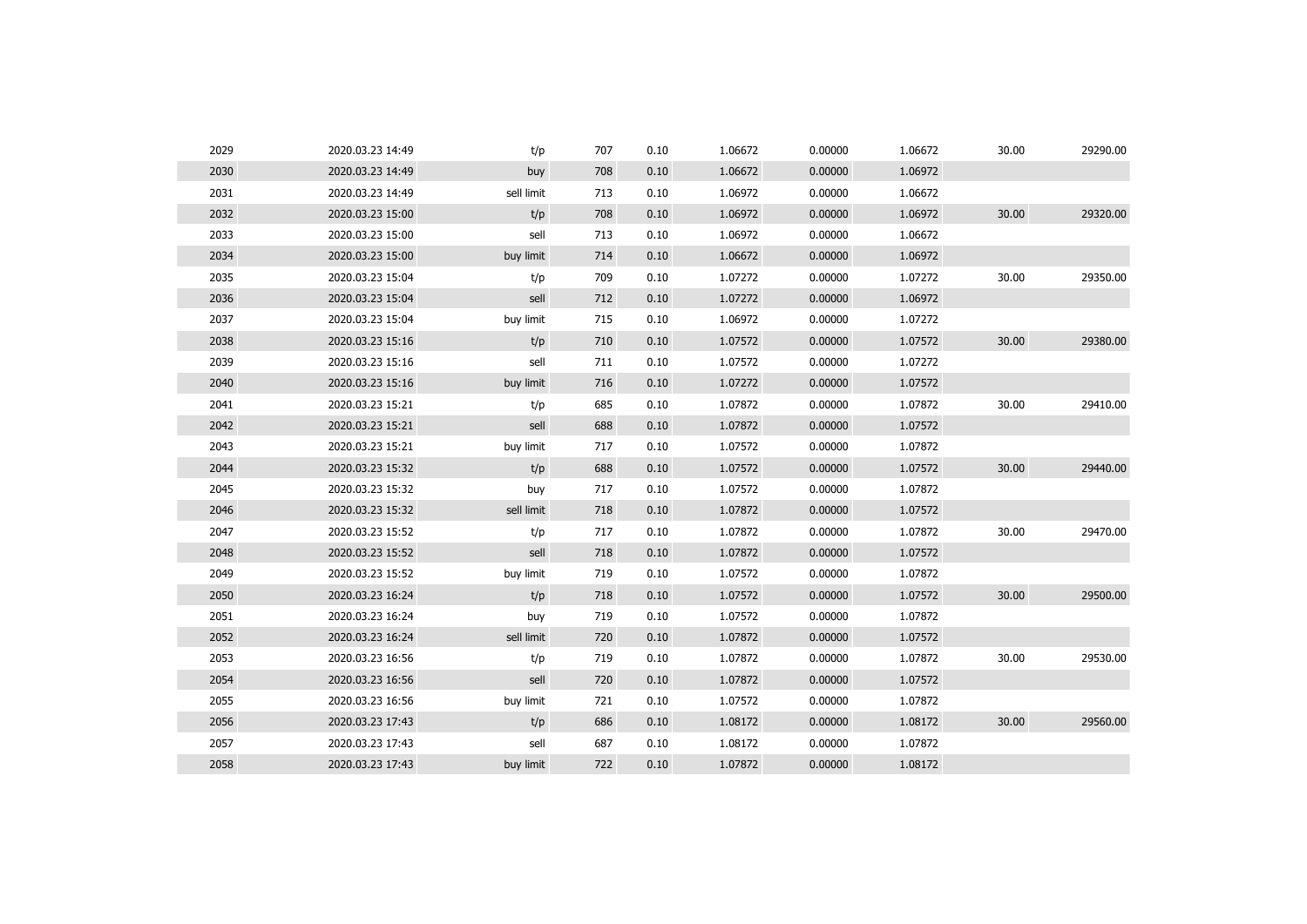| 2059 | 2020.03.23 18:27 | t/p        | 687 | 0.10 | 1.07872 | 0.00000 | 1.07872 | 30.00 | 29590.00 |
|------|------------------|------------|-----|------|---------|---------|---------|-------|----------|
| 2060 | 2020.03.23 18:27 | buy        | 722 | 0.10 | 1.07872 | 0.00000 | 1.08172 |       |          |
| 2061 | 2020.03.23 18:27 | sell limit | 723 | 0.10 | 1.08172 | 0.00000 | 1.07872 |       |          |
| 2062 | 2020.03.23 18:44 | t/p        | 720 | 0.10 | 1.07572 | 0.00000 | 1.07572 | 30.00 | 29620.00 |
| 2063 | 2020.03.23 18:44 | buy        | 721 | 0.10 | 1.07572 | 0.00000 | 1.07872 |       |          |
| 2064 | 2020.03.23 18:44 | sell limit | 724 | 0.10 | 1.07872 | 0.00000 | 1.07572 |       |          |
| 2065 | 2020.03.23 19:36 | t/p        | 711 | 0.10 | 1.07272 | 0.00000 | 1.07272 | 30.00 | 29650.00 |
| 2066 | 2020.03.23 19:36 | buy        | 716 | 0.10 | 1.07272 | 0.00000 | 1.07572 |       |          |
| 2067 | 2020.03.23 19:36 | sell limit | 725 | 0.10 | 1.07572 | 0.00000 | 1.07272 |       |          |
| 2068 | 2020.03.23 20:02 | t/p        | 716 | 0.10 | 1.07572 | 0.00000 | 1.07572 | 30.00 | 29680.00 |
| 2069 | 2020.03.23 20:02 | sell       | 725 | 0.10 | 1.07572 | 0.00000 | 1.07272 |       |          |
| 2070 | 2020.03.23 20:02 | buy limit  | 726 | 0.10 | 1.07272 | 0.00000 | 1.07572 |       |          |
| 2071 | 2020.03.23 21:40 | t/p        | 725 | 0.10 | 1.07272 | 0.00000 | 1.07272 | 30.00 | 29710.00 |
| 2072 | 2020.03.23 21:40 | buy        | 726 | 0.10 | 1.07272 | 0.00000 | 1.07572 |       |          |
| 2073 | 2020.03.23 21:40 | sell limit | 727 | 0.10 | 1.07572 | 0.00000 | 1.07272 |       |          |
| 2074 | 2020.03.24 02:25 | t/p        | 726 | 0.10 | 1.07572 | 0.00000 | 1.07572 | 30.00 | 29740.00 |
| 2075 | 2020.03.24 02:25 | sell       | 727 | 0.10 | 1.07572 | 0.00000 | 1.07272 |       |          |
| 2076 | 2020.03.24 02:25 | buy limit  | 728 | 0.10 | 1.07272 | 0.00000 | 1.07572 |       |          |
| 2077 | 2020.03.24 03:53 | t/p        | 721 | 0.10 | 1.07872 | 0.00000 | 1.07872 | 30.00 | 29770.00 |
| 2078 | 2020.03.24 03:53 | sell       | 724 | 0.10 | 1.07872 | 0.00000 | 1.07572 |       |          |
| 2079 | 2020.03.24 03:53 | buy limit  | 729 | 0.10 | 1.07572 | 0.00000 | 1.07872 |       |          |
| 2080 | 2020.03.24 04:10 | t/p        | 722 | 0.10 | 1.08172 | 0.00000 | 1.08172 | 30.00 | 29800.00 |
| 2081 | 2020.03.24 04:10 | sell       | 723 | 0.10 | 1.08172 | 0.00000 | 1.07872 |       |          |
| 2082 | 2020.03.24 04:10 | buy limit  | 730 | 0.10 | 1.07872 | 0.00000 | 1.08172 |       |          |
| 2083 | 2020.03.24 08:32 | t/p        | 723 | 0.10 | 1.07872 | 0.00000 | 1.07872 | 30.00 | 29830.00 |
| 2084 | 2020.03.24 08:32 | buy        | 730 | 0.10 | 1.07872 | 0.00000 | 1.08172 |       |          |
| 2085 | 2020.03.24 08:32 | sell limit | 731 | 0.10 | 1.08172 | 0.00000 | 1.07872 |       |          |
| 2086 | 2020.03.24 09:45 | t/p        | 730 | 0.10 | 1.08172 | 0.00000 | 1.08172 | 30.00 | 29860.00 |
| 2087 | 2020.03.24 09:45 | sell       | 731 | 0.10 | 1.08172 | 0.00000 | 1.07872 |       |          |
| 2088 | 2020.03.24 09:45 | buy limit  | 732 | 0.10 | 1.07872 | 0.00000 | 1.08172 |       |          |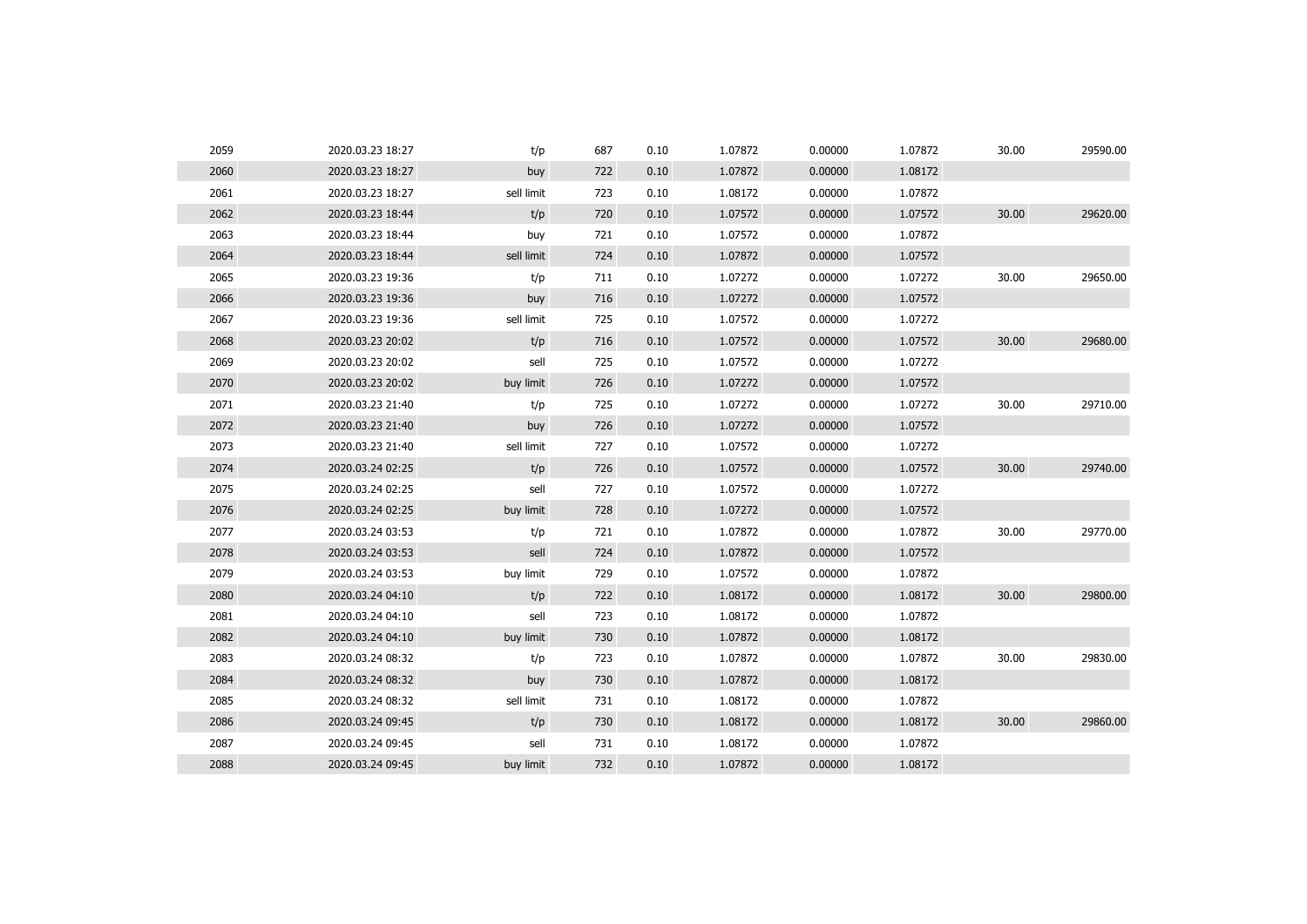| 2089 | 2020.03.24 09:49 | t/p        | 647 | 0.10 | 1.08472 | 0.00000 | 1.08472 | 30.00 | 29890.00 |
|------|------------------|------------|-----|------|---------|---------|---------|-------|----------|
| 2090 | 2020.03.24 09:49 | sell       | 650 | 0.10 | 1.08472 | 0.00000 | 1.08172 |       |          |
| 2091 | 2020.03.24 09:49 | buy limit  | 733 | 0.10 | 1.08172 | 0.00000 | 1.08472 |       |          |
| 2092 | 2020.03.24 11:45 | t/p        | 650 | 0.10 | 1.08172 | 0.00000 | 1.08172 | 30.00 | 29920.00 |
| 2093 | 2020.03.24 11:45 | buy        | 733 | 0.10 | 1.08172 | 0.00000 | 1.08472 |       |          |
| 2094 | 2020.03.24 11:45 | sell limit | 734 | 0.10 | 1.08472 | 0.00000 | 1.08172 |       |          |
| 2095 | 2020.03.24 12:47 | t/p        | 733 | 0.10 | 1.08472 | 0.00000 | 1.08472 | 30.00 | 29950.00 |
| 2096 | 2020.03.24 12:47 | sell       | 734 | 0.10 | 1.08472 | 0.00000 | 1.08172 |       |          |
| 2097 | 2020.03.24 12:47 | buy limit  | 735 | 0.10 | 1.08172 | 0.00000 | 1.08472 |       |          |
| 2098 | 2020.03.24 13:13 | t/p        | 648 | 0.10 | 1.08772 | 0.00000 | 1.08772 | 30.00 | 29980.00 |
| 2099 | 2020.03.24 13:13 | sell       | 649 | 0.10 | 1.08772 | 0.00000 | 1.08472 |       |          |
| 2100 | 2020.03.24 13:13 | buy limit  | 736 | 0.10 | 1.08472 | 0.00000 | 1.08772 |       |          |
| 2101 | 2020.03.24 15:07 | t/p        | 649 | 0.10 | 1.08472 | 0.00000 | 1.08472 | 30.00 | 30010.00 |
| 2102 | 2020.03.24 15:07 | buy        | 736 | 0.10 | 1.08472 | 0.00000 | 1.08772 |       |          |
| 2103 | 2020.03.24 15:07 | sell limit | 737 | 0.10 | 1.08772 | 0.00000 | 1.08472 |       |          |
| 2104 | 2020.03.24 15:21 | t/p        | 734 | 0.10 | 1.08172 | 0.00000 | 1.08172 | 30.00 | 30040.00 |
| 2105 | 2020.03.24 15:21 | buy        | 735 | 0.10 | 1.08172 | 0.00000 | 1.08472 |       |          |
| 2106 | 2020.03.24 15:21 | sell limit | 738 | 0.10 | 1.08472 | 0.00000 | 1.08172 |       |          |
| 2107 | 2020.03.24 16:14 | t/p        | 735 | 0.10 | 1.08472 | 0.00000 | 1.08472 | 30.00 | 30070.00 |
| 2108 | 2020.03.24 16:14 | sell       | 738 | 0.10 | 1.08472 | 0.00000 | 1.08172 |       |          |
| 2109 | 2020.03.24 16:14 | buy limit  | 739 | 0.10 | 1.08172 | 0.00000 | 1.08472 |       |          |
| 2110 | 2020.03.24 16:38 | t/p        | 738 | 0.10 | 1.08172 | 0.00000 | 1.08172 | 30.00 | 30100.00 |
| 2111 | 2020.03.24 16:38 | buy        | 739 | 0.10 | 1.08172 | 0.00000 | 1.08472 |       |          |
| 2112 | 2020.03.24 16:38 | sell limit | 740 | 0.10 | 1.08472 | 0.00000 | 1.08172 |       |          |
| 2113 | 2020.03.24 17:29 | t/p        | 731 | 0.10 | 1.07872 | 0.00000 | 1.07872 | 30.00 | 30130.00 |
| 2114 | 2020.03.24 17:29 | buy        | 732 | 0.10 | 1.07872 | 0.00000 | 1.08172 |       |          |
| 2115 | 2020.03.24 17:29 | sell limit | 741 | 0.10 | 1.08172 | 0.00000 | 1.07872 |       |          |
| 2116 | 2020.03.24 19:07 | t/p        | 732 | 0.10 | 1.08172 | 0.00000 | 1.08172 | 30.00 | 30160.00 |
| 2117 | 2020.03.24 19:07 | sell       | 741 | 0.10 | 1.08172 | 0.00000 | 1.07872 |       |          |
| 2118 | 2020.03.24 19:07 | buy limit  | 742 | 0.10 | 1.07872 | 0.00000 | 1.08172 |       |          |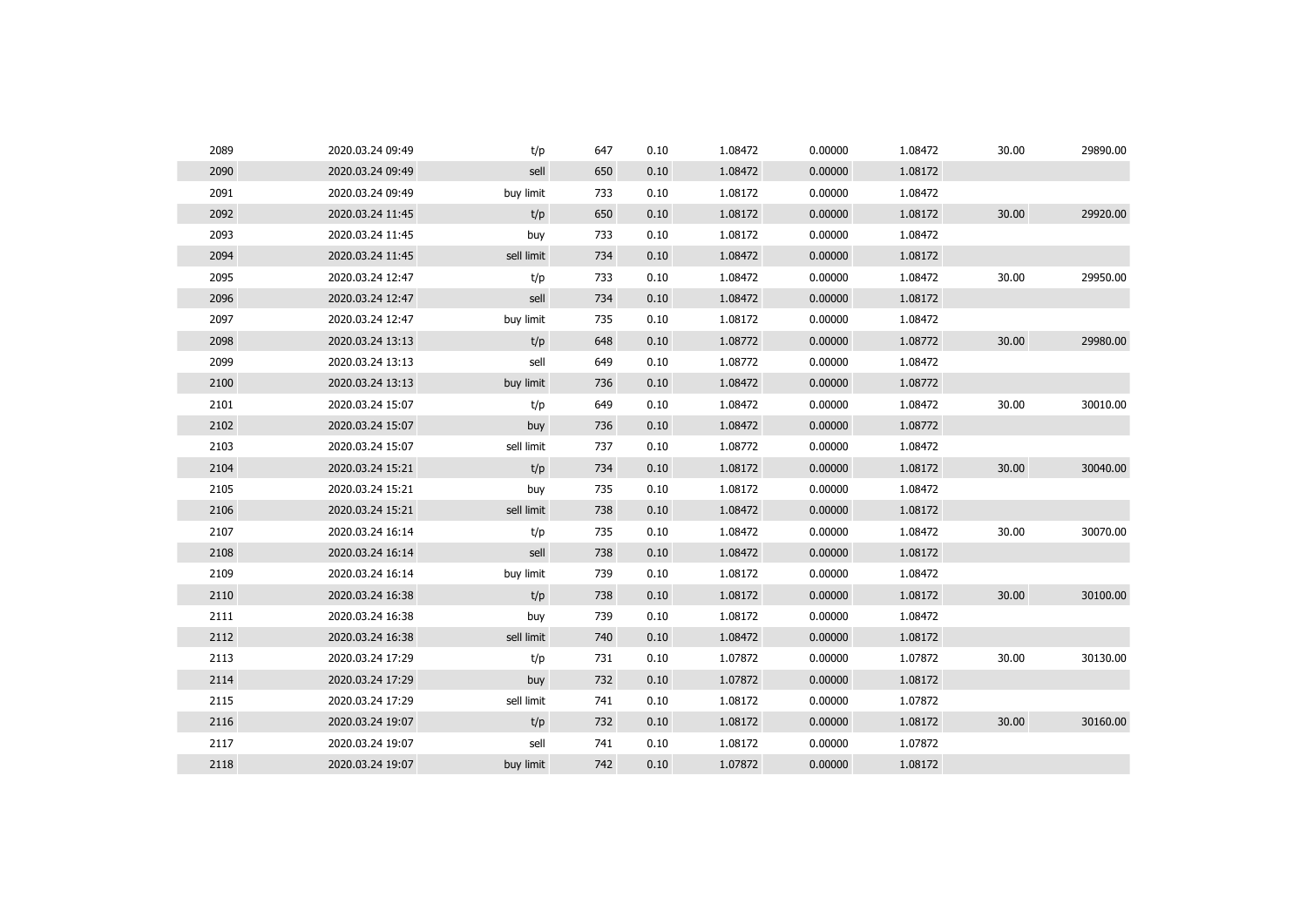| 2119 | 2020.03.24 19:26 | t/p        | 741 | 0.10 | 1.07872 | 0.00000 | 1.07872 | 30.00 | 30190.00 |
|------|------------------|------------|-----|------|---------|---------|---------|-------|----------|
| 2120 | 2020.03.24 19:26 | buy        | 742 | 0.10 | 1.07872 | 0.00000 | 1.08172 |       |          |
| 2121 | 2020.03.24 19:26 | sell limit | 743 | 0.10 | 1.08172 | 0.00000 | 1.07872 |       |          |
| 2122 | 2020.03.24 20:44 | t/p        | 724 | 0.10 | 1.07572 | 0.00000 | 1.07572 | 30.00 | 30220.00 |
| 2123 | 2020.03.24 20:44 | buy        | 729 | 0.10 | 1.07572 | 0.00000 | 1.07872 |       |          |
| 2124 | 2020.03.24 20:44 | sell limit | 744 | 0.10 | 1.07872 | 0.00000 | 1.07572 |       |          |
| 2125 | 2020.03.24 23:32 | t/p        | 729 | 0.10 | 1.07872 | 0.00000 | 1.07872 | 30.00 | 30250.00 |
| 2126 | 2020.03.24 23:32 | sell       | 744 | 0.10 | 1.07872 | 0.00000 | 1.07572 |       |          |
| 2127 | 2020.03.24 23:32 | buy limit  | 745 | 0.10 | 1.07572 | 0.00000 | 1.07872 |       |          |
| 2128 | 2020.03.25 05:58 | t/p        | 742 | 0.10 | 1.08172 | 0.00000 | 1.08172 | 30.00 | 30280.00 |
| 2129 | 2020.03.25 05:58 | sell       | 743 | 0.10 | 1.08172 | 0.00000 | 1.07872 |       |          |
| 2130 | 2020.03.25 05:58 | buy limit  | 746 | 0.10 | 1.07872 | 0.00000 | 1.08172 |       |          |
| 2131 | 2020.03.25 12:45 | t/p        | 739 | 0.10 | 1.08472 | 0.00000 | 1.08472 | 30.00 | 30310.00 |
| 2132 | 2020.03.25 12:45 | sell       | 740 | 0.10 | 1.08472 | 0.00000 | 1.08172 |       |          |
| 2133 | 2020.03.25 12:45 | buy limit  | 747 | 0.10 | 1.08172 | 0.00000 | 1.08472 |       |          |
| 2134 | 2020.03.25 13:38 | t/p        | 740 | 0.10 | 1.08172 | 0.00000 | 1.08172 | 30.00 | 30340.00 |
| 2135 | 2020.03.25 13:38 | buy        | 747 | 0.10 | 1.08172 | 0.00000 | 1.08472 |       |          |
| 2136 | 2020.03.25 13:38 | sell limit | 748 | 0.10 | 1.08472 | 0.00000 | 1.08172 |       |          |
| 2137 | 2020.03.25 18:26 | t/p        | 743 | 0.10 | 1.07872 | 0.00000 | 1.07872 | 30.00 | 30370.00 |
| 2138 | 2020.03.25 18:26 | buy        | 746 | 0.10 | 1.07872 | 0.00000 | 1.08172 |       |          |
| 2139 | 2020.03.25 18:26 | sell limit | 749 | 0.10 | 1.08172 | 0.00000 | 1.07872 |       |          |
| 2140 | 2020.03.25 18:57 | t/p        | 746 | 0.10 | 1.08172 | 0.00000 | 1.08172 | 30.00 | 30400.00 |
| 2141 | 2020.03.25 18:57 | sell       | 749 | 0.10 | 1.08172 | 0.00000 | 1.07872 |       |          |
| 2142 | 2020.03.25 18:57 | buy limit  | 750 | 0.10 | 1.07872 | 0.00000 | 1.08172 |       |          |
| 2143 | 2020.03.25 19:05 | t/p        | 747 | 0.10 | 1.08472 | 0.00000 | 1.08472 | 30.00 | 30430.00 |
| 2144 | 2020.03.25 19:05 | sell       | 748 | 0.10 | 1.08472 | 0.00000 | 1.08172 |       |          |
| 2145 | 2020.03.25 19:05 | buy limit  | 751 | 0.10 | 1.08172 | 0.00000 | 1.08472 |       |          |
| 2146 | 2020.03.25 21:18 | t/p        | 736 | 0.10 | 1.08772 | 0.00000 | 1.08772 | 30.00 | 30460.00 |
| 2147 | 2020.03.25 21:18 | sell       | 737 | 0.10 | 1.08772 | 0.00000 | 1.08472 |       |          |
| 2148 | 2020.03.25 21:18 | buy limit  | 752 | 0.10 | 1.08472 | 0.00000 | 1.08772 |       |          |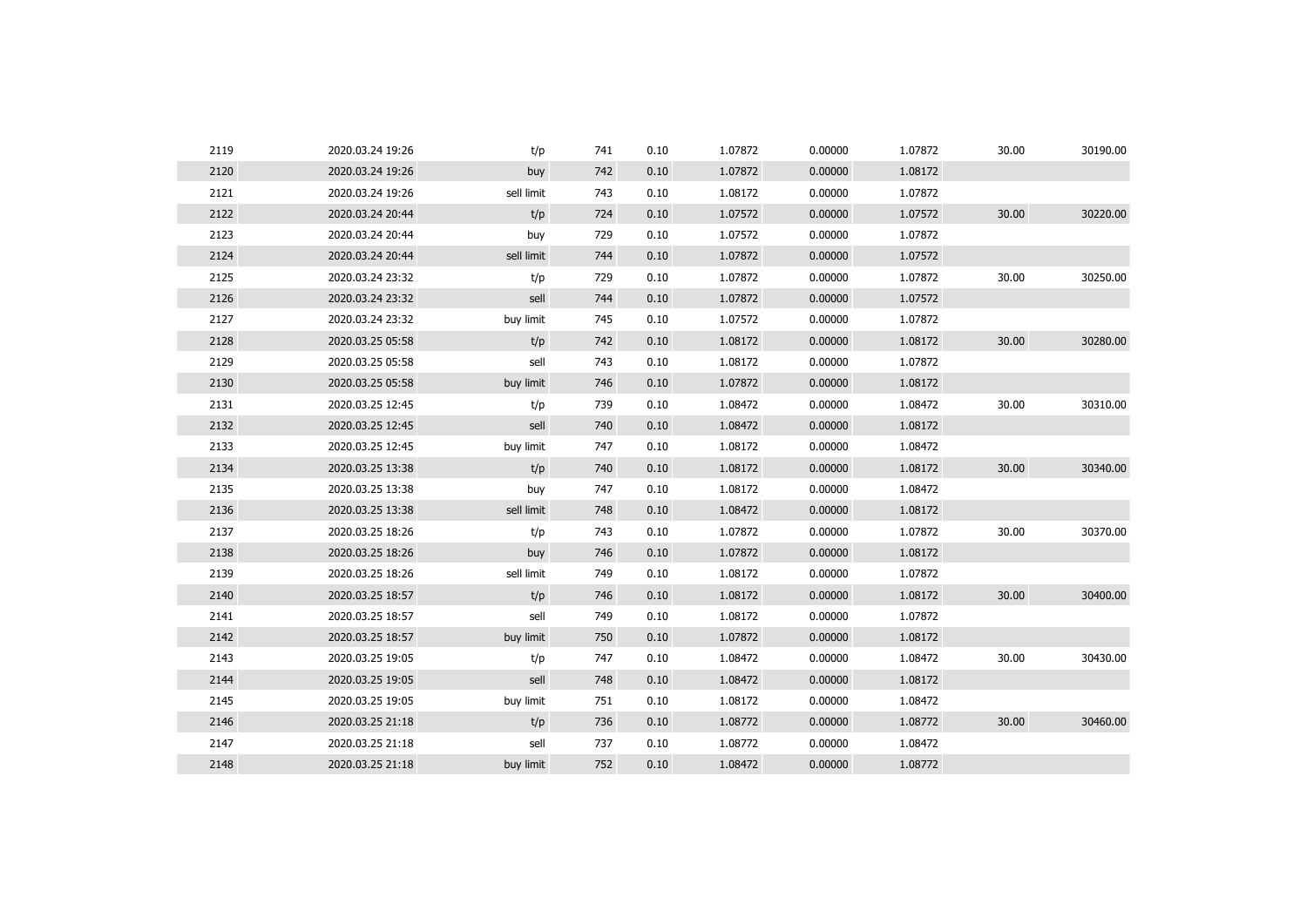| 2149 | 2020.03.26 03:41 | t/p        | 637 | 0.10 | 1.09072 | 0.00000 | 1.09072 | 30.00 | 30490.00 |
|------|------------------|------------|-----|------|---------|---------|---------|-------|----------|
| 2150 | 2020.03.26 03:41 | sell       | 644 | 0.10 | 1.09072 | 0.00000 | 1.08772 |       |          |
| 2151 | 2020.03.26 03:41 | buy limit  | 753 | 0.10 | 1.08772 | 0.00000 | 1.09072 |       |          |
| 2152 | 2020.03.26 11:06 | t/p        | 642 | 0.10 | 1.09372 | 0.00000 | 1.09372 | 30.00 | 30520.00 |
| 2153 | 2020.03.26 11:06 | sell       | 643 | 0.10 | 1.09372 | 0.00000 | 1.09072 |       |          |
| 2154 | 2020.03.26 11:06 | buy limit  | 754 | 0.10 | 1.09072 | 0.00000 | 1.09372 |       |          |
| 2155 | 2020.03.26 14:17 | t/p        | 639 | 0.10 | 1.09672 | 0.00000 | 1.09672 | 30.00 | 30550.00 |
| 2156 | 2020.03.26 14:17 | sell       | 640 | 0.10 | 1.09672 | 0.00000 | 1.09372 |       |          |
| 2157 | 2020.03.26 14:17 | buy limit  | 755 | 0.10 | 1.09372 | 0.00000 | 1.09672 |       |          |
| 2158 | 2020.03.26 15:13 | t/p        | 640 | 0.10 | 1.09372 | 0.00000 | 1.09372 | 30.00 | 30580.00 |
| 2159 | 2020.03.26 15:13 | buy        | 755 | 0.10 | 1.09372 | 0.00000 | 1.09672 |       |          |
| 2160 | 2020.03.26 15:13 | sell limit | 756 | 0.10 | 1.09672 | 0.00000 | 1.09372 |       |          |
| 2161 | 2020.03.26 15:57 | t/p        | 755 | 0.10 | 1.09672 | 0.00000 | 1.09672 | 30.00 | 30610.00 |
| 2162 | 2020.03.26 15:57 | sell       | 756 | 0.10 | 1.09672 | 0.00000 | 1.09372 |       |          |
| 2163 | 2020.03.26 15:57 | buy limit  | 757 | 0.10 | 1.09372 | 0.00000 | 1.09672 |       |          |
| 2164 | 2020.03.26 18:02 | t/p        | 628 | 0.10 | 1.09972 | 0.00000 | 1.09972 | 30.00 | 30640.00 |
| 2165 | 2020.03.26 18:02 | sell       | 629 | 0.10 | 1.09972 | 0.00000 | 1.09672 |       |          |
| 2166 | 2020.03.26 18:02 | buy limit  | 758 | 0.10 | 1.09672 | 0.00000 | 1.09972 |       |          |
| 2167 | 2020.03.26 18:59 | t/p        | 625 | 0.10 | 1.10272 | 0.00000 | 1.10272 | 30.00 | 30670.00 |
| 2168 | 2020.03.26 18:59 | sell       | 626 | 0.10 | 1.10272 | 0.00000 | 1.09972 |       |          |
| 2169 | 2020.03.26 18:59 | buy limit  | 759 | 0.10 | 1.09972 | 0.00000 | 1.10272 |       |          |
| 2170 | 2020.03.26 23:01 | t/p        | 476 | 0.10 | 1.10572 | 0.00000 | 1.10572 | 30.00 | 30700.00 |
| 2171 | 2020.03.26 23:01 | sell       | 619 | 0.10 | 1.10572 | 0.00000 | 1.10272 |       |          |
| 2172 | 2020.03.26 23:01 | buy limit  | 760 | 0.10 | 1.10272 | 0.00000 | 1.10572 |       |          |
| 2173 | 2020.03.27 00:18 | t/p        | 619 | 0.10 | 1.10272 | 0.00000 | 1.10272 | 30.00 | 30730.00 |
| 2174 | 2020.03.27 00:18 | buy        | 760 | 0.10 | 1.10272 | 0.00000 | 1.10572 |       |          |
| 2175 | 2020.03.27 00:18 | sell limit | 761 | 0.10 | 1.10572 | 0.00000 | 1.10272 |       |          |
| 2176 | 2020.03.27 02:45 | t/p        | 760 | 0.10 | 1.10572 | 0.00000 | 1.10572 | 30.00 | 30760.00 |
| 2177 | 2020.03.27 02:45 | sell       | 761 | 0.10 | 1.10572 | 0.00000 | 1.10272 |       |          |
| 2178 | 2020.03.27 02:45 | buy limit  | 762 | 0.10 | 1.10272 | 0.00000 | 1.10572 |       |          |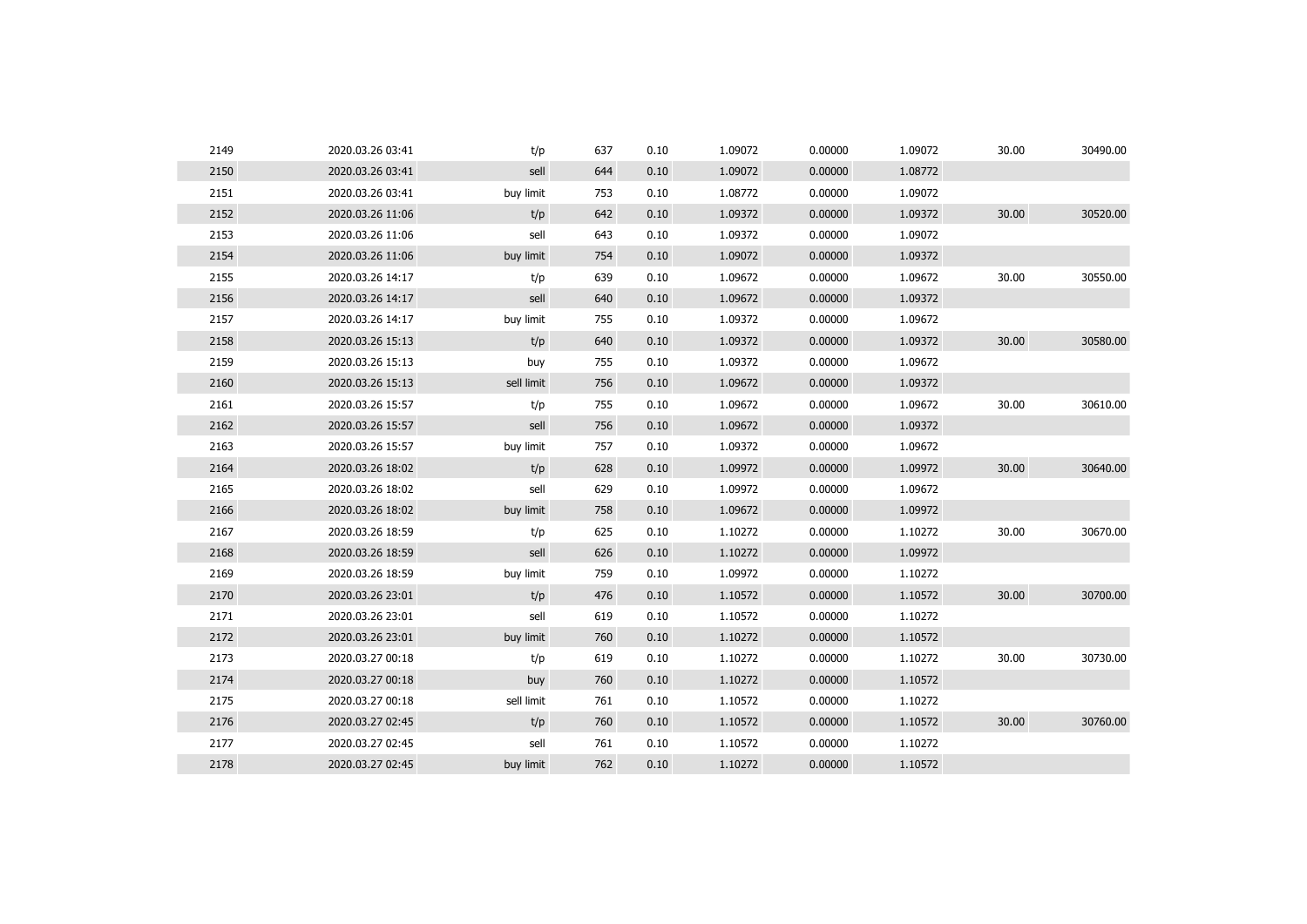| 2179 | 2020.03.27 03:54 | t/p        | 761 | 0.10 | 1.10272 | 0.00000 | 1.10272 | 30.00 | 30790.00 |
|------|------------------|------------|-----|------|---------|---------|---------|-------|----------|
| 2180 | 2020.03.27 03:54 | buy        | 762 | 0.10 | 1.10272 | 0.00000 | 1.10572 |       |          |
| 2181 | 2020.03.27 03:54 | sell limit | 763 | 0.10 | 1.10572 | 0.00000 | 1.10272 |       |          |
| 2182 | 2020.03.27 05:53 | t/p        | 762 | 0.10 | 1.10572 | 0.00000 | 1.10572 | 30.00 | 30820.00 |
| 2183 | 2020.03.27 05:53 | sell       | 763 | 0.10 | 1.10572 | 0.00000 | 1.10272 |       |          |
| 2184 | 2020.03.27 05:53 | buy limit  | 764 | 0.10 | 1.10272 | 0.00000 | 1.10572 |       |          |
| 2185 | 2020.03.27 10:27 | t/p        | 763 | 0.10 | 1.10272 | 0.00000 | 1.10272 | 30.00 | 30850.00 |
| 2186 | 2020.03.27 10:27 | buy        | 764 | 0.10 | 1.10272 | 0.00000 | 1.10572 |       |          |
| 2187 | 2020.03.27 10:27 | sell limit | 765 | 0.10 | 1.10572 | 0.00000 | 1.10272 |       |          |
| 2188 | 2020.03.27 12:28 | t/p        | 626 | 0.10 | 1.09972 | 0.00000 | 1.09972 | 30.00 | 30880.00 |
| 2189 | 2020.03.27 12:28 | buy        | 759 | 0.10 | 1.09972 | 0.00000 | 1.10272 |       |          |
| 2190 | 2020.03.27 12:28 | sell limit | 766 | 0.10 | 1.10272 | 0.00000 | 1.09972 |       |          |
| 2191 | 2020.03.27 14:10 | t/p        | 759 | 0.10 | 1.10272 | 0.00000 | 1.10272 | 30.00 | 30910.00 |
| 2192 | 2020.03.27 14:10 | sell       | 766 | 0.10 | 1.10272 | 0.00000 | 1.09972 |       |          |
| 2193 | 2020.03.27 14:10 | buy limit  | 767 | 0.10 | 1.09972 | 0.00000 | 1.10272 |       |          |
| 2194 | 2020.03.27 15:33 | t/p        | 766 | 0.10 | 1.09972 | 0.00000 | 1.09972 | 30.00 | 30940.00 |
| 2195 | 2020.03.27 15:33 | buy        | 767 | 0.10 | 1.09972 | 0.00000 | 1.10272 |       |          |
| 2196 | 2020.03.27 15:33 | sell limit | 768 | 0.10 | 1.10272 | 0.00000 | 1.09972 |       |          |
| 2197 | 2020.03.27 16:20 | t/p        | 629 | 0.10 | 1.09672 | 0.00000 | 1.09672 | 30.00 | 30970.00 |
| 2198 | 2020.03.27 16:20 | buy        | 758 | 0.10 | 1.09672 | 0.00000 | 1.09972 |       |          |
| 2199 | 2020.03.27 16:20 | sell limit | 769 | 0.10 | 1.09972 | 0.00000 | 1.09672 |       |          |
| 2200 | 2020.03.27 17:04 | t/p        | 758 | 0.10 | 1.09972 | 0.00000 | 1.09972 | 30.00 | 31000.00 |
| 2201 | 2020.03.27 17:04 | sell       | 769 | 0.10 | 1.09972 | 0.00000 | 1.09672 |       |          |
| 2202 | 2020.03.27 17:04 | buy limit  | 770 | 0.10 | 1.09672 | 0.00000 | 1.09972 |       |          |
| 2203 | 2020.03.27 18:17 | t/p        | 767 | 0.10 | 1.10272 | 0.00000 | 1.10272 | 30.00 | 31030.00 |
| 2204 | 2020.03.27 18:17 | sell       | 768 | 0.10 | 1.10272 | 0.00000 | 1.09972 |       |          |
| 2205 | 2020.03.27 18:17 | buy limit  | 771 | 0.10 | 1.09972 | 0.00000 | 1.10272 |       |          |
| 2206 | 2020.03.27 18:53 | t/p        | 764 | 0.10 | 1.10572 | 0.00000 | 1.10572 | 30.00 | 31060.00 |
| 2207 | 2020.03.27 18:53 | sell       | 765 | 0.10 | 1.10572 | 0.00000 | 1.10272 |       |          |
| 2208 | 2020.03.27 18:53 | buy limit  | 772 | 0.10 | 1.10272 | 0.00000 | 1.10572 |       |          |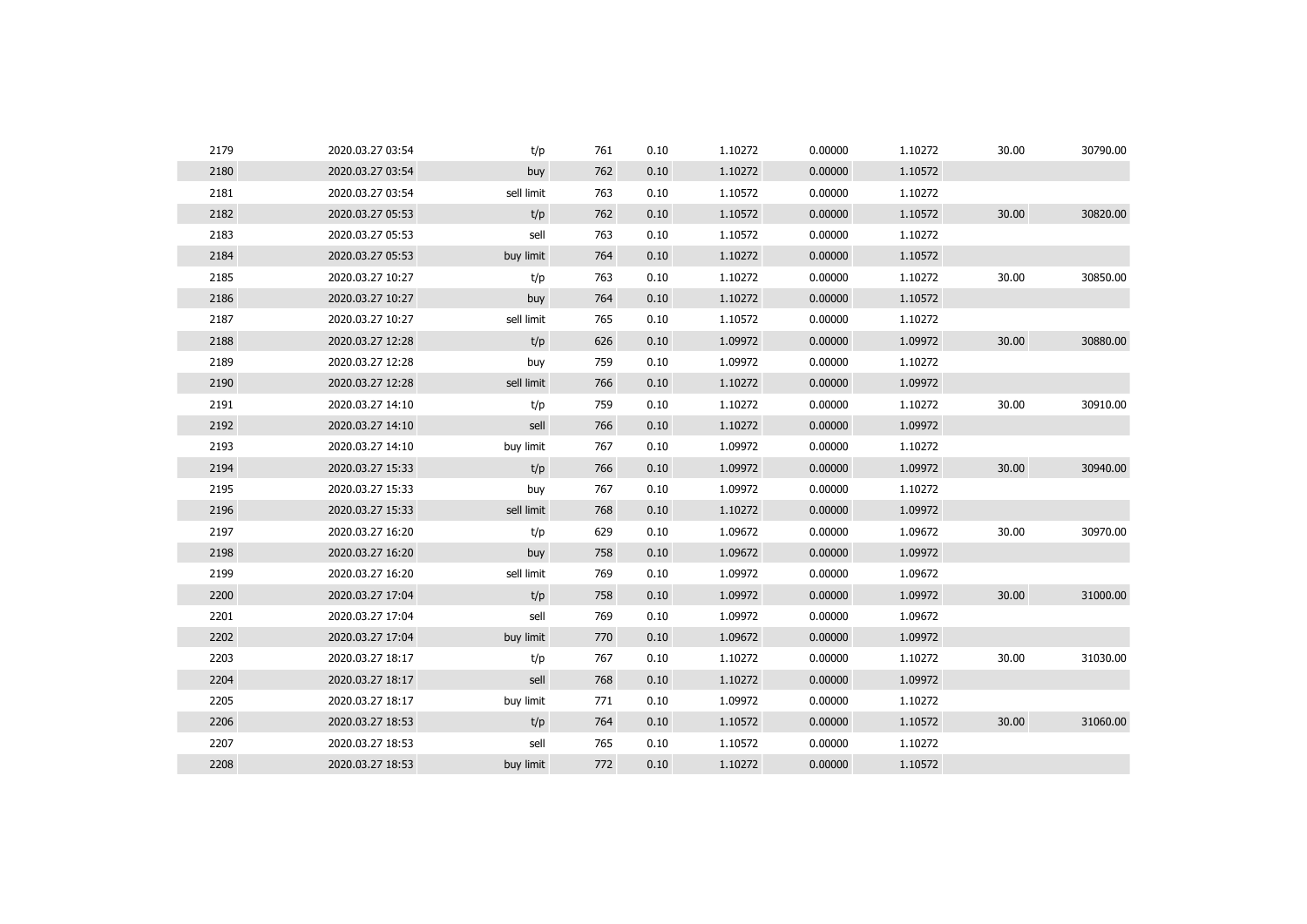| 2209 | 2020.03.27 19:19 | t/p        | 591 | 0.10 | 1.10872 | 0.00000 | 1.10872 | 30.00 | 31090.00 |
|------|------------------|------------|-----|------|---------|---------|---------|-------|----------|
| 2210 | 2020.03.27 19:19 | sell       | 618 | 0.10 | 1.10872 | 0.00000 | 1.10572 |       |          |
| 2211 | 2020.03.27 19:19 | buy limit  | 773 | 0.10 | 1.10572 | 0.00000 | 1.10872 |       |          |
| 2212 | 2020.03.27 21:58 | t/p        | 602 | 0.10 | 1.11172 | 0.00000 | 1.11172 | 30.00 | 31120.00 |
| 2213 | 2020.03.27 21:58 | sell       | 617 | 0.10 | 1.11172 | 0.00000 | 1.10872 |       |          |
| 2214 | 2020.03.27 21:58 | buy limit  | 774 | 0.10 | 1.10872 | 0.00000 | 1.11172 |       |          |
| 2215 | 2020.03.30 05:36 | t/p        | 617 | 0.10 | 1.10872 | 0.00000 | 1.10872 | 30.00 | 31150.00 |
| 2216 | 2020.03.30 05:36 | buy        | 774 | 0.10 | 1.10872 | 0.00000 | 1.11172 |       |          |
| 2217 | 2020.03.30 05:36 | sell limit | 775 | 0.10 | 1.11172 | 0.00000 | 1.10872 |       |          |
| 2218 | 2020.03.30 13:19 | t/p        | 618 | 0.10 | 1.10572 | 0.00000 | 1.10572 | 30.00 | 31180.00 |
| 2219 | 2020.03.30 13:19 | buy        | 773 | 0.10 | 1.10572 | 0.00000 | 1.10872 |       |          |
| 2220 | 2020.03.30 13:19 | sell limit | 776 | 0.10 | 1.10872 | 0.00000 | 1.10572 |       |          |
| 2221 | 2020.03.30 15:53 | t/p        | 765 | 0.10 | 1.10272 | 0.00000 | 1.10272 | 30.00 | 31210.00 |
| 2222 | 2020.03.30 15:53 | buy        | 772 | 0.10 | 1.10272 | 0.00000 | 1.10572 |       |          |
| 2223 | 2020.03.30 15:53 | sell limit | 777 | 0.10 | 1.10572 | 0.00000 | 1.10272 |       |          |
| 2224 | 2020.03.31 03:54 | t/p        | 768 | 0.10 | 1.09972 | 0.00000 | 1.09972 | 30.00 | 31240.00 |
| 2225 | 2020.03.31 03:54 | buy        | 771 | 0.10 | 1.09972 | 0.00000 | 1.10272 |       |          |
| 2226 | 2020.03.31 03:54 | sell limit | 778 | 0.10 | 1.10272 | 0.00000 | 1.09972 |       |          |
| 2227 | 2020.03.31 05:35 | t/p        | 771 | 0.10 | 1.10272 | 0.00000 | 1.10272 | 30.00 | 31270.00 |
| 2228 | 2020.03.31 05:35 | sell       | 778 | 0.10 | 1.10272 | 0.00000 | 1.09972 |       |          |
| 2229 | 2020.03.31 05:35 | buy limit  | 779 | 0.10 | 1.09972 | 0.00000 | 1.10272 |       |          |
| 2230 | 2020.03.31 09:42 | t/p        | 778 | 0.10 | 1.09972 | 0.00000 | 1.09972 | 30.00 | 31300.00 |
| 2231 | 2020.03.31 09:42 | buy        | 779 | 0.10 | 1.09972 | 0.00000 | 1.10272 |       |          |
| 2232 | 2020.03.31 09:42 | sell limit | 780 | 0.10 | 1.10272 | 0.00000 | 1.09972 |       |          |
| 2233 | 2020.03.31 13:22 | t/p        | 769 | 0.10 | 1.09672 | 0.00000 | 1.09672 | 30.00 | 31330.00 |
| 2234 | 2020.03.31 13:22 | buy        | 770 | 0.10 | 1.09672 | 0.00000 | 1.09972 |       |          |
| 2235 | 2020.03.31 13:22 | sell limit | 781 | 0.10 | 1.09972 | 0.00000 | 1.09672 |       |          |
| 2236 | 2020.03.31 14:05 | t/p        | 756 | 0.10 | 1.09372 | 0.00000 | 1.09372 | 30.00 | 31360.00 |
| 2237 | 2020.03.31 14:05 | buy        | 757 | 0.10 | 1.09372 | 0.00000 | 1.09672 |       |          |
| 2238 | 2020.03.31 14:05 | sell limit | 782 | 0.10 | 1.09672 | 0.00000 | 1.09372 |       |          |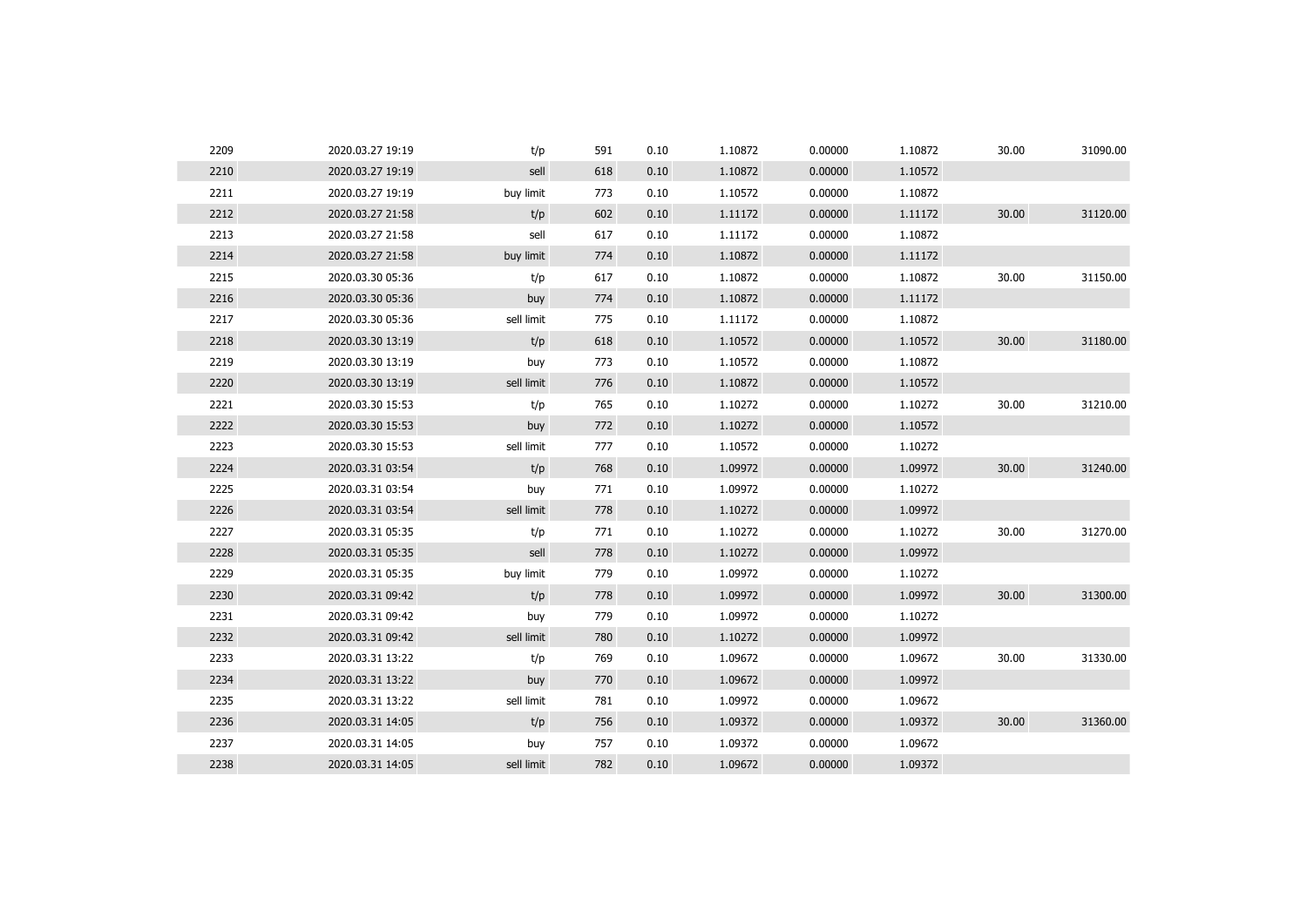| 2239 | 2020.03.31 15:30 | t/p        | 757 | 0.10 | 1.09672 | 0.00000 | 1.09672 | 30.00 | 31390.00 |
|------|------------------|------------|-----|------|---------|---------|---------|-------|----------|
| 2240 | 2020.03.31 15:30 | sell       | 782 | 0.10 | 1.09672 | 0.00000 | 1.09372 |       |          |
| 2241 | 2020.03.31 15:30 | buy limit  | 783 | 0.10 | 1.09372 | 0.00000 | 1.09672 |       |          |
| 2242 | 2020.03.31 18:13 | t/p        | 770 | 0.10 | 1.09972 | 0.00000 | 1.09972 | 30.00 | 31420.00 |
| 2243 | 2020.03.31 18:13 | sell       | 781 | 0.10 | 1.09972 | 0.00000 | 1.09672 |       |          |
| 2244 | 2020.03.31 18:13 | buy limit  | 784 | 0.10 | 1.09672 | 0.00000 | 1.09972 |       |          |
| 2245 | 2020.03.31 20:38 | t/p        | 781 | 0.10 | 1.09672 | 0.00000 | 1.09672 | 30.00 | 31450.00 |
| 2246 | 2020.03.31 20:38 | buy        | 784 | 0.10 | 1.09672 | 0.00000 | 1.09972 |       |          |
| 2247 | 2020.03.31 20:38 | sell limit | 785 | 0.10 | 1.09972 | 0.00000 | 1.09672 |       |          |
| 2248 | 2020.03.31 20:56 | t/p        | 784 | 0.10 | 1.09972 | 0.00000 | 1.09972 | 30.00 | 31480.00 |
| 2249 | 2020.03.31 20:56 | sell       | 785 | 0.10 | 1.09972 | 0.00000 | 1.09672 |       |          |
| 2250 | 2020.03.31 20:56 | buy limit  | 786 | 0.10 | 1.09672 | 0.00000 | 1.09972 |       |          |
| 2251 | 2020.03.31 22:58 | t/p        | 779 | 0.10 | 1.10272 | 0.00000 | 1.10272 | 30.00 | 31510.00 |
| 2252 | 2020.03.31 22:58 | sell       | 780 | 0.10 | 1.10272 | 0.00000 | 1.09972 |       |          |
| 2253 | 2020.03.31 22:58 | buy limit  | 787 | 0.10 | 1.09972 | 0.00000 | 1.10272 |       |          |
| 2254 | 2020.04.01 09:39 | t/p        | 780 | 0.10 | 1.09972 | 0.00000 | 1.09972 | 30.00 | 31540.00 |
| 2255 | 2020.04.01 09:39 | buy        | 787 | 0.10 | 1.09972 | 0.00000 | 1.10272 |       |          |
| 2256 | 2020.04.01 09:39 | sell limit | 788 | 0.10 | 1.10272 | 0.00000 | 1.09972 |       |          |
| 2257 | 2020.04.01 10:59 | t/p        | 785 | 0.10 | 1.09672 | 0.00000 | 1.09672 | 30.00 | 31570.00 |
| 2258 | 2020.04.01 10:59 | buy        | 786 | 0.10 | 1.09672 | 0.00000 | 1.09972 |       |          |
| 2259 | 2020.04.01 10:59 | sell limit | 789 | 0.10 | 1.09972 | 0.00000 | 1.09672 |       |          |
| 2260 | 2020.04.01 11:24 | t/p        | 782 | 0.10 | 1.09372 | 0.00000 | 1.09372 | 30.00 | 31600.00 |
| 2261 | 2020.04.01 11:24 | buy        | 783 | 0.10 | 1.09372 | 0.00000 | 1.09672 |       |          |
| 2262 | 2020.04.01 11:24 | sell limit | 790 | 0.10 | 1.09672 | 0.00000 | 1.09372 |       |          |
| 2263 | 2020.04.01 20:27 | t/p        | 643 | 0.10 | 1.09072 | 0.00000 | 1.09072 | 30.00 | 31630.00 |
| 2264 | 2020.04.01 20:27 | buy        | 754 | 0.10 | 1.09072 | 0.00000 | 1.09372 |       |          |
| 2265 | 2020.04.01 20:27 | sell limit | 791 | 0.10 | 1.09372 | 0.00000 | 1.09072 |       |          |
| 2266 | 2020.04.01 21:02 | t/p        | 754 | 0.10 | 1.09372 | 0.00000 | 1.09372 | 30.00 | 31660.00 |
| 2267 | 2020.04.01 21:02 | sell       | 791 | 0.10 | 1.09372 | 0.00000 | 1.09072 |       |          |
| 2268 | 2020.04.01 21:02 | buy limit  | 792 | 0.10 | 1.09072 | 0.00000 | 1.09372 |       |          |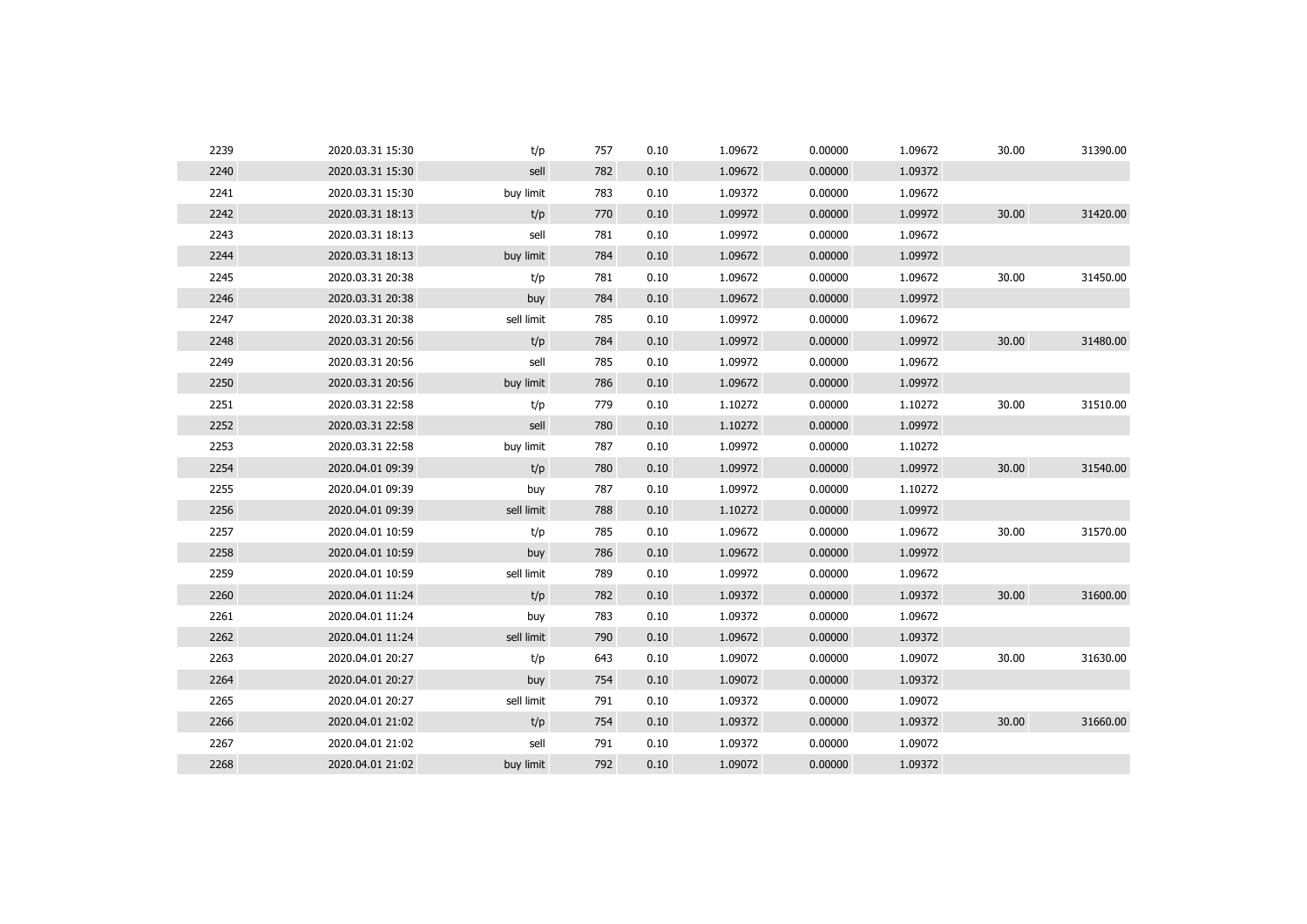| 2269 | 2020.04.01 23:28 | t/p        | 783 | 0.10 | 1.09672 | 0.00000 | 1.09672 | 30.00 | 31690.00 |
|------|------------------|------------|-----|------|---------|---------|---------|-------|----------|
| 2270 | 2020.04.01 23:28 | sell       | 790 | 0.10 | 1.09672 | 0.00000 | 1.09372 |       |          |
| 2271 | 2020.04.01 23:28 | buy limit  | 793 | 0.10 | 1.09372 | 0.00000 | 1.09672 |       |          |
| 2272 | 2020.04.02 05:44 | t/p        | 790 | 0.10 | 1.09372 | 0.00000 | 1.09372 | 30.00 | 31720.00 |
| 2273 | 2020.04.02 05:44 | buy        | 793 | 0.10 | 1.09372 | 0.00000 | 1.09672 |       |          |
| 2274 | 2020.04.02 05:44 | sell limit | 794 | 0.10 | 1.09672 | 0.00000 | 1.09372 |       |          |
| 2275 | 2020.04.02 15:02 | t/p        | 791 | 0.10 | 1.09072 | 0.00000 | 1.09072 | 30.00 | 31750.00 |
| 2276 | 2020.04.02 15:02 | buy        | 792 | 0.10 | 1.09072 | 0.00000 | 1.09372 |       |          |
| 2277 | 2020.04.02 15:02 | sell limit | 795 | 0.10 | 1.09372 | 0.00000 | 1.09072 |       |          |
| 2278 | 2020.04.02 15:58 | t/p        | 644 | 0.10 | 1.08772 | 0.00000 | 1.08772 | 30.00 | 31780.00 |
| 2279 | 2020.04.02 15:58 | buy        | 753 | 0.10 | 1.08772 | 0.00000 | 1.09072 |       |          |
| 2280 | 2020.04.02 15:58 | sell limit | 796 | 0.10 | 1.09072 | 0.00000 | 1.08772 |       |          |
| 2281 | 2020.04.02 16:54 | t/p        | 737 | 0.10 | 1.08472 | 0.00000 | 1.08472 | 30.00 | 31810.00 |
| 2282 | 2020.04.02 16:54 | buy        | 752 | 0.10 | 1.08472 | 0.00000 | 1.08772 |       |          |
| 2283 | 2020.04.02 16:54 | sell limit | 797 | 0.10 | 1.08772 | 0.00000 | 1.08472 |       |          |
| 2284 | 2020.04.02 17:35 | t/p        | 752 | 0.10 | 1.08772 | 0.00000 | 1.08772 | 30.00 | 31840.00 |
| 2285 | 2020.04.02 17:35 | sell       | 797 | 0.10 | 1.08772 | 0.00000 | 1.08472 |       |          |
| 2286 | 2020.04.02 17:35 | buy limit  | 798 | 0.10 | 1.08472 | 0.00000 | 1.08772 |       |          |
| 2287 | 2020.04.02 17:52 | t/p        | 797 | 0.10 | 1.08472 | 0.00000 | 1.08472 | 30.00 | 31870.00 |
| 2288 | 2020.04.02 17:52 | buy        | 798 | 0.10 | 1.08472 | 0.00000 | 1.08772 |       |          |
| 2289 | 2020.04.02 17:52 | sell limit | 799 | 0.10 | 1.08772 | 0.00000 | 1.08472 |       |          |
| 2290 | 2020.04.02 18:22 | t/p        | 798 | 0.10 | 1.08772 | 0.00000 | 1.08772 | 30.00 | 31900.00 |
| 2291 | 2020.04.02 18:22 | sell       | 799 | 0.10 | 1.08772 | 0.00000 | 1.08472 |       |          |
| 2292 | 2020.04.02 18:22 | buy limit  | 800 | 0.10 | 1.08472 | 0.00000 | 1.08772 |       |          |
| 2293 | 2020.04.02 18:39 | t/p        | 799 | 0.10 | 1.08472 | 0.00000 | 1.08472 | 30.00 | 31930.00 |
| 2294 | 2020.04.02 18:39 | buy        | 800 | 0.10 | 1.08472 | 0.00000 | 1.08772 |       |          |
| 2295 | 2020.04.02 18:39 | sell limit | 801 | 0.10 | 1.08772 | 0.00000 | 1.08472 |       |          |
| 2296 | 2020.04.03 10:09 | t/p        | 748 | 0.10 | 1.08172 | 0.00000 | 1.08172 | 30.00 | 31960.00 |
| 2297 | 2020.04.03 10:09 | buy        | 751 | 0.10 | 1.08172 | 0.00000 | 1.08472 |       |          |
| 2298 | 2020.04.03 10:09 | sell limit | 802 | 0.10 | 1.08472 | 0.00000 | 1.08172 |       |          |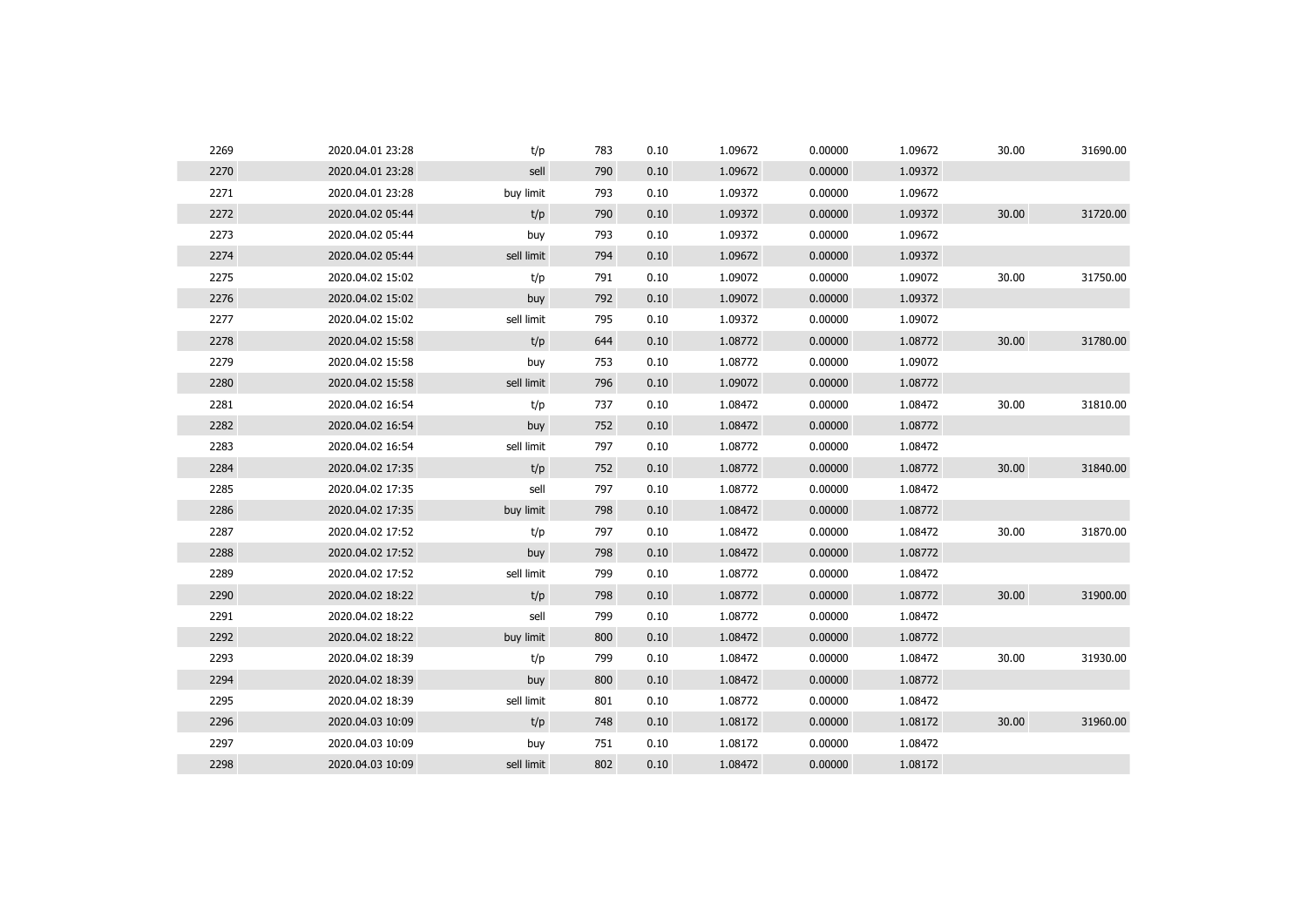| 2299 | 2020.04.03 14:12 | t/p        | 749 | 0.10 | 1.07872 | 0.00000 | 1.07872 | 30.00 | 31990.00 |
|------|------------------|------------|-----|------|---------|---------|---------|-------|----------|
| 2300 | 2020.04.03 14:12 | buy        | 750 | 0.10 | 1.07872 | 0.00000 | 1.08172 |       |          |
| 2301 | 2020.04.03 14:12 | sell limit | 803 | 0.10 | 1.08172 | 0.00000 | 1.07872 |       |          |
| 2302 | 2020.04.03 22:11 | t/p        | 750 | 0.10 | 1.08172 | 0.00000 | 1.08172 | 30.00 | 32020.00 |
| 2303 | 2020.04.03 22:11 | sell       | 803 | 0.10 | 1.08172 | 0.00000 | 1.07872 |       |          |
| 2304 | 2020.04.03 22:11 | buy limit  | 804 | 0.10 | 1.07872 | 0.00000 | 1.08172 |       |          |
| 2305 | 2020.04.06 11:46 | t/p        | 803 | 0.10 | 1.07872 | 0.00000 | 1.07872 | 30.00 | 32050.00 |
| 2306 | 2020.04.06 11:46 | buy        | 804 | 0.10 | 1.07872 | 0.00000 | 1.08172 |       |          |
| 2307 | 2020.04.06 11:46 | sell limit | 805 | 0.10 | 1.08172 | 0.00000 | 1.07872 |       |          |
| 2308 | 2020.04.06 13:03 | t/p        | 804 | 0.10 | 1.08172 | 0.00000 | 1.08172 | 30.00 | 32080.00 |
| 2309 | 2020.04.06 13:03 | sell       | 805 | 0.10 | 1.08172 | 0.00000 | 1.07872 |       |          |
| 2310 | 2020.04.06 13:03 | buy limit  | 806 | 0.10 | 1.07872 | 0.00000 | 1.08172 |       |          |
| 2311 | 2020.04.06 15:29 | t/p        | 805 | 0.10 | 1.07872 | 0.00000 | 1.07872 | 30.00 | 32110.00 |
| 2312 | 2020.04.06 15:29 | buy        | 806 | 0.10 | 1.07872 | 0.00000 | 1.08172 |       |          |
| 2313 | 2020.04.06 15:29 | sell limit | 807 | 0.10 | 1.08172 | 0.00000 | 1.07872 |       |          |
| 2314 | 2020.04.06 18:25 | t/p        | 806 | 0.10 | 1.08172 | 0.00000 | 1.08172 | 30.00 | 32140.00 |
| 2315 | 2020.04.06 18:25 | sell       | 807 | 0.10 | 1.08172 | 0.00000 | 1.07872 |       |          |
| 2316 | 2020.04.06 18:25 | buy limit  | 808 | 0.10 | 1.07872 | 0.00000 | 1.08172 |       |          |
| 2317 | 2020.04.06 22:12 | t/p        | 807 | 0.10 | 1.07872 | 0.00000 | 1.07872 | 30.00 | 32170.00 |
| 2318 | 2020.04.06 22:12 | buy        | 808 | 0.10 | 1.07872 | 0.00000 | 1.08172 |       |          |
| 2319 | 2020.04.06 22:12 | sell limit | 809 | 0.10 | 1.08172 | 0.00000 | 1.07872 |       |          |
| 2320 | 2020.04.07 06:51 | t/p        | 808 | 0.10 | 1.08172 | 0.00000 | 1.08172 | 30.00 | 32200.00 |
| 2321 | 2020.04.07 06:51 | sell       | 809 | 0.10 | 1.08172 | 0.00000 | 1.07872 |       |          |
| 2322 | 2020.04.07 06:51 | buy limit  | 810 | 0.10 | 1.07872 | 0.00000 | 1.08172 |       |          |
| 2323 | 2020.04.07 09:54 | t/p        | 751 | 0.10 | 1.08472 | 0.00000 | 1.08472 | 30.00 | 32230.00 |
| 2324 | 2020.04.07 09:54 | sell       | 802 | 0.10 | 1.08472 | 0.00000 | 1.08172 |       |          |
| 2325 | 2020.04.07 09:54 | buy limit  | 811 | 0.10 | 1.08172 | 0.00000 | 1.08472 |       |          |
| 2326 | 2020.04.07 10:58 | t/p        | 800 | 0.10 | 1.08772 | 0.00000 | 1.08772 | 30.00 | 32260.00 |
| 2327 | 2020.04.07 10:58 | sell       | 801 | 0.10 | 1.08772 | 0.00000 | 1.08472 |       |          |
| 2328 | 2020.04.07 10:58 | buy limit  | 812 | 0.10 | 1.08472 | 0.00000 | 1.08772 |       |          |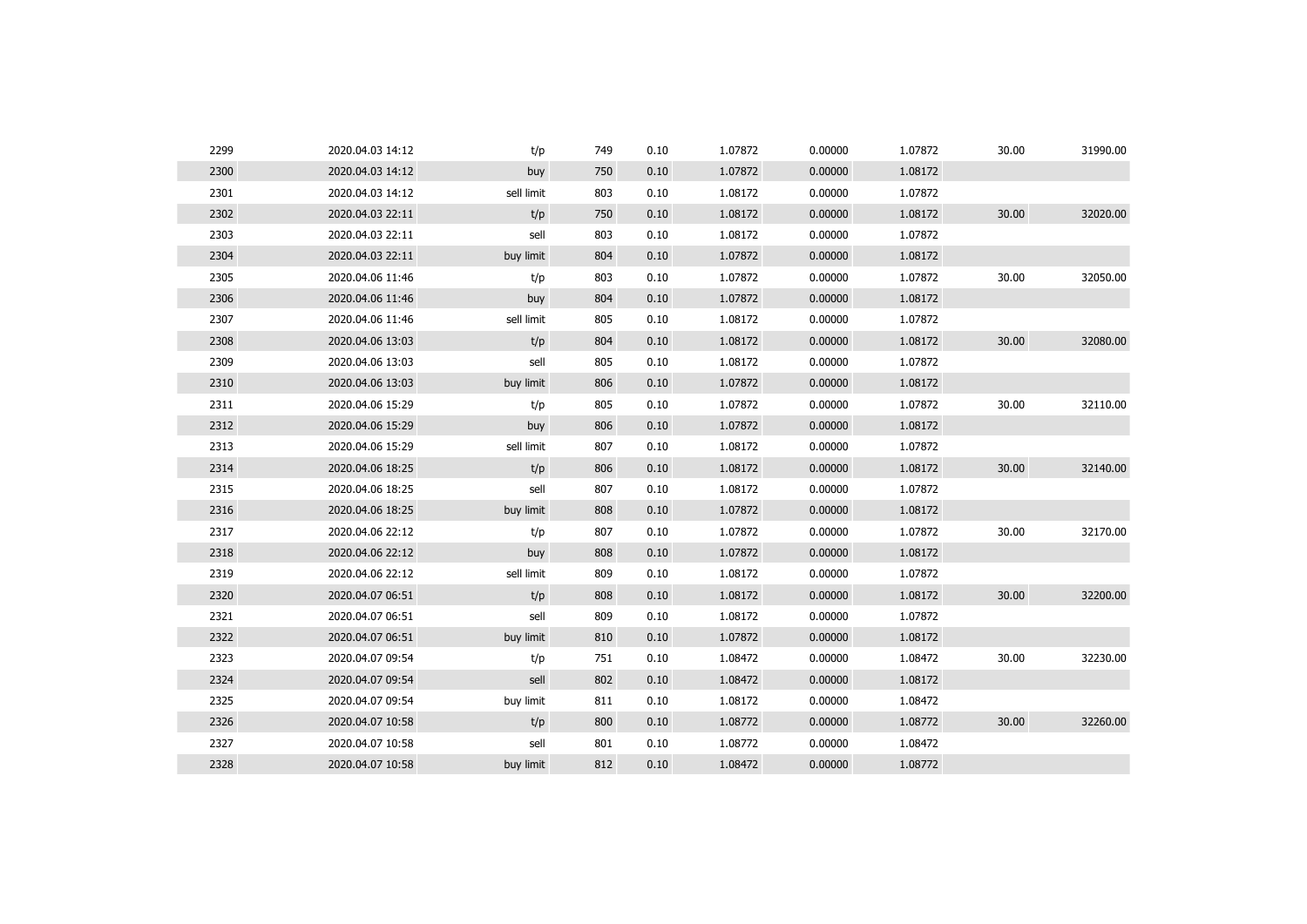| 2329 | 2020.04.07 15:26 | t/p        | 753 | 0.10 | 1.09072 | 0.00000 | 1.09072 | 30.00 | 32290.00 |
|------|------------------|------------|-----|------|---------|---------|---------|-------|----------|
| 2330 | 2020.04.07 15:26 | sell       | 796 | 0.10 | 1.09072 | 0.00000 | 1.08772 |       |          |
| 2331 | 2020.04.07 15:26 | buy limit  | 813 | 0.10 | 1.08772 | 0.00000 | 1.09072 |       |          |
| 2332 | 2020.04.07 18:01 | t/p        | 796 | 0.10 | 1.08772 | 0.00000 | 1.08772 | 30.00 | 32320.00 |
| 2333 | 2020.04.07 18:01 | buy        | 813 | 0.10 | 1.08772 | 0.00000 | 1.09072 |       |          |
| 2334 | 2020.04.07 18:01 | sell limit | 814 | 0.10 | 1.09072 | 0.00000 | 1.08772 |       |          |
| 2335 | 2020.04.07 19:31 | t/p        | 813 | 0.10 | 1.09072 | 0.00000 | 1.09072 | 30.00 | 32350.00 |
| 2336 | 2020.04.07 19:31 | sell       | 814 | 0.10 | 1.09072 | 0.00000 | 1.08772 |       |          |
| 2337 | 2020.04.07 19:31 | buy limit  | 815 | 0.10 | 1.08772 | 0.00000 | 1.09072 |       |          |
| 2338 | 2020.04.08 03:33 | t/p        | 814 | 0.10 | 1.08772 | 0.00000 | 1.08772 | 30.00 | 32380.00 |
| 2339 | 2020.04.08 03:33 | buy        | 815 | 0.10 | 1.08772 | 0.00000 | 1.09072 |       |          |
| 2340 | 2020.04.08 03:33 | sell limit | 816 | 0.10 | 1.09072 | 0.00000 | 1.08772 |       |          |
| 2341 | 2020.04.08 09:03 | t/p        | 801 | 0.10 | 1.08472 | 0.00000 | 1.08472 | 30.00 | 32410.00 |
| 2342 | 2020.04.08 09:03 | buy        | 812 | 0.10 | 1.08472 | 0.00000 | 1.08772 |       |          |
| 2343 | 2020.04.08 09:03 | sell limit | 817 | 0.10 | 1.08772 | 0.00000 | 1.08472 |       |          |
| 2344 | 2020.04.08 13:32 | t/p        | 812 | 0.10 | 1.08772 | 0.00000 | 1.08772 | 30.00 | 32440.00 |
| 2345 | 2020.04.08 13:32 | sell       | 817 | 0.10 | 1.08772 | 0.00000 | 1.08472 |       |          |
| 2346 | 2020.04.08 13:32 | buy limit  | 818 | 0.10 | 1.08472 | 0.00000 | 1.08772 |       |          |
| 2347 | 2020.04.09 09:07 | t/p        | 817 | 0.10 | 1.08472 | 0.00000 | 1.08472 | 30.00 | 32470.00 |
| 2348 | 2020.04.09 09:07 | buy        | 818 | 0.10 | 1.08472 | 0.00000 | 1.08772 |       |          |
| 2349 | 2020.04.09 09:07 | sell limit | 819 | 0.10 | 1.08772 | 0.00000 | 1.08472 |       |          |
| 2350 | 2020.04.09 10:51 | t/p        | 818 | 0.10 | 1.08772 | 0.00000 | 1.08772 | 30.00 | 32500.00 |
| 2351 | 2020.04.09 10:51 | sell       | 819 | 0.10 | 1.08772 | 0.00000 | 1.08472 |       |          |
| 2352 | 2020.04.09 10:51 | buy limit  | 820 | 0.10 | 1.08472 | 0.00000 | 1.08772 |       |          |
| 2353 | 2020.04.09 15:57 | t/p        | 815 | 0.10 | 1.09072 | 0.00000 | 1.09072 | 30.00 | 32530.00 |
| 2354 | 2020.04.09 15:57 | sell       | 816 | 0.10 | 1.09072 | 0.00000 | 1.08772 |       |          |
| 2355 | 2020.04.09 15:57 | buy limit  | 821 | 0.10 | 1.08772 | 0.00000 | 1.09072 |       |          |
| 2356 | 2020.04.09 16:25 | t/p        | 792 | 0.10 | 1.09372 | 0.00000 | 1.09372 | 30.00 | 32560.00 |
| 2357 | 2020.04.09 16:25 | sell       | 795 | 0.10 | 1.09372 | 0.00000 | 1.09072 |       |          |
| 2358 | 2020.04.09 16:25 | buy limit  | 822 | 0.10 | 1.09072 | 0.00000 | 1.09372 |       |          |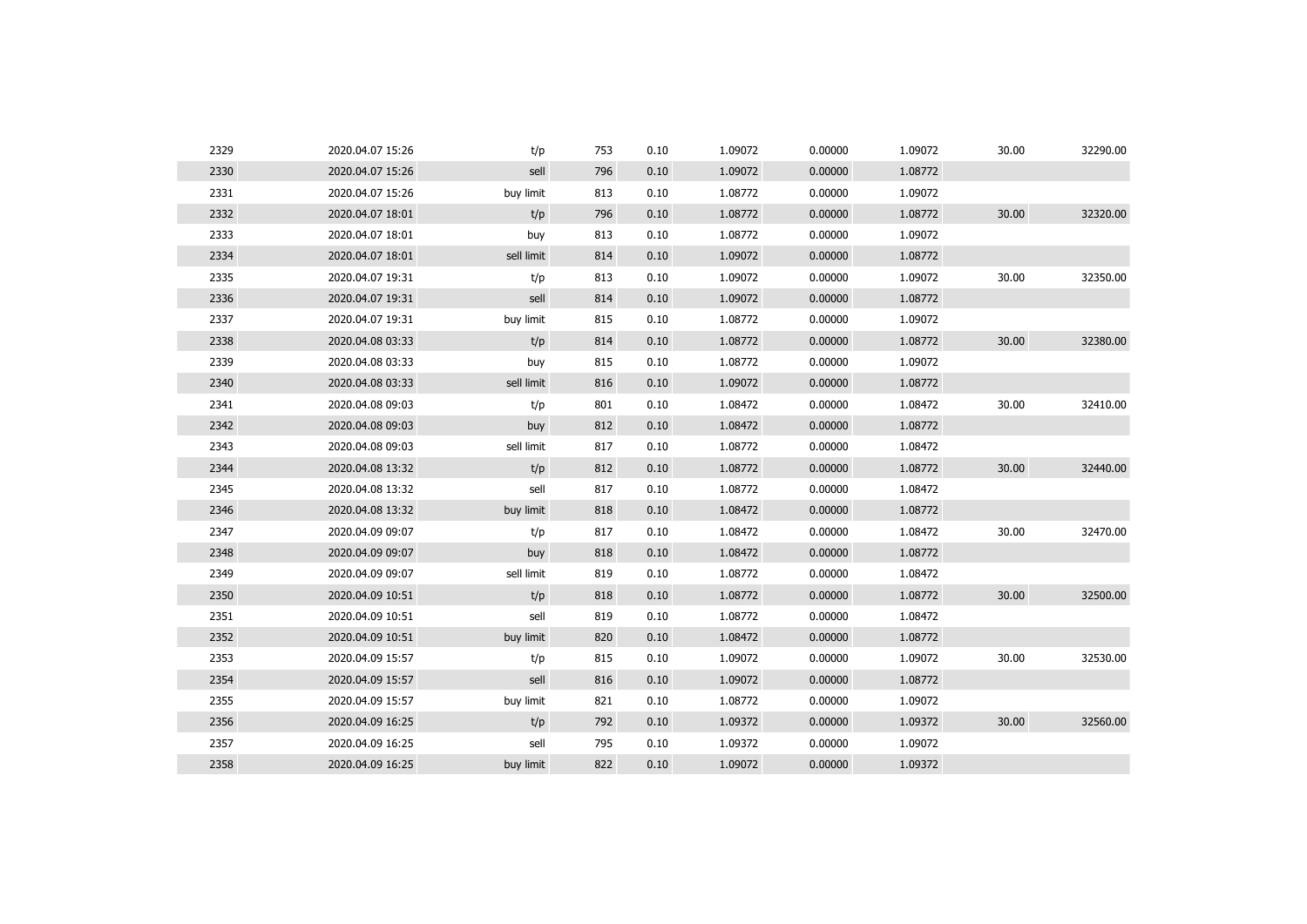| 2359 | 2020.04.13 10:21 | t/p        | 793 | 0.10 | 1.09672 | 0.00000 | 1.09672 | 30.00 | 32590.00 |
|------|------------------|------------|-----|------|---------|---------|---------|-------|----------|
| 2360 | 2020.04.13 10:21 | sell       | 794 | 0.10 | 1.09672 | 0.00000 | 1.09372 |       |          |
| 2361 | 2020.04.13 10:21 | buy limit  | 823 | 0.10 | 1.09372 | 0.00000 | 1.09672 |       |          |
| 2362 | 2020.04.13 11:15 | t/p        | 794 | 0.10 | 1.09372 | 0.00000 | 1.09372 | 30.00 | 32620.00 |
| 2363 | 2020.04.13 11:15 | buy        | 823 | 0.10 | 1.09372 | 0.00000 | 1.09672 |       |          |
| 2364 | 2020.04.13 11:15 | sell limit | 824 | 0.10 | 1.09672 | 0.00000 | 1.09372 |       |          |
| 2365 | 2020.04.13 13:14 | t/p        | 795 | 0.10 | 1.09072 | 0.00000 | 1.09072 | 30.00 | 32650.00 |
| 2366 | 2020.04.13 13:14 | buy        | 822 | 0.10 | 1.09072 | 0.00000 | 1.09372 |       |          |
| 2367 | 2020.04.13 13:14 | sell limit | 825 | 0.10 | 1.09372 | 0.00000 | 1.09072 |       |          |
| 2368 | 2020.04.14 04:55 | t/p        | 822 | 0.10 | 1.09372 | 0.00000 | 1.09372 | 30.00 | 32680.00 |
| 2369 | 2020.04.14 04:55 | sell       | 825 | 0.10 | 1.09372 | 0.00000 | 1.09072 |       |          |
| 2370 | 2020.04.14 04:55 | buy limit  | 826 | 0.10 | 1.09072 | 0.00000 | 1.09372 |       |          |
| 2371 | 2020.04.14 15:29 | t/p        | 823 | 0.10 | 1.09672 | 0.00000 | 1.09672 | 30.00 | 32710.00 |
| 2372 | 2020.04.14 15:29 | sell       | 824 | 0.10 | 1.09672 | 0.00000 | 1.09372 |       |          |
| 2373 | 2020.04.14 15:29 | buy limit  | 827 | 0.10 | 1.09372 | 0.00000 | 1.09672 |       |          |
| 2374 | 2020.04.15 10:50 | t/p        | 824 | 0.10 | 1.09372 | 0.00000 | 1.09372 | 30.00 | 32740.00 |
| 2375 | 2020.04.15 10:50 | buy        | 827 | 0.10 | 1.09372 | 0.00000 | 1.09672 |       |          |
| 2376 | 2020.04.15 10:50 | sell limit | 828 | 0.10 | 1.09672 | 0.00000 | 1.09372 |       |          |
| 2377 | 2020.04.15 13:34 | t/p        | 825 | 0.10 | 1.09072 | 0.00000 | 1.09072 | 30.00 | 32770.00 |
| 2378 | 2020.04.15 13:34 | buy        | 826 | 0.10 | 1.09072 | 0.00000 | 1.09372 |       |          |
| 2379 | 2020.04.15 13:34 | sell limit | 829 | 0.10 | 1.09372 | 0.00000 | 1.09072 |       |          |
| 2380 | 2020.04.15 15:31 | t/p        | 816 | 0.10 | 1.08772 | 0.00000 | 1.08772 | 30.00 | 32800.00 |
| 2381 | 2020.04.15 15:31 | buy        | 821 | 0.10 | 1.08772 | 0.00000 | 1.09072 |       |          |
| 2382 | 2020.04.15 15:31 | sell limit | 830 | 0.10 | 1.09072 | 0.00000 | 1.08772 |       |          |
| 2383 | 2020.04.15 17:49 | t/p        | 821 | 0.10 | 1.09072 | 0.00000 | 1.09072 | 30.00 | 32830.00 |
| 2384 | 2020.04.15 17:49 | sell       | 830 | 0.10 | 1.09072 | 0.00000 | 1.08772 |       |          |
| 2385 | 2020.04.15 17:49 | buy limit  | 831 | 0.10 | 1.08772 | 0.00000 | 1.09072 |       |          |
| 2386 | 2020.04.15 21:27 | t/p        | 826 | 0.10 | 1.09372 | 0.00000 | 1.09372 | 30.00 | 32860.00 |
| 2387 | 2020.04.15 21:27 | sell       | 829 | 0.10 | 1.09372 | 0.00000 | 1.09072 |       |          |
| 2388 | 2020.04.15 21:27 | buy limit  | 832 | 0.10 | 1.09072 | 0.00000 | 1.09372 |       |          |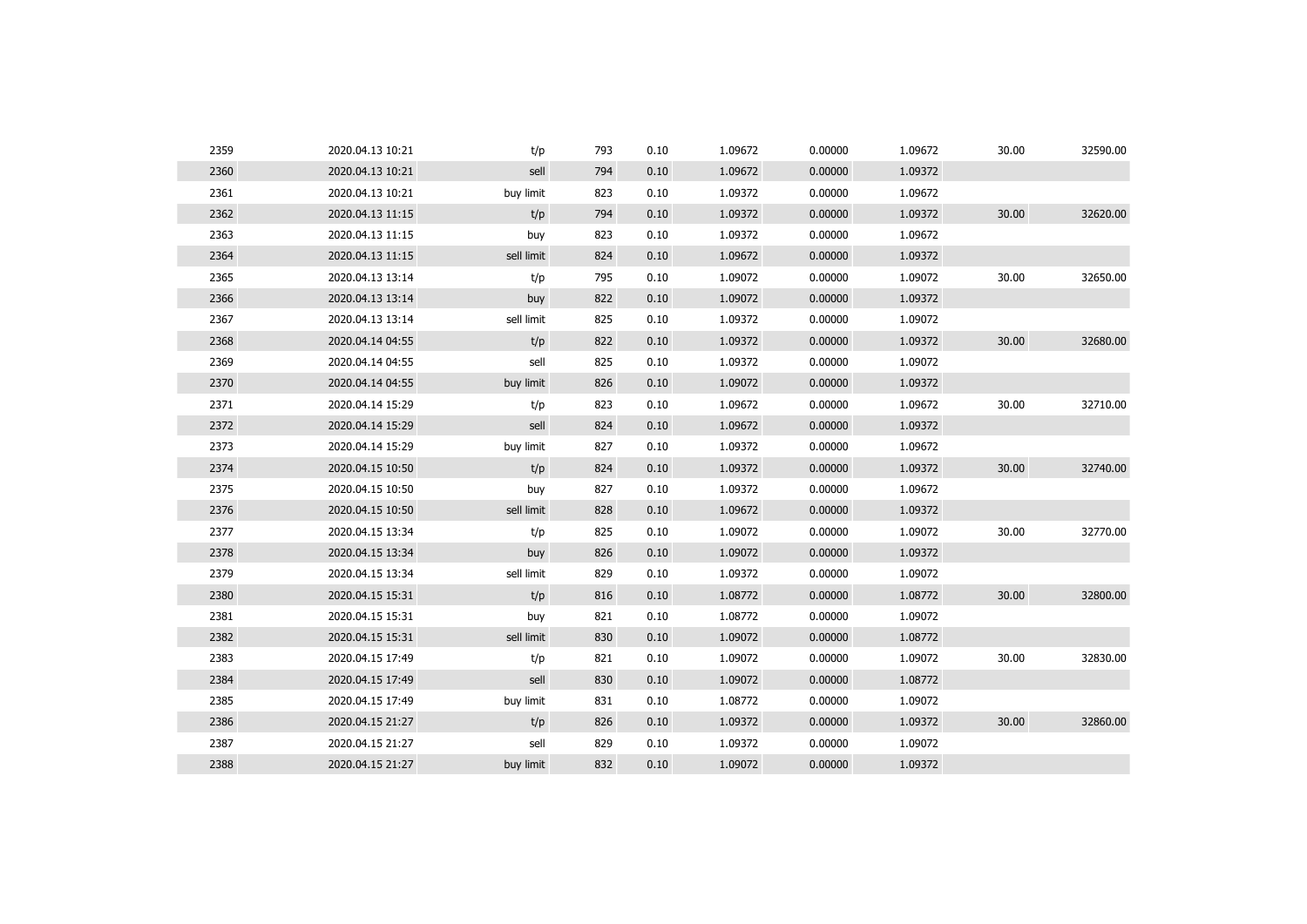| 2389 | 2020.04.16 00:11 | t/p        | 829 | 0.10 | 1.09072 | 0.00000 | 1.09072 | 30.00 | 32890.00 |
|------|------------------|------------|-----|------|---------|---------|---------|-------|----------|
| 2390 | 2020.04.16 00:11 | buy        | 832 | 0.10 | 1.09072 | 0.00000 | 1.09372 |       |          |
| 2391 | 2020.04.16 00:11 | sell limit | 833 | 0.10 | 1.09372 | 0.00000 | 1.09072 |       |          |
| 2392 | 2020.04.16 04:59 | t/p        | 830 | 0.10 | 1.08772 | 0.00000 | 1.08772 | 30.00 | 32920.00 |
| 2393 | 2020.04.16 04:59 | buy        | 831 | 0.10 | 1.08772 | 0.00000 | 1.09072 |       |          |
| 2394 | 2020.04.16 04:59 | sell limit | 834 | 0.10 | 1.09072 | 0.00000 | 1.08772 |       |          |
| 2395 | 2020.04.16 18:02 | t/p        | 819 | 0.10 | 1.08472 | 0.00000 | 1.08472 | 30.00 | 32950.00 |
| 2396 | 2020.04.16 18:02 | buy        | 820 | 0.10 | 1.08472 | 0.00000 | 1.08772 |       |          |
| 2397 | 2020.04.16 18:02 | sell limit | 835 | 0.10 | 1.08772 | 0.00000 | 1.08472 |       |          |
| 2398 | 2020.04.17 04:29 | t/p        | 820 | 0.10 | 1.08772 | 0.00000 | 1.08772 | 30.00 | 32980.00 |
| 2399 | 2020.04.17 04:29 | sell       | 835 | 0.10 | 1.08772 | 0.00000 | 1.08472 |       |          |
| 2400 | 2020.04.17 04:29 | buy limit  | 836 | 0.10 | 1.08472 | 0.00000 | 1.08772 |       |          |
| 2401 | 2020.04.17 09:21 | t/p        | 835 | 0.10 | 1.08472 | 0.00000 | 1.08472 | 30.00 | 33010.00 |
| 2402 | 2020.04.17 09:21 | buy        | 836 | 0.10 | 1.08472 | 0.00000 | 1.08772 |       |          |
| 2403 | 2020.04.17 09:21 | sell limit | 837 | 0.10 | 1.08772 | 0.00000 | 1.08472 |       |          |
| 2404 | 2020.04.17 12:58 | t/p        | 802 | 0.10 | 1.08172 | 0.00000 | 1.08172 | 30.00 | 33040.00 |
| 2405 | 2020.04.17 12:58 | buy        | 811 | 0.10 | 1.08172 | 0.00000 | 1.08472 |       |          |
| 2406 | 2020.04.17 12:58 | sell limit | 838 | 0.10 | 1.08472 | 0.00000 | 1.08172 |       |          |
| 2407 | 2020.04.17 14:13 | t/p        | 811 | 0.10 | 1.08472 | 0.00000 | 1.08472 | 30.00 | 33070.00 |
| 2408 | 2020.04.17 14:13 | sell       | 838 | 0.10 | 1.08472 | 0.00000 | 1.08172 |       |          |
| 2409 | 2020.04.17 14:13 | buy limit  | 839 | 0.10 | 1.08172 | 0.00000 | 1.08472 |       |          |
| 2410 | 2020.04.17 16:26 | t/p        | 836 | 0.10 | 1.08772 | 0.00000 | 1.08772 | 30.00 | 33100.00 |
| 2411 | 2020.04.17 16:26 | sell       | 837 | 0.10 | 1.08772 | 0.00000 | 1.08472 |       |          |
| 2412 | 2020.04.17 16:26 | buy limit  | 840 | 0.10 | 1.08472 | 0.00000 | 1.08772 |       |          |
| 2413 | 2020.04.20 09:06 | t/p        | 837 | 0.10 | 1.08472 | 0.00000 | 1.08472 | 30.00 | 33130.00 |
| 2414 | 2020.04.20 09:06 | buy        | 840 | 0.10 | 1.08472 | 0.00000 | 1.08772 |       |          |
| 2415 | 2020.04.20 09:06 | sell limit | 841 | 0.10 | 1.08772 | 0.00000 | 1.08472 |       |          |
| 2416 | 2020.04.20 11:47 | t/p        | 840 | 0.10 | 1.08772 | 0.00000 | 1.08772 | 30.00 | 33160.00 |
| 2417 | 2020.04.20 11:47 | sell       | 841 | 0.10 | 1.08772 | 0.00000 | 1.08472 |       |          |
| 2418 | 2020.04.20 11:47 | buy limit  | 842 | 0.10 | 1.08472 | 0.00000 | 1.08772 |       |          |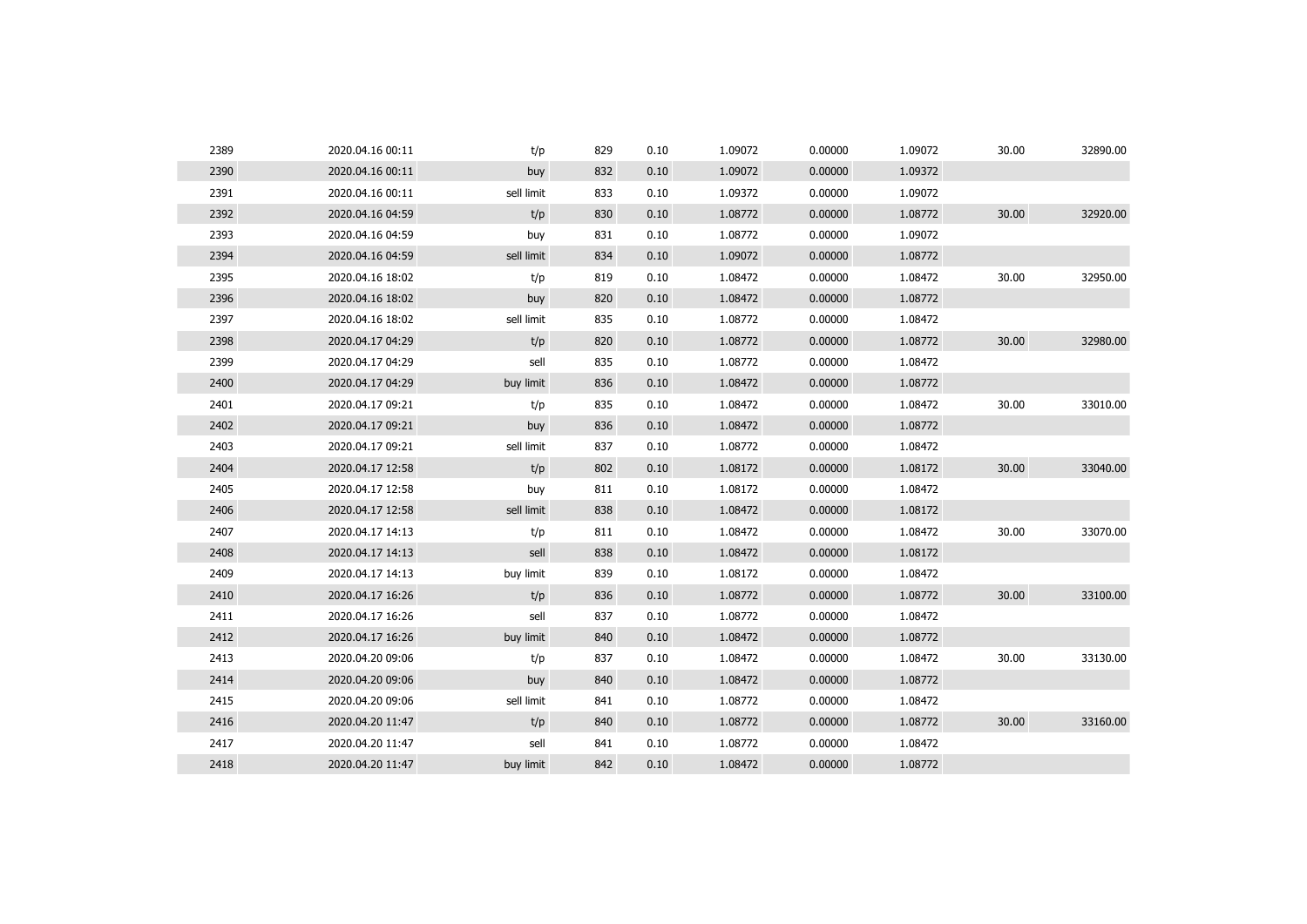| 2419 | 2020.04.21 04:58 | t/p        | 841 | 0.10 | 1.08472 | 0.00000 | 1.08472 | 30.00 | 33190.00 |
|------|------------------|------------|-----|------|---------|---------|---------|-------|----------|
| 2420 | 2020.04.21 04:58 | buy        | 842 | 0.10 | 1.08472 | 0.00000 | 1.08772 |       |          |
| 2421 | 2020.04.21 04:58 | sell limit | 843 | 0.10 | 1.08772 | 0.00000 | 1.08472 |       |          |
| 2422 | 2020.04.21 17:23 | t/p        | 842 | 0.10 | 1.08772 | 0.00000 | 1.08772 | 30.00 | 33220.00 |
| 2423 | 2020.04.21 17:23 | sell       | 843 | 0.10 | 1.08772 | 0.00000 | 1.08472 |       |          |
| 2424 | 2020.04.21 17:23 | buy limit  | 844 | 0.10 | 1.08472 | 0.00000 | 1.08772 |       |          |
| 2425 | 2020.04.21 17:44 | t/p        | 843 | 0.10 | 1.08472 | 0.00000 | 1.08472 | 30.00 | 33250.00 |
| 2426 | 2020.04.21 17:44 | buy        | 844 | 0.10 | 1.08472 | 0.00000 | 1.08772 |       |          |
| 2427 | 2020.04.21 17:44 | sell limit | 845 | 0.10 | 1.08772 | 0.00000 | 1.08472 |       |          |
| 2428 | 2020.04.22 14:14 | t/p        | 844 | 0.10 | 1.08772 | 0.00000 | 1.08772 | 30.00 | 33280.00 |
| 2429 | 2020.04.22 14:14 | sell       | 845 | 0.10 | 1.08772 | 0.00000 | 1.08472 |       |          |
| 2430 | 2020.04.22 14:14 | buy limit  | 846 | 0.10 | 1.08472 | 0.00000 | 1.08772 |       |          |
| 2431 | 2020.04.22 17:18 | t/p        | 845 | 0.10 | 1.08472 | 0.00000 | 1.08472 | 30.00 | 33310.00 |
| 2432 | 2020.04.22 17:18 | buy        | 846 | 0.10 | 1.08472 | 0.00000 | 1.08772 |       |          |
| 2433 | 2020.04.22 17:18 | sell limit | 847 | 0.10 | 1.08772 | 0.00000 | 1.08472 |       |          |
| 2434 | 2020.04.22 19:26 | t/p        | 838 | 0.10 | 1.08172 | 0.00000 | 1.08172 | 30.00 | 33340.00 |
| 2435 | 2020.04.22 19:26 | buy        | 839 | 0.10 | 1.08172 | 0.00000 | 1.08472 |       |          |
| 2436 | 2020.04.22 19:26 | sell limit | 848 | 0.10 | 1.08472 | 0.00000 | 1.08172 |       |          |
| 2437 | 2020.04.23 10:28 | t/p        | 809 | 0.10 | 1.07872 | 0.00000 | 1.07872 | 30.00 | 33370.00 |
| 2438 | 2020.04.23 10:28 | buy        | 810 | 0.10 | 1.07872 | 0.00000 | 1.08172 |       |          |
| 2439 | 2020.04.23 10:28 | sell limit | 849 | 0.10 | 1.08172 | 0.00000 | 1.07872 |       |          |
| 2440 | 2020.04.23 13:41 | t/p        | 744 | 0.10 | 1.07572 | 0.00000 | 1.07572 | 30.00 | 33400.00 |
| 2441 | 2020.04.23 13:41 | buy        | 745 | 0.10 | 1.07572 | 0.00000 | 1.07872 |       |          |
| 2442 | 2020.04.23 13:41 | sell limit | 850 | 0.10 | 1.07872 | 0.00000 | 1.07572 |       |          |
| 2443 | 2020.04.23 14:12 | t/p        | 745 | 0.10 | 1.07872 | 0.00000 | 1.07872 | 30.00 | 33430.00 |
| 2444 | 2020.04.23 14:12 | sell       | 850 | 0.10 | 1.07872 | 0.00000 | 1.07572 |       |          |
| 2445 | 2020.04.23 14:12 | buy limit  | 851 | 0.10 | 1.07572 | 0.00000 | 1.07872 |       |          |
| 2446 | 2020.04.23 17:14 | t/p        | 810 | 0.10 | 1.08172 | 0.00000 | 1.08172 | 30.00 | 33460.00 |
| 2447 | 2020.04.23 17:14 | sell       | 849 | 0.10 | 1.08172 | 0.00000 | 1.07872 |       |          |
| 2448 | 2020.04.23 17:14 | buy limit  | 852 | 0.10 | 1.07872 | 0.00000 | 1.08172 |       |          |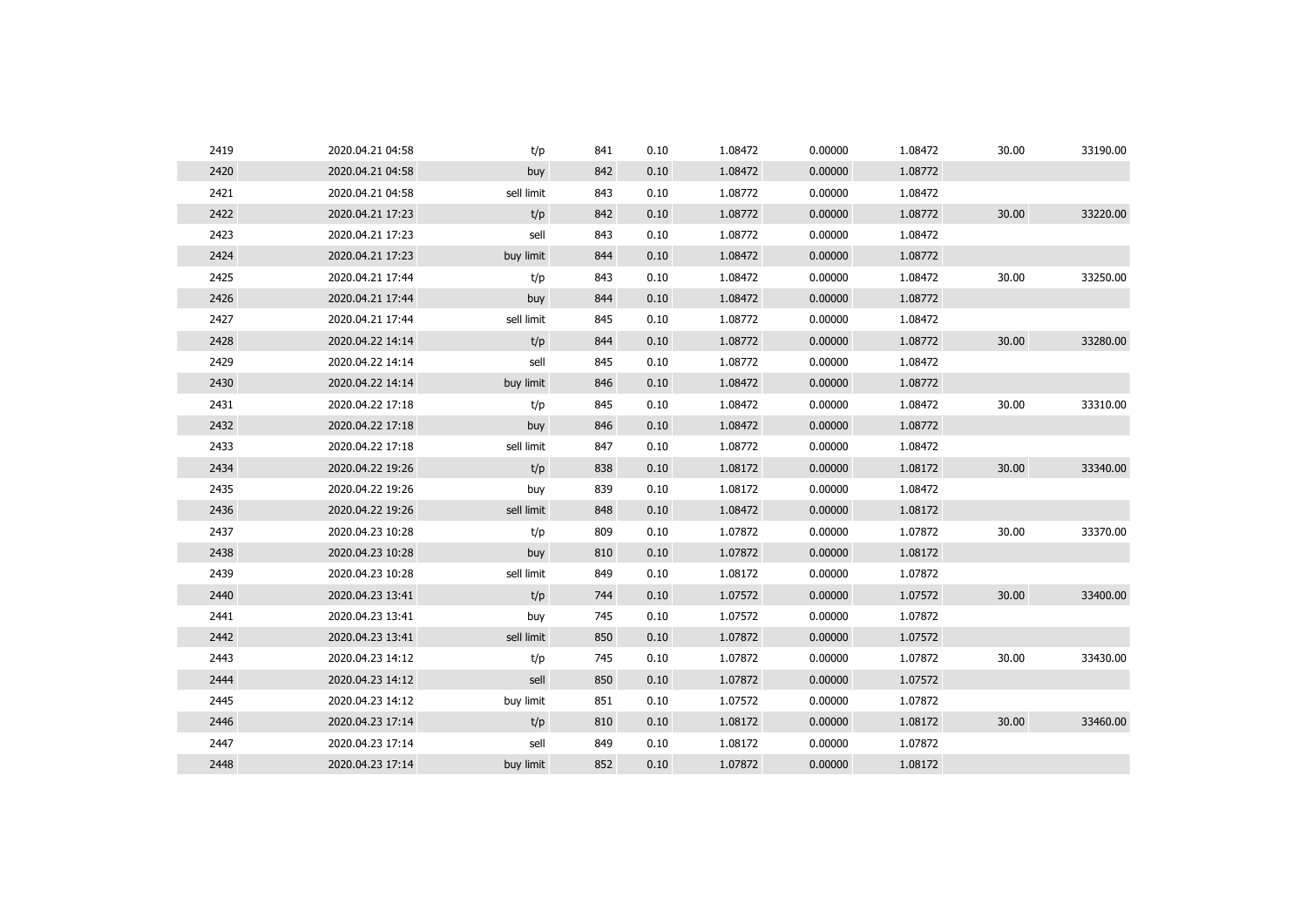| 2449 | 2020.04.23 20:15 | t/p        | 849 | 0.10 | 1.07872 | 0.00000 | 1.07872 | 30.00 | 33490.00 |
|------|------------------|------------|-----|------|---------|---------|---------|-------|----------|
| 2450 | 2020.04.23 20:15 | buy        | 852 | 0.10 | 1.07872 | 0.00000 | 1.08172 |       |          |
| 2451 | 2020.04.23 20:15 | sell limit | 853 | 0.10 | 1.08172 | 0.00000 | 1.07872 |       |          |
| 2452 | 2020.04.24 09:10 | t/p        | 850 | 0.10 | 1.07572 | 0.00000 | 1.07572 | 30.00 | 33520.00 |
| 2453 | 2020.04.24 09:10 | buy        | 851 | 0.10 | 1.07572 | 0.00000 | 1.07872 |       |          |
| 2454 | 2020.04.24 09:10 | sell limit | 854 | 0.10 | 1.07872 | 0.00000 | 1.07572 |       |          |
| 2455 | 2020.04.24 13:40 | t/p        | 851 | 0.10 | 1.07872 | 0.00000 | 1.07872 | 30.00 | 33550.00 |
| 2456 | 2020.04.24 13:40 | sell       | 854 | 0.10 | 1.07872 | 0.00000 | 1.07572 |       |          |
| 2457 | 2020.04.24 13:40 | buy limit  | 855 | 0.10 | 1.07572 | 0.00000 | 1.07872 |       |          |
| 2458 | 2020.04.24 17:19 | t/p        | 852 | 0.10 | 1.08172 | 0.00000 | 1.08172 | 30.00 | 33580.00 |
| 2459 | 2020.04.24 17:19 | sell       | 853 | 0.10 | 1.08172 | 0.00000 | 1.07872 |       |          |
| 2460 | 2020.04.24 17:19 | buy limit  | 856 | 0.10 | 1.07872 | 0.00000 | 1.08172 |       |          |
| 2461 | 2020.04.24 20:01 | t/p        | 853 | 0.10 | 1.07872 | 0.00000 | 1.07872 | 30.00 | 33610.00 |
| 2462 | 2020.04.24 20:01 | buy        | 856 | 0.10 | 1.07872 | 0.00000 | 1.08172 |       |          |
| 2463 | 2020.04.24 20:01 | sell limit | 857 | 0.10 | 1.08172 | 0.00000 | 1.07872 |       |          |
| 2464 | 2020.04.24 23:05 | t/p        | 856 | 0.10 | 1.08172 | 0.00000 | 1.08172 | 30.00 | 33640.00 |
| 2465 | 2020.04.24 23:05 | sell       | 857 | 0.10 | 1.08172 | 0.00000 | 1.07872 |       |          |
| 2466 | 2020.04.24 23:05 | buy limit  | 858 | 0.10 | 1.07872 | 0.00000 | 1.08172 |       |          |
| 2467 | 2020.04.27 08:28 | t/p        | 839 | 0.10 | 1.08472 | 0.00000 | 1.08472 | 30.00 | 33670.00 |
| 2468 | 2020.04.27 08:28 | sell       | 848 | 0.10 | 1.08472 | 0.00000 | 1.08172 |       |          |
| 2469 | 2020.04.27 08:28 | buy limit  | 859 | 0.10 | 1.08172 | 0.00000 | 1.08472 |       |          |
| 2470 | 2020.04.28 09:23 | t/p        | 848 | 0.10 | 1.08172 | 0.00000 | 1.08172 | 30.00 | 33700.00 |
| 2471 | 2020.04.28 09:23 | buy        | 859 | 0.10 | 1.08172 | 0.00000 | 1.08472 |       |          |
| 2472 | 2020.04.28 09:23 | sell limit | 860 | 0.10 | 1.08472 | 0.00000 | 1.08172 |       |          |
| 2473 | 2020.04.28 11:15 | t/p        | 859 | 0.10 | 1.08472 | 0.00000 | 1.08472 | 30.00 | 33730.00 |
| 2474 | 2020.04.28 11:15 | sell       | 860 | 0.10 | 1.08472 | 0.00000 | 1.08172 |       |          |
| 2475 | 2020.04.28 11:15 | buy limit  | 861 | 0.10 | 1.08172 | 0.00000 | 1.08472 |       |          |
| 2476 | 2020.04.28 12:35 | t/p        | 846 | 0.10 | 1.08772 | 0.00000 | 1.08772 | 30.00 | 33760.00 |
| 2477 | 2020.04.28 12:35 | sell       | 847 | 0.10 | 1.08772 | 0.00000 | 1.08472 |       |          |
| 2478 | 2020.04.28 12:35 | buy limit  | 862 | 0.10 | 1.08472 | 0.00000 | 1.08772 |       |          |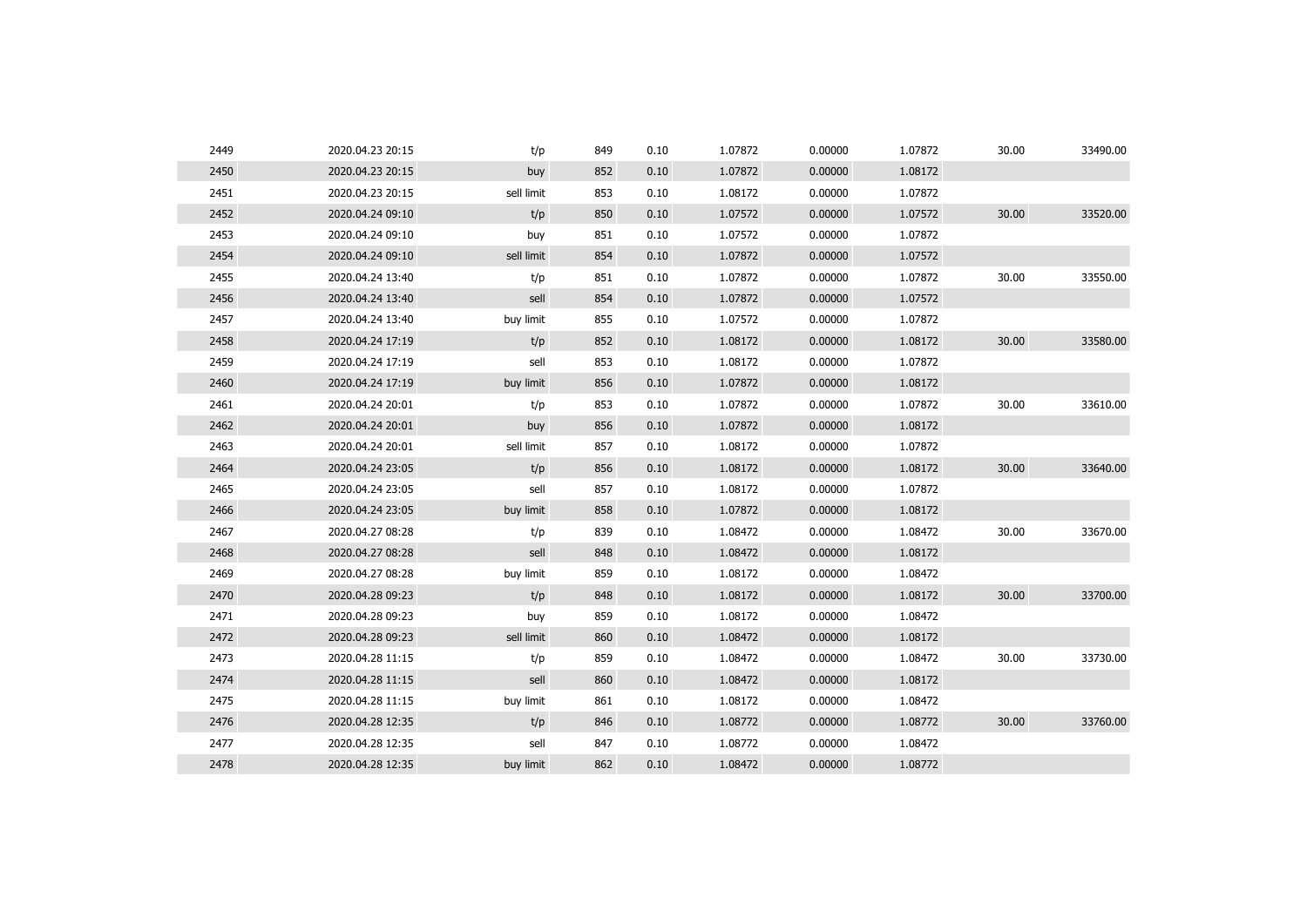| 2479 | 2020.04.28 16:55 | t/p        | 847 | 0.10 | 1.08472 | 0.00000 | 1.08472 | 30.00 | 33790.00 |
|------|------------------|------------|-----|------|---------|---------|---------|-------|----------|
| 2480 | 2020.04.28 16:55 | buy        | 862 | 0.10 | 1.08472 | 0.00000 | 1.08772 |       |          |
| 2481 | 2020.04.28 16:55 | sell limit | 863 | 0.10 | 1.08772 | 0.00000 | 1.08472 |       |          |
| 2482 | 2020.04.29 21:01 | t/p        | 862 | 0.10 | 1.08772 | 0.00000 | 1.08772 | 30.00 | 33820.00 |
| 2483 | 2020.04.29 21:01 | sell       | 863 | 0.10 | 1.08772 | 0.00000 | 1.08472 |       |          |
| 2484 | 2020.04.29 21:01 | buy limit  | 864 | 0.10 | 1.08472 | 0.00000 | 1.08772 |       |          |
| 2485 | 2020.04.30 16:10 | t/p        | 863 | 0.10 | 1.08472 | 0.00000 | 1.08472 | 30.00 | 33850.00 |
| 2486 | 2020.04.30 16:10 | buy        | 864 | 0.10 | 1.08472 | 0.00000 | 1.08772 |       |          |
| 2487 | 2020.04.30 16:10 | sell limit | 865 | 0.10 | 1.08772 | 0.00000 | 1.08472 |       |          |
| 2488 | 2020.04.30 17:19 | t/p        | 864 | 0.10 | 1.08772 | 0.00000 | 1.08772 | 30.00 | 33880.00 |
| 2489 | 2020.04.30 17:19 | sell       | 865 | 0.10 | 1.08772 | 0.00000 | 1.08472 |       |          |
| 2490 | 2020.04.30 17:19 | buy limit  | 866 | 0.10 | 1.08472 | 0.00000 | 1.08772 |       |          |
| 2491 | 2020.04.30 17:52 | t/p        | 831 | 0.10 | 1.09072 | 0.00000 | 1.09072 | 30.00 | 33910.00 |
| 2492 | 2020.04.30 17:52 | sell       | 834 | 0.10 | 1.09072 | 0.00000 | 1.08772 |       |          |
| 2493 | 2020.04.30 17:52 | buy limit  | 867 | 0.10 | 1.08772 | 0.00000 | 1.09072 |       |          |
| 2494 | 2020.04.30 17:57 | t/p        | 832 | 0.10 | 1.09372 | 0.00000 | 1.09372 | 30.00 | 33940.00 |
| 2495 | 2020.04.30 17:57 | sell       | 833 | 0.10 | 1.09372 | 0.00000 | 1.09072 |       |          |
| 2496 | 2020.04.30 17:57 | buy limit  | 868 | 0.10 | 1.09072 | 0.00000 | 1.09372 |       |          |
| 2497 | 2020.04.30 18:01 | t/p        | 827 | 0.10 | 1.09672 | 0.00000 | 1.09672 | 30.00 | 33970.00 |
| 2498 | 2020.04.30 18:01 | sell       | 828 | 0.10 | 1.09672 | 0.00000 | 1.09372 |       |          |
| 2499 | 2020.04.30 18:01 | buy limit  | 869 | 0.10 | 1.09372 | 0.00000 | 1.09672 |       |          |
| 2500 | 2020.04.30 18:05 | t/p        | 828 | 0.10 | 1.09372 | 0.00000 | 1.09372 | 30.00 | 34000.00 |
| 2501 | 2020.04.30 18:05 | buy        | 869 | 0.10 | 1.09372 | 0.00000 | 1.09672 |       |          |
| 2502 | 2020.04.30 18:05 | sell limit | 870 | 0.10 | 1.09672 | 0.00000 | 1.09372 |       |          |
| 2503 | 2020.05.01 10:03 | t/p        | 869 | 0.10 | 1.09672 | 0.00000 | 1.09672 | 30.00 | 34030.00 |
| 2504 | 2020.05.01 10:03 | sell       | 870 | 0.10 | 1.09672 | 0.00000 | 1.09372 |       |          |
| 2505 | 2020.05.01 10:03 | buy limit  | 871 | 0.10 | 1.09372 | 0.00000 | 1.09672 |       |          |
| 2506 | 2020.05.01 17:28 | t/p        | 786 | 0.10 | 1.09972 | 0.00000 | 1.09972 | 30.00 | 34060.00 |
| 2507 | 2020.05.01 17:28 | sell       | 789 | 0.10 | 1.09972 | 0.00000 | 1.09672 |       |          |
| 2508 | 2020.05.01 17:28 | buy limit  | 872 | 0.10 | 1.09672 | 0.00000 | 1.09972 |       |          |
|      |                  |            |     |      |         |         |         |       |          |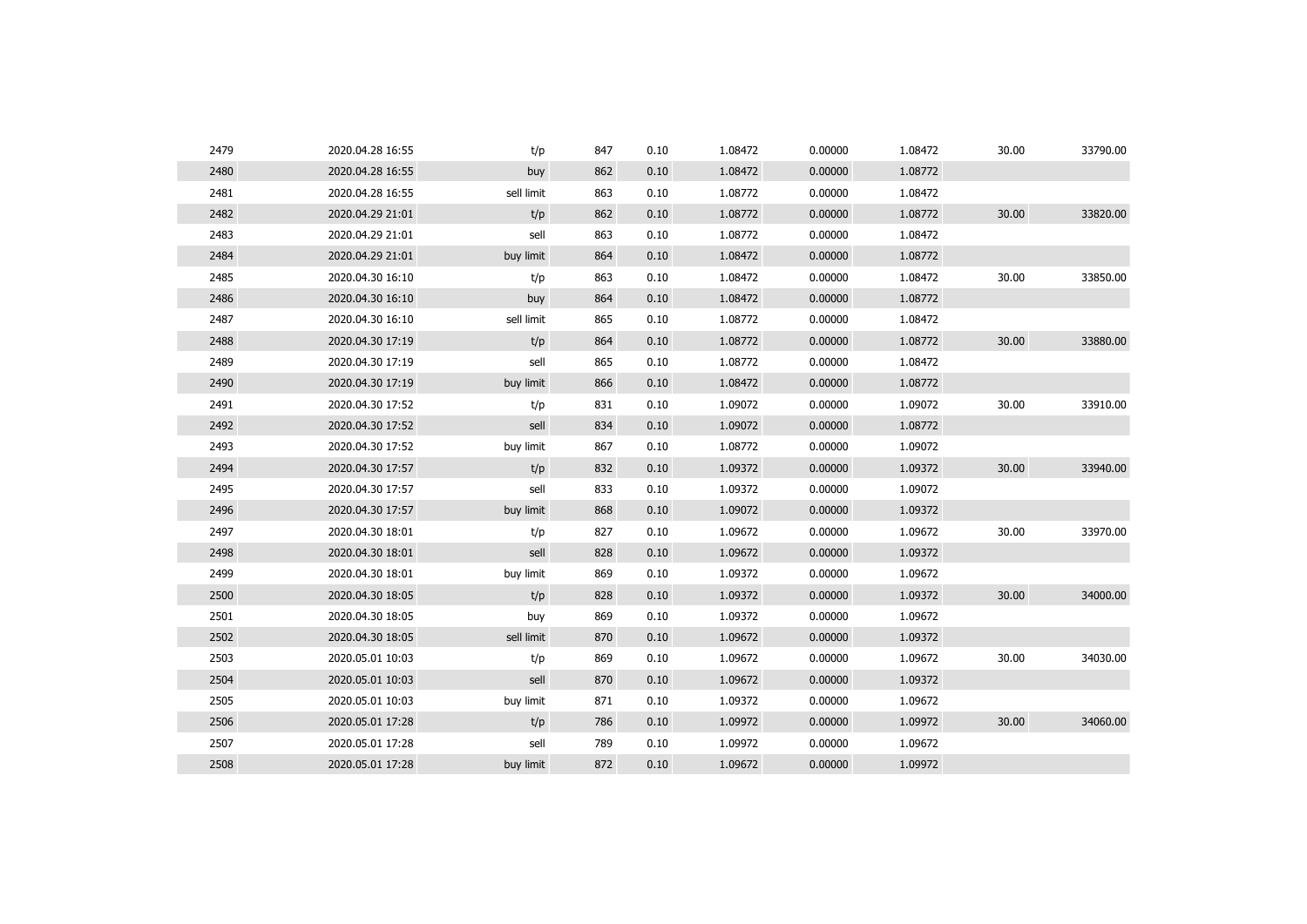| 2509 | 2020.05.04 01:17 | t/p        | 789 | 0.10 | 1.09672 | 0.00000 | 1.09672 | 30.00 | 34090.00 |
|------|------------------|------------|-----|------|---------|---------|---------|-------|----------|
| 2510 | 2020.05.04 01:17 | buy        | 872 | 0.10 | 1.09672 | 0.00000 | 1.09972 |       |          |
| 2511 | 2020.05.04 01:17 | sell limit | 873 | 0.10 | 1.09972 | 0.00000 | 1.09672 |       |          |
| 2512 | 2020.05.04 07:37 | t/p        | 870 | 0.10 | 1.09372 | 0.00000 | 1.09372 | 30.00 | 34120.00 |
| 2513 | 2020.05.04 07:37 | buy        | 871 | 0.10 | 1.09372 | 0.00000 | 1.09672 |       |          |
| 2514 | 2020.05.04 07:37 | sell limit | 874 | 0.10 | 1.09672 | 0.00000 | 1.09372 |       |          |
| 2515 | 2020.05.04 17:41 | t/p        | 833 | 0.10 | 1.09072 | 0.00000 | 1.09072 | 30.00 | 34150.00 |
| 2516 | 2020.05.04 17:41 | buy        | 868 | 0.10 | 1.09072 | 0.00000 | 1.09372 |       |          |
| 2517 | 2020.05.04 17:41 | sell limit | 875 | 0.10 | 1.09372 | 0.00000 | 1.09072 |       |          |
| 2518 | 2020.05.05 11:37 | t/p        | 834 | 0.10 | 1.08772 | 0.00000 | 1.08772 | 30.00 | 34180.00 |
| 2519 | 2020.05.05 11:37 | buy        | 867 | 0.10 | 1.08772 | 0.00000 | 1.09072 |       |          |
| 2520 | 2020.05.05 11:37 | sell limit | 876 | 0.10 | 1.09072 | 0.00000 | 1.08772 |       |          |
| 2521 | 2020.05.05 11:58 | t/p        | 865 | 0.10 | 1.08472 | 0.00000 | 1.08472 | 30.00 | 34210.00 |
| 2522 | 2020.05.05 11:58 | buy        | 866 | 0.10 | 1.08472 | 0.00000 | 1.08772 |       |          |
| 2523 | 2020.05.05 11:58 | sell limit | 877 | 0.10 | 1.08772 | 0.00000 | 1.08472 |       |          |
| 2524 | 2020.05.05 16:42 | t/p        | 866 | 0.10 | 1.08772 | 0.00000 | 1.08772 | 30.00 | 34240.00 |
| 2525 | 2020.05.05 16:42 | sell       | 877 | 0.10 | 1.08772 | 0.00000 | 1.08472 |       |          |
| 2526 | 2020.05.05 16:42 | buy limit  | 878 | 0.10 | 1.08472 | 0.00000 | 1.08772 |       |          |
| 2527 | 2020.05.05 17:54 | t/p        | 877 | 0.10 | 1.08472 | 0.00000 | 1.08472 | 30.00 | 34270.00 |
| 2528 | 2020.05.05 17:54 | buy        | 878 | 0.10 | 1.08472 | 0.00000 | 1.08772 |       |          |
| 2529 | 2020.05.05 17:54 | sell limit | 879 | 0.10 | 1.08772 | 0.00000 | 1.08472 |       |          |
| 2530 | 2020.05.06 09:23 | t/p        | 860 | 0.10 | 1.08172 | 0.00000 | 1.08172 | 30.00 | 34300.00 |
| 2531 | 2020.05.06 09:23 | buy        | 861 | 0.10 | 1.08172 | 0.00000 | 1.08472 |       |          |
| 2532 | 2020.05.06 09:23 | sell limit | 880 | 0.10 | 1.08472 | 0.00000 | 1.08172 |       |          |
| 2533 | 2020.05.06 12:32 | t/p        | 857 | 0.10 | 1.07872 | 0.00000 | 1.07872 | 30.00 | 34330.00 |
| 2534 | 2020.05.06 12:32 | buy        | 858 | 0.10 | 1.07872 | 0.00000 | 1.08172 |       |          |
| 2535 | 2020.05.06 12:32 | sell limit | 881 | 0.10 | 1.08172 | 0.00000 | 1.07872 |       |          |
| 2536 | 2020.05.06 15:45 | t/p        | 858 | 0.10 | 1.08172 | 0.00000 | 1.08172 | 30.00 | 34360.00 |
| 2537 | 2020.05.06 15:45 | sell       | 881 | 0.10 | 1.08172 | 0.00000 | 1.07872 |       |          |
| 2538 | 2020.05.06 15:45 | buy limit  | 882 | 0.10 | 1.07872 | 0.00000 | 1.08172 |       |          |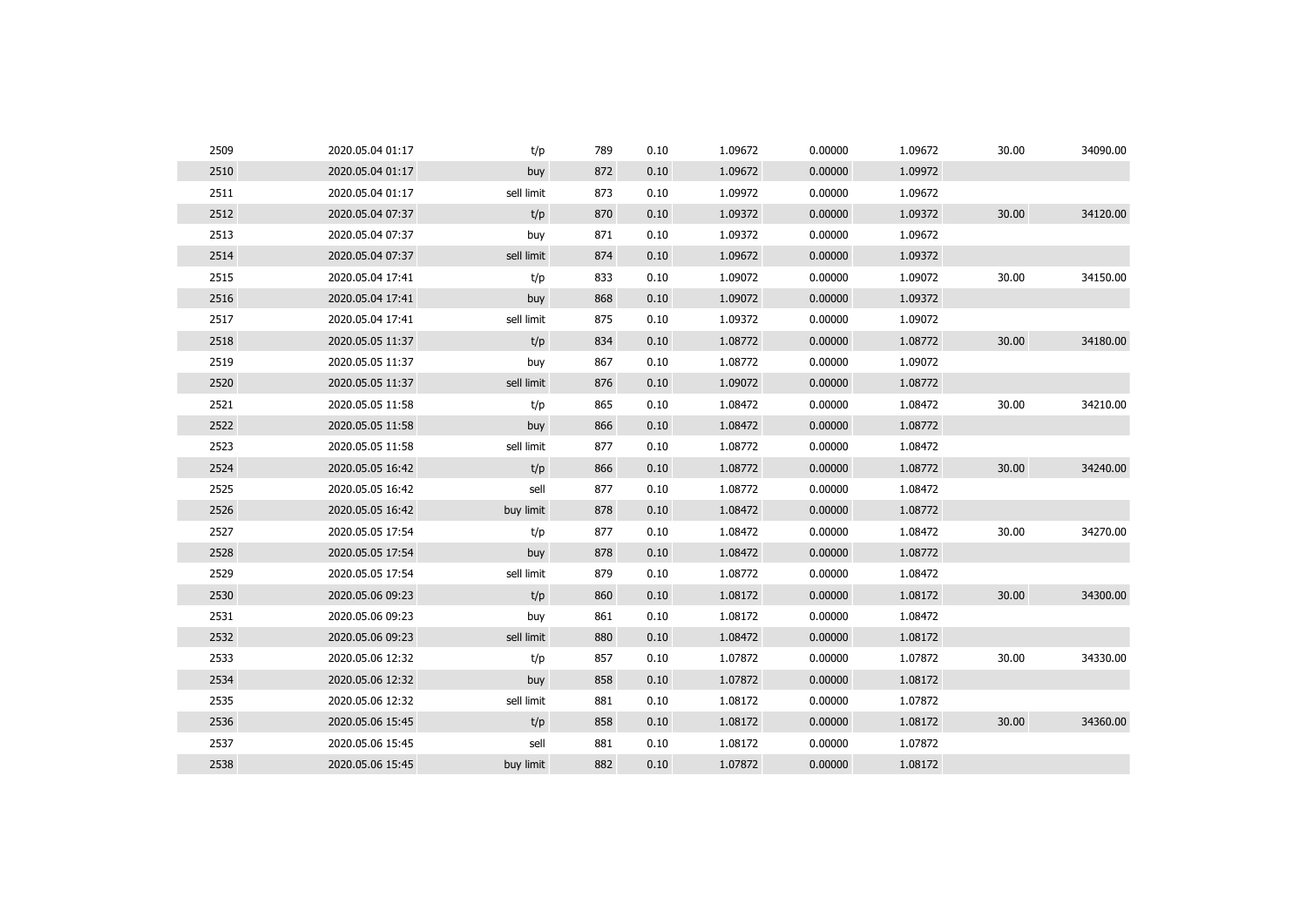| 2539 | 2020.05.07 09:40 | t/p        | 881 | 0.10 | 1.07872 | 0.00000 | 1.07872 | 30.00 | 34390.00 |
|------|------------------|------------|-----|------|---------|---------|---------|-------|----------|
| 2540 | 2020.05.07 09:40 | buy        | 882 | 0.10 | 1.07872 | 0.00000 | 1.08172 |       |          |
| 2541 | 2020.05.07 09:40 | sell limit | 883 | 0.10 | 1.08172 | 0.00000 | 1.07872 |       |          |
| 2542 | 2020.05.07 19:31 | t/p        | 882 | 0.10 | 1.08172 | 0.00000 | 1.08172 | 30.00 | 34420.00 |
| 2543 | 2020.05.07 19:31 | sell       | 883 | 0.10 | 1.08172 | 0.00000 | 1.07872 |       |          |
| 2544 | 2020.05.07 19:31 | buy limit  | 884 | 0.10 | 1.07872 | 0.00000 | 1.08172 |       |          |
| 2545 | 2020.05.08 03:48 | t/p        | 861 | 0.10 | 1.08472 | 0.00000 | 1.08472 | 30.00 | 34450.00 |
| 2546 | 2020.05.08 03:48 | sell       | 880 | 0.10 | 1.08472 | 0.00000 | 1.08172 |       |          |
| 2547 | 2020.05.08 03:48 | buy limit  | 885 | 0.10 | 1.08172 | 0.00000 | 1.08472 |       |          |
| 2548 | 2020.05.08 17:05 | t/p        | 880 | 0.10 | 1.08172 | 0.00000 | 1.08172 | 30.00 | 34480.00 |
| 2549 | 2020.05.08 17:05 | buy        | 885 | 0.10 | 1.08172 | 0.00000 | 1.08472 |       |          |
| 2550 | 2020.05.08 17:05 | sell limit | 886 | 0.10 | 1.08472 | 0.00000 | 1.08172 |       |          |
| 2551 | 2020.05.08 17:42 | t/p        | 885 | 0.10 | 1.08472 | 0.00000 | 1.08472 | 30.00 | 34510.00 |
| 2552 | 2020.05.08 17:42 | sell       | 886 | 0.10 | 1.08472 | 0.00000 | 1.08172 |       |          |
| 2553 | 2020.05.08 17:42 | buy limit  | 887 | 0.10 | 1.08172 | 0.00000 | 1.08472 |       |          |
| 2554 | 2020.05.11 11:33 | t/p        | 886 | 0.10 | 1.08172 | 0.00000 | 1.08172 | 30.00 | 34540.00 |
| 2555 | 2020.05.11 11:33 | buy        | 887 | 0.10 | 1.08172 | 0.00000 | 1.08472 |       |          |
| 2556 | 2020.05.11 11:33 | sell limit | 888 | 0.10 | 1.08472 | 0.00000 | 1.08172 |       |          |
| 2557 | 2020.05.12 03:29 | t/p        | 883 | 0.10 | 1.07872 | 0.00000 | 1.07872 | 30.00 | 34570.00 |
| 2558 | 2020.05.12 03:29 | buy        | 884 | 0.10 | 1.07872 | 0.00000 | 1.08172 |       |          |
| 2559 | 2020.05.12 03:29 | sell limit | 889 | 0.10 | 1.08172 | 0.00000 | 1.07872 |       |          |
| 2560 | 2020.05.12 09:40 | t/p        | 884 | 0.10 | 1.08172 | 0.00000 | 1.08172 | 30.00 | 34600.00 |
| 2561 | 2020.05.12 09:40 | sell       | 889 | 0.10 | 1.08172 | 0.00000 | 1.07872 |       |          |
| 2562 | 2020.05.12 09:40 | buy limit  | 890 | 0.10 | 1.07872 | 0.00000 | 1.08172 |       |          |
| 2563 | 2020.05.12 14:54 | t/p        | 887 | 0.10 | 1.08472 | 0.00000 | 1.08472 | 30.00 | 34630.00 |
| 2564 | 2020.05.12 14:54 | sell       | 888 | 0.10 | 1.08472 | 0.00000 | 1.08172 |       |          |
| 2565 | 2020.05.12 14:54 | buy limit  | 891 | 0.10 | 1.08172 | 0.00000 | 1.08472 |       |          |
| 2566 | 2020.05.12 16:12 | t/p        | 878 | 0.10 | 1.08772 | 0.00000 | 1.08772 | 30.00 | 34660.00 |
| 2567 | 2020.05.12 16:12 | sell       | 879 | 0.10 | 1.08772 | 0.00000 | 1.08472 |       |          |
| 2568 | 2020.05.12 16:12 | buy limit  | 892 | 0.10 | 1.08472 | 0.00000 | 1.08772 |       |          |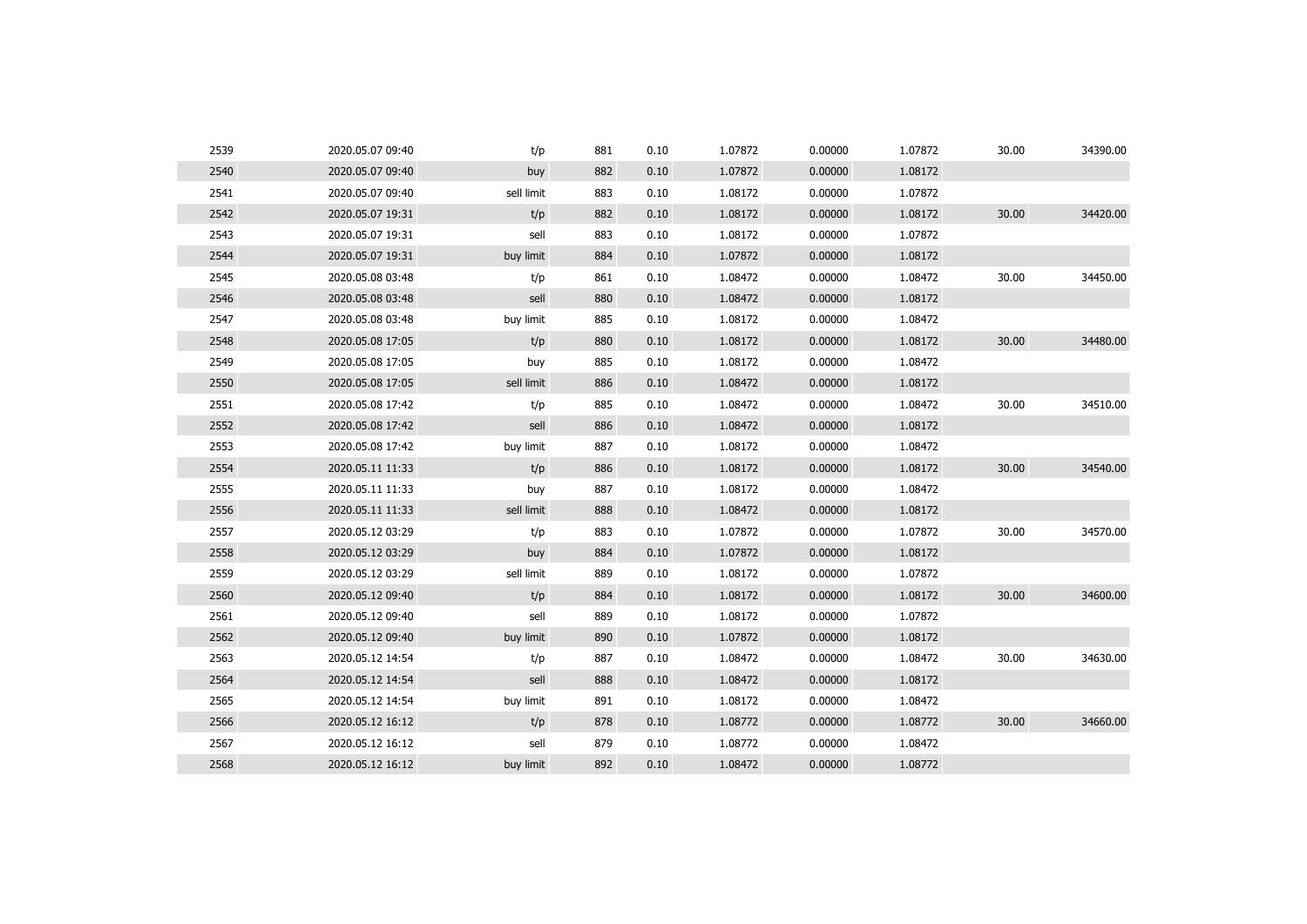| 2569 | 2020.05.13 00:43 | t/p        | 879 | 0.10 | 1.08472 | 0.00000 | 1.08472 | 30.00 | 34690.00 |
|------|------------------|------------|-----|------|---------|---------|---------|-------|----------|
| 2570 | 2020.05.13 00:43 | buy        | 892 | 0.10 | 1.08472 | 0.00000 | 1.08772 |       |          |
| 2571 | 2020.05.13 00:43 | sell limit | 893 | 0.10 | 1.08772 | 0.00000 | 1.08472 |       |          |
| 2572 | 2020.05.13 14:55 | t/p        | 892 | 0.10 | 1.08772 | 0.00000 | 1.08772 | 30.00 | 34720.00 |
| 2573 | 2020.05.13 14:55 | sell       | 893 | 0.10 | 1.08772 | 0.00000 | 1.08472 |       |          |
| 2574 | 2020.05.13 14:55 | buy limit  | 894 | 0.10 | 1.08472 | 0.00000 | 1.08772 |       |          |
| 2575 | 2020.05.13 17:52 | t/p        | 893 | 0.10 | 1.08472 | 0.00000 | 1.08472 | 30.00 | 34750.00 |
| 2576 | 2020.05.13 17:52 | buy        | 894 | 0.10 | 1.08472 | 0.00000 | 1.08772 |       |          |
| 2577 | 2020.05.13 17:52 | sell limit | 895 | 0.10 | 1.08772 | 0.00000 | 1.08472 |       |          |
| 2578 | 2020.05.13 20:04 | t/p        | 888 | 0.10 | 1.08172 | 0.00000 | 1.08172 | 30.00 | 34780.00 |
| 2579 | 2020.05.13 20:04 | buy        | 891 | 0.10 | 1.08172 | 0.00000 | 1.08472 |       |          |
| 2580 | 2020.05.13 20:04 | sell limit | 896 | 0.10 | 1.08472 | 0.00000 | 1.08172 |       |          |
| 2581 | 2020.05.14 13:56 | t/p        | 889 | 0.10 | 1.07872 | 0.00000 | 1.07872 | 30.00 | 34810.00 |
| 2582 | 2020.05.14 13:56 | buy        | 890 | 0.10 | 1.07872 | 0.00000 | 1.08172 |       |          |
| 2583 | 2020.05.14 13:56 | sell limit | 897 | 0.10 | 1.08172 | 0.00000 | 1.07872 |       |          |
| 2584 | 2020.05.15 10:59 | t/p        | 890 | 0.10 | 1.08172 | 0.00000 | 1.08172 | 30.00 | 34840.00 |
| 2585 | 2020.05.15 10:59 | sell       | 897 | 0.10 | 1.08172 | 0.00000 | 1.07872 |       |          |
| 2586 | 2020.05.15 10:59 | buy limit  | 898 | 0.10 | 1.07872 | 0.00000 | 1.08172 |       |          |
| 2587 | 2020.05.15 16:20 | t/p        | 891 | 0.10 | 1.08472 | 0.00000 | 1.08472 | 30.00 | 34870.00 |
| 2588 | 2020.05.15 16:20 | sell       | 896 | 0.10 | 1.08472 | 0.00000 | 1.08172 |       |          |
| 2589 | 2020.05.15 16:20 | buy limit  | 899 | 0.10 | 1.08172 | 0.00000 | 1.08472 |       |          |
| 2590 | 2020.05.15 17:56 | t/p        | 896 | 0.10 | 1.08172 | 0.00000 | 1.08172 | 30.00 | 34900.00 |
| 2591 | 2020.05.15 17:56 | buy        | 899 | 0.10 | 1.08172 | 0.00000 | 1.08472 |       |          |
| 2592 | 2020.05.15 17:56 | sell limit | 900 | 0.10 | 1.08472 | 0.00000 | 1.08172 |       |          |
| 2593 | 2020.05.18 16:23 | t/p        | 899 | 0.10 | 1.08472 | 0.00000 | 1.08472 | 30.00 | 34930.00 |
| 2594 | 2020.05.18 16:23 | sell       | 900 | 0.10 | 1.08472 | 0.00000 | 1.08172 |       |          |
| 2595 | 2020.05.18 16:23 | buy limit  | 901 | 0.10 | 1.08172 | 0.00000 | 1.08472 |       |          |
| 2596 | 2020.05.18 18:19 | t/p        | 894 | 0.10 | 1.08772 | 0.00000 | 1.08772 | 30.00 | 34960.00 |
| 2597 | 2020.05.18 18:19 | sell       | 895 | 0.10 | 1.08772 | 0.00000 | 1.08472 |       |          |
| 2598 | 2020.05.18 18:19 | buy limit  | 902 | 0.10 | 1.08472 | 0.00000 | 1.08772 |       |          |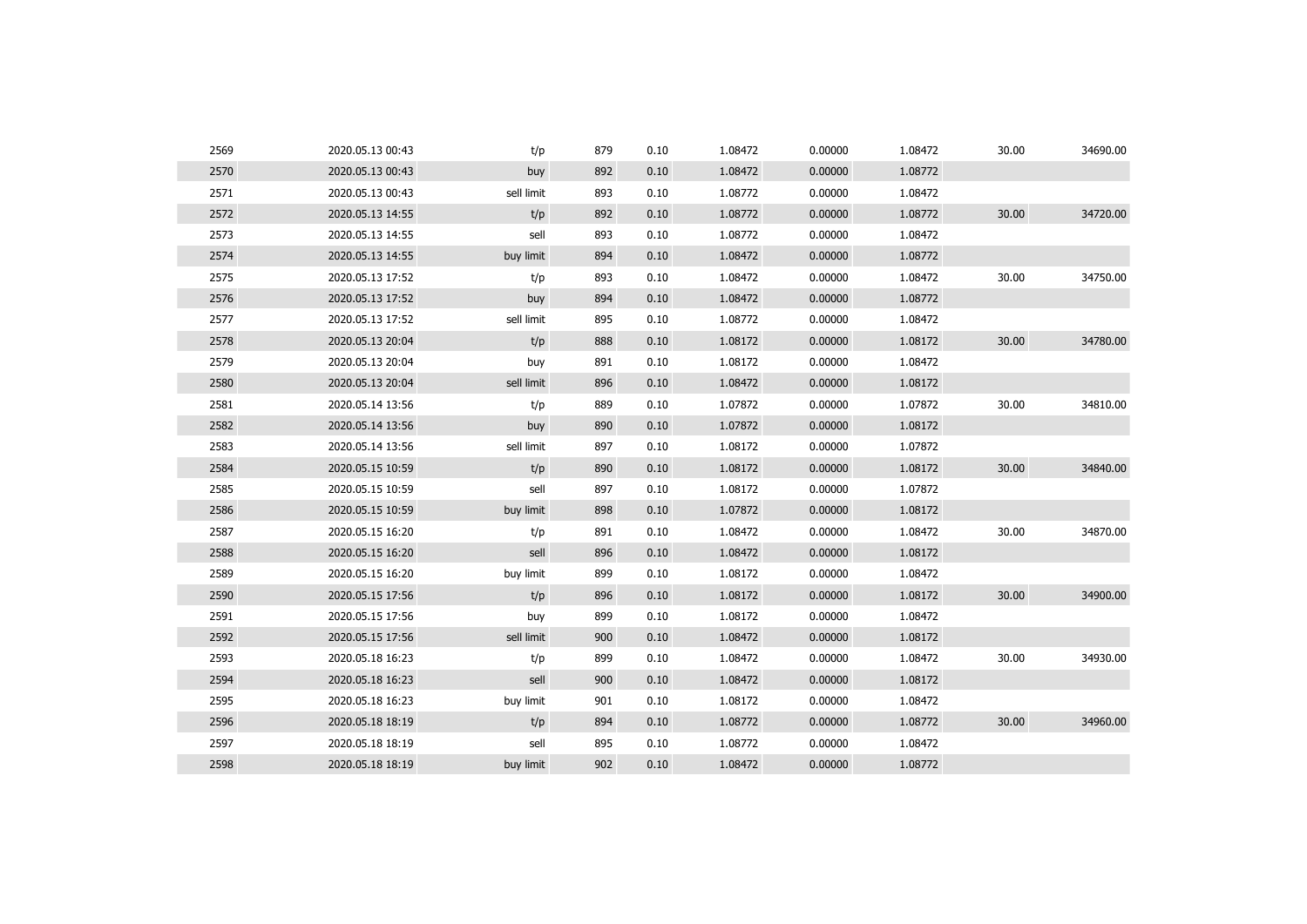| 2599 | 2020.05.18 18:47 | t/p           | 867 | 0.10 | 1.09072 | 0.00000 | 1.09072 | 30.00     | 34990.00 |
|------|------------------|---------------|-----|------|---------|---------|---------|-----------|----------|
| 2600 | 2020.05.18 18:47 | sell          | 876 | 0.10 | 1.09072 | 0.00000 | 1.08772 |           |          |
| 2601 | 2020.05.18 18:47 | buy limit     | 903 | 0.10 | 1.08772 | 0.00000 | 1.09072 |           |          |
| 2602 | 2020.05.19 09:34 | t/p           | 868 | 0.10 | 1.09372 | 0.00000 | 1.09372 | 30.00     | 35020.00 |
| 2603 | 2020.05.19 09:34 | sell          | 875 | 0.10 | 1.09372 | 0.00000 | 1.09072 |           |          |
| 2604 | 2020.05.19 09:34 | buy limit     | 904 | 0.10 | 1.09072 | 0.00000 | 1.09372 |           |          |
| 2605 | 2020.05.19 13:44 | t/p           | 871 | 0.10 | 1.09672 | 0.00000 | 1.09672 | 30.00     | 35050.00 |
| 2606 | 2020.05.19 13:44 | sell          | 874 | 0.10 | 1.09672 | 0.00000 | 1.09372 |           |          |
| 2607 | 2020.05.19 13:44 | buy limit     | 905 | 0.10 | 1.09372 | 0.00000 | 1.09672 |           |          |
| 2608 | 2020.05.19 16:05 | t/p           | 874 | 0.10 | 1.09372 | 0.00000 | 1.09372 | 30.00     | 35080.00 |
| 2609 | 2020.05.19 16:05 | buy           | 905 | 0.10 | 1.09372 | 0.00000 | 1.09672 |           |          |
| 2610 | 2020.05.19 16:05 | sell limit    | 906 | 0.10 | 1.09672 | 0.00000 | 1.09372 |           |          |
| 2611 | 2020.05.20 16:02 | t/p           | 905 | 0.10 | 1.09672 | 0.00000 | 1.09672 | 30.00     | 35110.00 |
| 2612 | 2020.05.20 16:02 | sell          | 906 | 0.10 | 1.09672 | 0.00000 | 1.09372 |           |          |
| 2613 | 2020.05.20 16:02 | buy limit     | 907 | 0.10 | 1.09372 | 0.00000 | 1.09672 |           |          |
| 2614 | 2020.05.20 17:18 | t/p           | 872 | 0.10 | 1.09972 | 0.00000 | 1.09972 | 30.00     | 35140.00 |
| 2615 | 2020.05.20 17:18 | sell          | 873 | 0.10 | 1.09972 | 0.00000 | 1.09672 |           |          |
| 2616 | 2020.05.20 17:18 | buy limit     | 908 | 0.10 | 1.09672 | 0.00000 | 1.09972 |           |          |
| 2617 | 2020.05.20 23:59 | close at stop | 906 | 0.10 | 1.09784 | 0.00000 | 1.09372 | $-11.20$  | 35128.80 |
| 2618 | 2020.05.20 23:59 | close at stop | 900 | 0.10 | 1.09784 | 0.00000 | 1.08172 | $-131.20$ | 34997.60 |
| 2619 | 2020.05.20 23:59 | close at stop | 897 | 0.10 | 1.09784 | 0.00000 | 1.07872 | $-161.20$ | 34836.40 |
| 2620 | 2020.05.20 23:59 | close at stop | 895 | 0.10 | 1.09784 | 0.00000 | 1.08472 | $-101.20$ | 34735.20 |
| 2621 | 2020.05.20 23:59 | close at stop | 876 | 0.10 | 1.09784 | 0.00000 | 1.08772 | $-71.20$  | 34664.00 |
| 2622 | 2020.05.20 23:59 | close at stop | 875 | 0.10 | 1.09784 | 0.00000 | 1.09072 | $-41.20$  | 34622.80 |
| 2623 | 2020.05.20 23:59 | close at stop | 873 | 0.10 | 1.09784 | 0.00000 | 1.09672 | 18.80     | 34641.60 |
| 2624 | 2020.05.20 23:59 | close at stop | 854 | 0.10 | 1.09784 | 0.00000 | 1.07572 | $-191.20$ | 34450.40 |
| 2625 | 2020.05.20 23:59 | close at stop | 787 | 0.10 | 1.09771 | 0.00000 | 1.10272 | $-20.10$  | 34430.30 |
| 2626 | 2020.05.20 23:59 | close at stop | 774 | 0.10 | 1.09771 | 0.00000 | 1.11172 | $-110.10$ | 34320.20 |
| 2627 | 2020.05.20 23:59 | close at stop | 773 | 0.10 | 1.09771 | 0.00000 | 1.10872 | $-80.10$  | 34240.10 |
| 2628 | 2020.05.20 23:59 | close at stop | 772 | 0.10 | 1.09771 | 0.00000 | 1.10572 | $-50.10$  | 34190.00 |